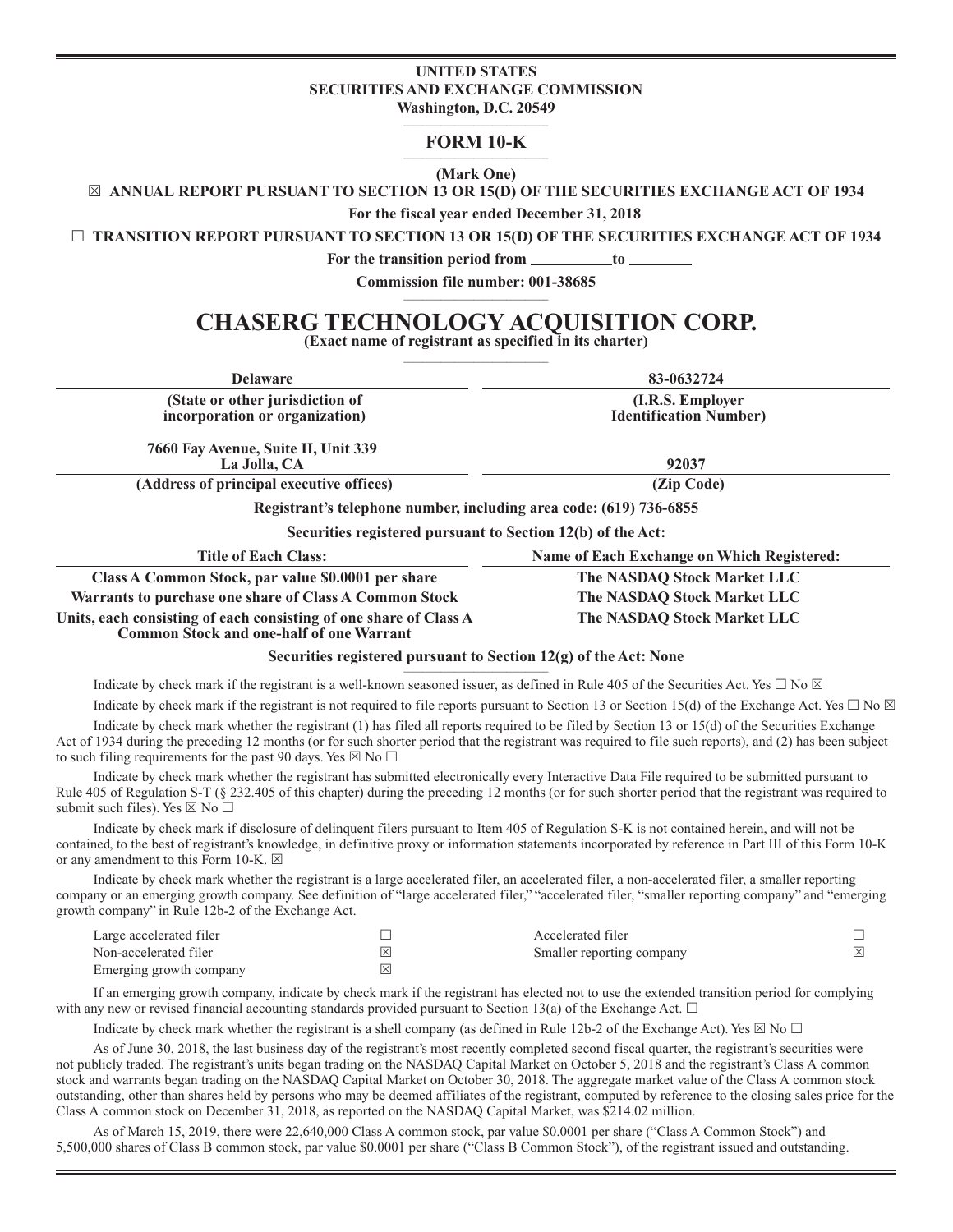# **TABLE OF CONTENTS**

|             |                                                                                            | <b>PAGE</b>  |
|-------------|--------------------------------------------------------------------------------------------|--------------|
|             |                                                                                            | $\mathbf{1}$ |
| Item 1.     |                                                                                            | 1            |
| Item 1A.    |                                                                                            | 17           |
| Item 1B.    |                                                                                            | 44           |
| Item $21$   |                                                                                            | 44           |
| Item 3.     |                                                                                            | 44           |
| Item 4.     |                                                                                            | 44           |
| PART II     |                                                                                            | 45           |
| Item 5.     | Market for Registrant's Common Equity, Related Stockholder Matters and Issuer Purchases of | 45           |
| Item 6.     |                                                                                            | 45           |
| Item 7.     | Management's Discussion and Analysis of Financial Condition and Results of Operations      | 45           |
| Item 7A.    | Quantitative and Qualitative Disclosures About Market Risk                                 | 48           |
| Item 8.     |                                                                                            | 49           |
| Item 9.     | Changes in and Disagreements with Accountants on Accounting and Financial Disclosure       | 49           |
| Item 9A.    |                                                                                            | 49           |
| Item 9B.    |                                                                                            | 49           |
| PART III    |                                                                                            | 50           |
| Item $10$ . |                                                                                            | 50           |
| Item $11$ . |                                                                                            | 56           |
| Item $12.$  | Security Ownership of Certain Beneficial Owners and Management and Related Stockholder     | 56           |
| Item $13.$  | Certain Relationships and Related Transactions, and Director Independence                  | 58           |
| Item 14.    |                                                                                            | 59           |
|             |                                                                                            | 60           |
| Item $15$ . |                                                                                            | 60           |
| Item $16$ . |                                                                                            | 61           |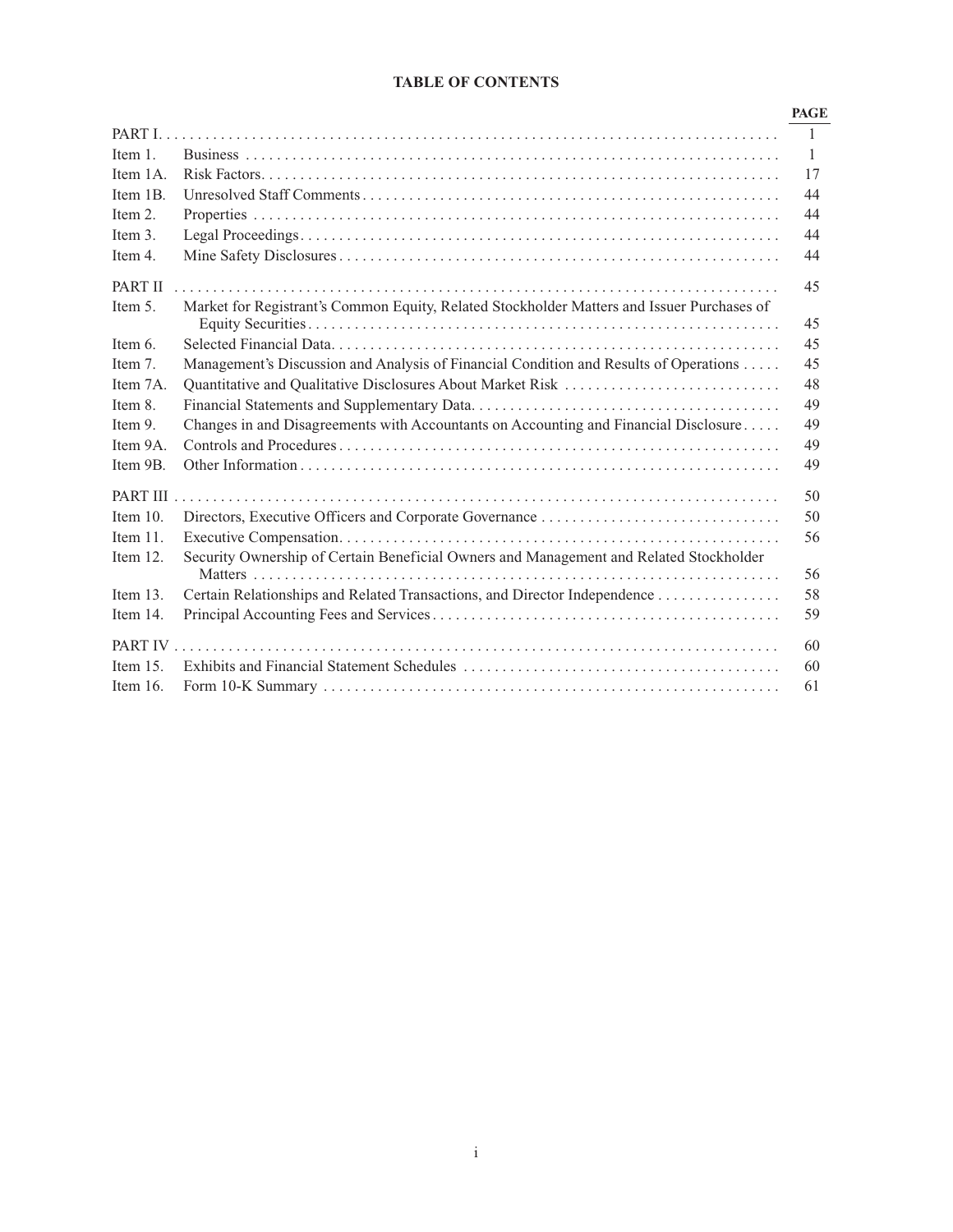Unless otherwise stated in this annual report on Form 10-K, references to:

- we," "us," "company" or "our company" are to ChaSerg Technology Acquisition Corp.;
- "Cantor" are to Cantor Fitzgerald & Co., the representative of the underwriters in our initial public offering;
- "common stock" are to our Class A common stock and our Class B common stock, collectively;
- "public shares" are to shares of our Class A common stock sold as part of the units in our initial public offering (whether they are purchased in the initial public offering or thereafter in the open market);
- "public stockholders" are to the holders of our public shares, including our initial stockholders and management team to the extent our initial stockholders and/or members of our management team purchase public shares, provided that each initial stockholder's and member of our management team's status as a "public stockholder" shall only exist with respect to such public shares;
- "management" or our "management team" are to our offıcers and directors;
- "sponsor" are to ChaSerg Technology Sponsor LLC, a Delaware limited liability company which is an affiliate of our officers, directors and advisors;
- "initial stockholders" are to our sponsor and any other holders of our founder shares prior to our initial public offering (or their permitted transferees);
- "founder shares" are to shares of our Class B common stock initially purchased by our sponsor in a private placement prior to our initial public offering, and the shares of our Class A common stock issuable upon the conversion thereof as provided herein;
- "warrants" are to our redeemable warrants, which includes the public warrants as well as the placement warrants to the extent they are no longer held by the initial purchasers of the placement units or their permitted transferees;
- "public warrants" are to our redeemable warrants sold as part of the units in our initial public offering (whether they are purchased in our initial public offering or thereafter in the open market) and to any placement warrants sold as part of the placement units or warrants issued upon conversion of working capital loans in each case that are sold to third parties that are not initial purchasers or executive officers or directors (or permitted transferees) following the consummation of our initial business combination;
- references to "private placement" refer to the private placement of 640,000 units purchased by our sponsor (530,000 units) and Cantor and its designees (110,000 units), which occurred simultaneously with the completion of our initial public offering and over-allotment option at a purchase price of \$10.00 per unit for a total purchase price of \$6.4 million;
- "placement units" are to the units being purchased separately by our sponsor and Cantor and its designees and in the private placement, each placement unit consisting of one placement share and one-half of one placement warrant;
- "placement shares" are to the shares of our common stock included within the placement units being purchased separately by our sponsor and Cantor and its designees in the private placement; and
- "placement warrants" are to the warrants included within the placement units being purchased separately by our sponsor and Cantor and its designees in the private placement,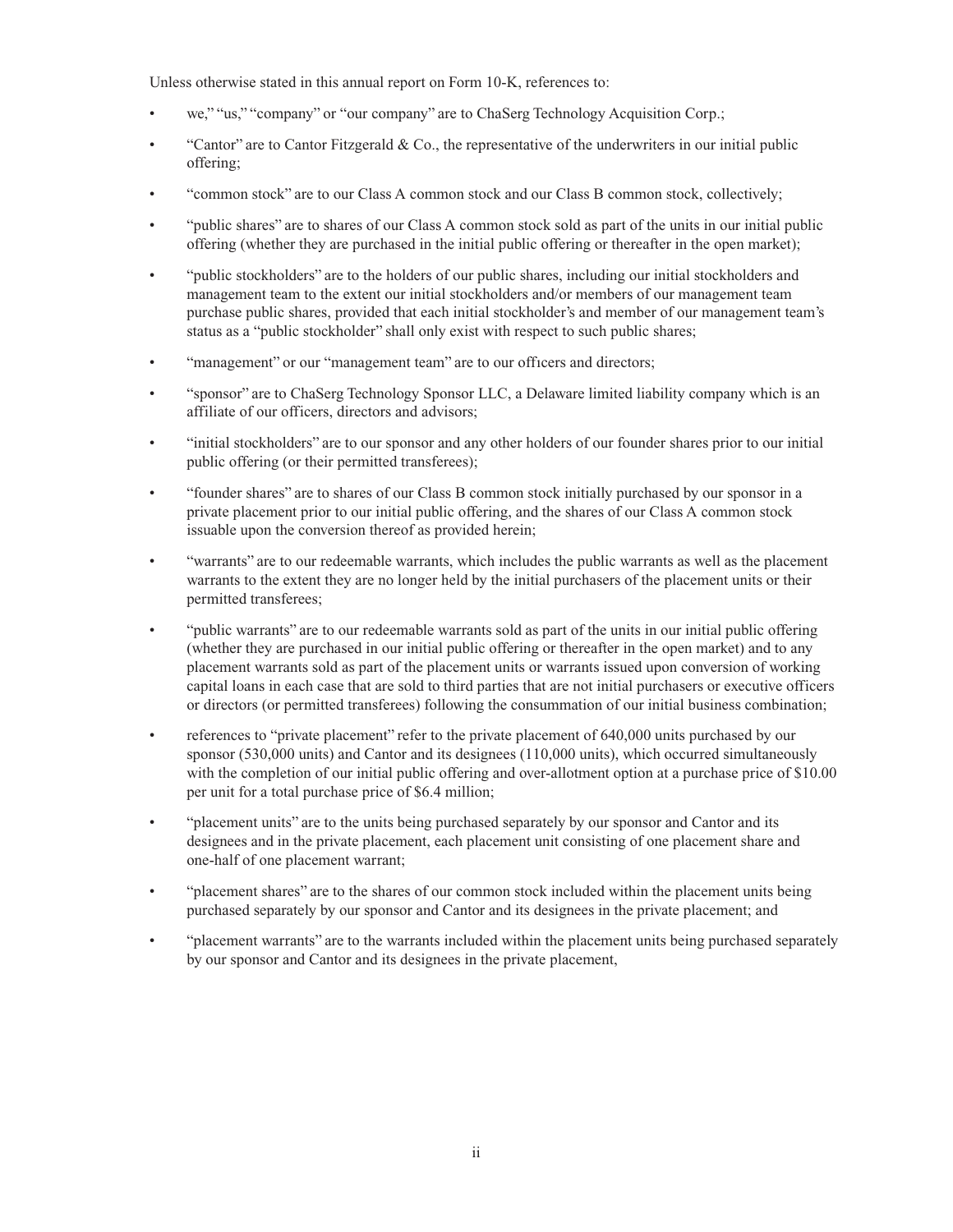#### **CAUTIONARY NOTE REGARDING FORWARD-LOOKING STATEMENTS**

This report, including, without limitation, statements under the heading "Management's Discussion and Analysis of Financial Condition and Results of Operations," includes forward-looking statements within the meaning of Section 27A of the Securities Act of 1933 and Section 21E of the Securities Exchange Act of 1934, or the Exchange Act. These forward-looking statements can be identified by the use of forward-looking terminology, including the words "believes," "estimates," "anticipates," "expects," "intends," "plans," "may," "will," "potential," "projects," "predicts," "continue," or "should," or, in each case, their negative or other variations or comparable terminology. There can be no assurance that actual results will not materially differ from expectations. Such statements include, but are not limited to, any statements relating to our ability to consummate any acquisition or other business combination and any other statements that are not statements of current or historical facts. These statements are based on management's current expectations, but actual results may differ materially due to various factors, including, but not limited to:

- our ability to complete our initial business combination;
- our success in retaining or recruiting, or changes required in, our officers, key employees or directors following our initial business combination;
- our officers and directors allocating their time to other businesses and potentially having conflicts of interest with our business or in approving our initial business combination, as a result of which they would then receive expense reimbursements;
- our potential ability to obtain additional financing to complete our initial business combination;
- our pool of prospective target businesses;
- failure to maintain the listing on, or the delisting of our securities from, NASDAQ or an inability to have our securities listed on NASDAQ or another national securities exchange following our initial business combination;
- the ability of our officers and directors to generate a number of potential investment opportunities;
- our public securities' potential liquidity and trading;
- the lack of a market for our securities;
- the use of proceeds not held in the trust account or available to us from interest income on the trust account balance; or
- our financial performance.

The forward-looking statements contained in this report are based on our current expectations and beliefs concerning future developments and their potential effects on us. Future developments affecting us may not be those that we have anticipated. These forward-looking statements involve a number of risks, uncertainties (some of which are beyond our control) and other assumptions that may cause actual results or performance to be materially different from those expressed or implied by these forward-looking statements. These risks and uncertainties include, but are not limited to, those factors described under the heading "Risk Factors." Should one or more of these risks or uncertainties materialize, or should any of our assumptions prove incorrect, actual results may vary in material respects from those projected in these forward-looking statements. We undertake no obligation to update or revise any forward-looking statements, whether as a result of new information, future events or otherwise, except as may be required under applicable securities laws. These risks and others described under "Risk Factors" may not be exhaustive.

By their nature, forward-looking statements involve risks and uncertainties because they relate to events and depend on circumstances that may or may not occur in the future. We caution you that forward-looking statements are not guarantees of future performance and that our actual results of operations, financial condition and liquidity, and developments in the industry in which we operate may differ materially from those made in or suggested by the forward-looking statements contained in this report. In addition, even if our results or operations, financial condition and liquidity, and developments in the industry in which we operate are consistent with the forward-looking statements contained in this report, those results or developments may not be indicative of results or developments in subsequent periods.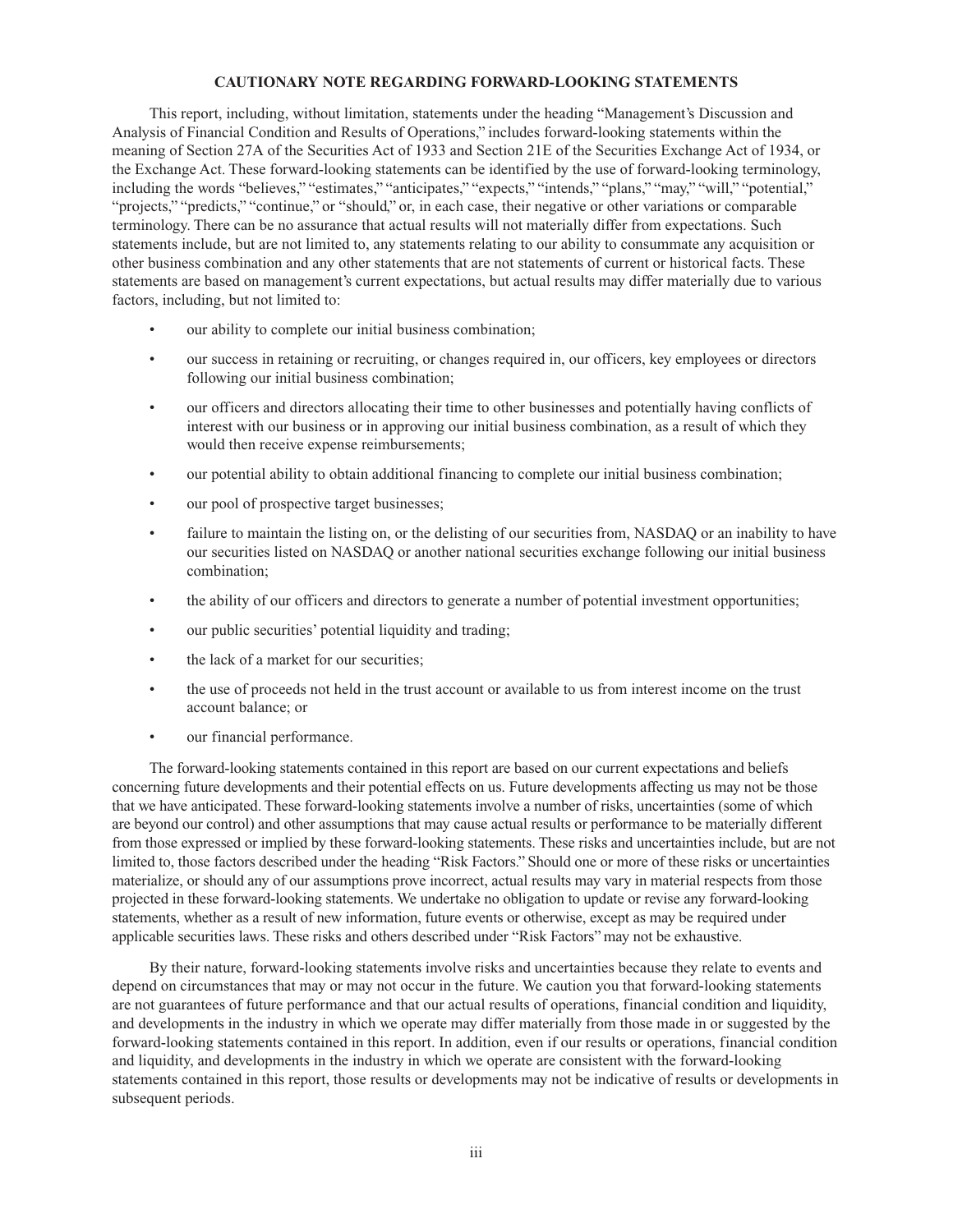#### **Item 1. Business**

#### **Our Company**

We are an early stage blank check company formed as a Delaware corporation for the purpose of effecting a merger, capital stock exchange, asset acquisition, stock purchase, reorganization or similar business combination with one or more businesses, which we refer to throughout this Report as our initial business combination. While our efforts to identify a target business may span many industries and regions around the world, we intend to focus our search for prospects within the technology industry.

#### **Our Mission**

Our goal is to consummate an initial business combination with a high-performing technology company valued between \$500 million and \$1 billion. By leveraging our management's track record, extensive industry experience, and a deep personal network we bring substantial and symbiotic benefits to an acquired company.

The benefits we offer to a target company encompass but are not limited to the following:

**Expertise in building successful companies:** Our management team has significant experience leading private and public technology companies. They have thrived in not only identifying disruptive innovations but also expanding their global presence and improving product market fit, while recruiting and mentoring talent.

**Creating top-notch boards:** Our Chief Executive Officer, President, Directors and advisors have served on more than 80 public and private boards, both within and outside the technology sector. They have managed acquisitions, improved global growth, and navigated complicated governance challenges while on these boards.

**Understanding and leveraging the benefits of being a public company:** As a public company, we can offer numerous benefits to stakeholders. These include, but are not limited to, (i) more liquid equity, which can be leveraged for growth and accretive acquisitions, (ii) greater visibility and branding among customers, (iii) enhanced access to debt and equity capital markets, and (iv) more tangible incentives for employee stock compensation, which are critical for technology companies.

We may need to obtain additional financing either to complete our initial business combination or because we become obligated to redeem a significant number of our public shares upon completion of our initial business combination. We intend to acquire a company with an enterprise value significantly above the net proceeds of our initial public offering and the sale of the placement units. Depending on the size of the transaction or the number of public shares we become obligated to redeem, we may potentially utilize several additional financing sources, including but not limited to the issuance of additional securities to the sellers of a target business, debt issued to bank or other lenders or the owners of the target, a private placement to raise additional funds, or a combination of the foregoing. If we are unable to complete our initial business combination because we do not have sufficient funds available to us, we will be forced to cease operations and liquidate the trust account. In addition, following our initial business combination, if cash on hand is insufficient to meet our obligations or our working capital needs, we may need to obtain additional financing.

#### **Acquisition Criteria**

We plan to continue to proactively and aggressively search for potential business combination candidates using our management team's and advisors' relationships with technology company executives, venture capitalists and private equity firms. We believe this direct sourcing method will allow us to identify actionable business combination opportunities efficiently and effectively.

We have identified the following criteria that will serve as guidelines for evaluating acquisition opportunities, which we expect to apply during our search. All are indicators of compelling growth potential. The attributes we most strongly seek include the following:

Industry. We focus on the technology industry, where we have deep and sustained knowledge. We believe our management team's extensive experience in tech enables us to scout and evaluate a potential target quickly in order to secure favorable terms, as well as plan post-transaction operational improvements;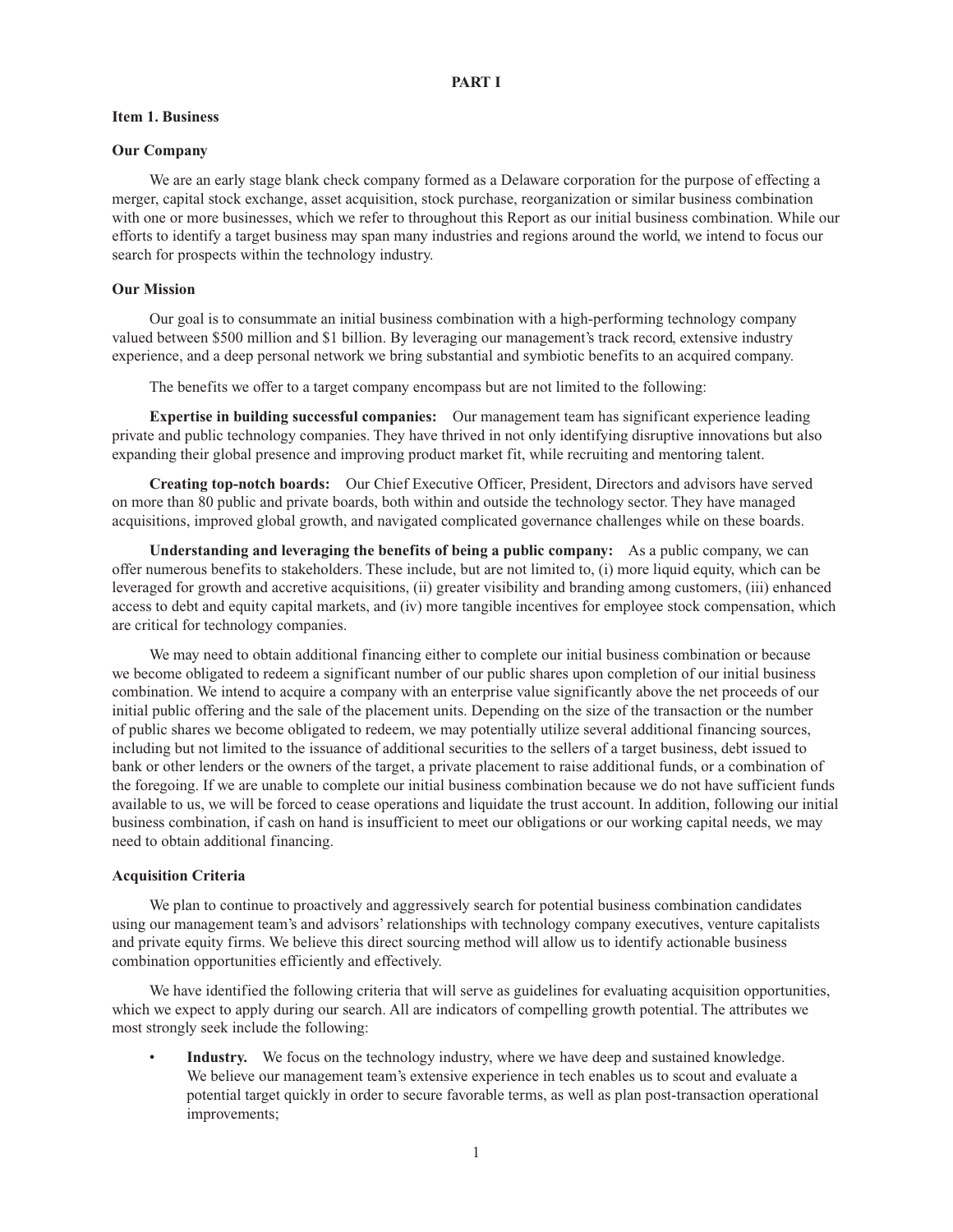- **Size.** We focus on companies with valuations between \$500 million and \$1 billion. Such firms generally have proven business models, and offer long-term risk adjusted return potential;
- **Market opportunity.** We focus on investments in industry segments that have strong long-term growth prospects and significant overall size and potential;
- **Growth over near-term profitability.** We focus on investments in companies that possess sustainable competitive advantages and strong unit economics, while still promising substantial room for growth;
- **Opportunity for operational improvement.** We seek companies that are stable but would also benefit from the infusion of our management skills. This mentoring will drive improvements in the company's processes, as well as its go-to-market and overall execution strategy;
- **Strong management.** We intend to seek companies with strong management teams already in place. We will spend significant time assessing a company's leadership and human fabric, and maximizing its efficiency over time;
- **May benefit from being public.** We seek targets that can inherently benefit from a public listing. These include acquisition currency, greater visibility and branding among customers, enhanced access to debt and equity capital markets, and more tangible incentives for employee stock compensation;
- **Maturity.** We focus on companies that have adequate processes and could readily operate in the public markets with strong governance, controls and reporting in place;
- **Appropriate valuations.** We are a rigorous, criteria-based, disciplined, and valuation-centric investor. We are focused on acquiring a target on terms that we believe provide significant upside potential with limited risk.

These criteria are not intended to be exhaustive. Any evaluation relating to the merits of a particular initial business combination may be based, to the extent relevant, on these general guidelines as well as other considerations, factors and criteria that our management team may deem relevant. In the event that we decide to enter into our initial business combination with a target business that does not meet the above criteria and guidelines, we will disclose that the target business does not meet the above criteria in our stockholder communications related to our initial business combination, which, as discussed in this Report, would be in the form of proxy solicitation materials or tender offer documents that we would file with the U.S. Securities and Exchange Commission.

### **Initial Business Combination**

NASDAQ rules require that we must complete one or more business combinations having an aggregate fair market value of at least 80% of the value of the assets held in the trust account (excluding the deferred underwriting commissions and taxes payable on the interest earned on the trust account) at the time of our signing a definitive agreement in connection with our initial business combination. Our board of directors will make the determination as to the fair market value of our initial business combination. If our board of directors is not able to independently determine the fair market value of our initial business combination, we will obtain an opinion from an independent investment banking firm or another independent entity that commonly renders valuation opinions with respect to the satisfaction of such criteria. While we consider it unlikely that our board of directors will not be able to make an independent determination of the fair market value of our initial business combination, it may be unable to do so if it is less familiar or experienced with the business of a particular target or if there is a significant amount of uncertainty as to the value of a target's assets or prospects.

We anticipate structuring our initial business combination either (i) in such a way so that the post-transaction company in which our public stockholders own shares will own or acquire 100% of the equity interests or assets of the target business or businesses, or (ii) in such a way so that the post-transaction company owns or acquires less than 100% of such interests or assets of the target business in order to meet certain objectives of the target management team or stockholders, or for other reasons. However, we will only complete an initial business combination if the post-transaction company owns or acquires 50% or more of the outstanding voting securities of the target or otherwise acquires a controlling interest in the target sufficient for it not to be required to register as an investment company under the Investment Company Act. Even if the post-transaction company owns or acquires 50% or more of the voting securities of the target, our stockholders prior to the initial business combination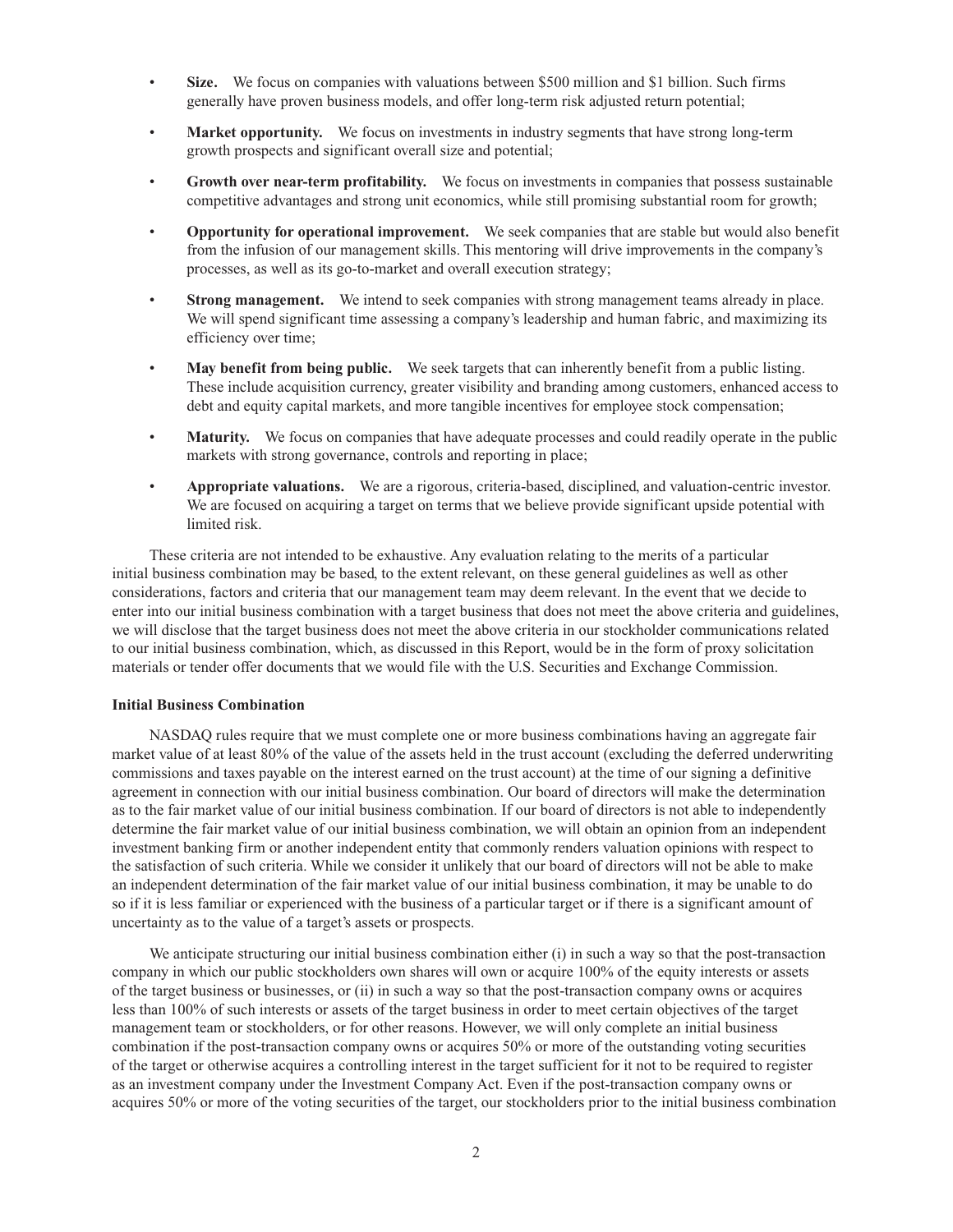may collectively own a minority interest in the post-transaction company, depending on valuations ascribed to the target and us in the initial business combination. For example, we could pursue a transaction in which we issue a substantial number of new shares in exchange for all of the outstanding capital stock of a target. In this case, we would acquire a 100% controlling interest in the target. However, as a result of the issuance of a substantial number of new shares, our stockholders immediately prior to our initial business combination could own less than a majority of our outstanding shares subsequent to our initial business combination. If less than 100% of the equity interests or assets of a target business or businesses are owned or acquired by the post-transaction company, the portion of such business or businesses that is owned or acquired is what will be taken into account for purposes of NASDAQ's 80% fair market value test. If the initial business combination involves more than one target business, the 80% fair market value test will be based on the aggregate value of all of the transactions and we will treat the target businesses together as the initial business combination for purposes of a tender offer or for seeking stockholder approval, as applicable.

#### **Our Business Combination Process**

In evaluating prospective business combinations, we have conducted, and expect to continue to conduct, a thorough due diligence review process that encompasses, among other things, a review of historical and projected financial and operating data, meetings with management and their advisors (if applicable), on-site inspection of facilities and assets, discussion with customers and suppliers, legal reviews and other reviews as we deem appropriate.

We are not prohibited from pursuing an initial business combination with a company that is affiliated with our sponsor, officers or directors. In the event we seek to complete our initial business combination with a company that is affiliated with our sponsor, officers or directors, we, or a committee of independent directors, will obtain an opinion from an independent investment banking firm or another independent entity that commonly renders valuation opinions that our initial business combination is fair to our company from a financial point of view.

Each of our officers and directors may have a conflict of interest with respect to evaluating a particular business combination if the retention or resignation of any such officers and directors were to be included by a target business as a condition to any agreement with respect to our initial business combination.

Each of our officers and directors presently has fiduciary or contractual obligations to other entities pursuant to which such officer or director is or will be required to present a business combination opportunity. Accordingly, if any of our officers or directors becomes aware of a business combination opportunity which is suitable for an entity to which he or she has then-current fiduciary or contractual obligations, he or she will honor his or her fiduciary or contractual obligations to present such opportunity to such entity. We believe, however, that the fiduciary duties or contractual obligations of our officers or directors will not materially affect our ability to complete our initial business combination. Our amended and restated certificate of incorporation will provide that we renounce our interest in any corporate opportunity offered to any director or officer unless such opportunity is expressly offered to such person solely in his or her capacity as a director or officer of our company and such opportunity is one we are legally and contractually permitted to undertake and would otherwise be reasonable for us to pursue, and to the extent the director or officer is permitted to refer that opportunity to us without violating another legal obligation.

Our officers and directors have agreed not to participate in the formation of, or become an officer or director of any other special purpose acquisition company with a class of securities registered under the Securities Exchange Act of 1934, as amended, or the Exchange Act, until we have entered into a definitive agreement regarding our initial business combination or we have liquidated the trust account.

#### **Our Management Team**

Members of our management team are not obligated to devote any specific number of hours to our matters but they devote as much of their time as they, in the exercise of their respective business judgement, deem necessary to our affairs. The amount of time that any member of our management team devotes in any time period may vary based on whether a target business has been selected for our initial business combination and the current stage of the business combination process. We do not have an employment agreement with any member of our management team.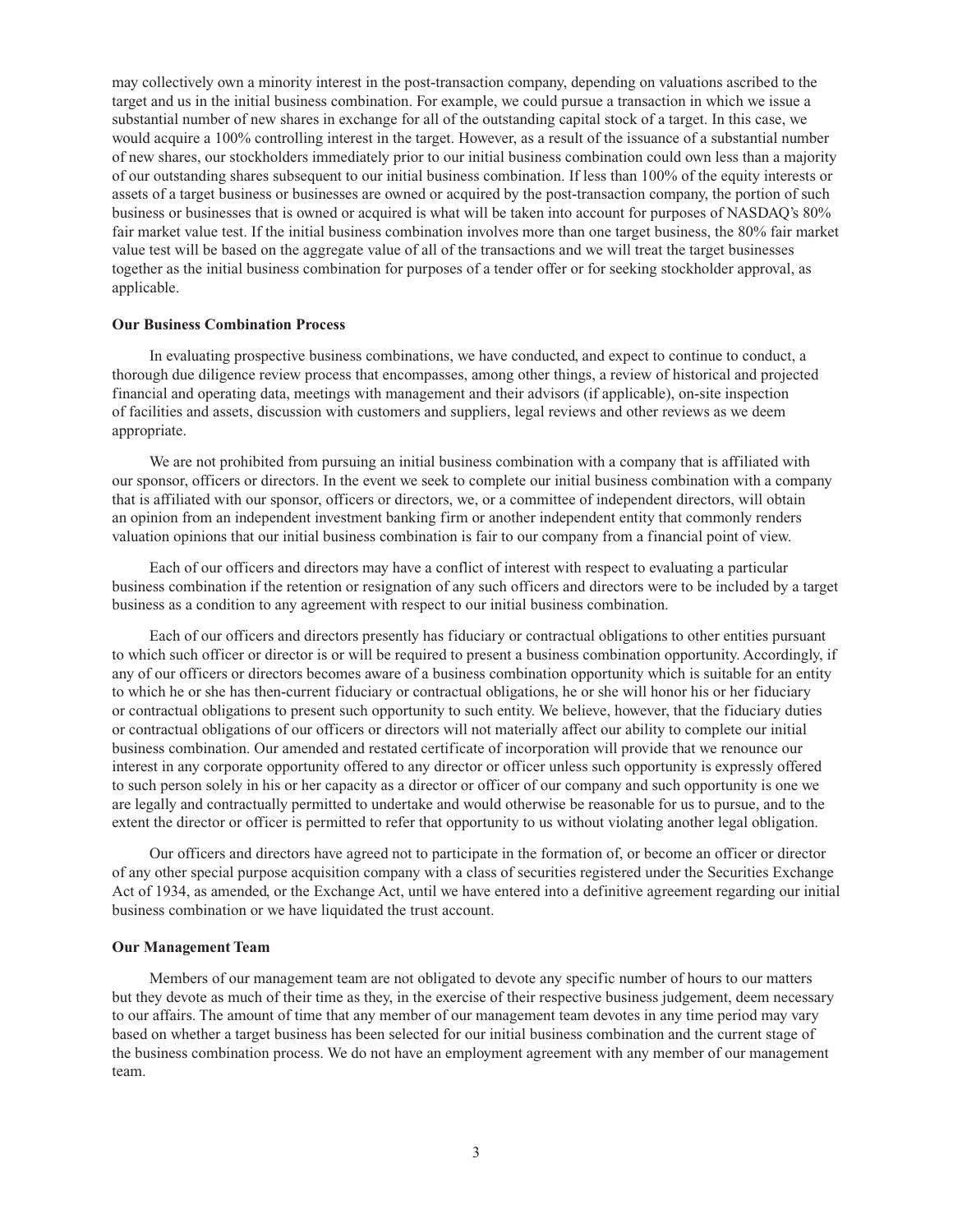We believe our management team's operating and transaction experience and relationships with companies provides us with a substantial number of potential business combination targets. Over the course of their careers, the members of our management team have developed a broad network of contacts and corporate relationships in the technology industry. This network has grown through the activities of our management team sourcing, acquiring and financing businesses, our management team's relationships with sellers, financing sources and target management teams and the experience of our management team in executing transactions under varying economic and financial market conditions.

### **Initial Business Combination**

NASDAQ rules require that we must complete one or more business combinations having an aggregate fair market value of at least 80% of the value of the assets held in the trust account (excluding the deferred underwriting commissions and taxes payable on the interest earned on the trust account) at the time of our signing a definitive agreement in connection with our initial business combination. Our board of directors will make the determination as to the fair market value of our initial business combination. If our board of directors is not able to independently determine the fair market value of our initial business combination, we will obtain an opinion from an independent investment banking firm or another independent entity that commonly renders valuation opinions with respect to the satisfaction of such criteria. While we consider it unlikely that our board of directors will not be able to make an independent determination of the fair market value of our initial business combination, it may be unable to do so if it is less familiar or experienced with the business of a particular target or if there is a significant amount of uncertainty as to the value of a target's assets or prospects.

### **Status as a Public Company**

We believe our structure makes us an attractive business combination partner to target businesses. As a public company, we offer a target business an alternative to the traditional initial public offering through a merger or other business combination with us. Following an initial business combination, we believe the target business would have greater access to capital and additional means of creating management incentives that are better aligned with stockholders' interests than it would as a private company. A target business can further benefit by augmenting its profile among potential new customers and vendors and aid in attracting talented employees. In a business combination transaction with us, the owners of the target business may, for example, exchange their shares of stock in the target business for our shares of Class A common stock (or shares of a new holding company) or for a combination of our shares of Class A common stock and cash, allowing us to tailor the consideration to the specific needs of the sellers.

Although there are various costs and obligations associated with being a public company, we believe target businesses will find this method a more expeditious and cost effective method to becoming a public company than the typical initial public offering. The typical initial public offering process takes a significantly longer period of time than the typical business combination transaction process, and there are significant expenses in the initial public offering process, including underwriting discounts and commissions, marketing and road show efforts that may not be present to the same extent in connection with an initial business combination with us.

Furthermore, once a proposed initial business combination is completed, the target business will have effectively become public, whereas an initial public offering is always subject to the underwriters' ability to complete the offering, as well as general market conditions, which could delay or prevent the offering from occurring or could have negative valuation consequences. Following an initial business combination, we believe the target business would then have greater access to capital and an additional means of providing management incentives consistent with stockholders' interests and the ability to use its shares as currency for acquisitions. Being a public company can offer further benefits by augmenting a company's profile among potential new customers and vendors and aid in attracting talented employees.

While we believe that our structure and our management team's backgrounds makes us an attractive business partner, some potential target businesses may view our status as a blank check company, such as our lack of an operating history and our ability to seek stockholder approval of any proposed initial business combination, negatively.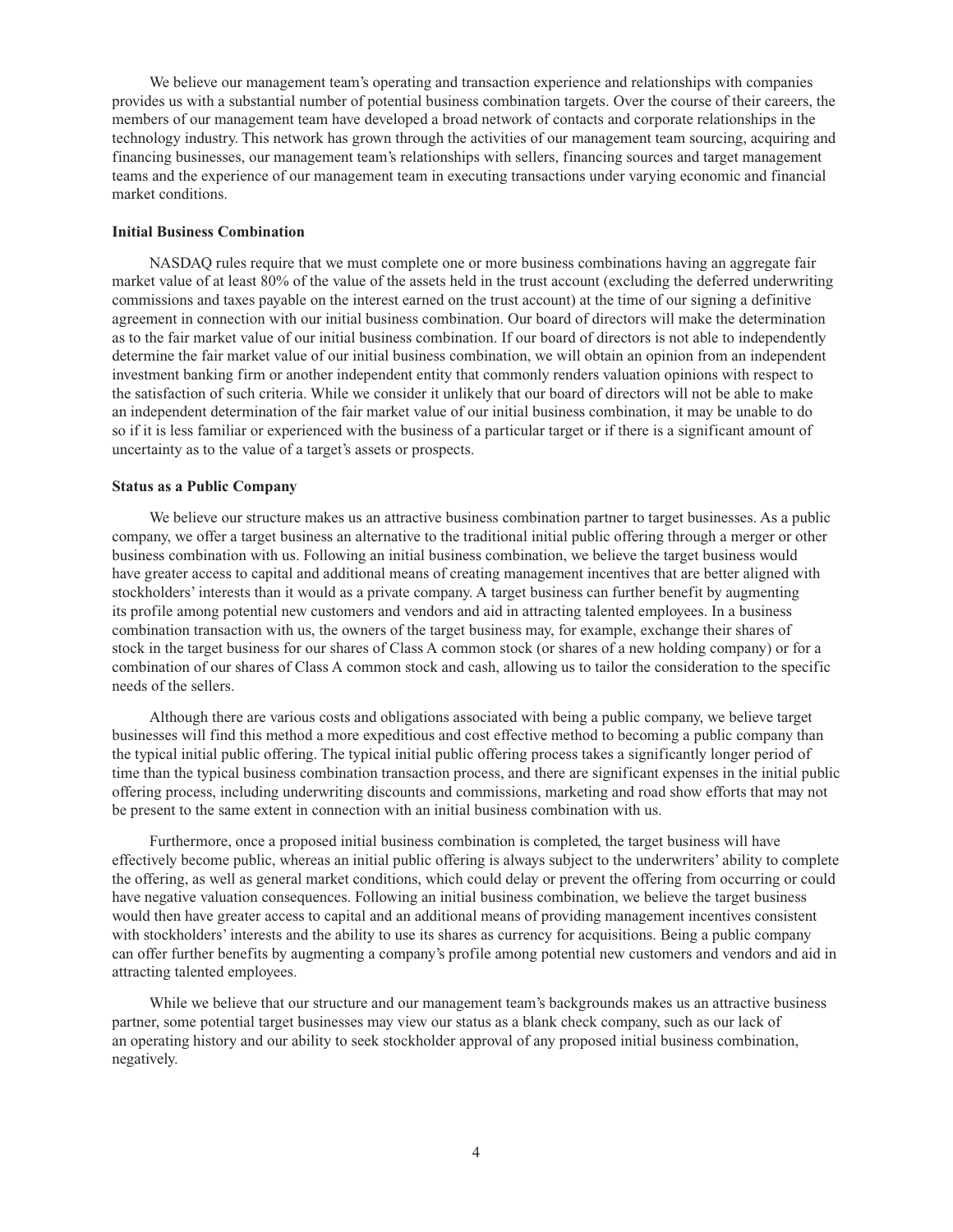We are an "emerging growth company," as defined in Section 2(a) of the Securities Act, as modified by the JOBS Act. As such, we are eligible to take advantage of certain exemptions from various reporting requirements that are applicable to other public companies that are not "emerging growth companies" including, but not limited to, not being required to comply with the independent registered public accounting firm attestation requirements of Section 404 of the Sarbanes-Oxley Act, reduced disclosure obligations regarding executive compensation in our periodic reports and proxy statements, and exemptions from the requirements of holding a non-binding advisory vote on executive compensation and stockholder approval of any golden parachute payments not previously approved. If some investors find our securities less attractive as a result, there may be a less active trading market for our securities and the prices of our securities may be more volatile.

In addition, Section 107 of the JOBS Act also provides that an "emerging growth company" can take advantage of the extended transition period provided in Section  $7(a)(2)(B)$  of the Securities Act for complying with new or revised accounting standards. In other words, an "emerging growth company" can delay the adoption of certain accounting standards until those standards would otherwise apply to private companies. We intend to take advantage of the benefits of this extended transition period.

We will remain an emerging growth company until the earlier of  $(1)$  the last day of the fiscal year (a) following the fifth anniversary of the completion of this offering, (b) in which we have total annual gross revenue of at least \$1.07 billion, or (c) in which we are deemed to be a large accelerated filer, which means the market value of our Class A common stock that is held by non-affiliates exceeds \$700 million as of the prior June  $30<sup>th</sup>$ , and (2) the date on which we have issued more than \$1.0 billion in non-convertible debt securities during the prior three-year period.

#### **Financial Position**

With funds available for an initial business combination in the amount of \$213,458,467 (as of December 31, 2018), after payment of \$7,700,000 of deferred underwriting fees, in each case before fees and expenses associated with our initial business combination, we offer a target business a variety of options such as creating a liquidity event for its owners, providing capital for the potential growth and expansion of its operations or strengthening its balance sheet by reducing its debt or leverage ratio. Because we are able to complete our initial business combination using our cash, debt or equity securities, or a combination of the foregoing, we have the flexibility to use the most efficient combination that allows us to tailor the consideration to be paid to the target business to fit its needs and desires.

#### **Effecting Our Initial Business Combination**

We are not presently engaged in, and we will not engage in, any operations until the consummation of our initial business combination. We intend to effectuate our initial business combination using cash from the proceeds of our initial public offering and the private placement of the placement units, the proceeds of the sale of our shares in connection with our initial business combination (pursuant to backstop agreements we may enter into), shares issued to the owners of the target, debt issued to bank or other lenders or the owners of the target, or a combination of the foregoing. We may seek to complete our initial business combination with a company or business that may be financially unstable or in its early stages of development or growth, which would subject us to the numerous risks inherent in such companies and businesses.

If our initial business combination is paid for using equity or debt securities, or not all of the funds released from the trust account are used for payment of the consideration in connection with our initial business combination or used for redemptions of our Class A common stock, we may apply the balance of the cash released to us from the trust account for general corporate purposes, including for maintenance or expansion of operations of the post-transaction company, the payment of principal or interest due on indebtedness incurred in completing our initial business combination, to fund the purchase of other companies or for working capital.

We may seek to raise additional funds through a private offering of debt or equity securities in connection with the completion of our initial business combination, and we may effectuate our initial business combination using the proceeds of such offering rather than using the amounts held in the trust account. In addition, we intend to target businesses larger than we could acquire with the net proceeds of our initial public offering and the sale of the placement units, and may as a result be required to seek additional financing to complete such proposed initial business combination. Subject to compliance with applicable securities laws, we would expect to complete such financing only simultaneously with the completion of our initial business combination. In the case of an initial business combination funded with assets other than the trust account assets, our proxy materials or tender offer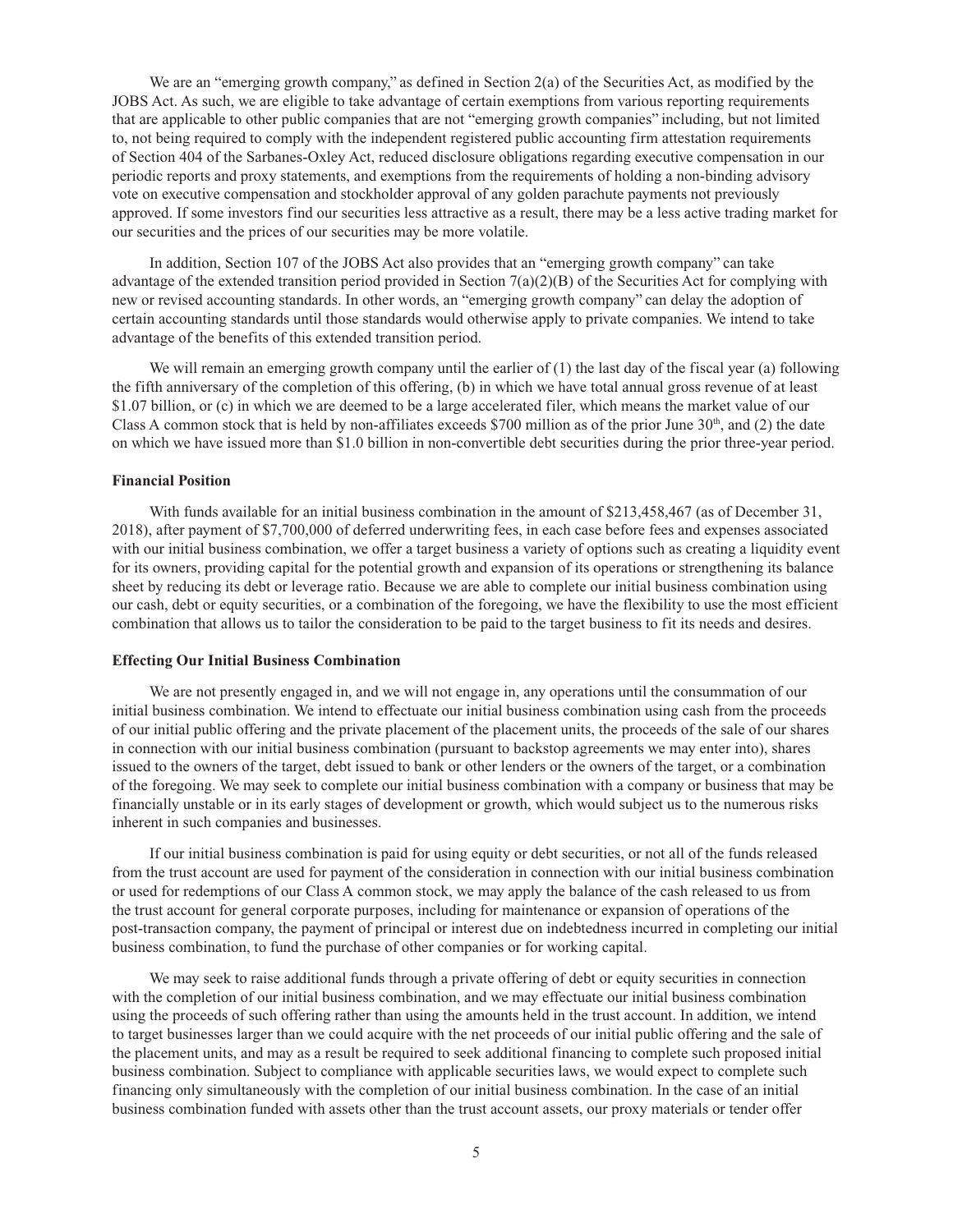documents disclosing the initial business combination would disclose the terms of the financing and, only if required by law, we would seek stockholder approval of such financing. There are no prohibitions on our ability to raise funds privately, or through loans in connection with our initial business combination.

#### **Sources of Target Businesses**

Target business candidates are brought to our attention from various unaffiliated sources, including investment bankers and investment professionals. Target businesses are brought to our attention by such unaffiliated sources as a result of being solicited by us by calls or mailings. These sources also introduce us to target businesses in which they think we may be interested on an unsolicited basis, since many of these sources will have read our public filings and know what types of businesses we are targeting. Our officers and directors, as well as our sponsor and their affiliates, also bring to our attention target business candidates that they become aware of through their business contacts as a result of formal or informal inquiries or discussions they may have, as well as attending trade shows or conventions. In addition, we receive a number of proprietary deal flow opportunities that would not otherwise necessarily be available to us as a result of the business relationships of our officers and directors and our sponsor and their affiliates. We may engage professional firms or other individuals that specialize in business acquisitions in the future, in which event we may pay a finder's fee, consulting fee, advisory fee or other compensation to be determined in an arm's length negotiation based on the terms of the transaction. We will engage a finder only to the extent our management determines that the use of a finder may bring opportunities to us that may not otherwise be available to us or if finders approach us on an unsolicited basis with a potential transaction that our management determines is in our best interest to pursue. Payment of finder's fees is customarily tied to completion of a transaction, in which case any such fee will be paid out of the funds held in the trust account. In no event, however, will our sponsor or any of our existing officers or directors be paid any finder's fee, reimbursement, consulting fee, monies in respect of any payment of a loan or other compensation by the company prior to, or in connection with any services rendered for any services they render in order to effectuate, the completion of our initial business combination (regardless of the type of transaction that it is). None of our sponsor, executive officers or directors, or any of their respective affiliates, will be allowed to receive any compensation, finder's fees or consulting fees from a prospective business combination target in connection with a contemplated initial business combination. We pay an affiliate of our sponsor a total of \$15,000 per month for office space, utilities and secretarial and administrative support and reimburse our sponsor and our officers, directors and advisors for any out-of-pocket expenses related to identifying, investigating and completing an initial business combination. Some of our officers and directors may enter into employment or consulting agreements with the post-transaction company following our initial business combination. The presence or absence of any such fees or arrangements will not be used as a criterion in our selection process of an initial business combination candidate.

We are not prohibited from pursuing an initial business combination with a target that is affiliated with our sponsor, officers or directors or making the initial business combination through a joint venture or other form of shared ownership with our sponsor, officers or directors. In the event we seek to complete our initial business combination with a target that is affiliated with our sponsor, officers or directors, we, or a committee of independent directors, would obtain an opinion from independent investment banking firm or another independent entity that commonly renders valuation opinions that such an initial business combination is fair to our company from a financial point of view. We are not required to obtain such an opinion in any other context.

If any of our officers or directors becomes aware of an initial business combination opportunity that falls within the line of business of any entity to which he or she has pre-existing fiduciary or contractual obligations, he or she may be required to present such business combination opportunity to such entity prior to presenting such business combination opportunity to us. Our officers and directors currently have certain relevant fiduciary duties or contractual obligations that may take priority over their duties to us.

#### **Selection of a Target Business and Structuring of our Initial Business Combination**

NASDAQ rules require that we must complete one or more business combinations having an aggregate fair market value of at least 80% of the value of the assets held in the trust account (excluding the deferred underwriting commissions and taxes payable on the interest earned on the trust account) at the time of our signing a definitive agreement in connection with our initial business combination. The fair market value of our initial business combination will be determined by our board of directors based upon one or more standards generally accepted by the financial community, such as discounted cash flow valuation, a valuation based on trading multiples of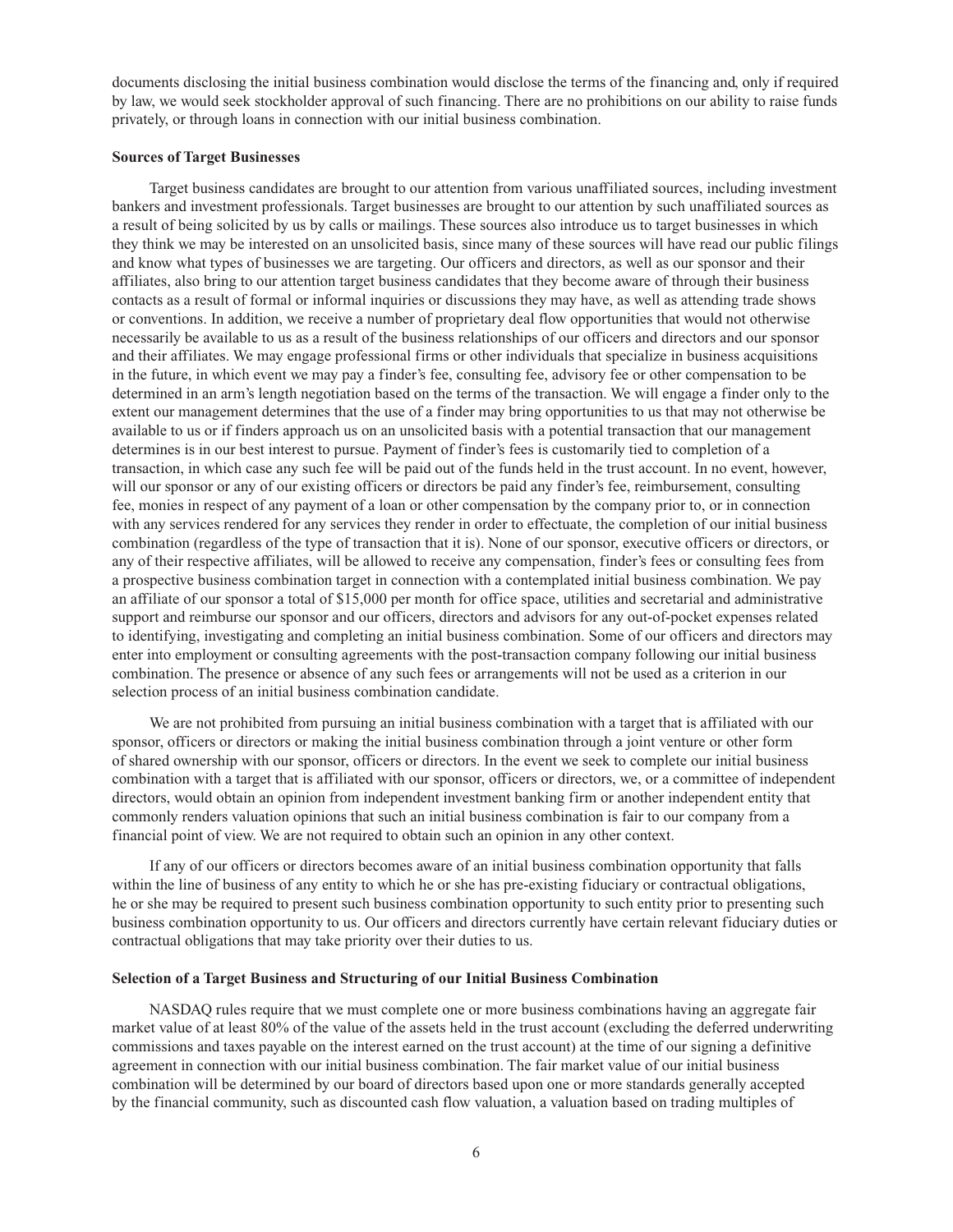comparable public businesses or a valuation based on the financial metrics of transactions of comparable businesses. If our board of directors is not able to independently determine the fair market value of our initial business combination, we will obtain an opinion from an independent investment banking firm or another independent entity that commonly renders valuation opinions with respect to the satisfaction of such criteria. While we consider it unlikely that our board of directors will not be able to make an independent determination of the fair market value of our initial business combination, it may be unable to do so if it is less familiar or experienced with the business of a particular target or if there is a significant amount of uncertainty as to the value of a target's assets or prospects. We do not intend to purchase multiple businesses in unrelated industries in conjunction with our initial business combination. Subject to this requirement, our management has virtually unrestricted flexibility in selecting one or more prospective target businesses, although we will not be permitted to effectuate our initial business combination with another blank check company or a similar company with nominal operations.

In any case, we will only complete an initial business combination in which we own or acquire 50% or more of the outstanding voting securities of the target or otherwise acquire a controlling interest in the target sufficient for it not to be required to register as an investment company under the Investment Company Act. If we own or acquire less than 100% of the equity interests or assets of a target business or businesses, the portion of such business or businesses that are owned or acquired by the post-transaction company is what will be taken into account for purposes of NASDAQ's 80% fair market value test.

To the extent we effect our initial business combination with a company or business that may be financially unstable or in its early stages of development or growth we may be affected by numerous risks inherent in such company or business. Although our management will endeavor to evaluate the risks inherent in a particular target business, we cannot assure you that we will properly ascertain or assess all significant risk factors.

In evaluating a prospective business target, we have conducted, and will continue to conduct, a thorough due diligence review, which encompasses, among other things, meetings with incumbent management and employees, document reviews, interviews of customers and suppliers, inspection of facilities, as well as a review of financial and other information that will be made available to us.

The time required to select and evaluate a target business and to structure and complete our initial business combination, and the costs associated with this process, are not currently ascertainable with any degree of certainty. Any costs incurred with respect to the identification and evaluation of a prospective target business with which our initial business combination is not ultimately completed will result in our incurring losses and will reduce the funds we can use to complete another business combination.

#### **Lack of Business Diversification**

For an indefinite period of time after the completion of our initial business combination, the prospects for our success may depend entirely on the future performance of a single business. Unlike other entities that have the resources to complete business combinations with multiple entities in one or several industries, it is probable that we will not have the resources to diversify our operations and mitigate the risks of being in a single line of business. In addition, we intend to focus our search for an initial business combination in a single industry. By completing our initial business combination with only a single entity, our lack of diversification may:

- subject us to negative economic, competitive and regulatory developments, any or all of which may have a substantial adverse impact on the particular industry in which we operate after our initial business combination, and
- cause us to depend on the marketing and sale of a single product or limited number of products or services.

#### **Limited Ability to Evaluate the Target's Management Team**

Although we closely scrutinize the management of a prospective target business when evaluating the desirability of effecting our initial business combination with that business, our assessment of the target business' management may not prove to be correct. In addition, the future management may not have the necessary skills, qualifications or abilities to manage a public company. Furthermore, the future role of members of our management team, if any, in the target business cannot presently be stated with any certainty. The determination as to whether any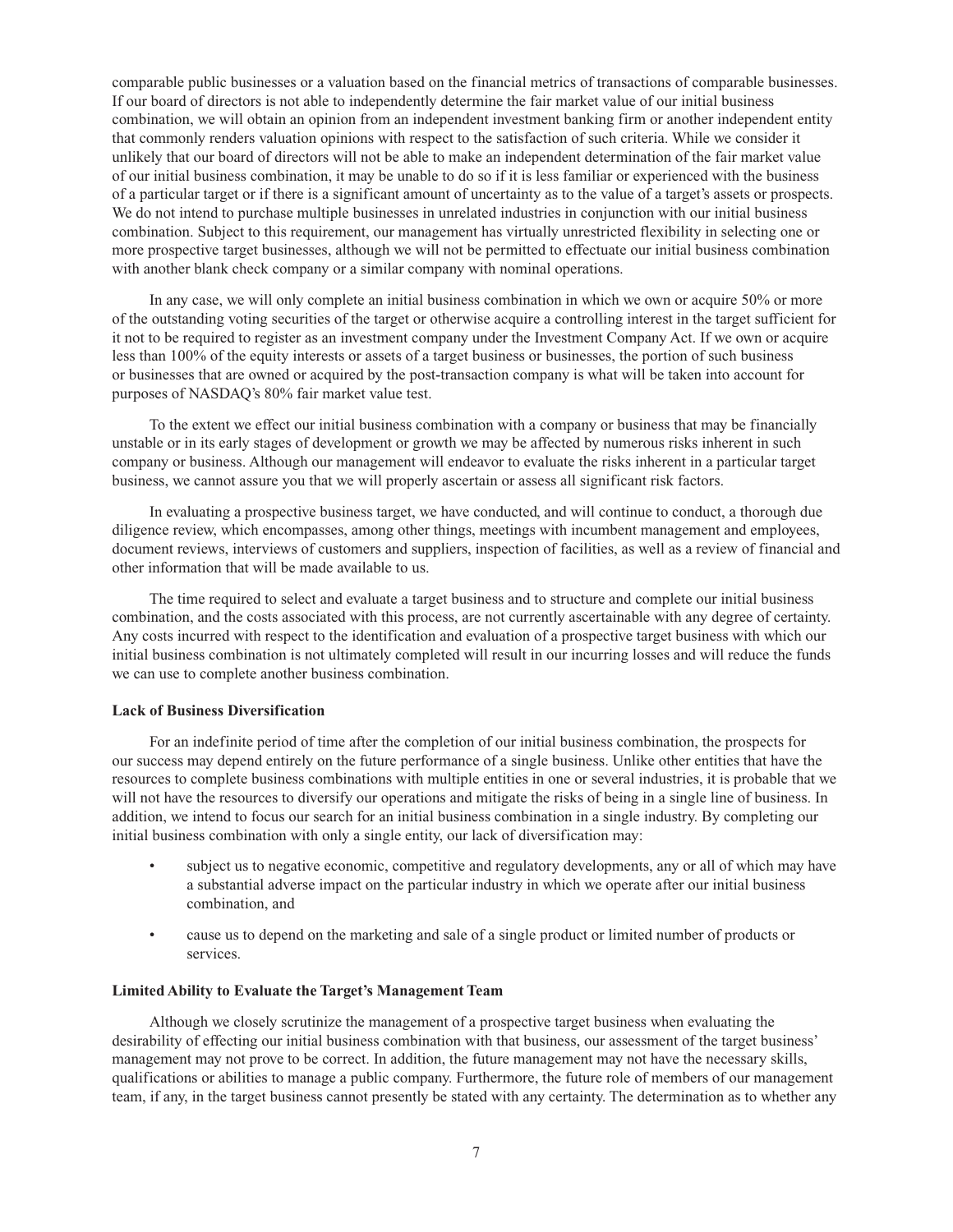of the members of our management team will remain with the combined company will be made at the time of our initial business combination. While it is possible that one or more of our directors will remain associated in some capacity with us following our initial business combination, it is unlikely that any of them will devote their full efforts to our affairs subsequent to our initial business combination. Moreover, we cannot assure you that members of our management team will have significant experience or knowledge relating to the operations of the particular target business.

We cannot assure you that any of our key personnel will remain in senior management or advisory positions with the combined company. The determination as to whether any of our key personnel will remain with the combined company will be made at the time of our initial business combination.

Following an initial business combination, we may seek to recruit additional managers to supplement the incumbent management of the target business. We cannot assure you that we will have the ability to recruit additional managers, or that additional managers will have the requisite skills, knowledge or experience necessary to enhance the incumbent management.

#### **Stockholders May Not Have the Ability to Approve Our Initial Business Combination**

We may conduct redemptions without a stockholder vote pursuant to the tender offer rules of the SEC. However, we will seek stockholder approval if it is required by law or applicable stock exchange rule, or we may decide to seek stockholder approval for business or other legal reasons. Presented in the table below is a graphic explanation of the types of initial business combinations we may consider and whether stockholder approval is currently required under Delaware law for each such transaction.

| <b>Type of Transaction</b>                                          | Whether<br><b>Stockholder</b><br>Approval is<br>Required |
|---------------------------------------------------------------------|----------------------------------------------------------|
|                                                                     | N <sub>0</sub>                                           |
| Purchase of stock of target not involving a merger with the company | N <sub>0</sub>                                           |
|                                                                     | No                                                       |
|                                                                     | Yes                                                      |

Under NASDAQ's listing rules, stockholder approval would be required for our initial business combination if, for example:

- we issue shares of Class A common stock that will be equal to or in excess of 20% of the number of shares of our Class A common stock then outstanding;
- any of our directors, officers or substantial stockholders (as defined by NASDAQ rules) has a 5% or greater interest (or such persons collectively have a 10% or greater interest), directly or indirectly, in the target business or assets to be acquired or otherwise and the present or potential issuance of common stock could result in an increase in outstanding common shares or voting power of 5% or more; or
- the issuance or potential issuance of common stock will result in our undergoing a change of control.

#### **Permitted Purchases of our Securities**

If we seek stockholder approval of our initial business combination and we do not conduct redemptions in connection with our initial business combination pursuant to the tender offer rules, our sponsor, initial stockholders, directors, officers, advisors or their affiliates may purchase shares or public warrants in privately negotiated transactions or in the open market either prior to or following the completion of our initial business combination. There is no limit on the number of shares our initial stockholders, directors, officers, advisors or their affiliates may purchase in such transactions, subject to compliance with applicable law and NASDAQ rules. However, they have no current commitments, plans or intentions to engage in such transactions and have not formulated any terms or conditions for any such transactions. If they engage in such transactions, they will not make any such purchases when they are in possession of any material nonpublic information not disclosed to the seller or if such purchases are prohibited by Regulation M under the Exchange Act. We do not currently anticipate that such purchases, if any,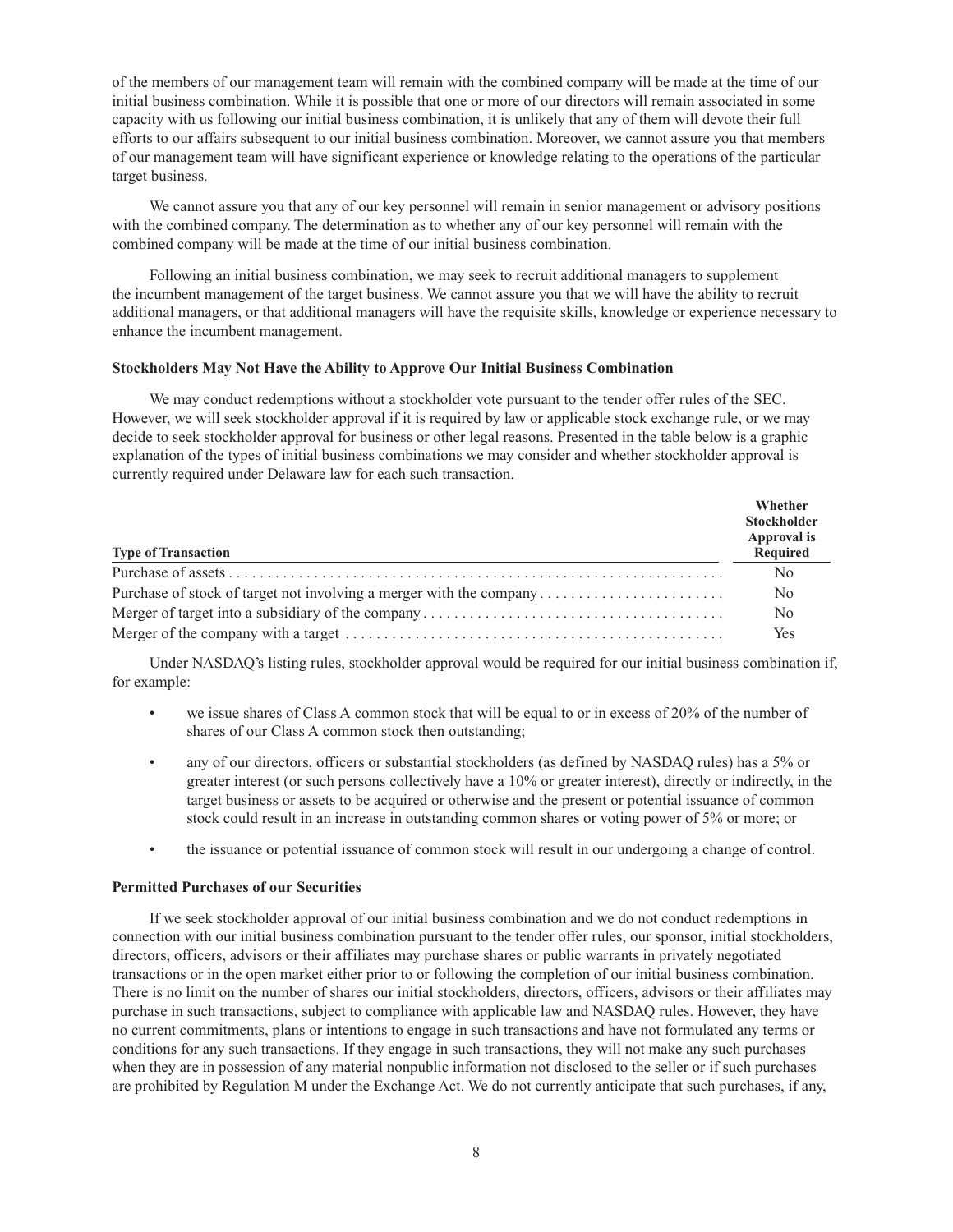would constitute a tender offer subject to the tender offer rules under the Exchange Act or a going-private transaction subject to the going-private rules under the Exchange Act; however, if the purchasers determine at the time of any such purchases that the purchases are subject to such rules, the purchasers will comply with such rules. Any such purchases will be reported pursuant to Section 13 and Section 16 of the Exchange Act to the extent such purchasers are subject to such reporting requirements. None of the funds held in the trust account will be used to purchase shares or public warrants in such transactions prior to completion of our initial business combination.

The purpose of any such purchases of shares could be to vote such shares in favor of the initial business combination and thereby increase the likelihood of obtaining stockholder approval of the initial business combination or to satisfy a closing condition in an agreement with a target that requires us to have a minimum net worth or a certain amount of cash at the closing of our initial business combination, where it appears that such requirement would otherwise not be met. The purpose of any such purchases of public warrants could be to reduce the number of public warrants outstanding or to vote such warrants on any matters submitted to the warrantholders for approval in connection with our initial business combination. Any such purchases of our securities may result in the completion of our initial business combination that may not otherwise have been possible. In addition, if such purchases are made, the public "float" of our shares of Class A common stock or warrants may be reduced and the number of beneficial holders of our securities may be reduced, which may make it difficult to maintain or obtain the quotation, listing or trading of our securities on a national securities exchange.

Our sponsor, officers, directors and/or their affiliates anticipate that they may identify the stockholders with whom our sponsor, officers, directors or their affiliates may pursue privately negotiated purchases by either the stockholders contacting us directly or by our receipt of redemption requests submitted by stockholders following our mailing of proxy materials in connection with our initial business combination. To the extent that our sponsor, officers, directors, advisors or their affiliates enter into a private purchase, they would identify and contact only potential selling stockholders who have expressed their election to redeem their shares for a pro rata share of the trust account or vote against our initial business combination, whether or not such stockholder has already submitted a proxy with respect to our initial business combination. Our sponsor, officers, directors, advisors or their affiliates will only purchase shares if such purchases comply with Regulation M under the Exchange Act and the other federal securities laws.

Any purchases by our sponsor, officers, directors and/or their affiliates who are affiliated purchasers under Rule 10b-18 under the Exchange Act will only be made to the extent such purchases are able to be made in compliance with Rule 10b-18, which is a safe harbor from liability for manipulation under Section 9(a)(2) and Rule 10b-5 of the Exchange Act. Rule 10b-18 has certain technical requirements that must be complied with in order for the safe harbor to be available to the purchaser. Our sponsor, officers, directors and/or their affiliates will not make purchases of common stock if the purchases would violate Section 9(a)(2) or Rule 10b-5 of the Exchange Act. Any such purchases will be reported pursuant to Section 13 and Section 16 of the Exchange Act to the extent such purchases are subject to such reporting requirements.

#### **Redemption Rights for Public Stockholders upon Completion of our Initial Business Combination**

We will provide our public stockholders with the opportunity to redeem all or a portion of their shares of Class A common stock upon the completion of our initial business combination at a per-share price, payable in cash, equal to the aggregate amount then on deposit in the trust account as of two business days prior to the consummation of the initial business combination including interest earned on the funds held in the trust account and not previously released to us to pay our franchise and income taxes, divided by the number of then outstanding public shares, subject to the limitations described herein. The amount in the trust account as of December 31, 2018 is approximately \$10.05 per public share. The per-share amount we will distribute to investors who properly redeem their shares will not be reduced by the deferred underwriting commissions we will pay to the underwriters. Our sponsor, officers and directors have entered into a letter agreement with us, pursuant to which they have agreed to waive their redemption rights with respect to any founder shares and (along with Cantor and/or its designees) placement shares and any public shares held by them in connection with the completion of our initial business combination.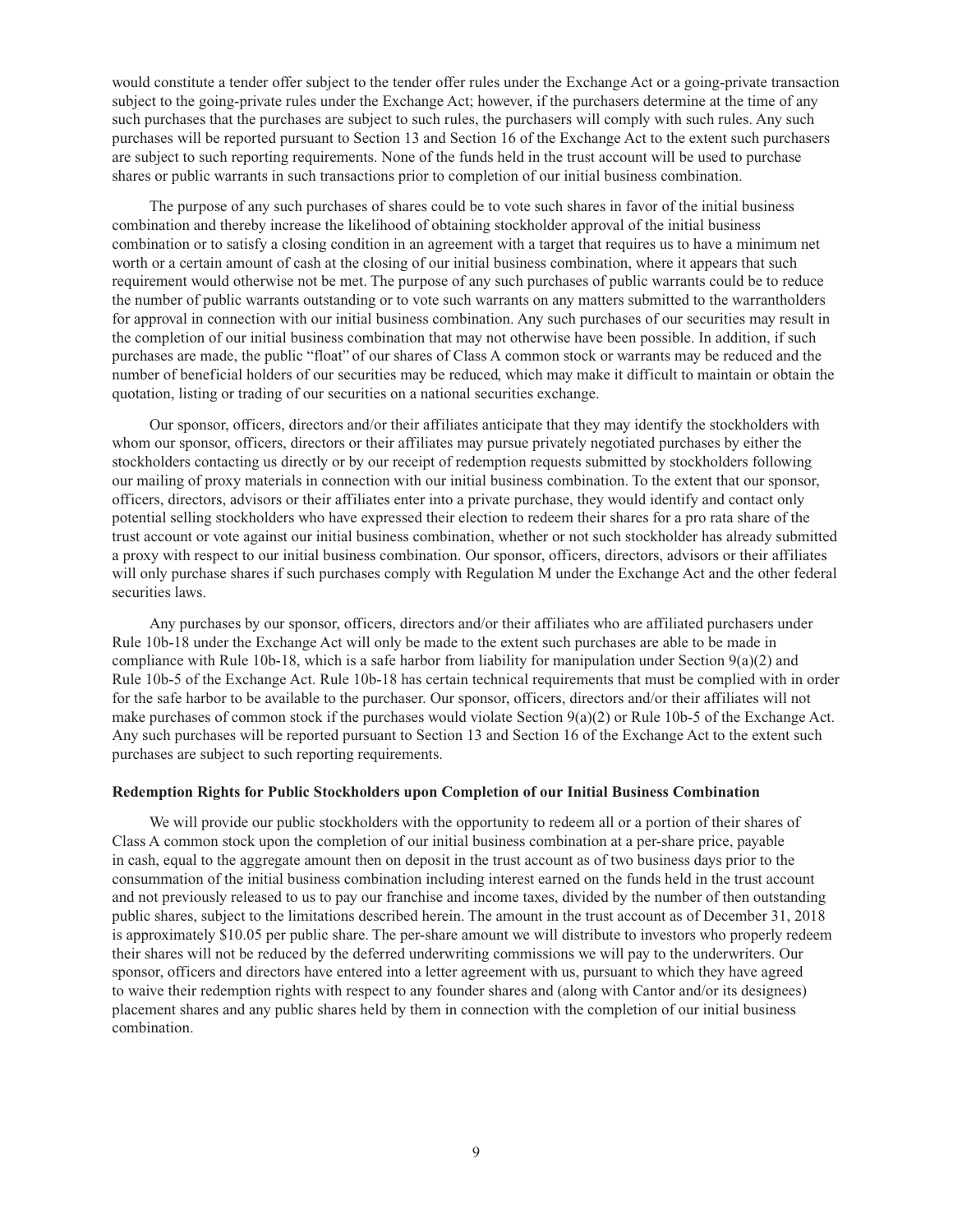#### *Manner of Conducting Redemptions*

We will provide our public stockholders with the opportunity to redeem all or a portion of their shares of Class A common stock upon the completion of our initial business combination either (i) in connection with a stockholder meeting called to approve the initial business combination or (ii) by means of a tender offer. The decision as to whether we will seek stockholder approval of a proposed initial business combination or conduct a tender offer will be made by us, solely in our discretion, and will be based on a variety of factors such as the timing of the transaction and whether the terms of the transaction would require us to seek stockholder approval under the law or stock exchange listing requirement. Under NASDAQ rules, asset acquisitions and stock purchases would not typically require stockholder approval while direct mergers with our company where we do not survive and any transactions where we issue more than 20% of our outstanding common stock or seek to amend our amended and restated certificate of incorporation would require stockholder approval. If we structure an initial business combination with a target company in a manner that requires stockholder approval, we will not have discretion as to whether to seek a stockholder vote to approve the proposed initial business combination. We may conduct redemptions without a stockholder vote pursuant to the tender offer rules of the SEC unless stockholder approval is required by law or stock exchange listing requirements or we choose to seek stockholder approval for business or other legal reasons. So long as we obtain and maintain a listing for our securities on NASDAQ, we are required to comply with such rules.

If a stockholder vote is not required and we do not decide to hold a stockholder vote for business or other legal reasons, we will, pursuant to our amended and restated certificate of incorporation:

- conduct the redemptions pursuant to Rule 13e-4 and Regulation 14E of the Exchange Act, which regulate issuer tender offers, and
- file tender offer documents with the SEC prior to completing our initial business combination which contain substantially the same financial and other information about the initial business combination and the redemption rights as is required under Regulation 14A of the Exchange Act, which regulates the solicitation of proxies.

Upon the public announcement of our initial business combination, we or our sponsor will terminate any plan established in accordance with Rule 10b5-1 to purchase shares of our Class A common stock in the open market if we elect to redeem our public shares through a tender offer, to comply with Rule 14e-5 under the Exchange Act.

In the event we conduct redemptions pursuant to the tender offer rules, our offer to redeem will remain open for at least 20 business days, in accordance with Rule 14e-1(a) under the Exchange Act, and we will not be permitted to complete our initial business combination until the expiration of the tender offer period. In addition, the tender offer will be conditioned on public stockholders not tendering more than a specified number of public shares which are not purchased by our sponsor, which number will be based on the requirement that we may not redeem public shares in an amount that would cause our net tangible assets to be less than \$5,000,001 upon consummation of our initial business combination and after payment of underwriters' fees and commissions (so that we are not subject to the SEC's "penny stock" rules) or any greater net tangible asset or cash requirement which may be contained in the agreement relating to our initial business combination. If public stockholders tender more shares than we have offered to purchase, we will withdraw the tender offer and not complete the initial business combination.

If, however, stockholder approval of the transaction is required by law or stock exchange listing requirement, or we decide to obtain stockholder approval for business or other legal reasons, we will, pursuant to our amended and restated certificate of incorporation:

- conduct the redemptions in conjunction with a proxy solicitation pursuant to Regulation 14A of the Exchange Act, which regulates the solicitation of proxies, and not pursuant to the tender offer rules, and
- file proxy materials with the SEC.

In the event that we seek stockholder approval of our initial business combination, we will distribute proxy materials and, in connection therewith, provide our public stockholders with the redemption rights described above upon completion of the initial business combination.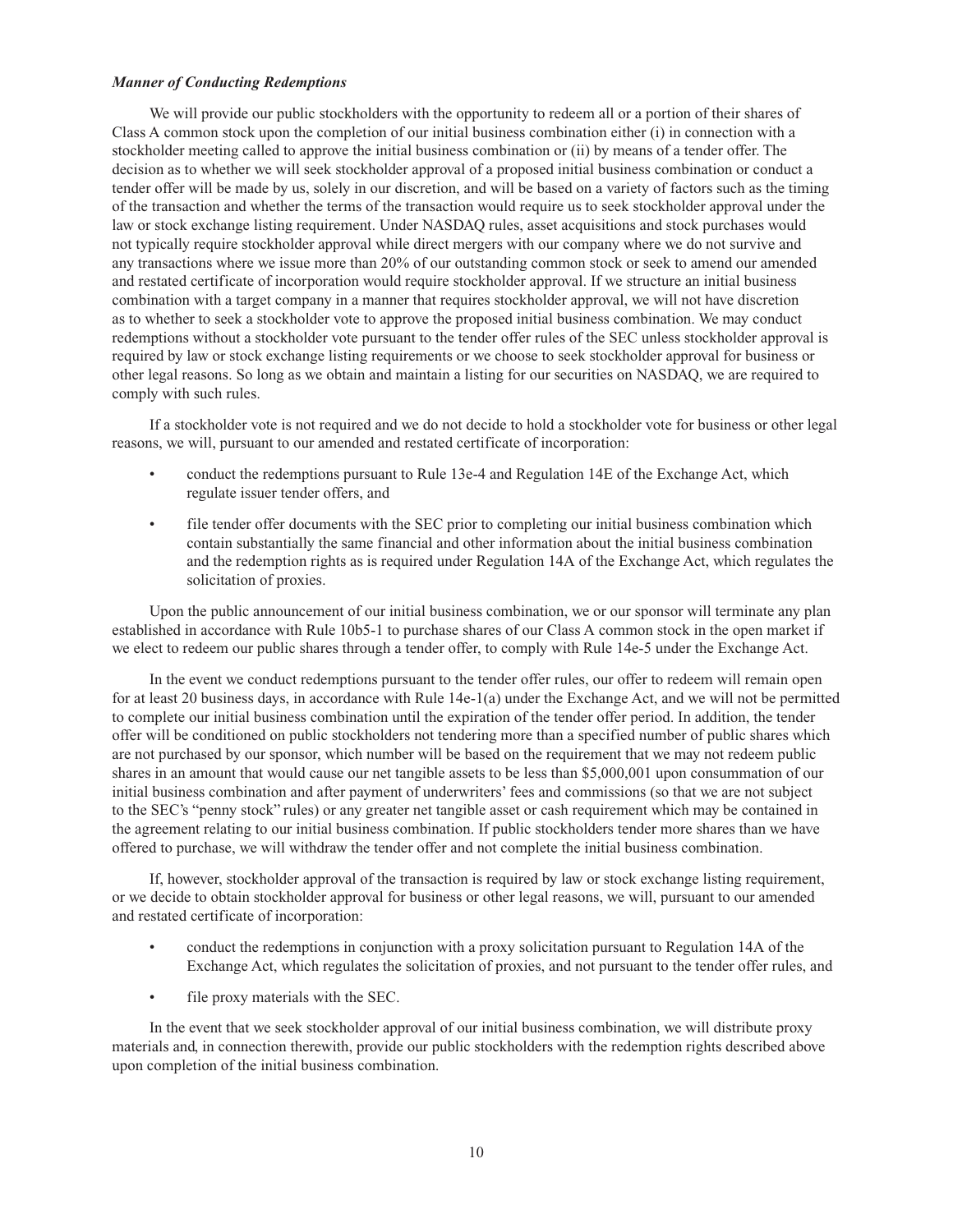If we seek stockholder approval, we will complete our initial business combination only if a majority of the outstanding shares of common stock voted are voted in favor of the initial business combination. A quorum for such meeting will consist of the holders present in person or by proxy of shares of outstanding capital stock of the company representing a majority of the voting power of all outstanding shares of capital stock of the company entitled to vote at such meeting. Our initial stockholders will count toward this quorum and pursuant to the letter agreement, our sponsor, officers and directors have agreed to vote their founder shares and placement shares and any public shares purchased (including in open market and privately negotiated transactions) in favor of our initial business combination. For purposes of seeking approval of the majority of our outstanding shares of common stock voted, non-votes will have no effect on the approval of our initial business combination once a quorum is obtained. As a result, in addition to our initial stockholders' founder shares and placement shares, we would need only 7,930,001, or 36.0%, of the 22,000,000 public shares to be voted in favor of an initial business combination (assuming all outstanding shares are voted) in order to have our initial business combination approved. We intend to give approximately 30 days (but not less than 10 days nor more than 60 days) prior written notice of any such meeting, if required, at which a vote shall be taken to approve our initial business combination. These quorum and voting thresholds, and the voting agreements of our initial stockholders, may make it more likely that we will consummate our initial business combination. Each public stockholder may elect to redeem its public shares irrespective of whether they vote for or against the proposed transaction.

Our amended and restated certificate of incorporation provides that in no event will we redeem our public shares in an amount that would cause our net tangible assets to be less than \$5,000,001 upon consummation of our initial business combination and after payment of underwriters' fees and commissions (so that we are not subject to the SEC's "penny stock" rules) or any greater net tangible asset or cash requirement which may be contained in the agreement relating to our initial business combination. For example, the proposed initial business combination may require: (i) cash consideration to be paid to the target or its owners, (ii) cash to be transferred to the target for working capital or other general corporate purposes or (iii) the retention of cash to satisfy other conditions in accordance with the terms of the proposed initial business combination. In the event the aggregate cash consideration we would be required to pay for all shares of Class A common stock that are validly submitted for redemption plus any amount required to satisfy cash conditions pursuant to the terms of the proposed initial business combination exceed the aggregate amount of cash available to us, we will not complete the initial business combination or redeem any shares, and all shares of Class A common stock submitted for redemption will be returned to the holders thereof.

### *Limitation on Redemption upon Completion of our Initial Business Combination if we Seek Stockholder Approval*

Notwithstanding the foregoing, if we seek stockholder approval of our initial business combination and we do not conduct redemptions in connection with our initial business combination pursuant to the tender offer rules, our amended and restated certificate of incorporation provides that a public stockholder, together with any affiliate of such stockholder or any other person with whom such stockholder is acting in concert or as a "group" (as defined under Section 13 of the Exchange Act), will be restricted from seeking redemption rights with respect to more than an aggregate of 15% of the shares sold in our initial public offering, which we refer to as the "Excess Shares." Such restriction shall also be applicable to our affiliates. We believe this restriction will discourage stockholders from accumulating large blocks of shares, and subsequent attempts by such holders to use their ability to exercise their redemption rights against a proposed initial business combination as a means to force us or our management to purchase their shares at a significant premium to the then-current market price or on other undesirable terms. Absent this provision, a public stockholder holding more than an aggregate of 15% of the shares sold in our initial public offering could threaten to exercise its redemption rights if such holder's shares are not purchased by us or our management at a premium to the then-current market price or on other undesirable terms. By limiting our stockholders' ability to redeem no more than 15% of the shares sold in our initial public offering without our prior consent, we believe we will limit the ability of a small group of stockholders to unreasonably attempt to block our ability to complete our initial business combination, particularly in connection with an initial business combination with a target that requires as a closing condition that we have a minimum net worth or a certain amount of cash. However, we would not be restricting our stockholders' ability to vote all of their shares (including Excess Shares) for or against our initial business combination.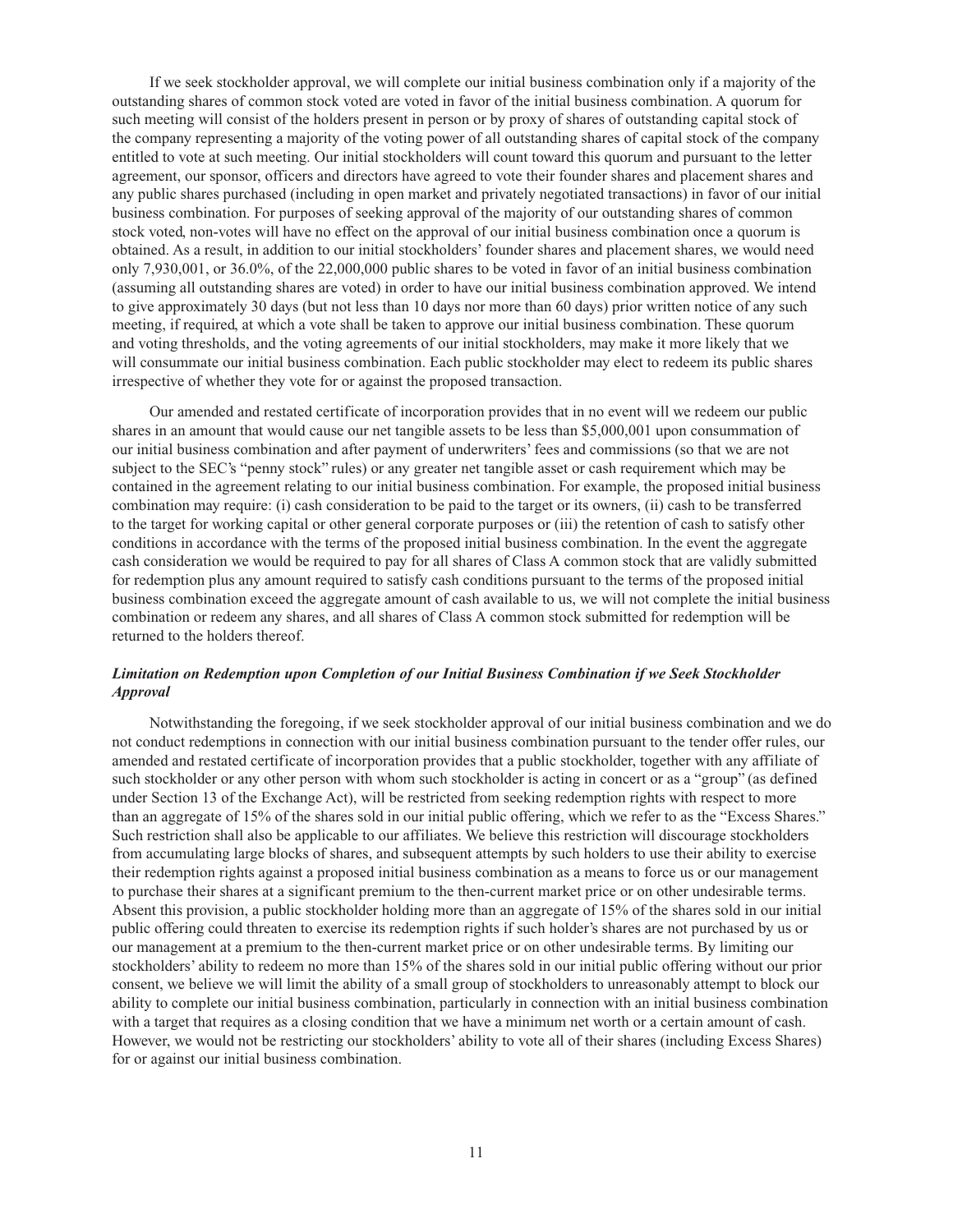#### *Tendering Stock Certificates in Connection with Redemption Rights*

We may require our public stockholders seeking to exercise their redemption rights, whether they are record holders or hold their shares in "street name," to either tender their certificates to our transfer agent up to two business days prior to the vote on the proposal to approve the initial business combination, or to deliver their shares to the transfer agent electronically using the Depository Trust Company's DWAC (Deposit/Withdrawal At Custodian) System, at the holder's option. The proxy materials that we will furnish to holders of our public shares in connection with our initial business combination will indicate whether we are requiring public stockholders to satisfy such delivery requirements. Accordingly, a public stockholder would have up to two days prior to the vote on the initial business combination to tender its shares if it wishes to seek to exercise its redemption rights. Given the relatively short exercise period, it is advisable for stockholders to use electronic delivery of their public shares.

There is a nominal cost associated with the above-referenced tendering process and the act of certificating the shares or delivering them through the DWAC System. The transfer agent will typically charge the tendering broker \$80.00 and it would be up to the broker whether or not to pass this cost on to the redeeming holder. However, this fee would be incurred regardless of whether or not we require holders seeking to exercise redemption rights to tender their shares. The need to deliver shares is a requirement of exercising redemption rights regardless of the timing of when such delivery must be effectuated.

Any request to redeem such shares, once made, may be withdrawn at any time up to the date of the stockholder meeting. Furthermore, if a holder of a public share delivered its certificate in connection with an election of redemption rights and subsequently decides prior to the applicable date not to elect to exercise such rights, such holder may simply request that the transfer agent return the certificate (physically or electronically). It is anticipated that the funds to be distributed to holders of our public shares electing to redeem their shares will be distributed promptly after the completion of our initial business combination.

If our initial business combination is not approved or completed for any reason, then our public stockholders who elected to exercise their redemption rights would not be entitled to redeem their shares for the applicable pro rata share of the trust account. In such case, we will promptly return any certificates delivered by public holders who elected to redeem their shares.

If our initial proposed initial business combination is not completed, we may continue to try to complete an initial business combination with a different target by April 9, 2020.

#### *Redemption of Public Shares and Liquidation if no Initial Business Combination*

Our amended and restated certificate of incorporation provides that we will have only until April 9, 2020 to complete our initial business combination. If we are unable to complete our initial business combination by April 9, 2020, we will: (i) cease all operations except for the purpose of winding up, (ii) as promptly as reasonably possible but not more than ten business days thereafter, redeem the public shares, at a per-share price, payable in cash, equal to the aggregate amount then on deposit in the trust account including interest earned on the funds held in the trust account and not previously released to us to pay our franchise and income taxes (less up to \$100,000 of interest to pay dissolution expenses), divided by the number of then outstanding public shares, which redemption will completely extinguish public stockholders' rights as stockholders (including the right to receive further liquidating distributions, if any), subject to applicable law, and (iii) as promptly as reasonably possible following such redemption, subject to the approval of our remaining stockholders and our board of directors, dissolve and liquidate, subject in each case to our obligations under Delaware law to provide for claims of creditors and the requirements of other applicable law. There will be no redemption rights or liquidating distributions with respect to our warrants, which will expire worthless if we fail to complete our initial business combination by April 9, 2020.

Our sponsor, officers and directors have entered into a letter agreement with us, pursuant to which they have waived their rights to liquidating distributions from the trust account with respect to any founder shares and (along with Cantor and/or its designees) private placement shares held by them if we fail to complete our initial business combination by April 9, 2020. However, if our sponsor, officers or directors acquire public shares, they will be entitled to liquidating distributions from the trust account with respect to such public shares if we fail to complete our initial business combination by April 9, 2020.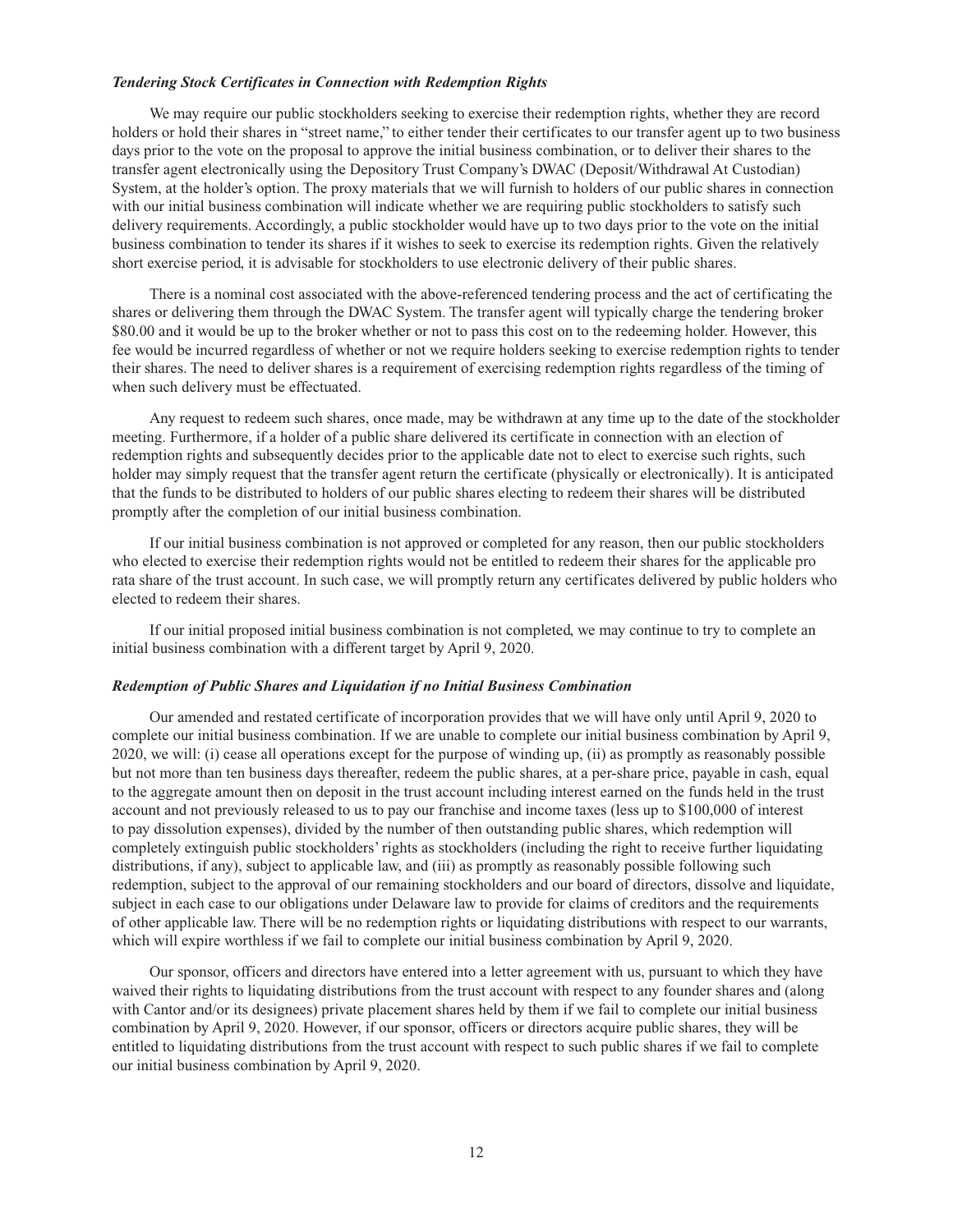Our sponsor, officers and directors have agreed, pursuant to a written agreement with us, that they will not propose any amendment to our amended and restated certificate of incorporation (i) to modify the substance or timing of our obligation to redeem 100% of our public shares if we do not complete our initial business combination by April 9, 2020 or (ii) with respect to any other provision relating to stockholders' rights or pre-initial business combination activity, unless we provide our public stockholders with the opportunity to redeem their shares of Class A common stock upon approval of any such amendment at a per-share price, payable in cash, equal to the aggregate amount then on deposit in the trust account including interest earned on the funds held in the trust account and not previously released to us to pay our franchise and income taxes divided by the number of then outstanding public shares. However, we may not redeem our public shares in an amount that would cause our net tangible assets to be less than \$5,000,001 upon consummation of our initial business combination and after payment of underwriters' fees and commissions (so that we are not subject to the SEC's "penny stock" rules). If this optional redemption right is exercised with respect to an excessive number of public shares such that we cannot satisfy the net tangible asset requirement (described above), we would not proceed with the amendment or the related redemption of our public shares at such time.

We expect that all costs and expenses associated with implementing our plan of dissolution, as well as payments to any creditors, will be funded from amounts remaining out of the approximately \$1,011,000 of proceeds held outside the trust account (as of December 31, 2018), although we cannot assure you that there will be sufficient funds for such purpose. We will depend on sufficient interest being earned on the proceeds held in the trust account to pay any franchise and income tax obligations we may owe. However, if those funds are not sufficient to cover the costs and expenses associated with implementing our plan of dissolution, to the extent that there is any interest accrued in the trust account not required to pay franchise and income taxes on interest income earned on the trust account balance, we may request the trustee to release to us an additional amount of up to \$100,000 of such accrued interest to pay those costs and expenses.

If we were to expend all of the net proceeds of our initial public offering and the sale of the placement units, other than the proceeds deposited in the trust account, and without taking into account interest, if any, earned on the trust account, the per-share redemption amount received by stockholders upon our dissolution would be approximately \$10.00. The proceeds deposited in the trust account could, however, become subject to the claims of our creditors which would have higher priority than the claims of our public stockholders. We cannot assure you that the actual per-share redemption amount received by stockholders will not be substantially less than \$10.00. Under Section 281(b) of the DGCL, our plan of dissolution must provide for all claims against us to be paid in full or make provision for payments to be made in full, as applicable, if there are sufficient assets. These claims must be paid or provided for before we make any distribution of our remaining assets to our stockholders. While we intend to pay such amounts, if any, we cannot assure you that we will have funds sufficient to pay or provide for all creditors' claims.

Although we have sought and will continue to seek to have all vendors, service providers, prospective target businesses or other entities with which we do business execute agreements with us waiving any right, title, interest or claim of any kind in or to any monies held in the trust account for the benefit of our public stockholders, there is no guarantee that they will execute such agreements or even if they execute such agreements that they would be prevented from bringing claims against the trust account including but not limited to fraudulent inducement, breach of fiduciary responsibility or other similar claims, as well as claims challenging the enforceability of the waiver, in each case in order to gain an advantage with respect to a claim against our assets, including the funds held in the trust account. If any third party refuses to execute an agreement waiving such claims to the monies held in the trust account, our management will perform an analysis of the alternatives available to it and will only enter into an agreement with a third party that has not executed a waiver if management believes that such third party's engagement would be significantly more beneficial to us than any alternative. Examples of possible instances where we may engage a third party that refuses to execute a waiver include the engagement of a third party consultant whose particular expertise or skills are believed by management to be significantly superior to those of other consultants that would agree to execute a waiver or in cases where management is unable to find a service provider willing to execute a waiver. WithumSmith+Brown, PC, our independent registered public accounting firm, and Cantor, the underwriters of the offering, will not execute agreements with us waiving such claims to the monies held in the trust account.

In addition, there is no guarantee that such entities will agree to waive any claims they may have in the future as a result of, or arising out of, any negotiations, contracts or agreements with us and will not seek recourse against the trust account for any reason. Our sponsor has agreed that it will be liable to us if and to the extent any claims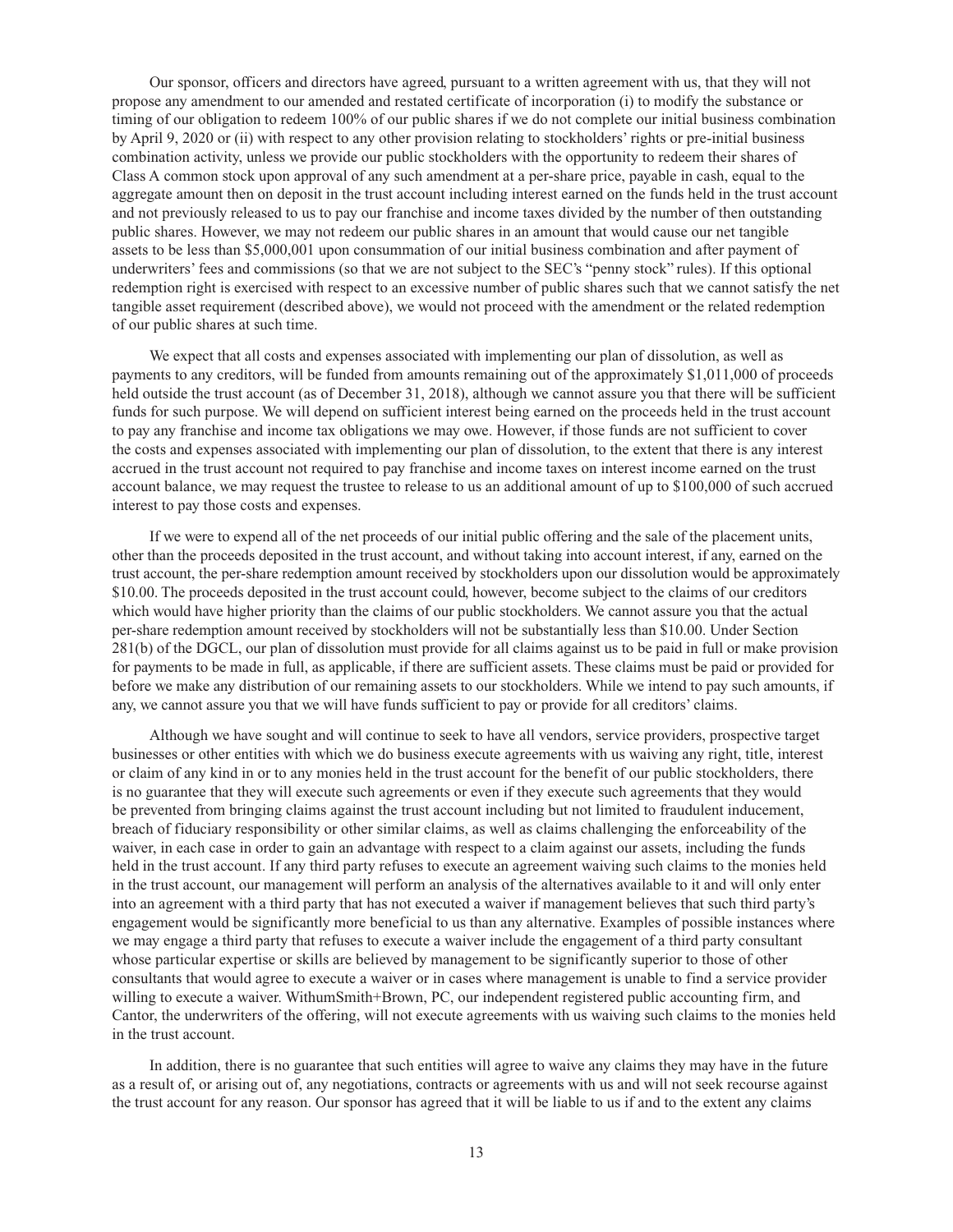by a third party for services rendered or products sold to us, or a prospective target business with which we have entered into a written letter of intent, confidentiality or similar agreement or business combination agreement, reduce the amount of funds in the trust account to below the lesser of (i) \$10.00 per public share and (ii) the actual amount per public share held in the trust account as of the date of the liquidation of the trust account, if less than \$10.00 per share due to reductions in the value of the trust assets, less taxes payable, provided that such liability will not apply to any claims by a third party or prospective target business who executed a waiver of any and all rights to the monies held in the trust account (whether or not such waiver is enforceable) nor will it apply to any claims under our indemnity of the underwriters of our initial public offering against certain liabilities, including liabilities under the Securities Act. However, we have not asked our sponsor to reserve for such indemnification obligations, nor have we independently verified whether our sponsor has sufficient funds to satisfy its indemnity obligations and believe that our sponsor's only assets are securities of our company. Therefore, we cannot assure you that our sponsor would be able to satisfy those obligations. None of our officers or directors will indemnify us for claims by third parties including, without limitation, claims by vendors and prospective target businesses.

In the event that the proceeds in the trust account are reduced below (i) \$10.00 per public share or (ii) such lesser amount per public share held in the trust account as of the date of the liquidation of the trust account, due to reductions in value of the trust assets, in each case net of the amount of interest which may be withdrawn to pay taxes, and our sponsor asserts that it is unable to satisfy its indemnification obligations or that it has no indemnification obligations related to a particular claim, our independent directors would determine whether to take legal action against our sponsor to enforce its indemnification obligations. While we currently expect that our independent directors would take legal action on our behalf against our sponsor to enforce its indemnification obligations to us, it is possible that our independent directors in exercising their business judgment may choose not to do so if, for example, the cost of such legal action is deemed by the independent directors to be too high relative to the amount recoverable or if the independent directors determine that a favorable outcome is not likely. We have not asked our sponsor to reserve for such indemnification obligations and we cannot assure you that our sponsor would be able to satisfy those obligations. Accordingly, we cannot assure you that due to claims of creditors the actual value of the per-share redemption price will not be less than \$10.00 per public share.

We seek to reduce the possibility that our sponsor will have to indemnify the trust account due to claims of creditors by endeavoring to have all vendors, service providers, prospective target businesses or other entities with which we do business execute agreements with us waiving any right, title, interest or claim of any kind in or to monies held in the trust account. Our sponsor will also not be liable as to any claims under our indemnity of the underwriters of our initial public offering against certain liabilities, including liabilities under the Securities Act. We access to up to approximately \$1,011,000 from the proceeds held outside the trust account (as of December 31, 2018) with which to pay any such potential claims (including costs and expenses incurred in connection with our liquidation, currently estimated to be no more than approximately \$100,000). In the event that we liquidate and it is subsequently determined that the reserve for claims and liabilities is insufficient, stockholders who received funds from our trust account could be liable for claims made by creditors.

Under the DGCL, stockholders may be held liable for claims by third parties against a corporation to the extent of distributions received by them in a dissolution. The pro rata portion of our trust account distributed to our public stockholders upon the redemption of our public shares in the event we do not complete our initial business combination by April 9, 2020 may be considered a liquidating distribution under Delaware law. Delaware law provides that if a corporation complies with certain procedures set forth in Section 280 of the DGCL intended to ensure that it makes reasonable provision for all claims against it, including a 60-day notice period during which any third-party claims can be brought against the corporation, a 90-day period during which the corporation may reject any claims brought, and an additional 150-day waiting period before any liquidating distributions are made to stockholders, any liability of stockholders with respect to a liquidating distribution is limited to the lesser of such stockholder's pro rata share of the claim or the amount distributed to the stockholder, and any liability of the stockholder would be barred after the third anniversary of the dissolution.

Furthermore, if the pro rata portion of our trust account distributed to our public stockholders upon the redemption of our public shares in the event we do not complete our initial business combination by April 9, 2020, is not considered a liquidating distribution under Delaware law and such redemption distribution is deemed to be unlawful (potentially due to the imposition of legal proceedings that a party may bring or due to other circumstances that are currently unknown), then pursuant to Section 174 of the DGCL, the statute of limitations for claims of creditors could then be six years after the unlawful redemption distribution, instead of three years, as in the case of a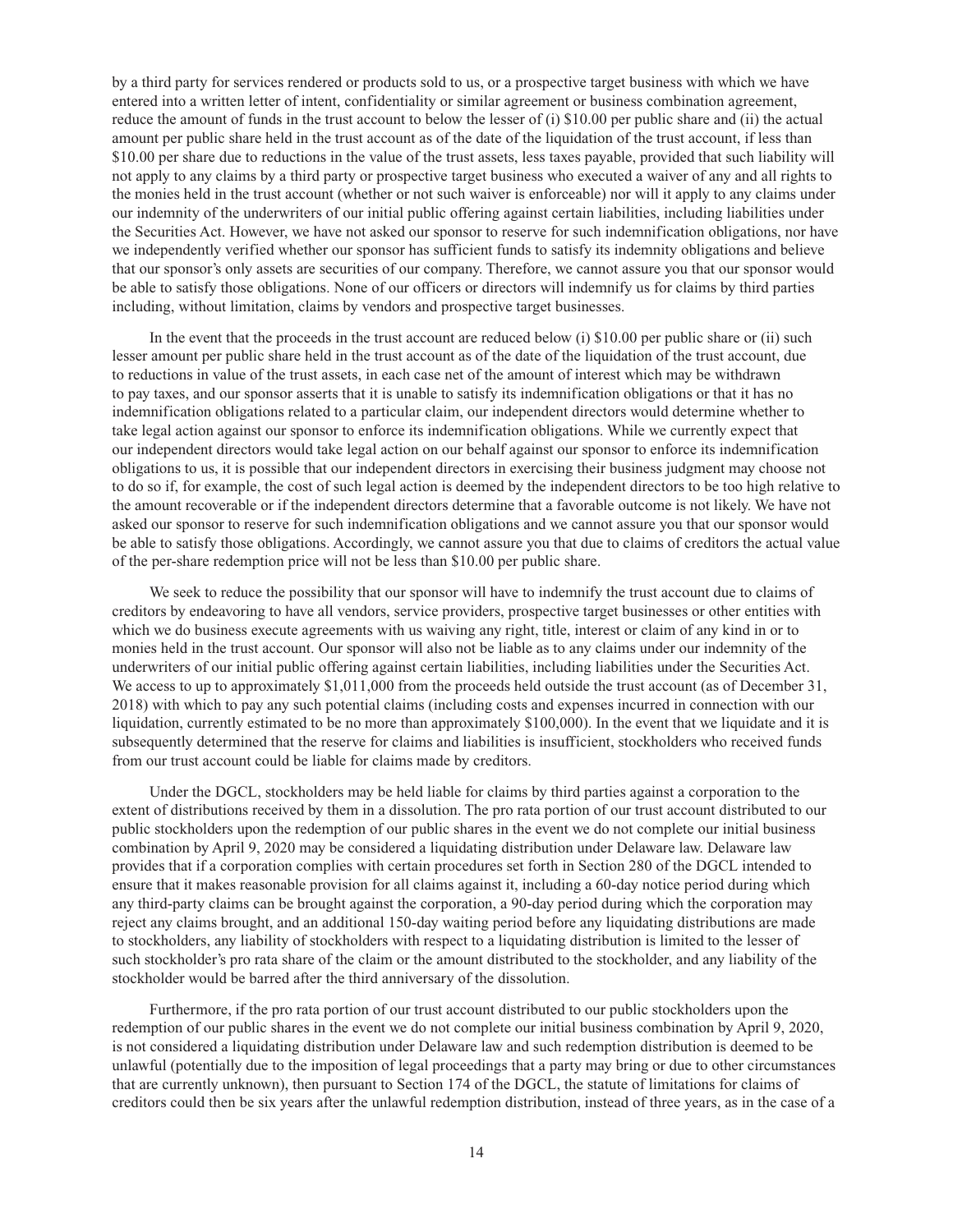liquidating distribution. If we are unable to complete our initial business combination by April 9, 2020, we will: (i) cease all operations except for the purpose of winding up, (ii) as promptly as reasonably possible but not more than ten business days thereafter, redeem the public shares, at a per-share price, payable in cash, equal to the aggregate amount then on deposit in the trust account including interest earned on the funds held in the trust account and not previously released to us to pay our franchise and income taxes (less up to \$100,000 of interest to pay dissolution expenses), divided by the number of then outstanding public shares, which redemption will completely extinguish public stockholders' rights as stockholders (including the right to receive further liquidating distributions, if any), subject to applicable law, and (iii) as promptly as reasonably possible following such redemption, subject to the approval of our remaining stockholders and our board of directors, dissolve and liquidate, subject in each case to our obligations under Delaware law to provide for claims of creditors and the requirements of other applicable law. Accordingly, it is our intention to redeem our public shares as soon as reasonably possible by April 9, 2020 and, therefore, we do not intend to comply with those procedures. As such, our stockholders could potentially be liable for any claims to the extent of distributions received by them (but no more) and any liability of our stockholders may extend well beyond the third anniversary of such date.

Because we will not be complying with Section 280, Section 281(b) of the DGCL requires us to adopt a plan, based on facts known to us at such time that will provide for our payment of all existing and pending claims or claims that may be potentially brought against us within the subsequent 10 years. However, because we are a blank check company, rather than an operating company, and our operations are limited to searching for prospective target businesses to acquire, the only likely claims to arise would be from our vendors (such as lawyers, investment bankers, etc.) or prospective target businesses. As described above, pursuant to the obligation contained in our underwriting agreement, we have sought and will continue seek to have all vendors, service providers, prospective target businesses or other entities with which we do business execute agreements with us waiving any right, title, interest or claim of any kind in or to any monies held in the trust account. As a result of this obligation, the claims that could be made against us are significantly limited and the likelihood that any claim that would result in any liability extending to the trust account is remote. Further, our sponsor may be liable only to the extent necessary to ensure that the amounts in the trust account are not reduced below (i) \$10.00 per public share or (ii) such lesser amount per public share held in the trust account as of the date of the liquidation of the trust account, due to reductions in value of the trust assets, in each case net of the amount of interest withdrawn to pay taxes and will not be liable as to any claims under our indemnity of the underwriters of our initial public offering against certain liabilities, including liabilities under the Securities Act. In the event that an executed waiver is deemed to be unenforceable against a third party, our sponsor will not be responsible to the extent of any liability for such third-party claims.

If we file a bankruptcy petition or an involuntary bankruptcy petition is filed against us that is not dismissed, the proceeds held in the trust account could be subject to applicable bankruptcy law, and may be included in our bankruptcy estate and subject to the claims of third parties with priority over the claims of our stockholders. To the extent any bankruptcy claims deplete the trust account, we cannot assure you we will be able to return \$10.00 per share to our public stockholders. Additionally, if we file a bankruptcy petition or an involuntary bankruptcy petition is filed against us that is not dismissed, any distributions received by stockholders could be viewed under applicable debtor/creditor and/or bankruptcy laws as either a "preferential transfer" or a "fraudulent conveyance." As a result, a bankruptcy court could seek to recover some or all amounts received by our stockholders. Furthermore, our board of directors may be viewed as having breached its fiduciary duty to our creditors and/or may have acted in bad faith, thereby exposing itself and our company to claims of punitive damages, by paying public stockholders from the trust account prior to addressing the claims of creditors. We cannot assure you that claims will not be brought against us for these reasons.

Our public stockholders will be entitled to receive funds from the trust account only upon the earlier to occur of: (i) the completion of our initial business combination, (ii) the redemption of any public shares properly tendered in connection with a stockholder vote to amend any provisions of our amended and restated certificate of incorporation (A) to modify the substance or timing of our obligation to redeem 100% of our public shares if we do not complete our initial business combination by April 9, 2020 or (B) with respect to any other provision relating to stockholders' rights or pre-initial business combination activity, and (iii) the redemption of all of our public shares if we are unable to complete our business combination by April 9, 2020, subject to applicable law. In no other circumstances will a stockholder have any right or interest of any kind to or in the trust account. In the event we seek stockholder approval in connection with our initial business combination, a stockholder's voting in connection with the initial business combination alone will not result in a stockholder's redeeming its shares to us for an applicable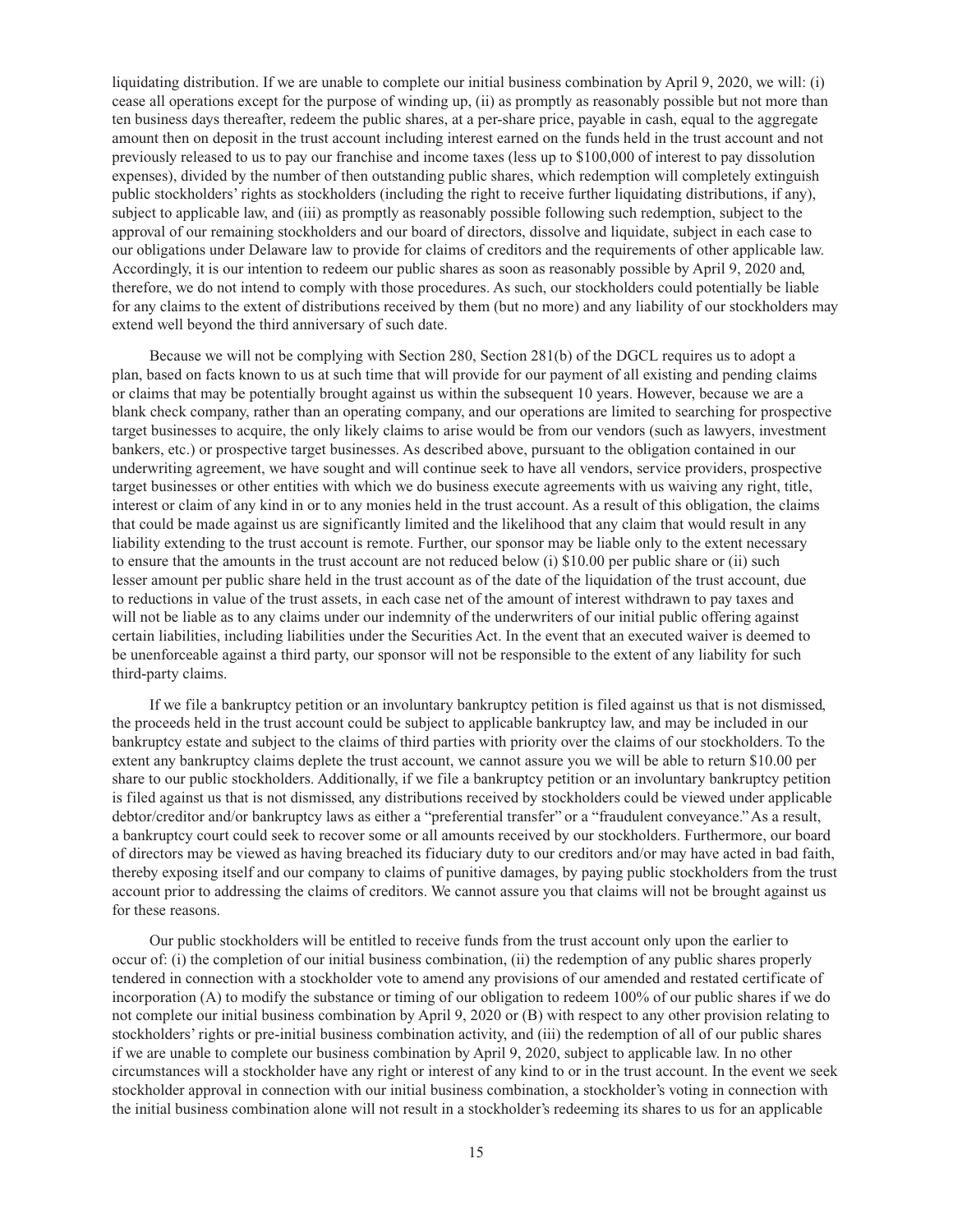pro rata share of the trust account. Such stockholder must have also exercised its redemption rights as described above. These provisions of our amended and restated certificate of incorporation, like all provisions of our amended and restated certificate of incorporation, may be amended with a stockholder vote.

#### **Competition**

In identifying, evaluating and selecting a target business for our initial business combination, we have encountered and will continue to encounter intense competition from other entities having a business objective similar to ours, including other blank check companies, private equity groups and leveraged buyout funds, and operating businesses seeking strategic business combinations. Many of these entities are well established and have extensive experience identifying and effecting business combinations directly or through affiliates. Moreover, many of these competitors possess greater financial, technical, human and other resources than we do. Our ability to acquire larger target businesses is limited by our available financial resources. This inherent limitation gives others an advantage in pursuing the initial business combination of a target business. Furthermore, our obligation to pay cash in connection with our public stockholders who exercise their redemption rights may reduce the resources available to us for our initial business combination and our outstanding warrants, and the future dilution they potentially represent, may not be viewed favorably by certain target businesses. Either of these factors may place us at a competitive disadvantage in successfully negotiating an initial business combination.

#### **Employees**

We currently have two officers. These individuals are not obligated to devote any specific number of hours to our matters but they devote as much of their time as they deem necessary and intend to continue doing so, in the exercise of their respective business judgement, to our affairs until we have completed our initial business combination. The amount of time they will devote in any time period will vary based on whether a target business has been selected for our initial business combination and the stage of the initial business combination process we are in. We do not intend to have any full time employees prior to the completion of our initial business combination. We do not have an employment agreement with any member of our management team.

### **Periodic Reporting and Financial Information**

Our units, Class A common stock and warrants are registered under the Exchange Act and have reporting obligations, including the requirement that we file annual, quarterly and current reports with the SEC. In accordance with the requirements of the Exchange Act, this Report contains financial statements audited and reported on by our independent registered public accountants.

We will provide stockholders with audited financial statements of the prospective target business as part of the tender offer materials or proxy solicitation materials sent to stockholders to assist them in assessing the target business. In all likelihood, these financial statements will need to be prepared in accordance with, or reconciled to, GAAP, or IFRS, depending on the circumstances, and the historical financial statements may be required to be audited in accordance with the standards of the PCAOB. These financial statement requirements may limit the pool of potential targets we may conduct an initial business combination with because some targets may be unable to provide such statements in time for us to disclose such statements in accordance with federal proxy rules and complete our initial business combination within the prescribed time frame. We cannot assure you that any particular target business identified by us as a potential business combination candidate will have financial statements prepared in accordance with GAAP or that the potential target business will be able to prepare its financial statements in accordance with the requirements outlined above. To the extent that these requirements cannot be met, we may not be able to acquire the proposed target business. While this may limit the pool of potential business combination candidates, we do not believe that this limitation will be material.

We will be required to evaluate our internal control procedures for the fiscal year ending December 31, 2019 as required by the Sarbanes-Oxley Act. Only in the event we are deemed to be a large accelerated filer or an accelerated filer, and no longer an emerging growth company, will we be required to have our internal control procedures audited. A target company may not be in compliance with the provisions of the Sarbanes-Oxley Act regarding adequacy of their internal controls. The development of the internal controls of any such entity to achieve compliance with the Sarbanes-Oxley Act may increase the time and costs necessary to complete any such business combination.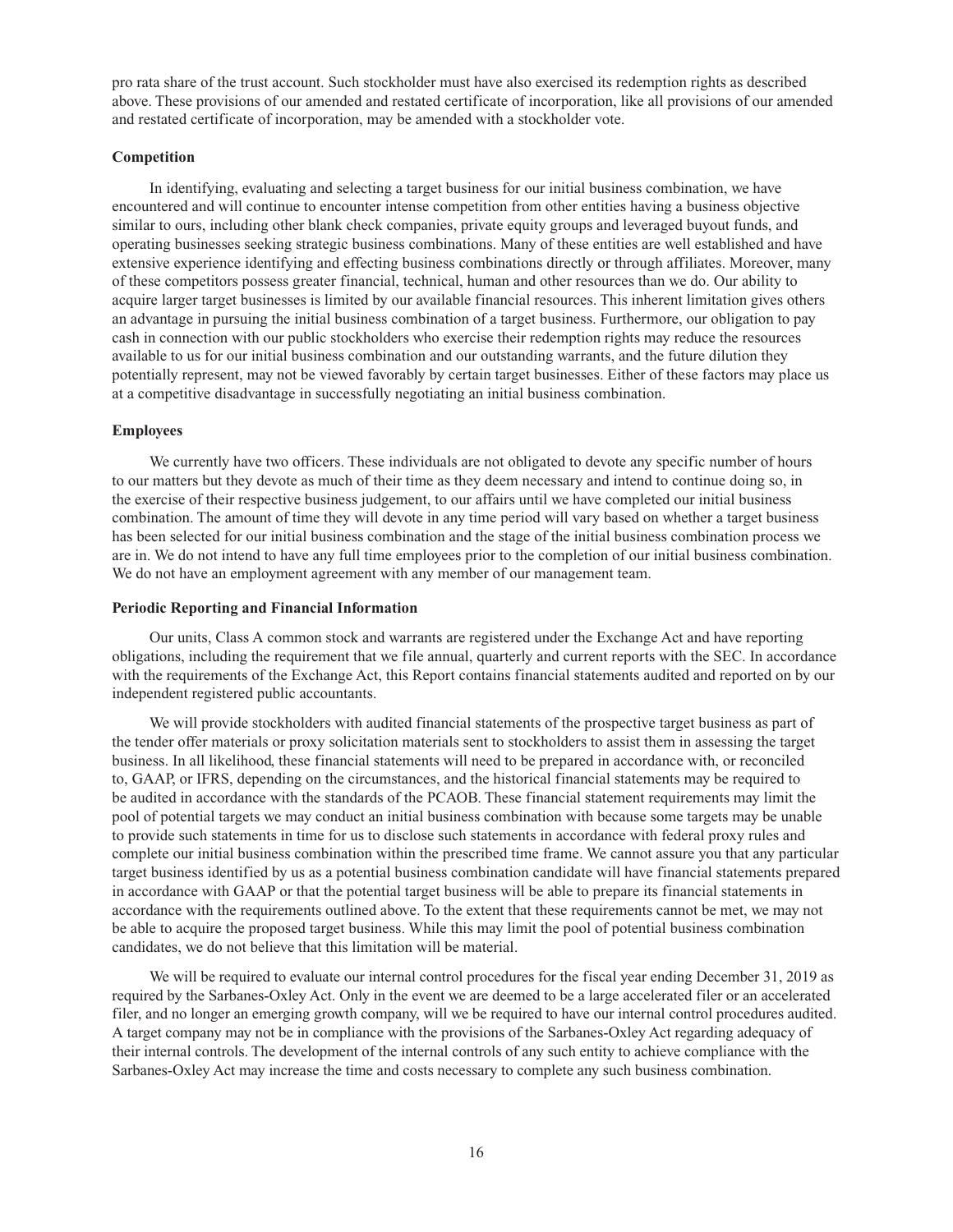We will remain an emerging growth company until the earlier of  $(1)$  the last day of the fiscal year (a) following the fifth anniversary of the completion of our initial public offering, (b) in which we have total annual gross revenue of at least \$1.07 billion, or (c) in which we are deemed to be a large accelerated filer, which means the market value of our shares of Class A common stock that are held by non-affiliates exceeds \$700 million as of the prior June 30th, and (2) the date on which we have issued more than \$1.0 billion in non-convertible debt during the prior three-year period.

#### **Item 1A. Risk Factors**

*You should carefully consider all of the risk factors and all the other information contained in this Report, including the financial statements. If any of the following risks occur, our business, financial condition or results of operations may be materially and adversely affected. In that event, the trading price of our securities could decline, and you could lose all or part of your investment. The risk factors described below are not necessarily exhaustive and you are encouraged to perform your own investigation with respect to us and our business.*

### **We are a company with no operating history and no revenues, and you have no basis on which to evaluate our ability to achieve our business objective.**

We are a company with no operating results. Because we lack an operating history, you have no basis upon which to evaluate our ability to achieve our business objective of completing our initial business combination with one or more target businesses. We may be unable to complete our initial business combination. If we fail to complete our initial business combination, we will never generate any operating revenues.

# **Our public stockholders may not be afforded an opportunity to vote on our proposed initial business combination, which means we may complete our initial business combination even though a majority of our public stockholders do not support such a combination.**

We may choose not to hold a stockholder vote to approve our initial business combination unless the initial business combination would require stockholder approval under applicable law or stock exchange listing requirements or if we decide to hold a stockholder vote for business or other legal reasons. Except as required by law, the decision as to whether we will seek stockholder approval of a proposed initial business combination or will allow stockholders to sell their shares to us in a tender offer will be made by us, solely in our discretion, and will be based on a variety of factors, such as the timing of the transaction and whether the terms of the transaction would otherwise require us to seek stockholder approval. Accordingly, we may complete our initial business combination even if holders of a majority of our public shares do not approve of the initial business combination we complete.

# **If we seek stockholder approval of our initial business combination, our initial stockholders have agreed to vote in favor of such initial business combination, regardless of how our public stockholders vote.**

Pursuant to the letter agreement, our sponsor, officers and directors have agreed to vote their founder shares and placement shares, as well as any public shares purchased (including in open market and privately negotiated transactions), in favor of our initial business combination. As a result, in addition to our initial stockholders' founder shares and placement shares, we would need only 7,930,001, or 36.0%, of the 22,000,000 public shares sold in our initial public offering to be voted in favor of an initial business combination (assuming all outstanding shares are voted) in order to have our initial business combination approved. Our initial stockholders own shares representing approximately 21.8% of our outstanding shares of common stock. Accordingly, if we seek stockholder approval of our initial business combination, after approval of our board, the agreement by our initial stockholders to vote in favor of our initial business combination will increase the likelihood that we will receive the requisite stockholder approval for such initial business combination.

# **Your only opportunity to affect the investment decision regarding a potential business combination will be limited to the exercise of your right to redeem your shares from us for cash, unless we seek stockholder approval of the initial business combination.**

At the time of your investment in us, you may not be provided with an opportunity to evaluate the specific merits or risks of our initial business combination. Since our board of directors may complete an initial business combination without seeking stockholder approval, public stockholders may not have the right or opportunity to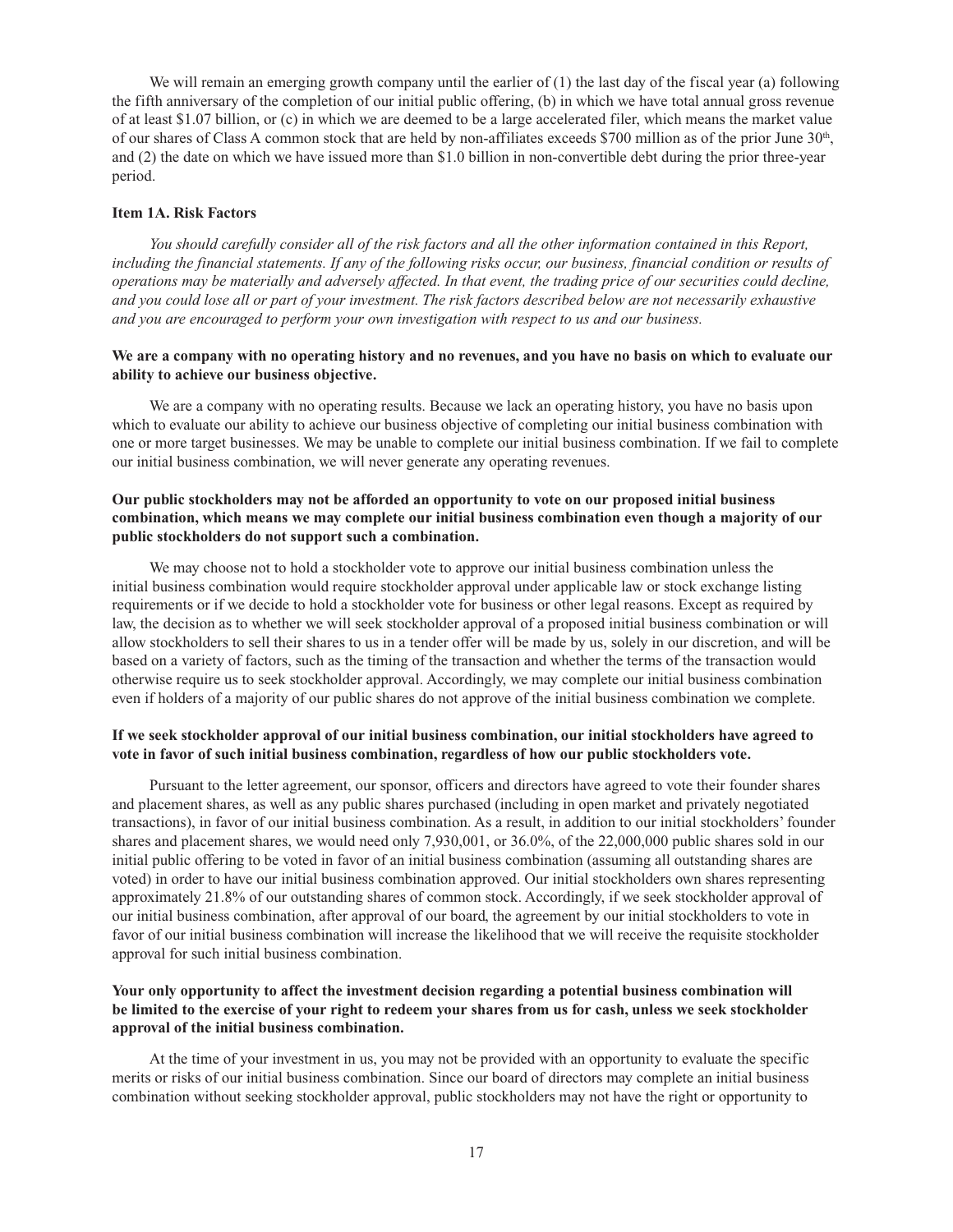vote on the initial business combination, unless we seek such stockholder vote. Accordingly, if we do not seek stockholder approval, your only opportunity to affect the investment decision regarding a potential business combination may be limited to exercising your redemption rights within the period of time (which will be at least 20 business days) set forth in our tender offer documents mailed to our public stockholders in which we describe our initial business combination.

# **The ability of our public stockholders to redeem their shares for cash may make our financial condition unattractive to potential business combination targets, which may make it difficult for us to enter into an initial business combination with a target.**

We may seek to enter into an initial business combination agreement with a prospective target that requires as a closing condition that we have a minimum net worth or a certain amount of cash. If too many public stockholders exercise their redemption rights, we would not be able to meet such closing condition and, as a result, would not be able to proceed with the initial business combination. Furthermore, in no event will we redeem our public shares in an amount that would cause our net tangible assets to be less than \$5,000,001 upon consummation of our initial business combination and after payment of underwriters' fees and commissions (so that we are not subject to the SEC's "penny stock" rules) or any greater net tangible asset or cash requirement which may be contained in the agreement relating to our initial business combination. Consequently, if accepting all properly submitted redemption requests would cause our net tangible assets to be less than \$5,000,001 upon consummation of our initial business combination and after payment of underwriters' fees and commissions or such greater amount necessary to satisfy a closing condition as described above, we would not proceed with such redemption and the related business combination and may instead search for an alternate business combination. Prospective targets will be aware of these risks and, thus, may be reluctant to enter into an initial business combination with us.

# **The ability of our public stockholders to exercise redemption rights with respect to a large number of our shares may not allow us to complete the most desirable business combination or optimize our capital structure.**

At the time we enter into an agreement for our initial business combination, we will not know how many stockholders may exercise their redemption rights, and therefore will need to structure the transaction based on our expectations as to the number of shares that will be submitted for redemption. If our initial business combination agreement requires us to use a portion of the cash in the trust account to pay the purchase price, or requires us to have a minimum amount of cash at closing, we will need to reserve a portion of the cash in the trust account to meet such requirements, or arrange for third party financing. In addition, if a larger number of shares are submitted for redemption than we initially expected, we may need to restructure the transaction to reserve a greater portion of the cash in the trust account or arrange for third party financing. Raising additional third party financing may involve dilutive equity issuances or the incurrence of indebtedness at higher than desirable levels. Furthermore, this dilution would increase to the extent that the anti-dilution provision of the Class B common stock result in the issuance of Class A shares on a greater than one-to-one basis upon conversion of the Class B common stock at the time of our business combination. The above considerations may limit our ability to complete the most desirable business combination available to us or optimize our capital structure. The amount of the deferred underwriting commissions payable to the underwriters will not be adjusted for any shares that are redeemed in connection with an initial business combination. The per-share amount we will distribute to stockholders who properly exercise their redemption rights will not be reduced by the deferred underwriting commission and after such redemptions, the per-share value of shares held by non-redeeming stockholders will reflect our obligation to pay the deferred underwriting commissions.

# **The ability of our public stockholders to exercise redemption rights with respect to a large number of our shares could increase the probability that our initial business combination would be unsuccessful and that you would have to wait for liquidation in order to redeem your stock.**

If our initial business combination agreement requires us to use a portion of the cash in the trust account to pay the purchase price, or requires us to have a minimum amount of cash at closing, the probability that our initial business combination would be unsuccessful is increased. If our initial business combination is unsuccessful, you would not receive your pro rata portion of the trust account until we liquidate the trust account. If you are in need of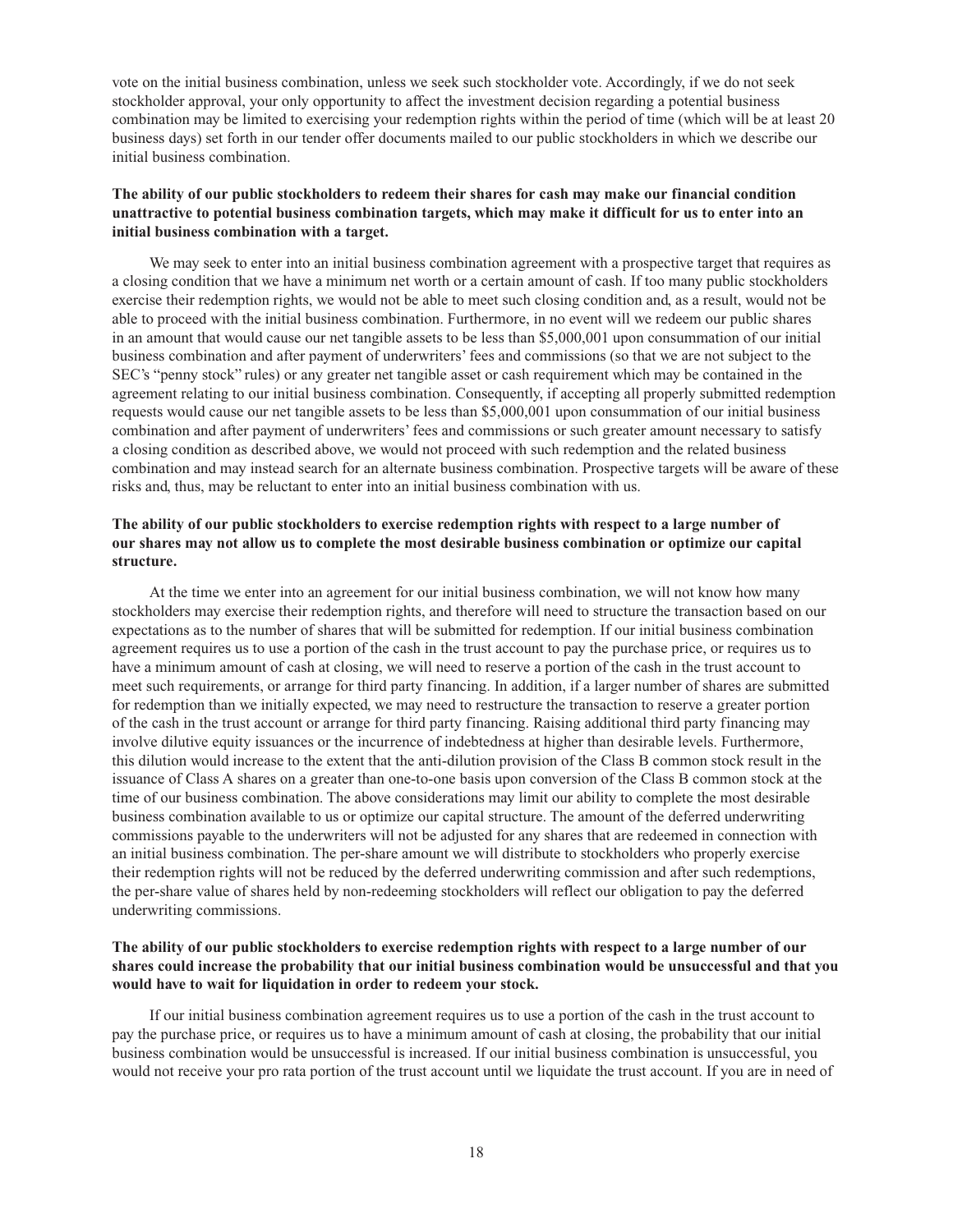immediate liquidity, you could attempt to sell your stock in the open market; however, at such time our stock may trade at a discount to the pro rata amount per share in the trust account. In either situation, you may suffer a material loss on your investment or lose the benefit of funds expected in connection with our redemption until we liquidate or you are able to sell your stock in the open market.

# **The requirement that we complete our initial business combination within the prescribed time frame may give potential target businesses leverage over us in negotiating an initial business combination and may decrease our ability to conduct due diligence on potential business combination targets as we approach our dissolution deadline, which could undermine our ability to complete our initial business combination on terms that would produce value for our stockholders.**

Any potential target business with which we enter into negotiations concerning an initial business combination will be aware that we must complete our initial business combination by April 9, 2020. Consequently, such target business may obtain leverage over us in negotiating an initial business combination, knowing that if we do not complete our initial business combination with that particular target business, we may be unable to complete our initial business combination with any target business. This risk will increase as we get closer to the timeframe described above. In addition, we may have limited time to conduct due diligence and may enter into our initial business combination on terms that we would have rejected upon a more comprehensive investigation.

# **We may not be able to complete our initial business combination within the prescribed time frame, in which case we would cease all operations except for the purpose of winding up and we would redeem our public shares and liquidate, in which case our public stockholders may only receive \$10.00 per share, or less than such amount in certain circumstances, and our warrants will expire worthless.**

Our amended and restated certificate of incorporation provides that we must complete our initial business combination by April 9, 2020. We may not be able to find a suitable target business and complete our initial business combination within such time period. If we have not completed our initial business combination within such time period, we will: (i) cease all operations except for the purpose of winding up, (ii) as promptly as reasonably possible but not more than ten business days thereafter, redeem the public shares, at a per-share price, payable in cash, equal to the aggregate amount then on deposit in the trust account including interest earned on the funds held in the trust account and not previously released to us to pay our franchise and income taxes (less up to \$100,000 of interest to pay dissolution expenses), divided by the number of then outstanding public shares, which redemption will completely extinguish public stockholders' rights as stockholders (including the right to receive further liquidating distributions, if any), subject to applicable law, and (iii) as promptly as reasonably possible following such redemption, subject to the approval of our remaining stockholders and our board of directors, dissolve and liquidate, subject in each case to our obligations under Delaware law to provide for claims of creditors and the requirements of other applicable law. In such case, our public stockholders may only receive \$10.00 per share, and our warrants will expire worthless. In certain circumstances, our public stockholders may receive less than \$10.00 per share on the redemption of their shares.

# **If we seek stockholder approval of our initial business combination, our sponsor, directors, officers, advisors and their affiliates may elect to purchase shares or warrants from public stockholders, which may influence a vote on a proposed initial business combination and reduce the public "float" of our Class A common stock.**

If we seek stockholder approval of our initial business combination and we do not conduct redemptions in connection with our initial business combination pursuant to the tender offer rules, our sponsor, directors, officers, advisors or their affiliates may purchase shares or public warrants or a combination thereof in privately negotiated transactions or in the open market either prior to or following the completion of our initial business combination, although they are under no obligation to do so. However, they have no current commitments, plans or intentions to engage in such transactions and have not formulated any terms or conditions for any such transactions. None of the funds in the trust account will be used to purchase shares or public warrants in such transactions.

Such a purchase may include a contractual acknowledgement that such stockholder, although still the record holder of our shares is no longer the beneficial owner thereof and therefore agrees not to exercise its redemption rights. In the event that our sponsor, directors, officers, advisors or their affiliates purchase shares in privately negotiated transactions from public stockholders who have already elected to exercise their redemption rights, such selling stockholders would be required to revoke their prior elections to redeem their shares. The purpose of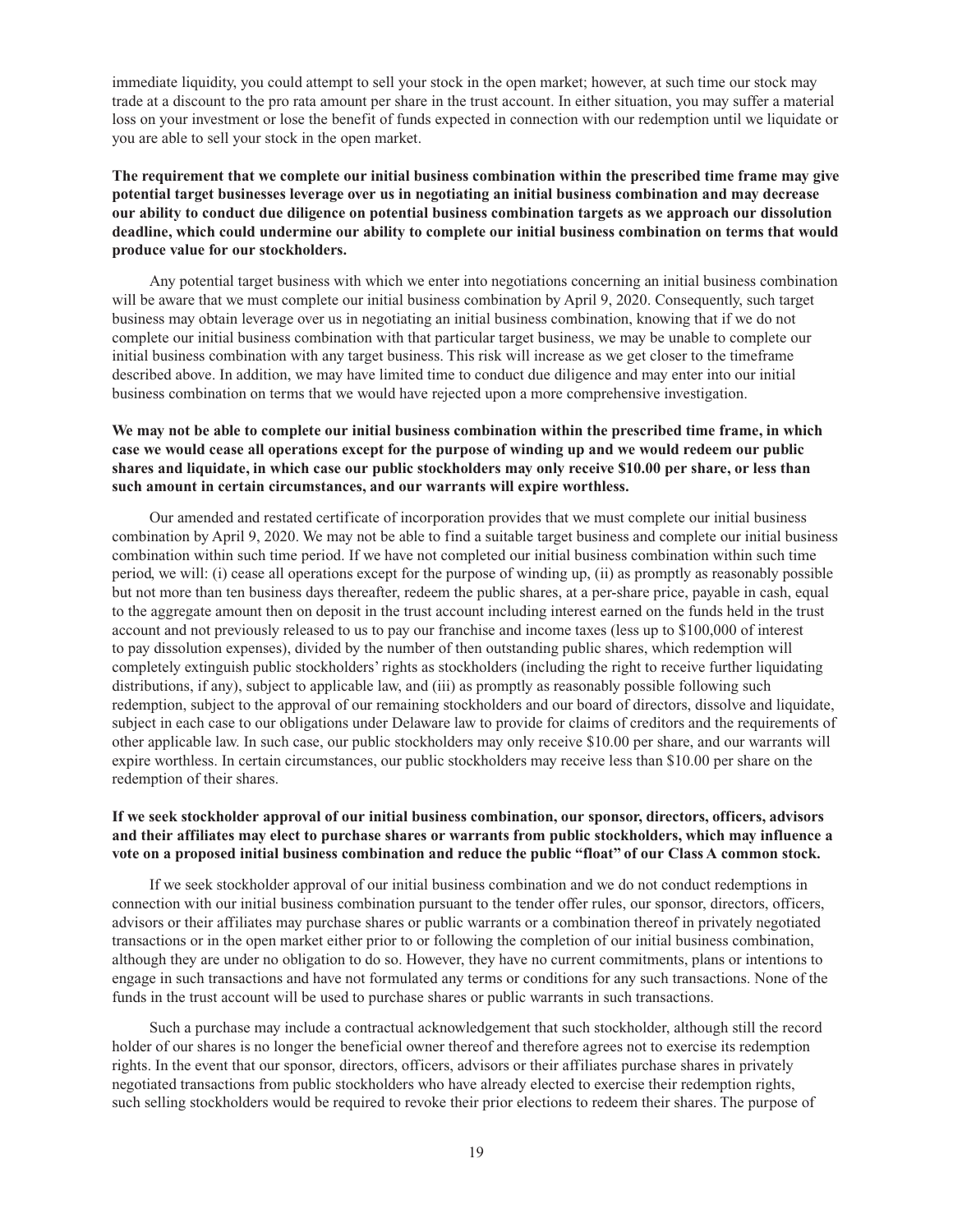such purchases could be to vote such shares in favor of the initial business combination and thereby increase the likelihood of obtaining stockholder approval of the initial business combination, or to satisfy a closing condition in an agreement with a target that requires us to have a minimum net worth or a certain amount of cash at the closing of our initial business combination, where it appears that such requirement would otherwise not be met. The purpose of any such purchases of public warrants could be to reduce the number of public warrants outstanding or to vote such warrants on any matters submitted to the warrantholders for approval in connection with our initial business combination. Any such purchases of our securities may result in the completion of our initial business combination that may not otherwise have been possible. Any such purchases will be reported pursuant to Section 13 and Section 16 of the Exchange Act to the extent such purchasers are subject to such reporting requirements.

In addition, if such purchases are made, the public "float" of our Class A common stock or public warrants and the number of beneficial holders of our securities may be reduced, possibly making it difficult to obtain or maintain the quotation, listing or trading of our securities on a national securities exchange.

# **If a stockholder fails to receive notice of our offer to redeem our public shares in connection with our initial business combination, or fails to comply with the procedures for tendering its shares, such shares may not be redeemed.**

We will comply with the tender offer rules or proxy rules, as applicable, when conducting redemptions in connection with our initial business combination. Despite our compliance with these rules, if a stockholder fails to receive our tender offer or proxy materials, as applicable, such stockholder may not become aware of the opportunity to redeem its shares. In addition, proxy materials or tender offer documents, as applicable, that we will furnish to holders of our public shares in connection with our initial business combination will describe the various procedures that must be complied with in order to validly tender or redeem public shares. For example, we may require our public stockholders seeking to exercise their redemption rights, whether they are record holders or hold their shares in "street name," to either tender their certificates to our transfer agent prior to the date set forth in the tender offer documents mailed to such holders, or up to two business days prior to the vote on the proposal to approve the initial business combination in the event we distribute proxy materials, or to deliver their shares to the transfer agent electronically. In the event that a stockholder fails to comply with these or any other procedures, its shares may not be redeemed.

### **You will not have any rights or interests in funds from the trust account, except under certain limited circumstances. To liquidate your investment, therefore, you may be forced to sell your public shares or warrants, potentially at a loss.**

Our public stockholders will be entitled to receive funds from the trust account only upon the earliest to occur of: (i) our completion of an initial business combination, and then only in connection with those shares of Class A common stock that such stockholder properly elected to redeem, subject to the limitations described herein, (ii) the redemption of any public shares properly submitted in connection with a stockholder vote to amend our amended and restated certificate of incorporation (A) to modify the substance or timing of our obligation to redeem 100% of our public shares if we do not complete our initial business combination by April 9, 2020 or (B) with respect to any other provision relating to stockholders' rights or pre-initial business combination activity and (iii) the redemption of our public shares if we are unable to complete an initial business combination by April 9, 2020, subject to applicable law and as further described herein. In no other circumstances will a public stockholder have any right or interest of any kind in the trust account. Holders of warrants will not have any right to the proceeds held in the trust account with respect to the warrants. Accordingly, to liquidate your investment, you may be forced to sell your public shares or warrants, potentially at a loss.

### **NASDAQ may delist our securities from trading on its exchange, which could limit investors' ability to make transactions in our securities and subject us to additional trading restrictions.**

Our securities are currently listed on NASDAQ. We cannot assure you that our securities will continue to be, listed on NASDAQ in the future or prior to our initial business combination. In order to continue listing our securities on NASDAQ prior to our initial business combination, we must maintain certain financial, distribution and stock price levels. Generally, we must maintain a minimum amount in stockholders' equity (generally \$2,500,000) and a minimum number of holders of our securities (generally 300 public holders). Additionally, in connection with our initial business combination, we will be required to demonstrate compliance with NASDAQ's initial listing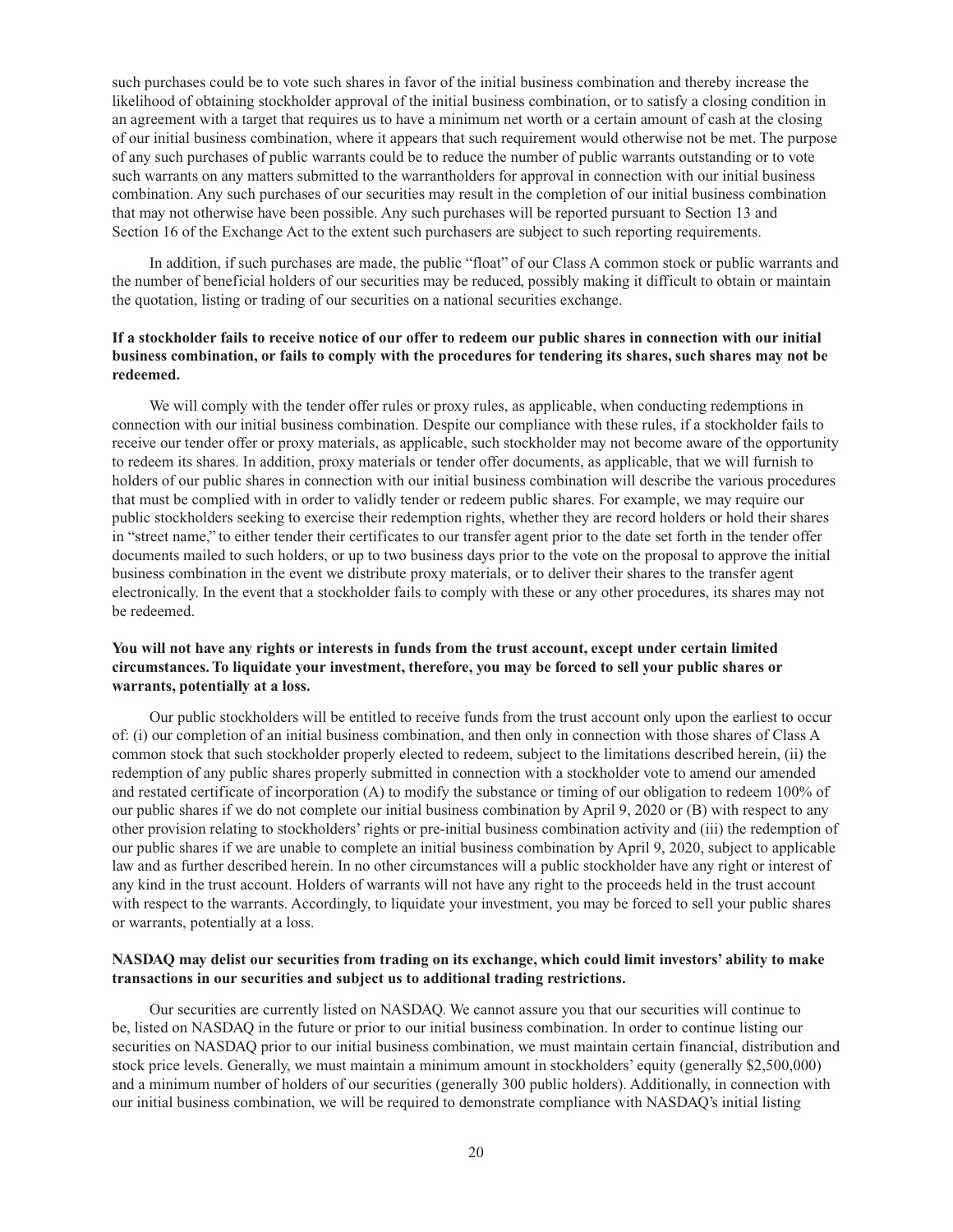requirements, which are more rigorous than NASDAQ's continued listing requirements, in order to continue to maintain the listing of our securities on NASDAQ. For instance, our stock price would generally be required to be at least \$4.00 per share, our stockholders' equity would generally be required to be at least \$5.0 million and we would be required to have a minimum of 300 round lot holders of our securities. We cannot assure you that we will be able to meet those initial listing requirements at that time.

If NASDAQ delists our securities from trading on its exchange and we are not able to list our securities on another national securities exchange, we expect our securities could be quoted on an over-the-counter market. If this were to occur, we could face significant material adverse consequences, including:

- a limited availability of market quotations for our securities;
- reduced liquidity for our securities;
- a determination that our Class A common stock is a "penny stock" which will require brokers trading in our Class A common stock to adhere to more stringent rules and possibly result in a reduced level of trading activity in the secondary trading market for our securities;
- a limited amount of news and analyst coverage; and
- a decreased ability to issue additional securities or obtain additional financing in the future.

The National Securities Markets Improvement Act of 1996, which is a federal statute, prevents or preempts the states from regulating the sale of certain securities, which are referred to as "covered securities." Because our units, Class A common stock and warrants are listed on NASDAQ, our units, Class A common stock and warrants are covered securities. Although the states are preempted from regulating the sale of our securities, the federal statute does allow the states to investigate companies if there is a suspicion of fraud, and, if there is a finding of fraudulent activity, then the states can regulate or bar the sale of covered securities in a particular case. While we are not aware of a state having used these powers to prohibit or restrict the sale of securities issued by blank check companies, other than the State of Idaho, certain state securities regulators view blank check companies unfavorably and might use these powers, or threaten to use these powers, to hinder the sale of securities of blank check companies in their states. Further, if we were no longer listed on NASDAQ, our securities would not be covered securities and we would be subject to regulation in each state in which we offer our securities, including in connection with our initial business combination.

#### **You will not be entitled to protections normally afforded to investors of many other blank check companies.**

Since the net proceeds of our initial public offering and the sale of the placement units are intended to be used to complete an initial business combination with a target business that has not been identified, we may be deemed to be a "blank check" company under the United States securities laws. However, because we had net tangible assets in excess of \$5,000,000 upon the completion of our initial public offering and we filed a Current Report on Form 8-K, including an audited balance sheet demonstrating such fact, we are exempt from rules promulgated by the SEC to protect investors in blank check companies, such as Rule 419. Accordingly, investors are not afforded the benefits or protections of those rules. Among other things, this means that our securities were immediately tradable and we may have a longer period of time to complete our business combination than do companies subject to Rule 419, that rule would prohibit the release of any interest earned on funds held in the trust account to us unless and until the funds in the trust account were released to us in connection with our completion of an initial business combination

# **If we seek stockholder approval of our initial business combination and we do not conduct redemptions pursuant to the tender offer rules, and if you or a "group" of stockholders are deemed to hold in excess of 15% of our Class A common stock, you will lose the ability to redeem all such shares in excess of 15% of our Class A common stock.**

If we seek stockholder approval of our initial business combination and we do not conduct redemptions in connection with our initial business combination pursuant to the tender offer rules, our amended and restated certificate of incorporation provides that a public stockholder, together with any affiliate of such stockholder or any other person with whom such stockholder is acting in concert or as a "group" (as defined under Section 13 of the Exchange Act), will be restricted from seeking redemption rights with respect to more than an aggregate of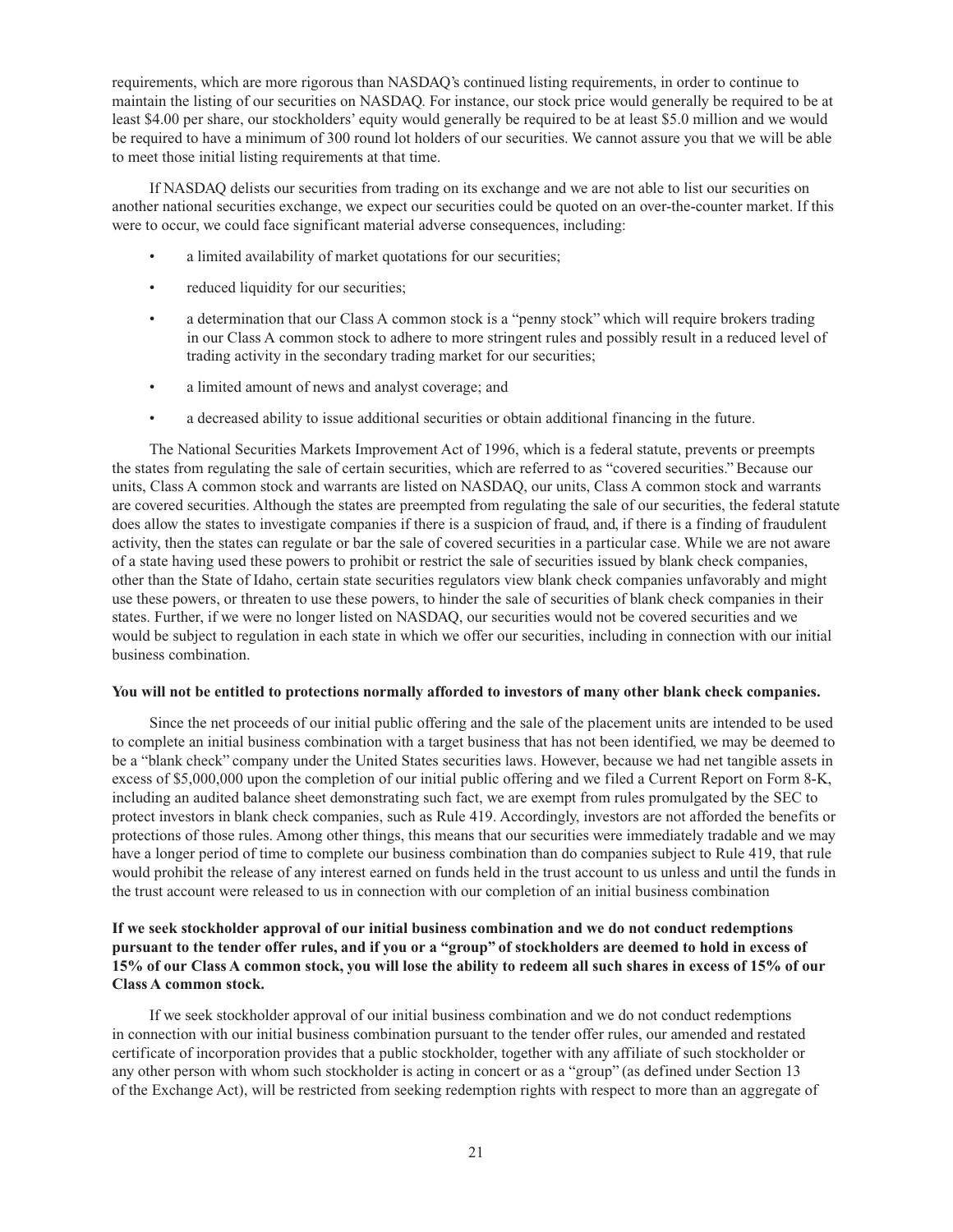15% of the shares sold in our initial public offering without our prior consent, which we refer to as the "Excess Shares." However, we would not be restricting our stockholders' ability to vote all of their shares (including Excess Shares) for or against our initial business combination. Your inability to redeem the Excess Shares will reduce your influence over our ability to complete our initial business combination and you could suffer a material loss on your investment in us if you sell Excess Shares in open market transactions. Additionally, you will not receive redemption distributions with respect to the Excess Shares if we complete our initial business combination. And as a result, you will continue to hold that number of shares exceeding 15% and, in order to dispose of such shares, would be required to sell your stock in open market transactions, potentially at a loss.

# **Because of our limited resources and the significant competition for business combination opportunities, it may be more difficult for us to complete our initial business combination. If we are unable to complete our initial business combination, our public stockholders may receive only approximately \$10.00 per share on our redemption of our public shares, or less than such amount in certain circumstances, and our warrants will expire worthless.**

We encounter intense competition from other entities having a business objective similar to ours, including private investors (which may be individuals or investment partnerships), other blank check companies and other entities competing for the types of businesses we intend to acquire. Many of these individuals and entities are well-established and have extensive experience in identifying and effecting, directly or indirectly, acquisitions of companies operating in or providing services to various industries. Many of these competitors possess greater technical, human and other resources or more industry knowledge than we do, and our financial resources are relatively limited when contrasted with those of many of these competitors. While we believe there are numerous target businesses we could potentially acquire with the net proceeds of our initial public offering and the sale of the placement units, our ability to compete with respect to the acquisition of certain target businesses that are sizable is limited by our available financial resources. This inherent competitive limitation gives others an advantage in pursuing the acquisition of certain target businesses. Furthermore, because we are obligated to pay cash for the shares of Class A common stock which our public stockholders redeem in connection with our initial business combination, target companies will be aware that this may reduce the resources available to us for our initial business combination. This may place us at a competitive disadvantage in successfully negotiating an initial business combination. If we are unable to complete our initial business combination, our public stockholders may receive only approximately \$10.00 per share on the liquidation of our trust account and our warrants will expire worthless. In certain circumstances, our public stockholders may receive less than \$10.00 per share upon our liquidation.

# **If the net proceeds of our initial public offering and the sale of the placement units not being held in the trust account are insufficient to allow us to operate until April 9, 2020 we may be unable to complete our initial business combination, in which case our public stockholders may only receive \$10.00 per share, or less than such amount in certain circumstances, and our warrants will expire worthless.**

The funds available to us outside of the trust account may not be sufficient to allow us to operate for at least until April 9, 2020, assuming that our initial business combination is not completed during that time. We believe that the funds available to us outside of the trust account as of December 31, 2018 of approximately \$1,011,000 are sufficient to allow us to operate until at least April 9, 2020; however, we cannot assure you that our estimate is accurate. Of the funds available to us, we could use a portion of the funds available to us to pay fees to consultants to assist us with our search for a target business. We could also use a portion of the funds as a down payment or to fund a "no-shop" provision (a provision in letters of intent or merger agreements designed to keep target businesses from "shopping" around for transactions with other companies on terms more favorable to such target businesses) with respect to a particular proposed initial business combination, although we do not have any current intention to do so. If we entered into a letter of intent or merger agreement where we paid for the right to receive exclusivity from a target business and were subsequently required to forfeit such funds (whether as a result of our breach or otherwise), we might not have sufficient funds to continue searching for, or conduct due diligence with respect to, a target business. If we are unable to complete our initial business combination, our public stockholders may receive only approximately \$10.00 per share on the liquidation of our trust account and our warrants will expire worthless. In certain circumstances, our public stockholders may receive less than \$10.00 per share upon our liquidation.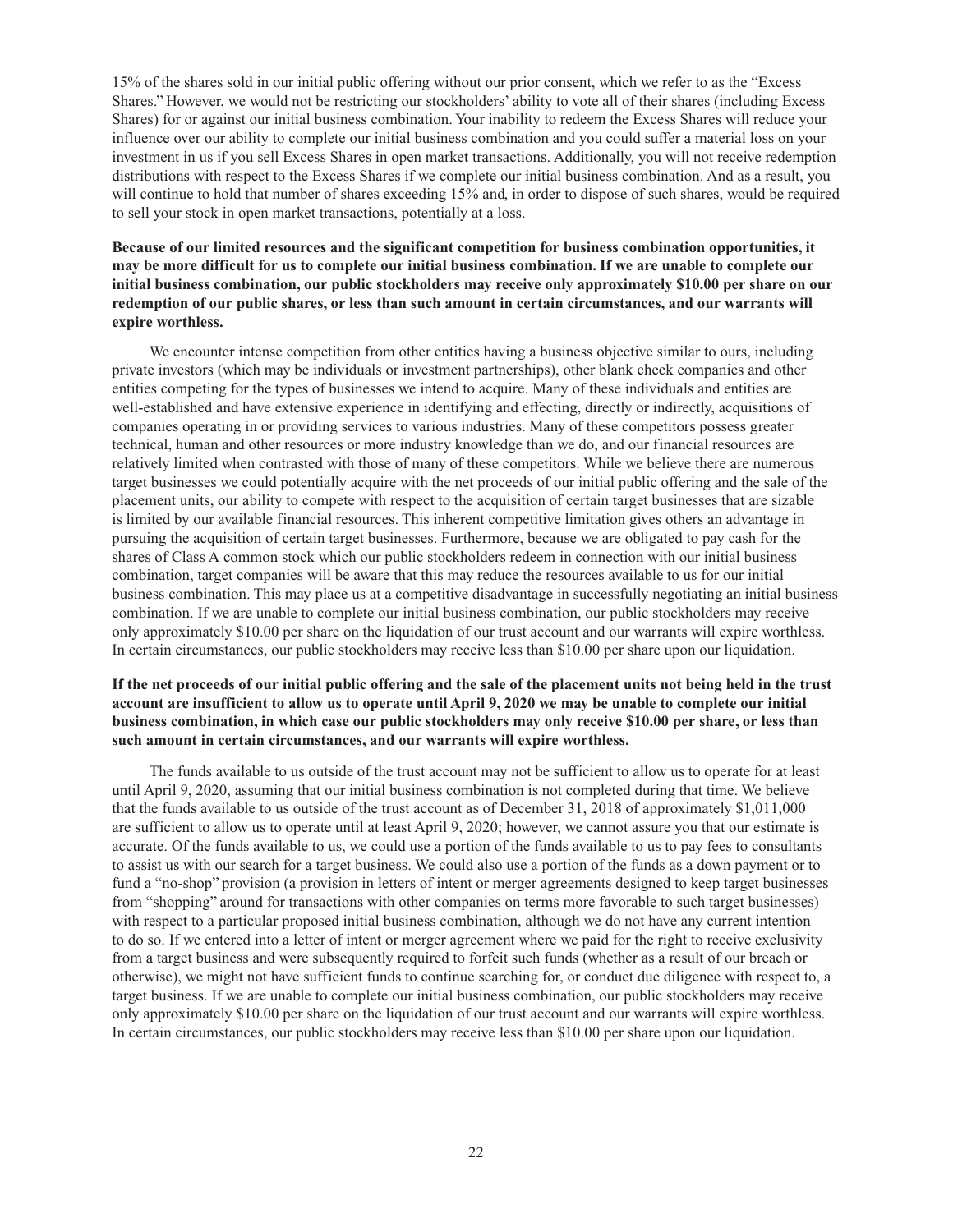**If the net proceeds of our initial public offering and the sale of the placement units not being held in the trust account are insufficient, it could limit the amount available to fund our search for a target business or businesses and complete our initial business combination and we will depend on loans from our sponsor or management team to fund our search for an initial business combination, to pay our franchise and income taxes and to complete our initial business combination. If we are unable to obtain these loans, we may be unable to complete our initial business combination.**

Of the net proceeds of our initial public offering and the sale of the placement units, only approximately \$1,011,000 (as of December 31, 2018) is available to us outside the trust account to fund our working capital requirements. If we are required to seek additional capital, we would need to borrow funds from our sponsor, management team or other third parties to operate or may be forced to liquidate. None of our sponsor, members of our management team nor any of their affiliates is under any obligation to advance funds to us in such circumstances. Any such advances would be repaid only from funds held outside the trust account or from funds released to us upon completion of our initial business combination. Up to \$1,500,000 of such loans may be convertible into units, at a price of \$10.00 per unit at the option of the lender. The units would be identical to the placement units. Prior to the completion of our initial business combination, we do not expect to seek loans from parties other than our sponsor or an affiliate of our sponsor as we do not believe third parties will be willing to loan such funds and provide a waiver against any and all rights to seek access to funds in our trust account. If we are unable to obtain these loans, we may be unable to complete our initial business combination. If we are unable to complete our initial business combination because we do not have sufficient funds available to us, we will be forced to cease operations and liquidate the trust account. Consequently, our public stockholders may only receive approximately \$10.00 per share on our redemption of our public shares, and our warrants will expire worthless. In certain circumstances, our public stockholders may receive less than \$10.00 per share on the redemption of their shares.

# **Subsequent to the completion of our initial business combination, we may be required to take write-downs or write-offs, restructuring and impairment or other charges that could have a significant negative effect on our financial condition, results of operations and our stock price, which could cause you to lose some or all of your investment.**

Even if we conduct extensive due diligence on a target business with which we combine, we cannot assure you that this diligence will surface all material issues that may be present inside a particular target business, that it would be possible to uncover all material issues through a customary amount of due diligence, or that factors outside of the target business and outside of our control will not later arise. As a result of these factors, we may be forced to later write-down or write-off assets, restructure our operations, or incur impairment or other charges that could result in our reporting losses. Even if our due diligence successfully identifies certain risks, unexpected risks may arise and previously known risks may materialize in a manner not consistent with our preliminary risk analysis. Even though these charges may be non-cash items and not have an immediate impact on our liquidity, the fact that we report charges of this nature could contribute to negative market perceptions about us or our securities. In addition, charges of this nature may cause us to violate net worth or other covenants to which we may be subject as a result of assuming pre-existing debt held by a target business or by virtue of our obtaining debt financing to partially finance the initial business combination. Accordingly, any stockholders who choose to remain stockholders following the initial business combination could suffer a reduction in the value of their shares. Such stockholders are unlikely to have a remedy for such reduction in value unless they are able to successfully claim that the reduction was due to the breach by our officers or directors of a duty of care or other fiduciary duty owed to them, or if they are able to successfully bring a private claim under securities laws that the proxy solicitation or tender offer materials, as applicable, relating to the initial business combination constituted an actionable material misstatement or omission.

### **If third parties bring claims against us, the proceeds held in the trust account could be reduced and the pershare redemption amount received by stockholders may be less than \$10.00 per share.**

Our placing of funds in the trust account may not protect those funds from third-party claims against us. Although we seek to have all vendors, service providers, prospective target businesses and other entities with which we do business execute agreements with us waiving any right, title, interest or claim of any kind in or to any monies held in the trust account for the benefit of our public stockholders, such parties may not execute such agreements, or even if they execute such agreements they may not be prevented from bringing claims against the trust account, including, but not limited to, fraudulent inducement, breach of fiduciary responsibility or other similar claims, as well as claims challenging the enforceability of the waiver, in each case in order to gain advantage with respect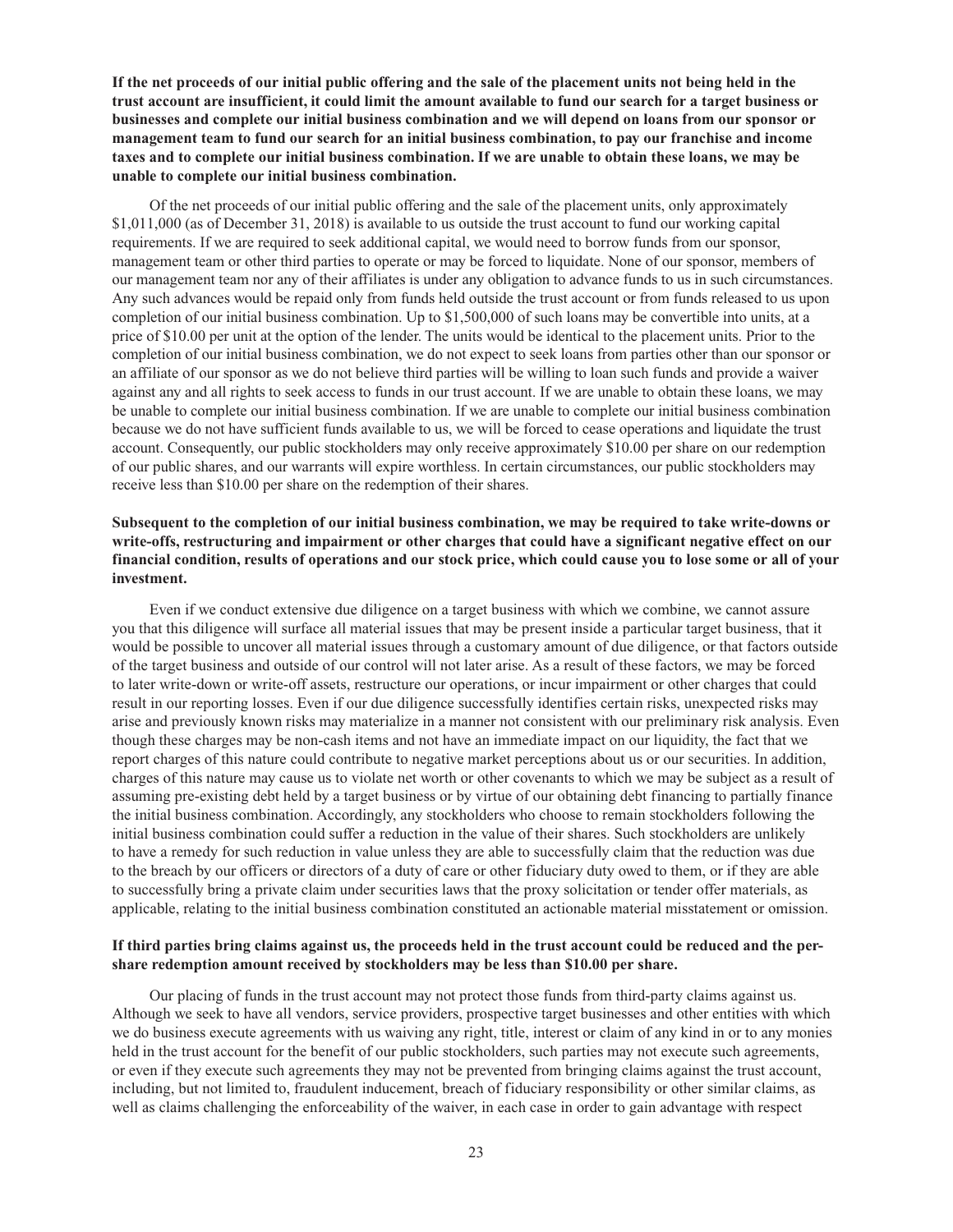to a claim against our assets, including the funds held in the trust account. If any third party refuses to execute an agreement waiving such claims to the monies held in the trust account, our management will perform an analysis of the alternatives available to it and will only enter into an agreement with a third party that has not executed a waiver if management believes that such third party's engagement would be significantly more beneficial to us than any alternative. WithumSmith+Brown, PC, our independent registered public accounting firm, and the underwriters of the offering, did not execute agreements with us waiving such claims to the monies held in the trust account.

Examples of possible instances where we may engage a third party that refuses to execute a waiver include the engagement of a third party consultant whose particular expertise or skills are believed by management to be significantly superior to those of other consultants that would agree to execute a waiver or in cases where management is unable to find a service provider willing to execute a waiver. In addition, there is no guarantee that such entities will agree to waive any claims they may have in the future as a result of, or arising out of, any negotiations, contracts or agreements with us and will not seek recourse against the trust account for any reason. Upon redemption of our public shares, if we are unable to complete our initial business combination within the prescribed timeframe, or upon the exercise of a redemption right in connection with our initial business combination, we will be required to provide for payment of claims of creditors that were not waived that may be brought against us within the 10 years following redemption. Accordingly, the per-share redemption amount received by public stockholders could be less than the \$10.00 per share initially held in the trust account, due to claims of such creditors. Pursuant to a letter agreement, our sponsor has agreed that it will be liable to us if and to the extent any claims by a third party for services rendered or products sold to us, or a prospective target business with which we have entered into a written letter of intent, confidentiality or similar agreement or business combination agreement, reduce the amount of funds in the trust account to below the lesser of (i) \$10.00 per public share and (ii) the actual amount per public share held in the trust account as of the date of the liquidation of the trust account, if less than \$10.00 per share due to reductions in the value of the trust assets, less taxes payable, provided that such liability will not apply to any claims by a third party or prospective target business who executed a waiver of any and all rights to the monies held in the trust account (whether or not such waiver is enforceable) nor will it apply to any claims under our indemnity of the underwriters of our initial public offering against certain liabilities, including liabilities under the Securities Act. However, we have not asked our sponsor to reserve for such indemnification obligations, nor have we independently verified whether our sponsor has sufficient funds to satisfy its indemnity obligations and believe that our sponsor's only assets are securities of our company. Therefore, we cannot assure you that our sponsor would be able to satisfy those obligations. None of our officers or directors will indemnify us for claims by third parties including, without limitation, claims by vendors and prospective target businesses.

### **Our directors may decide not to enforce the indemnification obligations of our sponsor, resulting in a reduction in the amount of funds in the trust account available for distribution to our public stockholders.**

In the event that the proceeds in the trust account are reduced below the lesser of (i) \$10.00 per share and (ii) the actual amount per share held in the trust account as of the date of the liquidation of the trust account if less than \$10.00 per share due to reductions in the value of the trust assets, in each case net of the interest which may be withdrawn to pay taxes, and our sponsor asserts that it is unable to satisfy its obligations or that it has no indemnification obligations related to a particular claim, our independent directors would determine whether to take legal action against our sponsor to enforce its indemnification obligations.

While we currently expect that our independent directors would take legal action on our behalf against our sponsor to enforce its indemnification obligations to us, it is possible that our independent directors in exercising their business judgment and subject to their fiduciary duties may choose not to do so in any particular instance if, for example, the cost of such legal action is deemed by the independent directors to be too high relative to the amount recoverable or if the independent directors determine that a favorable outcome is not likely. If our independent directors choose not to enforce these indemnification obligations, the amount of funds in the trust account available for distribution to our public stockholders may be reduced below \$10.00 per share.

#### **We may not have sufficient funds to satisfy indemnification claims of our directors and executive officers.**

We have agreed to indemnify our officers and directors to the fullest extent permitted by law. However, our officers and directors have agreed to waive any right, title, interest or claim of any kind in or to any monies in the trust account and to not seek recourse against the trust account for any reason whatsoever. Accordingly, any indemnification provided will be able to be satisfied by us only if (i) we have sufficient funds outside of the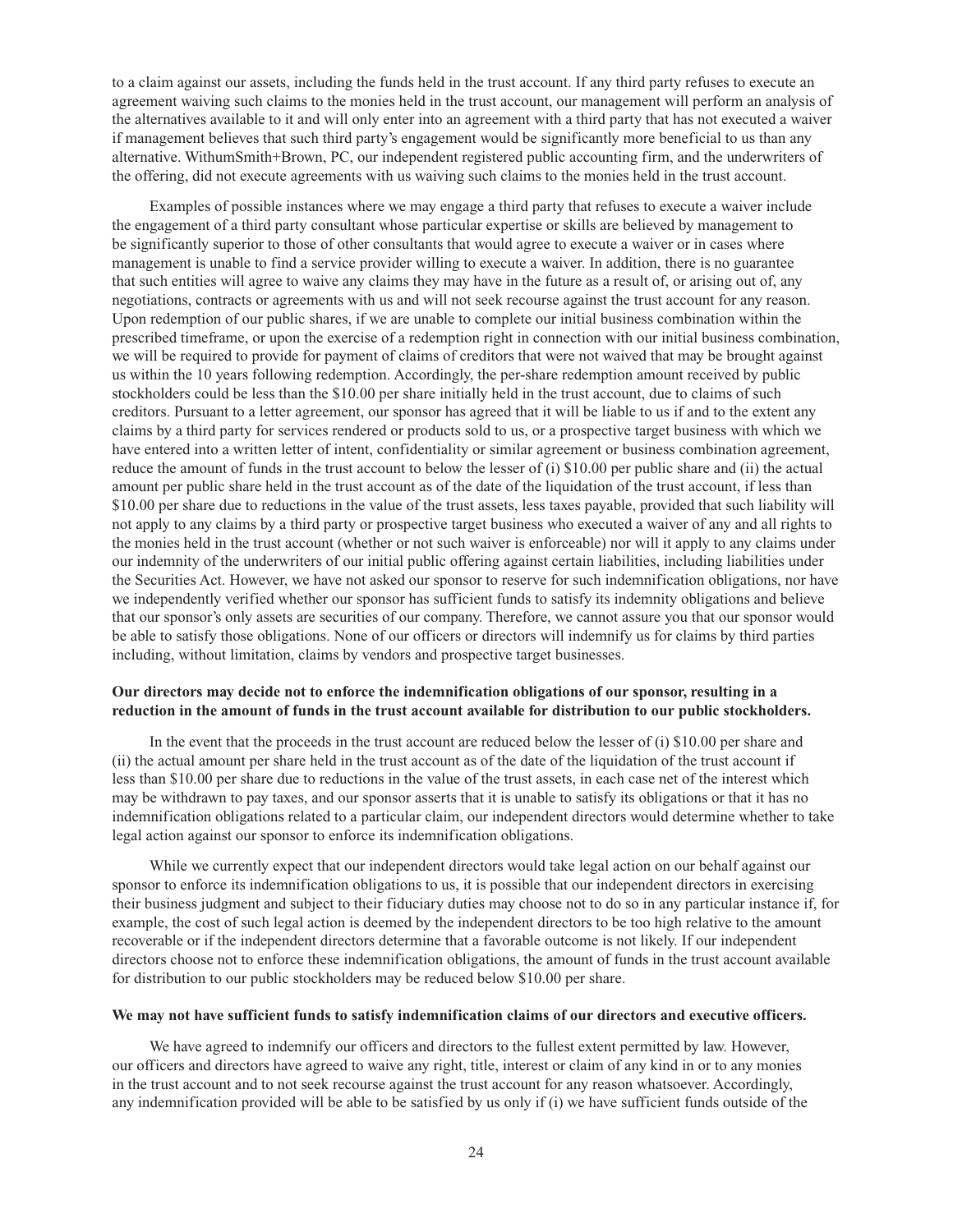trust account or (ii) we consummate an initial business combination. Our obligation to indemnify our officers and directors may discourage stockholders from bringing a lawsuit against our officers or directors for breach of their fiduciary duty. These provisions also may have the effect of reducing the likelihood of derivative litigation against our officers and directors, even though such an action, if successful, might otherwise benefit us and our stockholders. Furthermore, a stockholder's investment may be adversely affected to the extent we pay the costs of settlement and damage awards against our officers and directors pursuant to these indemnification provisions.

# **If, after we distribute the proceeds in the trust account to our public stockholders, we file a bankruptcy petition or an involuntary bankruptcy petition is filed against us that is not dismissed, a bankruptcy court may seek to recover such proceeds, and we and our board may be exposed to claims of punitive damages.**

If, after we distribute the proceeds in the trust account to our public stockholders, we file a bankruptcy petition or an involuntary bankruptcy petition is filed against us that is not dismissed, any distributions received by stockholders could be viewed under applicable debtor/creditor and/or bankruptcy laws as either a "preferential transfer" or a "fraudulent conveyance." As a result, a bankruptcy court could seek to recover all amounts received by our stockholders. In addition, our board of directors may be viewed as having breached its fiduciary duty to our creditors and/or having acted in bad faith, thereby exposing itself and us to claims of punitive damages, by paying public stockholders from the trust account prior to addressing the claims of creditors.

# **If, before distributing the proceeds in the trust account to our public stockholders, we file a bankruptcy petition or an involuntary bankruptcy petition is filed against us that is not dismissed, the claims of creditors in such proceeding may have priority over the claims of our stockholders and the per-share amount that would otherwise be received by our stockholders in connection with our liquidation may be reduced.**

If, before distributing the proceeds in the trust account to our public stockholders, we file a bankruptcy petition or an involuntary bankruptcy petition is filed against us that is not dismissed, the proceeds held in the trust account could be subject to applicable bankruptcy law, and may be included in our bankruptcy estate and subject to the claims of third parties with priority over the claims of our stockholders. To the extent any bankruptcy claims deplete the trust account, the per-share amount that would otherwise be received by our stockholders in connection with our liquidation may be reduced.

# **If we are deemed to be an investment company under the Investment Company Act, we may be required to institute burdensome compliance requirements and our activities may be restricted, which may make it difficult for us to complete our initial business combination.**

If we are deemed to be an investment company under the Investment Company Act, our activities may be restricted, including:

- restrictions on the nature of our investments; and
- restrictions on the issuance of securities, each of which may make it difficult for us to complete our initial business combination.

In addition, we may have imposed upon us burdensome requirements, including:

- registration as an investment company;
- adoption of a specific form of corporate structure; and
- reporting, record keeping, voting, proxy and disclosure requirements and other rules and regulations.

In order not to be regulated as an investment company under the Investment Company Act, unless we can qualify for an exclusion, we must ensure that we are engaged primarily in a business other than investing, reinvesting or trading in securities and that our activities do not include investing, reinvesting, owning, holding or trading "investment securities" constituting more than 40% of our total assets (exclusive of U.S. government securities and cash items) on an unconsolidated basis. Our business will be to identify and complete an initial business combination and thereafter to operate the post-transaction business or assets for the long term. We do not plan to buy businesses or assets with a view to resale or profit from their resale. We do not plan to buy unrelated businesses or assets or to be a passive investor.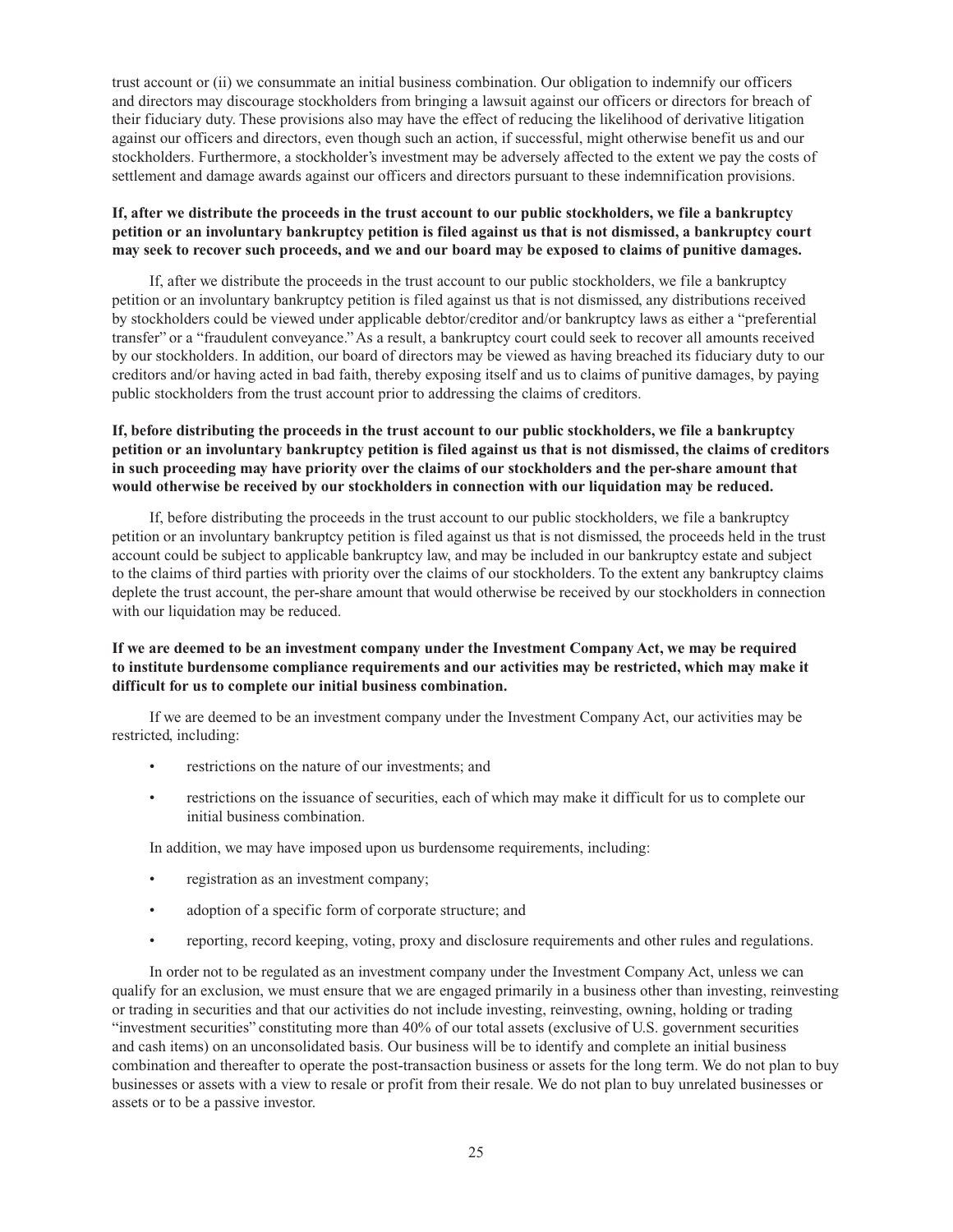We do not believe that our principal activities subject us to the Investment Company Act. To this end, the proceeds held in the trust account may only be invested in United States "government securities" within the meaning of Section 2(a)(16) of the Investment Company Act having a maturity of 180 days or less or in money market funds meeting certain conditions under Rule 2a-7 promulgated under the Investment Company Act which invest only in direct U.S. government treasury obligations. Pursuant to the trust agreement, the trustee is not permitted to invest in other securities or assets. By restricting the investment of the proceeds to these instruments, and by having a business plan targeted at acquiring and growing businesses for the long term (rather than on buying and selling businesses in the manner of a merchant bank or private equity fund), we intend to avoid being deemed an "investment company" within the meaning of the Investment Company Act. The trust account is intended as a holding place for funds pending the earliest to occur of: (i) the completion of our initial business combination; (ii) the redemption of any public shares properly submitted in connection with a stockholder vote to amend our amended and restated certificate of incorporation (A) to modify the substance or timing of our obligation to redeem 100% of our public shares if we do not complete our initial business combination by April 9, 2020 or (B) with respect to any other provision relating to stockholders' rights or pre-initial business combination activity; or (iii) absent an initial business combination by April 9, 2020, our return of the funds held in the trust account to our public stockholders as part of our redemption of the public shares. If we do not invest the proceeds as discussed above, we may be deemed to be subject to the Investment Company Act. If we were deemed to be subject to the Investment Company Act, compliance with these additional regulatory burdens would require additional expenses for which we have not allotted funds and may hinder our ability to complete an initial business combination or may result in our liquidation. If we are unable to complete our initial business combination, our public stockholders may receive only approximately \$10.00 per share on the liquidation of our trust account and our warrants will expire worthless.

### **Changes in laws or regulations, or a failure to comply with any laws and regulations, may adversely affect our business, including our ability to negotiate and complete our initial business combination and results of operations.**

We are subject to laws and regulations enacted by national, regional and local governments. In particular, we are required to comply with certain SEC and other legal requirements. Compliance with, and monitoring of, applicable laws and regulations may be difficult, time consuming and costly.

Those laws and regulations and their interpretation and application may also change from time to time and those changes could have a material adverse effect on our business, investments and results of operations. In addition, a failure to comply with applicable laws or regulations, as interpreted and applied, could have a material adverse effect on our business, including our ability to negotiate and complete our initial business combination and results of operations.

### **Our stockholders may be held liable for claims by third parties against us to the extent of distributions received by them upon redemption of their shares.**

Under the DGCL, stockholders may be held liable for claims by third parties against a corporation to the extent of distributions received by them in a dissolution. The pro rata portion of our trust account distributed to our public stockholders upon the redemption of our public shares in the event we do not complete our initial business combination by April 9, 2020 may be considered a liquidating distribution under Delaware law. If a corporation complies with certain procedures set forth in Section 280 of the DGCL intended to ensure that it makes reasonable provision for all claims against it, including a 60-day notice period during which any third-party claims can be brought against the corporation, a 90-day period during which the corporation may reject any claims brought, and an additional 150-day waiting period before any liquidating distributions are made to stockholders, any liability of stockholders with respect to a liquidating distribution is limited to the lesser of such stockholder's pro rata share of the claim or the amount distributed to the stockholder, and any liability of the stockholder would be barred after the third anniversary of the dissolution. However, it is our intention to redeem our public shares as soon as reasonably possible following the 18th month from the closing of our initial public offering in the event we do not complete our initial business combination and, therefore, we do not intend to comply with the foregoing procedures.

Because we will not be complying with Section 280, Section 281(b) of the DGCL requires us to adopt a plan, based on facts known to us at such time that will provide for our payment of all existing and pending claims or claims that may be potentially brought against us within the 10 years following our dissolution. However, because we are a blank check company, rather than an operating company, and our operations will be limited to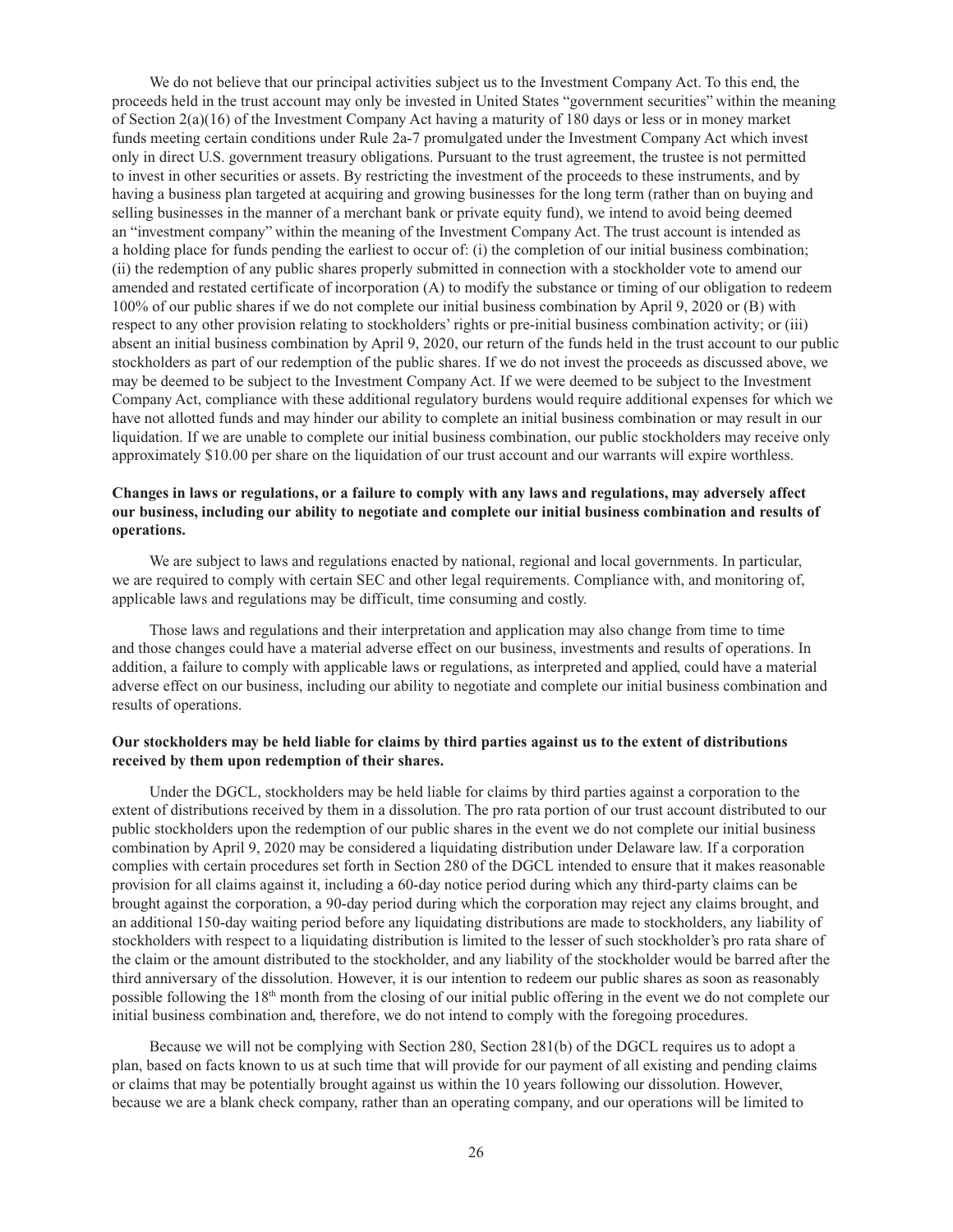searching for prospective target businesses to acquire, the only likely claims to arise would be from our vendors (such as lawyers, investment bankers, etc.) or prospective target businesses. If our plan of distribution complies with Section 281(b) of the DGCL, any liability of stockholders with respect to a liquidating distribution is limited to the lesser of such stockholder's pro rata share of the claim or the amount distributed to the stockholder, and any liability of the stockholder would likely be barred after the third anniversary of the dissolution. We cannot assure you that we will properly assess all claims that may be potentially brought against us. As such, our stockholders could potentially be liable for any claims to the extent of distributions received by them (but no more) and any liability of our stockholders may extend beyond the third anniversary of such date. Furthermore, if the pro rata portion of our trust account distributed to our public stockholders upon the redemption of our public shares in the event we do not complete our initial business combination by April 9, 2020 is not considered a liquidating distribution under Delaware law and such redemption distribution is deemed to be unlawful (potentially due to the imposition of legal proceedings that a party may bring or due to other circumstances that are currently unknown), then pursuant to Section 174 of the DGCL, the statute of limitations for claims of creditors could then be six years after the unlawful redemption distribution, instead of three years, as in the case of a liquidating distribution.

### **We may not hold an annual meeting of stockholders until after the consummation of our initial business combination, which could delay the opportunity for our stockholders to elect directors.**

In accordance with NASDAQ corporate governance requirements, we are not required to hold an annual meeting until no later than one year after our first fiscal year end following our listing on NASDAQ. Under Section 211(b) of the DGCL, we are, however, required to hold an annual meeting of stockholders for the purposes of electing directors in accordance with our bylaws unless such election is made by written consent in lieu of such a meeting. We may not hold an annual meeting of stockholders to elect new directors prior to the consummation of our initial business combination, and thus we may not be in compliance with Section 211(b) of the DGCL, which requires an annual meeting. Therefore, if our stockholders want us to hold an annual meeting prior to the consummation of our initial business combination, they may attempt to force us to hold one by submitting an application to the Delaware Court of Chancery in accordance with Section 211(c) of the DGCL.

**We have not registered the shares of Class A common stock issuable upon exercise of the warrants under the Securities Act or any state securities laws at this time, and such registration may not be in place when an investor desires to exercise warrants, thus precluding such investor from being able to exercise its warrants except on a cashless basis. If the issuance of the shares upon exercise of warrants is not registered, qualified or exempt from registration or qualification, the holder of such warrant will not be entitled to exercise such warrant and such warrant may have no value and expire worthless.**

We have not registered the shares of Class A common stock issuable upon exercise of the warrants under the Securities Act or any state securities laws at this time. However, under the terms of the warrant agreement, we have agreed that as soon as practicable, but in no event later than 15 business days after the closing of our initial business combination, we will use our best efforts to file with the SEC a registration statement for the registration under the Securities Act of the shares of Class A common stock issuable upon exercise of the warrants and thereafter will use our best efforts to cause the same to become effective within 60 business days following our initial business combination and to maintain a current prospectus relating to the Class A common stock issuable upon exercise of the warrants, until the expiration of the warrants in accordance with the provisions of the warrant agreement. We cannot assure you that we will be able to do so if, for example, any facts or events arise which represent a fundamental change in the information set forth in the registration statement or prospectus, the financial statements contained or incorporated by reference therein are not current or correct or the SEC issues a stop order. If the shares issuable upon exercise of the warrants issued in our initial public offering are not registered under the Securities Act, we will be required to permit holders to exercise their warrants on a cashless basis. However, no warrant will be exercisable for cash or on a cashless basis, and we will not be obligated to issue any shares to holders seeking to exercise their warrants, unless the issuance of the shares upon such exercise is registered or qualified under the securities laws of the state of the exercising holder, or an exemption from registration is available. Notwithstanding the foregoing, if a registration statement covering the Class A common stock issuable upon exercise of the warrants is not effective within a specified period following the consummation of our initial business combination, warrant holders may, until such time as there is an effective registration statement and during any period when we shall have failed to maintain an effective registration statement, exercise warrants on a cashless basis pursuant to the exemption provided by Section 3(a)(9) of the Securities Act, provided that such exemption is available. If that exemption, or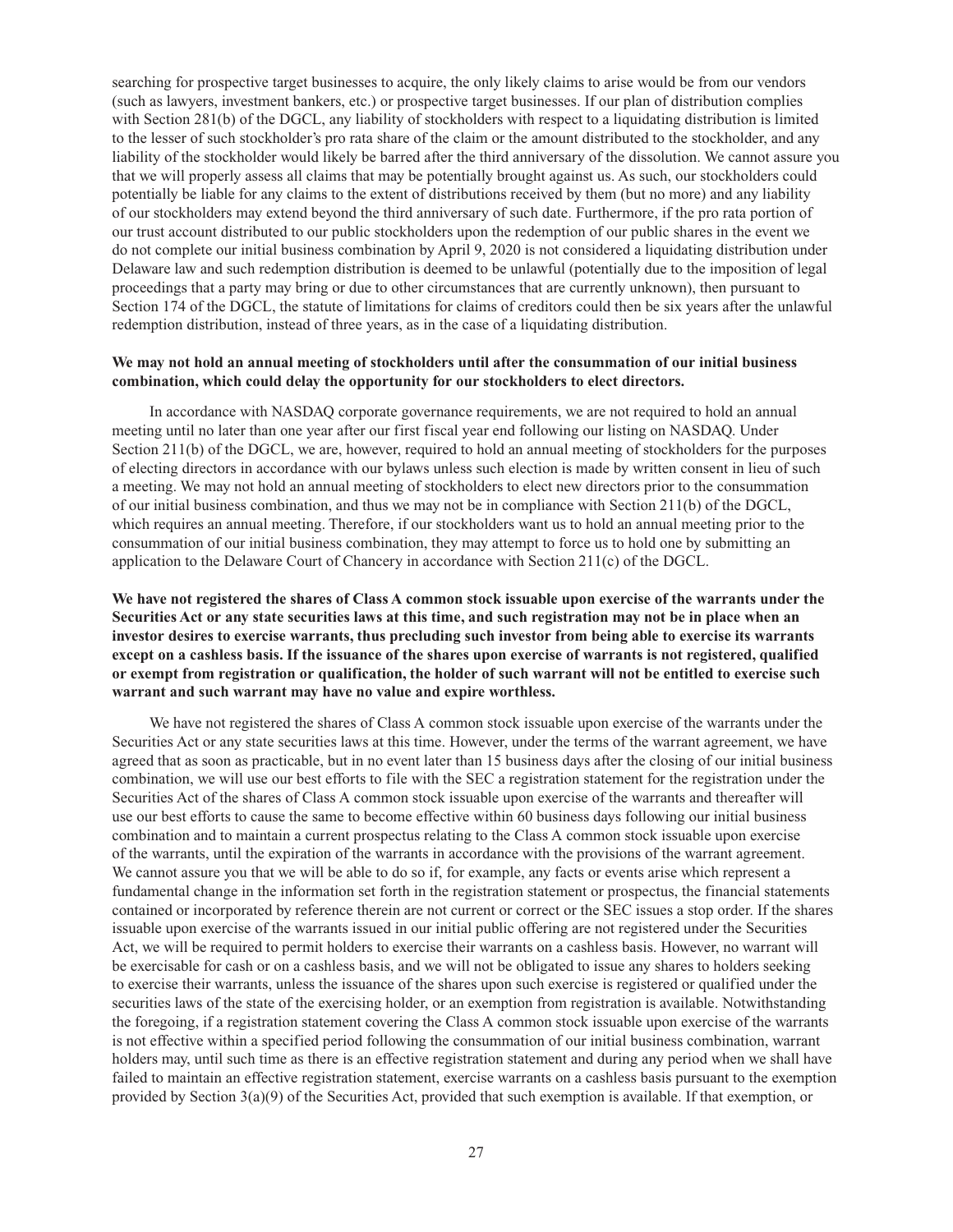another exemption, is not available, holders will not be able to exercise their warrants on a cashless basis. We will use our best efforts to register or qualify the shares under applicable blue sky laws to the extent an exemption is not available. In no event will we be required to net cash settle any warrant, or issue securities or other compensation in exchange for the warrants in the event that we are unable to register or qualify the shares underlying the warrants under applicable state securities laws and there is no exemption available. If the issuance of the shares upon exercise of the warrants is not so registered or qualified or exempt from registration or qualification, the holder of such warrant will not be entitled to exercise such warrant and such warrant may have no value and expire worthless. In such event, holders who acquired their warrants as part of a purchase of units will have paid the full unit purchase price solely for the shares of Class A common stock included in the units. If and when the warrants become redeemable by us, we may not exercise our redemption right if the issuance of shares of common stock upon exercise of the warrants is not exempt from registration or qualification under applicable state blue sky laws or we are unable to effect such registration or qualification. We will use our best efforts to register or qualify such shares of common stock under the blue sky laws of the state of residence in those states in which the warrants were offered by us in our initial public offering. However, there may be instances in which holders of our public warrants may be unable to exercise such public warrants but holders of our placement warrants may be able to exercise such placement warrants.

### **If you exercise your public warrants on a "cashless basis," you will receive fewer shares of Class A common stock from such exercise than if you were to exercise such warrants for cash.**

There are circumstances in which the exercise of the public warrants may be required or permitted to be made on a cashless basis. First, if a registration statement covering the shares of Class A common stock issuable upon exercise of the warrants is not effective by the  $60<sup>th</sup>$  business day after the closing of our initial business combination, warrantholders may, until such time as there is an effective registration statement, exercise warrants on a cashless basis in accordance with Section  $3(a)(9)$  of the Securities Act or another exemption. Second, if a registration statement covering the Class A common stock issuable upon exercise of the warrants is not effective within a specified period following the consummation of our initial business combination, warrant holders may, until such time as there is an effective registration statement and during any period when we shall have failed to maintain an effective registration statement, exercise warrants on a cashless basis pursuant to the exemption provided by Section 3(a)(9) of the Securities Act, provided that such exemption is available; if that exemption, or another exemption, is not available, holders will not be able to exercise their warrants on a cashless basis. Third, if we call the public warrants for redemption, our management will have the option to require all holders that wish to exercise warrants to do so on a cashless basis. In the event of an exercise on a cashless basis, a holder would pay the warrant exercise price by surrendering the warrants for that number of shares of Class A common stock equal to the quotient obtained by dividing (x) the product of the number of shares of Class A common stock underlying the warrants, multiplied by the difference between the exercise price of the warrants and the "fair market value" (as defined in the next sentence) by (y) the fair market value. The "fair market value" is the average reported last sale price of the Class A common stock for the 10 trading days ending on the third trading day prior to the date on which the notice of exercise is received by the warrant agent or on which the notice of redemption is sent to the holders of warrants, as applicable. As a result, you would receive fewer shares of Class A common stock from such exercise than if you were to exercise such warrants for cash.

# **The grant of registration rights to our initial stockholders may make it more difficult to complete our initial business combination, and the future exercise of such rights may adversely affect the market price of our Class A common stock.**

Pursuant to a registration rights agreement, our initial stockholders and their permitted transferees can demand that we register the placement warrants, the shares of Class A common stock issuable upon exercise of the placement warrants, the shares of Class A common stock issuable upon conversion of the founder shares, the shares of Class A common stock included in the placement units and holders of unit that may be issued upon conversion of working capital loans may demand that we register such Class A common stock, warrants or the Class A common stock issuable upon exercise of such units and warrants. We will bear the cost of registering these securities. The registration and availability of such a significant number of securities for trading in the public market may have an adverse effect on the market price of our Class A common stock. In addition, the existence of the registration rights may make our initial business combination more costly or difficult to conclude. This is because the stockholders of the target business may increase the equity stake they seek in the combined entity or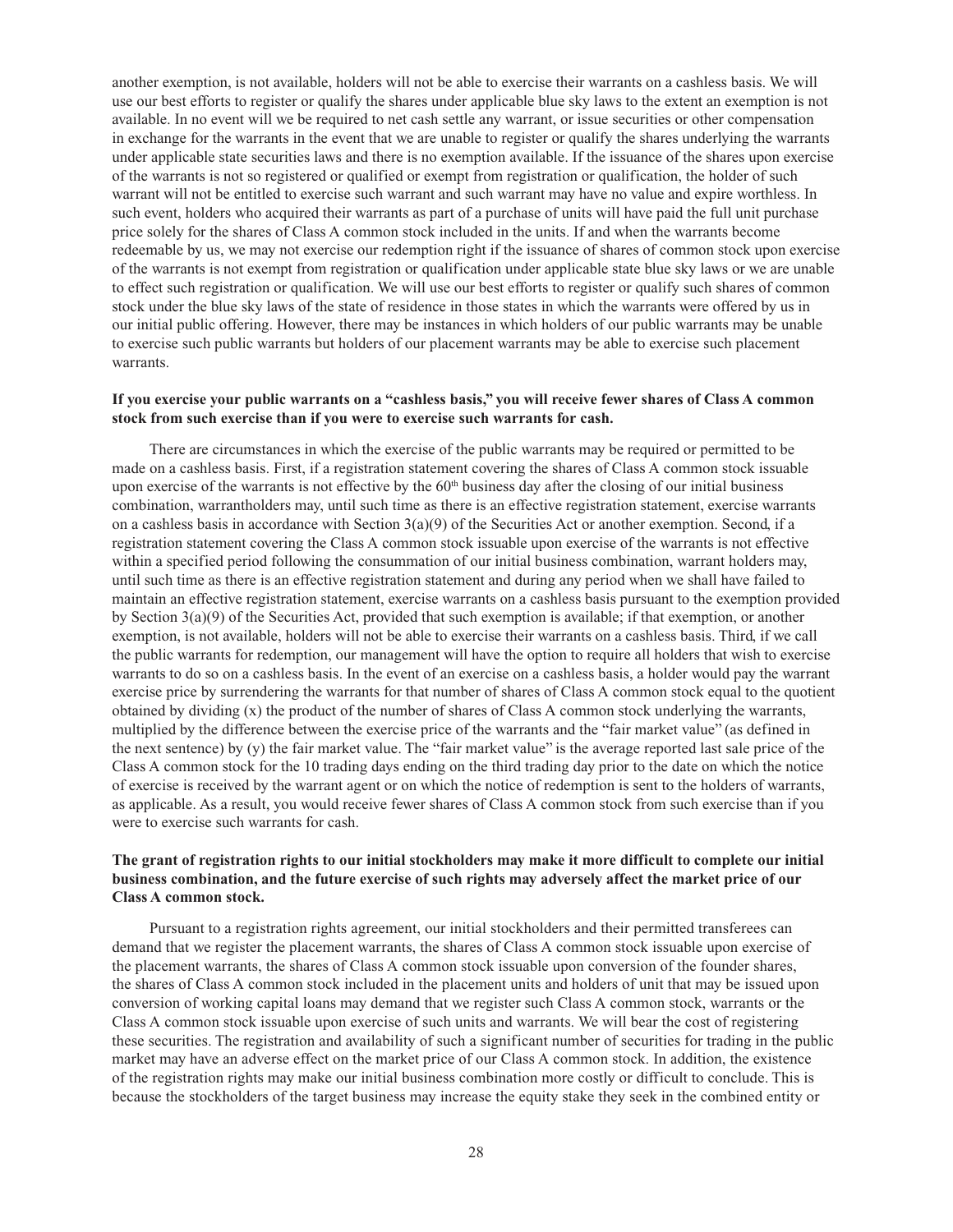ask for more cash consideration to offset the negative impact on the market price of our Class A common stock that is expected when the securities owned by our initial stockholders or holders of working capital loans or their respective permitted transferees are registered.

### **Because we are not limited to evaluating a target business in a particular industry sector, you will be unable to ascertain the merits or risks of any particular target business's operations.**

We seek to complete an initial business combination with companies in the technology industry but may also pursue other business combination opportunities, except that we will not, under our amended and restated certificate of incorporation, be permitted to effectuate our initial business combination with another blank check company or similar company with nominal operations. There is currently no basis to evaluate the possible merits or risks of any particular target business's operations, results of operations, cash flows, liquidity, financial condition or prospects. To the extent we complete our initial business combination, we may be affected by numerous risks inherent in the business operations with which we combine. For example, if we combine with a financially unstable business or an entity lacking an established record of sales or earnings, we may be affected by the risks inherent in the business and operations of a financially unstable or a development stage entity. Although our officers and directors will endeavor to evaluate the risks inherent in a particular target business, we cannot assure you that we will properly ascertain or assess all of the significant risk factors or that we will have adequate time to complete due diligence. Furthermore, some of these risks may be outside of our control and leave us with no ability to control or reduce the chances that those risks will adversely impact a target business. We also cannot assure you that an investment in our units will ultimately prove to be more favorable to investors than a direct investment, if such opportunity were available, in a business combination target. Accordingly, any stockholders who choose to remain stockholders following our initial business combination could suffer a reduction in the value of their securities. Such stockholders are unlikely to have a remedy for such reduction in value unless they are able to successfully claim that the reduction was due to the breach by our officers or directors of a duty of care or other fiduciary duty owed to them, or if they are able to successfully bring a private claim under securities laws that the proxy solicitation or tender offer materials, as applicable, relating to the business combination contained an actionable material misstatement or material omission.

# **Past performance by our management team and advisors may not be indicative of future performance of an investment in us.**

Past performance by our management team and advisors is not a guarantee either (i) of success with respect to any business combination we may consummate or (ii) that we will be able to locate a suitable candidate for our initial business combination. You should not rely on the historical record of our management team's or advisors' performance as indicative of our future performance of an investment in the company or the returns the company will, or is likely to, generate going forward. Additionally, in the course of their respective careers, members of our management team have been involved in businesses and deals that were unsuccessful. Our officers, directors and advisors have not had experience with blank check companies or special purpose acquisition companies in the past.

### **We may seek business combination opportunities in industries or sectors which may or may not be outside of our management's area of expertise.**

Although we are focused on identifying technology companies, we will consider an initial business combination outside of our management's area of expertise if an initial business combination candidate is presented to us and we determine that such candidate offers an attractive business combination opportunity for our company or we are unable to identify a suitable candidate in this sector after having expanded a reasonable amount of time and effort in an attempt to do so. Although our management will endeavor to evaluate the risks inherent in any particular business combination candidate, we cannot assure you that we will adequately ascertain or assess all of the significant risk factors. We also cannot assure you that an investment in our securities will not ultimately prove to be less favorable to investors than a direct investment, if an opportunity were available, in an initial business combination candidate. In the event we elect to pursue a business combination outside of the areas of our management's expertise, our management's expertise may not be directly applicable to its evaluation or operation, and the information contained in this Report regarding the areas of our management's expertise would not be relevant to an understanding of the business that we elect to acquire. As a result, our management may not be able to adequately ascertain or assess all of the significant risk factors. Accordingly, any stockholders who choose to remain stockholders following our initial business combination could suffer a reduction in the value of their shares. Such stockholders are unlikely to have a remedy for such reduction in value.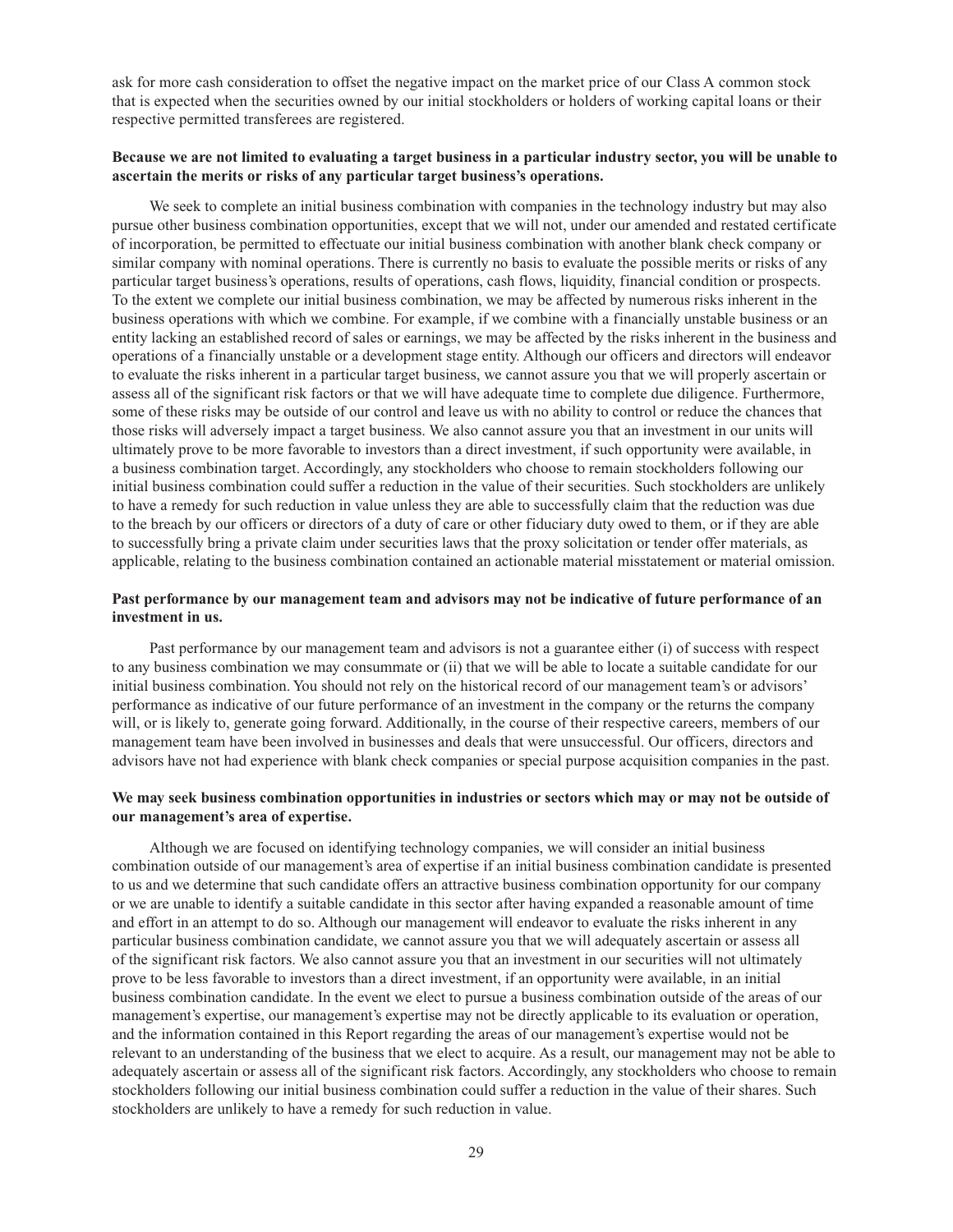**Although we have identified general criteria and guidelines that we believe are important in evaluating prospective target businesses, we may enter into our initial business combination with a target that does not meet such criteria and guidelines, and as a result, the target business with which we enter into our initial business combination may not have attributes entirely consistent with our general criteria and guidelines.**

Although we have identified general criteria and guidelines for evaluating prospective target businesses, it is possible that a target business with which we enter into our initial business combination will not have all of these positive attributes. If we complete our initial business combination with a target that does not meet some or all of these guidelines, such combination may not be as successful as a combination with a business that does meet all of our general criteria and guidelines. In addition, if we announce a prospective business combination with a target that does not meet our general criteria and guidelines, a greater number of stockholders may exercise their redemption rights, which may make it difficult for us to meet any closing condition with a target business that requires us to have a minimum net worth or a certain amount of cash. In addition, if stockholder approval of the transaction is required by law, or we decide to obtain stockholder approval for business or other legal reasons, it may be more difficult for us to attain stockholder approval of our initial business combination if the target business does not meet our general criteria and guidelines. If we are unable to complete our initial business combination, our public stockholders may receive only approximately \$10.00 per share on the liquidation of our trust account and our warrants will expire worthless. In certain circumstances, our public stockholders may receive less than \$10.00 per share on the redemption of their shares.

# **We may seek business combination opportunities with a financially unstable business or an entity lacking an established record of revenue, cash flow or earnings, which could subject us to volatile revenues, cash flows or earnings or difficulty in retaining key personnel.**

To the extent we complete our initial business combination with a financially unstable business or an entity lacking an established record of revenues or earnings, we may be affected by numerous risks inherent in the operations of the business with which we combine. These risks include volatile revenues or earnings and difficulties in obtaining and retaining key personnel. Although our officers and directors will endeavor to evaluate the risks inherent in a particular target business, we may not be able to properly ascertain or assess all of the significant risk factors and we may not have adequate time to complete due diligence. Furthermore, some of these risks may be outside of our control and leave us with no ability to control or reduce the chances that those risks will adversely impact a target business.

# We are not required to obtain a fairness opinion and consequently, you may have no assurance from an **independent source that the price we are paying for the business is fair to our company from a financial point of view.**

Unless we complete our initial business combination with an affiliated entity or our board cannot independently determine the fair market value of the target business or businesses, we are not required to obtain an opinion from an independent investment banking firm or another independent entity that commonly renders valuation opinions that the price we are paying is fair to our company from a financial point of view. If no opinion is obtained, our stockholders will be relying on the judgment of our board of directors, who will determine fair market value based on standards generally accepted by the financial community. Such standards used will be disclosed in our proxy materials or tender offer documents, as applicable, related to our initial business combination.

# **We may issue additional common stock or preferred stock to complete our initial business combination or under an employee incentive plan after completion of our initial business combination. We may also issue shares of Class A common stock upon the conversion of the Class B common stock at a ratio greater than one-to-one at the time of our initial business combination as a result of the anti-dilution provisions contained in our amended and restated certificate of incorporation. Any such issuances would dilute the interest of our stockholders and likely present other risks.**

Our amended and restated certificate of incorporation authorizes the issuance of up to 100,000,000 shares of Class A common stock, par value \$0.0001 per share, 10,000,000 shares of Class B common stock, par value \$0.0001 per share, and 1,000,000 shares of preferred stock, par value \$0.0001 per share. There are 66,040,000 and 4,500,000 authorized but unissued shares of Class A common stock and Class B common stock, respectively, available for issuance, which amount takes into account the shares of Class A common stock reserved for issuance upon exercise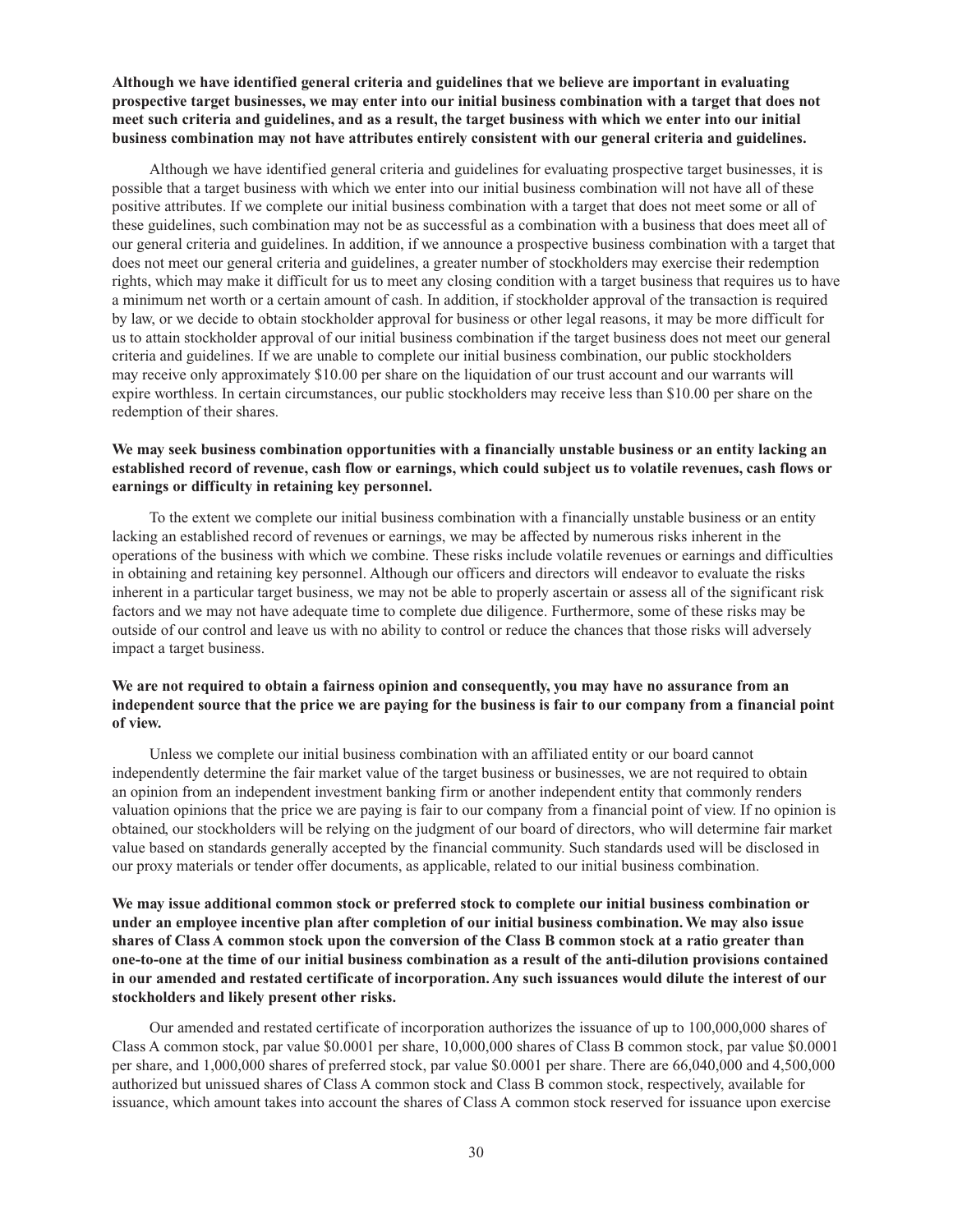of outstanding warrants but not the shares of Class A common stock issuable upon conversion of Class B common stock. There are currently no shares of preferred stock issued and outstanding. Shares of Class B common stock are convertible into shares of our Class A common stock initially at a one-for-one ratio but subject to adjustment as set forth herein, including in certain circumstances in which we issue Class A common stock or equity-linked securities related to our initial business combination. Shares of Class B common stock are also convertible at the option of the holder at any time.

We may issue a substantial number of additional shares of common or preferred stock to complete our initial business combination or under an employee incentive plan after completion of our initial business combination (although our amended and restated certificate of incorporation provides that we may not issue securities that can vote with common stockholders on matters related to our pre-initial business combination activity). We may also issue shares of Class A common stock upon conversion of the Class B common stock at a ratio greater than one-to-one at the time of our initial business combination as a result of the anti-dilution provisions contained in our amended and restated certificate of incorporation. However, our amended and restated certificate of incorporation provides, among other things, that prior to our initial business combination, we may not issue additional shares of capital stock that would entitle the holders thereof to (i) receive funds from the trust account or (ii) vote on any initial business combination. These provisions of our amended and restated certificate of incorporation, like all provisions of our amended and restated certificate of incorporation, may be amended with the approval of our stockholders. However, our executive officers and directors have agreed, pursuant to a written agreement with us, that they will not propose any amendment to our amended and restated certificate of incorporation (A) to modify the substance or timing of our obligation to redeem 100% of our public shares if we do not complete our initial business combination by April 9, 2020 or (B) with respect to any other provision relating to stockholders' rights or pre-initial business combination activity, unless we provide our public stockholders with the opportunity to redeem their shares of common stock upon approval of any such amendment at a per-share price, payable in cash, equal to the aggregate amount then on deposit in the trust account, including interest (which interest shall be net of taxes payable), divided by the number of then outstanding public shares.

The issuance of additional shares of common or preferred stock:

- may significantly dilute the equity interest of investors in our initial public offering;
- may subordinate the rights of holders of common stock if preferred stock is issued with rights senior to those afforded our common stock;
- could cause a change of control if a substantial number of shares of our common stock are issued, which may affect, among other things, our ability to use our net operating loss carry forwards, if any, and could result in the resignation or removal of our present officers and directors; and
- may adversely affect prevailing market prices for our units, Class A common stock and/or warrants.

# **Resources could be wasted in researching business combinations that are not completed, which could materially adversely affect subsequent attempts to locate and acquire or merge with another business. If we are unable to complete our initial business combination, our public stockholders may receive only approximately \$10.00 per share, or less than such amount in certain circumstances, on the liquidation of our trust account and our warrants will expire worthless.**

The investigation of each specific target business and the negotiation, drafting and execution of relevant agreements, disclosure documents and other instruments requires substantial management time and attention and substantial costs for accountants, attorneys, consultants and others. If we decide not to complete a specific initial business combination, the costs incurred up to that point for the proposed transaction likely would not be recoverable. Furthermore, if we reach an agreement relating to a specific target business, we may fail to complete our initial business combination for any number of reasons including those beyond our control. Any such event will result in a loss to us of the related costs incurred which could materially adversely affect subsequent attempts to locate and acquire or merge with another business. If we are unable to complete our initial business combination, our public stockholders may receive only approximately \$10.00 per share on the liquidation of our trust account and our warrants will expire worthless. In certain circumstances, our public stockholders may receive less than \$10.00 per share on the redemption of their shares.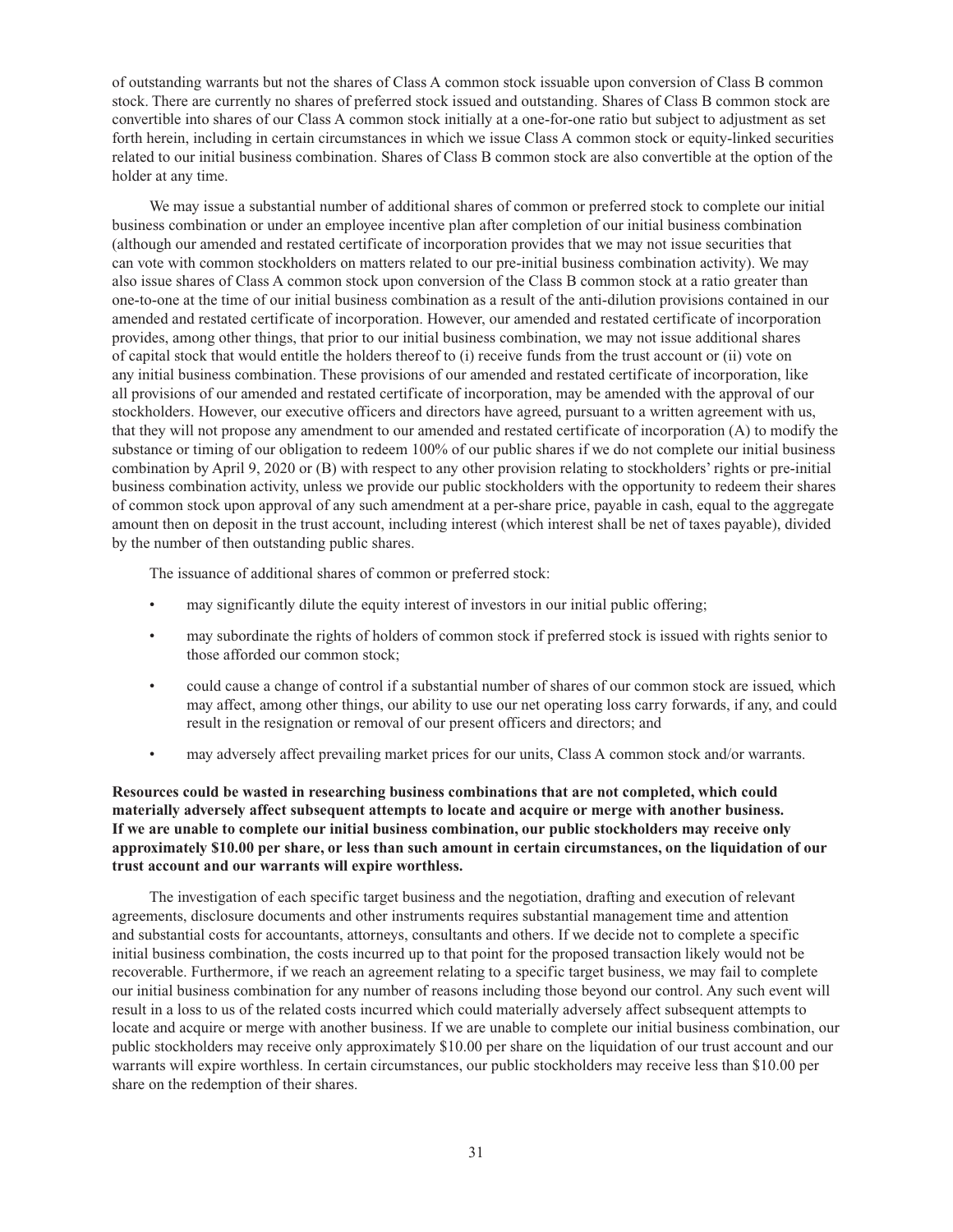**Our ability to successfully effect our initial business combination and to be successful thereafter will be totally dependent upon the efforts of our key personnel, some of whom may join us following our initial business combination. The loss of key personnel could negatively impact the operations and profitability of our post-combination business.**

Our ability to successfully effect our initial business combination is dependent upon the efforts of our key personnel. The role of our key personnel in the target business, however, cannot presently be ascertained. Although some of our key personnel may remain with the target business in senior management or advisory positions following our initial business combination, it is likely that some or all of the management of the target business will remain in place. While we intend to closely scrutinize any individuals we employ after our initial business combination, we cannot assure you that our assessment of these individuals will prove to be correct. These individuals may be unfamiliar with the requirements of operating a company regulated by the SEC, which could cause us to have to expend time and resources helping them become familiar with such requirements. In addition, the officers and directors of an initial business combination candidate may resign upon completion of our initial business combination. The departure of an initial business combination target's key personnel could negatively impact the operations and profitability of our post-combination business. The role of an initial business combination candidate's key personnel upon the completion of our initial business combination cannot be ascertained at this time. Although we contemplate that certain members of an initial business combination candidate's management team will remain associated with the initial business combination candidate following our initial business combination, it is possible that members of the management of an initial business combination candidate will not wish to remain in place. The loss of key personnel could negatively impact the operations and profitability of our post-combination business.

# **We are dependent upon our executive officers and directors and their departure could adversely affect our ability to operate.**

Our operations are dependent upon a relatively small group of individuals and, in particular, our executive officers and directors. We believe that our success depends on the continued service of our executive officers and directors, at least until we have completed our initial business combination. We do not have an employment agreement with, or key-man insurance on the life of, any of our directors or executive officers. The unexpected loss of the services of one or more of our directors or executive officers could have a detrimental effect on us.

# **Our key personnel may negotiate employment or consulting agreements with a target business in connection with a particular business combination. These agreements may provide for them to receive compensation following our initial business combination and as a result, may cause them to have conflicts of interest in determining whether a particular business combination is the most advantageous.**

Our key personnel may be able to remain with the company after the completion of our initial business combination only if they are able to negotiate employment or consulting agreements in connection with the initial business combination. Such negotiations would take place simultaneously with the negotiation of the initial business combination and could provide for such individuals to receive compensation in the form of cash payments and/or our securities for services they would render to us after the completion of the initial business combination. The personal and financial interests of such individuals may influence their motivation in identifying and selecting a target business. However, we believe the ability of such individuals to remain with us after the completion of our initial business combination will not be the determining factor in our decision as to whether or not we will proceed with any potential business combination. There is no certainty, however, that any of our key personnel will remain with us after the completion of our initial business combination. We cannot assure you that any of our key personnel will remain in senior management or advisory positions with us. The determination as to whether any of our key personnel will remain with us will be made at the time of our initial business combination.

# **We may have a limited ability to assess the management of a prospective target business and, as a result, may effect our initial business combination with a target business whose management may not have the skills, qualifications or abilities to manage a public company, which could, in turn, negatively impact the value of our stockholders' investment in us.**

When evaluating the desirability of effecting our initial business combination with a prospective target business, our ability to assess the target business's management may be limited due to a lack of time, resources or information. Our assessment of the capabilities of the target's management, therefore, may prove to be incorrect and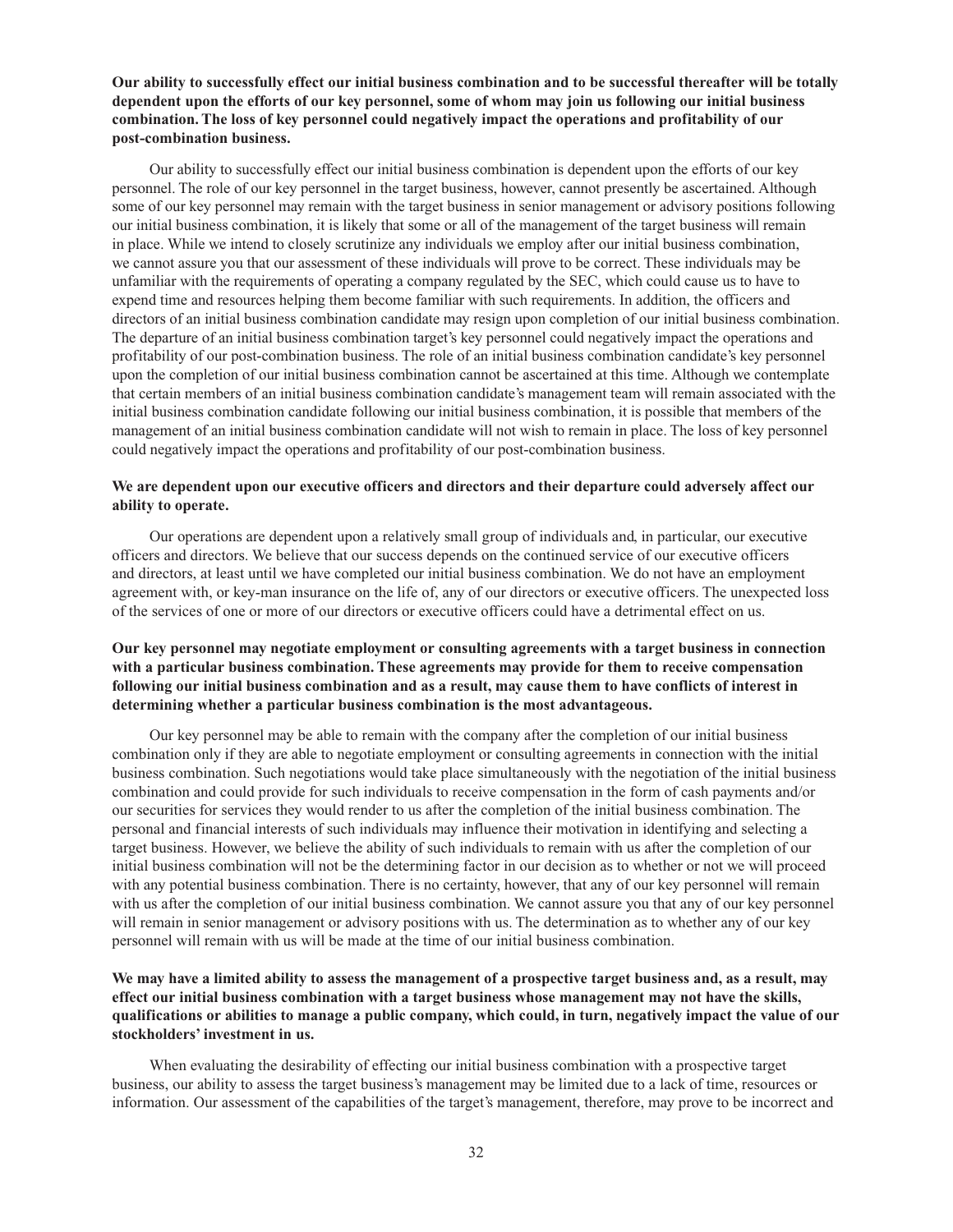such management may lack the skills, qualifications or abilities we suspected. Should the target's management not possess the skills, qualifications or abilities necessary to manage a public company, the operations and profitability of the post-combination business may be negatively impacted. Accordingly, any stockholders who choose to remain stockholders following the initial business combination could suffer a reduction in the value of their shares. Such stockholders are unlikely to have a remedy for such reduction in value.

## **Our officers and directors allocate their time to other businesses thereby causing conflicts of interest in their determination as to how much time to devote to our affairs. This conflict of interest could have a negative impact on our ability to complete our initial business combination.**

Our officers and directors are not required to, and do not, commit their full time to our affairs, which may result in a conflict of interest in allocating their time between our operations and our search for an initial business combination and their other businesses. We do not intend to have any full-time employees prior to the completion of our initial business combination. Each of our officers is engaged in other business endeavors for which he may be entitled to substantial compensation and our officers are not obligated to contribute any specific number of hours per week to our affairs. Our independent directors may also serve as officers or board members for other entities. If our officers' and directors' other business affairs require them to devote substantial amounts of time to such affairs in excess of their current commitment levels, it could limit their ability to devote time to our affairs which may have a negative impact on our ability to complete our initial business combination.

## **Certain of our officers and directors are now, and all of them may in the future become, affiliated with entities engaged in business activities similar to those intended to be conducted by us and, accordingly, may have conflicts of interest in allocating their time and determining to which entity a particular business opportunity should be presented.**

Until we consummate our initial business combination, we intend to engage in the business of identifying and combining with one or more businesses. Our sponsor and officers and directors are, and may in the future become, affiliated with entities (such as operating companies or investment vehicles) that are engaged in a similar business, although they may not participate in the formation of, or become an officer or director of, any other special purpose acquisition companies with a class of securities registered under the Exchange Act until we have entered into a definitive agreement regarding our initial business combination or we have liquidated the trust account.

Our officers and directors also may become aware of business opportunities which may be appropriate for presentation to us and the other entities to which they owe certain fiduciary or contractual duties.

Accordingly, they may have conflicts of interest in determining to which entity a particular business opportunity should be presented. These conflicts may not be resolved in our favor and a potential target business may be presented to another entity prior to its presentation to us. Our amended and restated certificate of incorporation provides that we renounce our interest in any corporate opportunity offered to any director or officer unless such opportunity is expressly offered to such person solely in his or her capacity as a director or officer of our company and such opportunity is one we are legally and contractually permitted to undertake and would otherwise be reasonable for us to pursue, and to the extent the director or officer is permitted to refer that opportunity to us without violating another legal obligation.

### **Our officers, directors, security holders and their respective affiliates may have competitive pecuniary interests that conflict with our interests.**

We have not adopted a policy that expressly prohibits our directors, officers, security holders or affiliates from having a direct or indirect pecuniary or financial interest in any investment to be acquired or disposed of by us or in any transaction to which we are a party or have an interest. In fact, we may enter into an initial business combination with a target business that is affiliated with our sponsor, our directors or officers, although we do not intend to do so. We do not have a policy that expressly prohibits any such persons from engaging for their own account in business activities of the types conducted by us. Accordingly, such persons or entities may have a conflict between their interests and ours.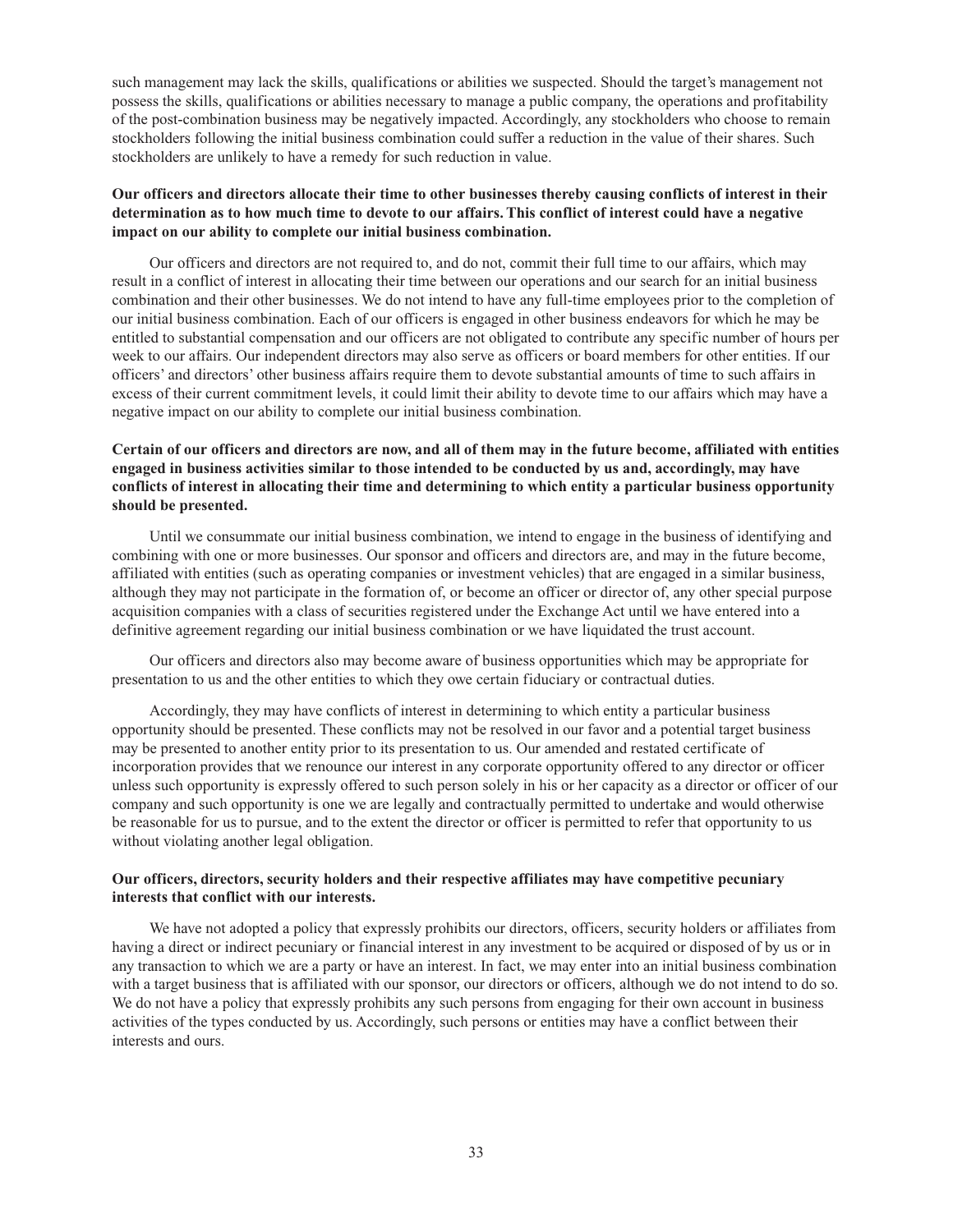## **We may engage in an initial business combination with one or more target businesses that have relationships with entities that may be affiliated with our sponsor, officers, directors or existing holders which may raise potential conflicts of interest.**

In light of the involvement of our sponsor, officers and directors with other entities, we may decide to acquire one or more businesses affiliated with our sponsor, officers or directors. Our directors also serve as officers and board members for other entities. Such entities may compete with us for business combination opportunities. Despite our agreement to obtain an opinion from an independent investment banking firm or another independent entity that commonly renders valuation opinions, regarding the fairness to our stockholders from a financial point of view of an initial business combination with one or more businesses affiliated with our officers, directors or existing holders, potential conflicts of interest still may exist and, as a result, the terms of the initial business combination may not be as advantageous to our public stockholders as they would be absent any conflicts of interest.

## **Since our sponsor, officers and directors will lose their entire investment in us if our initial business combination is not completed, a conflict of interest may arise in determining whether a particular business combination target is appropriate for our initial business combination.**

Our sponsor purchased an aggregate of 5,500,000 founder shares for an aggregate purchase price of \$25,000, or approximately \$0.004 per share. The founder shares will be worthless if we do not complete an initial business combination. Our sponsor and Cantor also purchased an aggregate of 640,000 placement units at a price of \$10.00 per placement unit (530,000 placement units by our sponsor and 110,000 placement units by Cantor, for an aggregate purchase price of \$6,400,000. Each placement unit consists of one share of Class A common stock and one-half of one warrant. Each whole warrant is exercisable to purchase one whole share of common stock at \$11.50 per share. These securities will also be worthless if we do not complete an initial business combination. Holders of founder shares and placement shares have agreed (A) to vote any such shares owned by them in favor of any proposed initial business combination and (B) not to redeem any such shares in connection with a stockholder vote to approve a proposed initial business combination. In addition, we may obtain loans from our sponsor, affiliates of our sponsor or an officer or director. The personal and financial interests of our officers and directors may influence their motivation in identifying and selecting a target business combination, completing an initial business combination and influencing the operation of the business following the initial business combination.

## **We may issue notes or other debt securities, or otherwise incur substantial debt, to complete an initial business combination, which may adversely affect our leverage and financial condition and thus negatively impact the value of our stockholders' investment in us.**

We may choose to incur substantial debt to complete our initial business combination. We have agreed that we will not incur any indebtedness unless we have obtained from the lender a waiver of any right, title, interest or claim of any kind in or to the monies held in the trust account. As such, no issuance of debt will affect the per-share amount available for redemption from the trust account. Nevertheless, the incurrence of debt could have a variety of negative effects, including:

- default and foreclosure on our assets if our operating revenues after an initial business combination are insufficient to repay our debt obligations;
- acceleration of our obligations to repay the indebtedness even if we make all principal and interest payments when due if we breach certain covenants that require the maintenance of certain financial ratios or reserves without a waiver or renegotiation of that covenant;
- our immediate payment of all principal and accrued interest, if any, if the debt security is payable on demand;
- our inability to obtain necessary additional financing if the debt security contains covenants restricting our ability to obtain such financing while the debt security is outstanding;
- our inability to pay dividends on our common stock;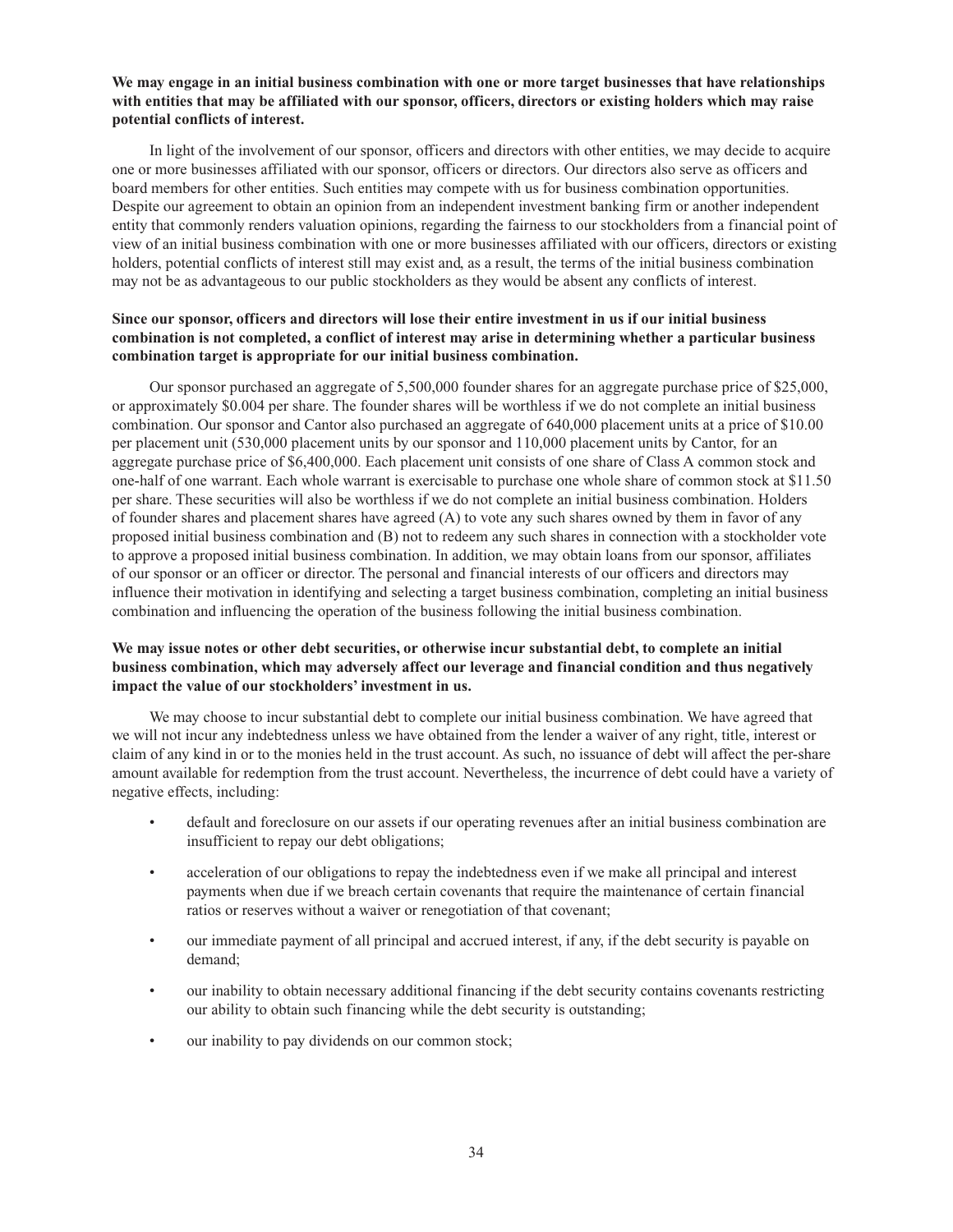- using a substantial portion of our cash flow to pay principal and interest on our debt, which will reduce the funds available for dividends on our common stock if declared, our ability to pay expenses, make capital expenditures and acquisitions, and fund other general corporate purposes;
- limitations on our flexibility in planning for and reacting to changes in our business and in the industry in which we operate;
- increased vulnerability to adverse changes in general economic, industry and competitive conditions and adverse changes in government regulation;
- limitations on our ability to borrow additional amounts for expenses, capital expenditures, acquisitions, debt service requirements, and execution of our strategy; and
- other disadvantages compared to our competitors who have less debt.

## **We may only be able to complete one business combination with the proceeds of our initial public offering and the sale of the placement units, which will cause us to be solely dependent on a single business which may have a limited number of services and limited operating activities. This lack of diversification may negatively impact our operating results and profitability.**

Of the net proceeds from our initial public offering and the sale of the placement units, \$221,158,467 is available as of December 31, 2018 to complete our initial business combination and pay related fees and expenses (which includes up to \$7,700,000 for the payment of deferred underwriting commissions).

We may effectuate our initial business combination with a single target business or multiple target businesses simultaneously or within a short period of time. However, we may not be able to effectuate our initial business combination with more than one target business because of various factors, including the existence of complex accounting issues and the requirement that we prepare and file pro forma financial statements with the SEC that present operating results and the financial condition of several target businesses as if they had been operated on a combined basis. By completing our initial business combination with only a single entity, our lack of diversification may subject us to numerous economic, competitive and regulatory developments. Further, we would not be able to diversify our operations or benefit from the possible spreading of risks or offsetting of losses, unlike other entities which may have the resources to complete several business combinations in different industries or different areas of a single industry. In addition, we intend to focus our search for an initial business combination in a single industry. Accordingly, the prospects for our success may be:

- solely dependent upon the performance of a single business, property or asset, or
- dependent upon the development or market acceptance of a single or limited number of products, processes or services.

This lack of diversification may subject us to numerous economic, competitive and regulatory risks, any or all of which may have a substantial adverse impact upon the particular industry in which we may operate subsequent to our initial business combination.

## **We may attempt to simultaneously complete business combinations with multiple prospective targets, which may hinder our ability to complete our initial business combination and give rise to increased costs and risks that could negatively impact our operations and profitability.**

If we determine to simultaneously acquire several businesses that are owned by different sellers, we will need for each of such sellers to agree that our purchase of its business is contingent on the simultaneous closings of the other business combinations, which may make it more difficult for us, and delay our ability, to complete our initial business combination. We do not, however, intend to purchase multiple businesses in unrelated industries in conjunction with our initial business combination. With multiple business combinations, we could also face additional risks, including additional burdens and costs with respect to possible multiple negotiations and due diligence investigations (if there are multiple sellers) and the additional risks associated with the subsequent assimilation of the operations and services or products of the acquired companies in a single operating business. If we are unable to adequately address these risks, it could negatively impact our profitability and results of operations.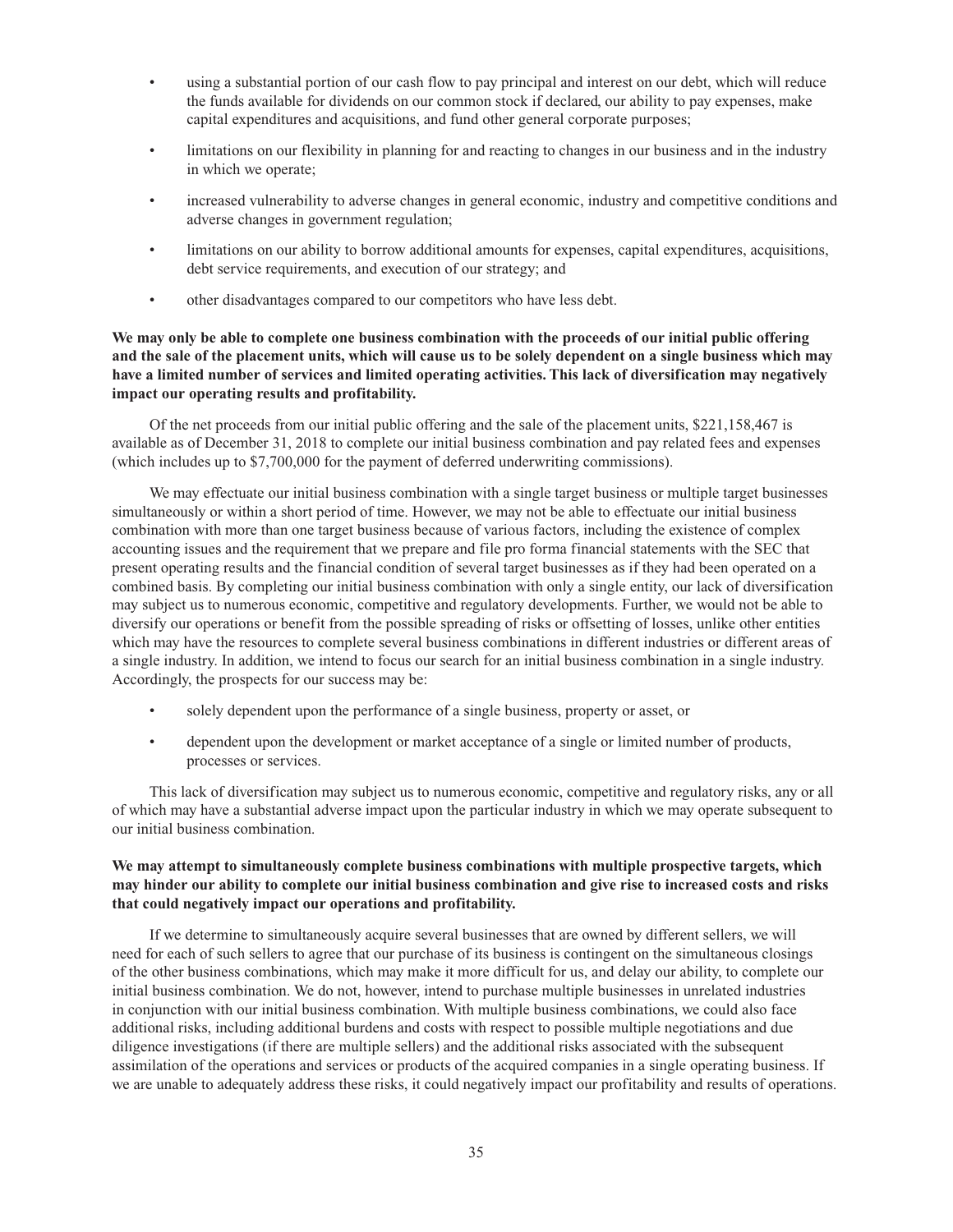## **We may attempt to complete our initial business combination with a private company about which little information is available, which may result in an initial business combination with a company that is not as profitable as we suspected, if at all.**

In pursuing our initial business combination strategy, we may seek to effectuate our initial business combination with a privately held company. Very little public information generally exists about private companies, and we could be required to make our decision on whether to pursue a potential initial business combination on the basis of limited information, which may result in an initial business combination with a company that is not as profitable as we suspected, if at all.

### **Our management may not be able to maintain control of a target business after our initial business combination.**

We may structure an initial business combination so that the post-transaction company in which our public stockholders own shares will own less than 100% of the equity interests or assets of a target business, but we will only complete such business combination if the post-transaction company owns or acquires 50% or more of the outstanding voting securities of the target or otherwise acquires a controlling interest in the target sufficient for us not to be required to register as an investment company under the Investment Company Act. We will not consider any transaction that does not meet such criteria. Even if the post-transaction company owns 50% or more of the voting securities of the target, our stockholders prior to the initial business combination may collectively own a minority interest in the post business combination company, depending on valuations ascribed to the target and us in the initial business combination. For example, we could pursue a transaction in which we issue a substantial number of new shares of Class A common stock in exchange for all of the outstanding capital stock of a target. In this case, we would acquire a 100% interest in the target. However, as a result of the issuance of a substantial number of new shares of common stock, our stockholders immediately prior to such transaction could own less than a majority of our outstanding shares of common stock subsequent to such transaction. In addition, other minority stockholders may subsequently combine their holdings resulting in a single person or group obtaining a larger share of the company's stock than we initially acquired. Accordingly, this may make it more likely that our management will not be able to maintain our control of the target business. We cannot provide assurance that, upon loss of control of a target business, new management will possess the skills, qualifications or abilities necessary to profitably operate such business.

## **We do not have a specified maximum redemption threshold. The absence of such a redemption threshold may make it possible for us to complete an initial business combination with which a substantial majority of our stockholders do not agree.**

Our amended and restated certificate of incorporation will not provide a specified maximum redemption threshold, except that in no event will we redeem our public shares in an amount that would cause our net tangible assets to be less than \$5,000,001 upon consummation of our initial business combination and after payment of underwriters' fees and commissions (such that we are not subject to the SEC's "penny stock" rules) or any greater net tangible asset or cash requirement which may be contained in the agreement relating to our initial business combination. As a result, we may be able to complete our initial business combination even though a substantial majority of our public stockholders do not agree with the transaction and have redeemed their shares or, if we seek stockholder approval of our initial business combination and do not conduct redemptions in connection with our initial business combination pursuant to the tender offer rules, have entered into privately negotiated agreements to sell their shares to our sponsor, officers, directors, advisors or their affiliates. In the event the aggregate cash consideration we would be required to pay for all shares of Class A common stock that are validly submitted for redemption plus any amount required to satisfy cash conditions pursuant to the terms of the proposed initial business combination exceed the aggregate amount of cash available to us, we will not complete the initial business combination or redeem any shares, all shares of Class A common stock submitted for redemption will be returned to the holders thereof, and we instead may search for an alternate business combination.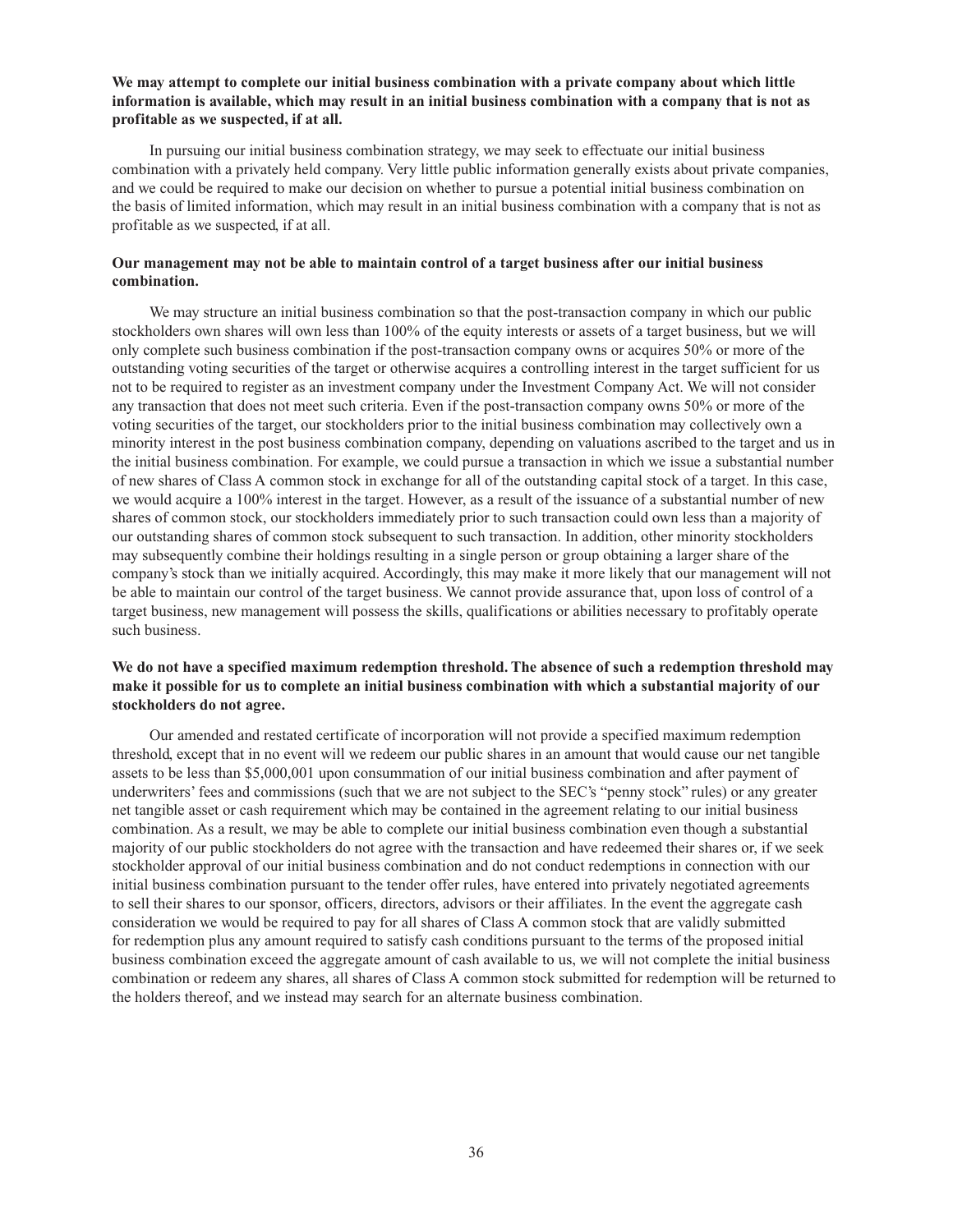**In order to effectuate an initial business combination, blank check companies have, in the recent past, amended various provisions of their charters and other governing instruments, including their warrant agreements. We cannot assure you that we will not seek to amend our amended and restated certificate of incorporation or governing instruments in a manner that will make it easier for us to complete our initial business combination that our stockholders may not support.**

In order to effectuate an initial business combination, blank check companies have, in the recent past, amended various provisions of their charters and modified governing instruments, including their warrant agreements. For example, blank check companies have amended the definition of business combination, increased redemption thresholds and extended the time to consummate an initial business combination and, with respect to their warrants, amended their warrant agreements to require the warrants to be exchanged for cash and/or other securities. Amending our amended and restated certificate of incorporation will require the approval of holders of 65% of our common stock, and amending our warrant agreement will require a vote of holders of at least 65% of the public warrants. In addition, our amended and restated certificate of incorporation requires us to provide our public stockholders with the opportunity to redeem their public shares for cash if we propose an amendment to our amended and restated certificate of incorporation (A) to modify the substance or timing of our obligation to redeem 100% of our public shares if we do not complete our initial business combination by April 9, 2020 or (B) with respect to any other provision relating to stockholders' rights or pre-initial business combination activity. To the extent any such amendments would be deemed to fundamentally change the nature of any securities offered through this registration statement, we would register, or seek an exemption from registration for, the affected securities. We cannot assure you that we will not seek to amend our charter or governing instruments or extend the time to consummate an initial business combination in order to effectuate our initial business combination.

**The provisions of our amended and restated certificate of incorporation that relate to our pre-business combination activity (and corresponding provisions of the agreement governing the release of funds from our trust account), including an amendment to permit us to withdraw funds from the trust account such that the per share amount investors will receive upon any redemption or liquidation is substantially reduced or eliminated, may be amended with the approval of holders of 65% of our common stock, which is a lower amendment threshold than that of some other blank check companies. It may be easier for us, therefore, to amend our amended and restated certificate of incorporation and the trust agreement to facilitate the completion of an initial business combination that some of our stockholders may not support.**

Our amended and restated certificate of incorporation provides that any of its provisions related to pre-initial business combination activity (including the requirement to deposit proceeds of our initial public offering and the private placement of warrants into the trust account and not release such amounts except in specified circumstances, and to provide redemption rights to public stockholders as described herein and including to permit us to withdraw funds from the trust account such that the per share amount investors will receive upon any redemption or liquidation is substantially reduced or eliminated) may be amended if approved by holders of 65% of our common stock entitled to vote thereon, and corresponding provisions of the trust agreement governing the release of funds from our trust account may be amended if approved by holders of 65% of our common stock entitled to vote thereon. In all other instances, our amended and restated certificate of incorporation may be amended by holders of a majority of our outstanding common stock entitled to vote thereon, subject to applicable provisions of the DGCL or applicable stock exchange rules. We may not issue additional securities that can vote on amendments to our amended and restated certificate of incorporation. Our initial stockholders, who will collectively beneficially own approximately 21.8% of our common stock (including the private placement shares), will participate in any vote to amend our amended and restated certificate of incorporation and/or trust agreement and will have the discretion to vote in any manner they choose. As a result, we may be able to amend the provisions of our amended and restated certificate of incorporation which govern our pre-initial business combination behavior more easily than some other blank check companies, and this may increase our ability to complete an initial business combination with which you do not agree. Our stockholders may pursue remedies against us for any breach of our amended and restated certificate of incorporation.

Our sponsor, officers and directors have agreed, pursuant to a written agreement with us, that they will not propose any amendment to our amended and restated certificate of incorporation (i) to modify the substance or timing of our obligation to redeem 100% of our public shares if we do not complete our initial business combination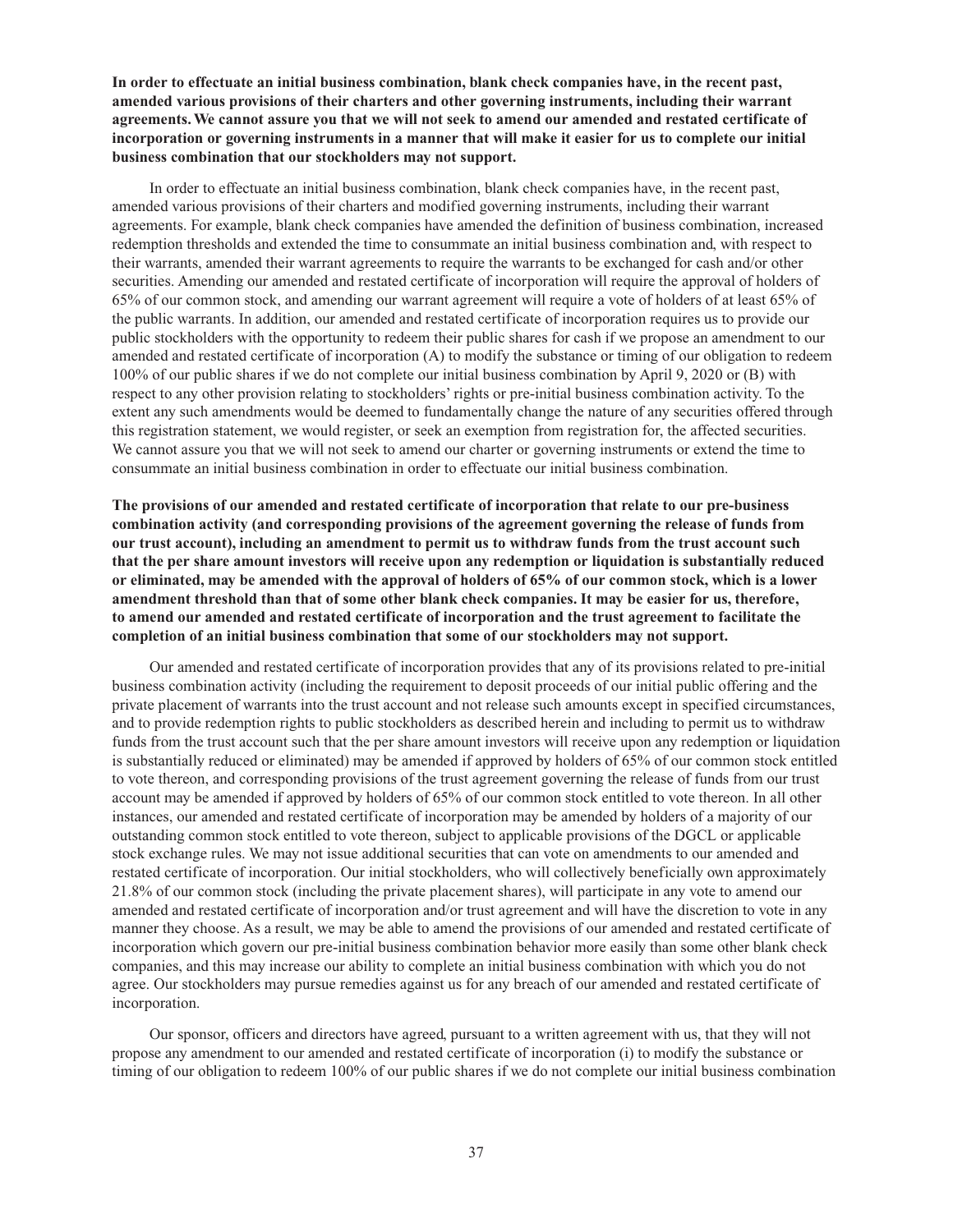by April 9, 2020 or (ii) with respect to any other provision relating to stockholders' rights or pre-initial business combination activity, unless we provide our public stockholders with the opportunity to redeem their shares of Class A common stock upon approval of any such amendment at a per-share price, payable in cash, equal to the aggregate amount then on deposit in the trust account, divided by the number of then outstanding public shares. These agreements are contained in a letter agreement that we have entered into with our sponsor, officers and directors. Our stockholders are not parties to, or third-party beneficiaries of, these agreements and, as a result, will not have the ability to pursue remedies against our sponsor, officers or directors for any breach of these agreements. As a result, in the event of a breach, our stockholders would need to pursue a stockholder derivative action, subject to applicable law.

## **We may be unable to obtain additional financing to complete our initial business combination or to fund the operations and growth of a target business, which could compel us to restructure or abandon a particular business combination.**

We intend to target businesses larger than we could acquire with the net proceeds of our initial public offering and the sale of the placement units. As a result, we may be required to seek additional financing to complete such proposed initial business combination. We cannot assure you that such financing will be available on acceptable terms, if at all. To the extent that additional financing proves to be unavailable when needed to complete our initial business combination, we would be compelled to either restructure the transaction or abandon that particular business combination and seek an alternative target business candidate. Further, the amount of additional financing we may be required to obtain could increase as a result of future growth capital needs for any particular transaction, the depletion of the available net proceeds in search of a target business, the obligation to repurchase for cash a significant number of shares from stockholders who elect redemption in connection with our initial business combination and/or the terms of negotiated transactions to purchase shares in connection with our initial business combination. If we are unable to complete our initial business combination, our public stockholders may receive only approximately \$10.00 per share plus any pro rata interest earned on the funds held in the trust account and not previously released to us to pay our franchise and income taxes on the liquidation of our trust account and our warrants will expire worthless. In addition, even if we do not need additional financing to complete our initial business combination, we may require such financing to fund the operations or growth of the target business. The failure to secure additional financing could have a material adverse effect on the continued development or growth of the target business. None of our officers, directors or stockholders is required to provide any financing to us in connection with or after our initial business combination. If we are unable to complete our initial business combination, our public stockholders may only receive approximately \$10.00 per share on the liquidation of our trust account, and our warrants will expire worthless.

### **Our initial stockholders may exert a substantial influence on actions requiring a stockholder vote, potentially in a manner that you do not support.**

Our initial stockholders own shares representing approximately 21.8% of our issued and outstanding shares of common stock (including the private placement shares). Accordingly, they may exert a substantial influence on actions requiring a stockholder vote, potentially in a manner that you do not support, including amendments to our amended and restated certificate of incorporation and approval of major corporate transactions. If our initial stockholders any additional shares of common stock in the aftermarket or in privately negotiated transactions, this would increase their control. Factors that would be considered in making such additional purchases would include consideration of the current trading price of our Class A common stock. In addition, our board of directors, whose members were elected by our initial stockholders, is and will be divided into three classes, each of which will generally serve for a term of three years with only one class of directors being elected in each year. We may not hold an annual meeting of stockholders to elect new directors prior to the completion of our initial business combination, in which case all of the current directors will continue in office until at least the completion of the initial business combination. If there is an annual meeting, as a consequence of our "staggered" board of directors, only a minority of the board of directors will be considered for election and our initial stockholders, because of their ownership position, will have considerable influence regarding the outcome. Accordingly, our initial stockholders will continue to exert control at least until the completion of our initial business combination.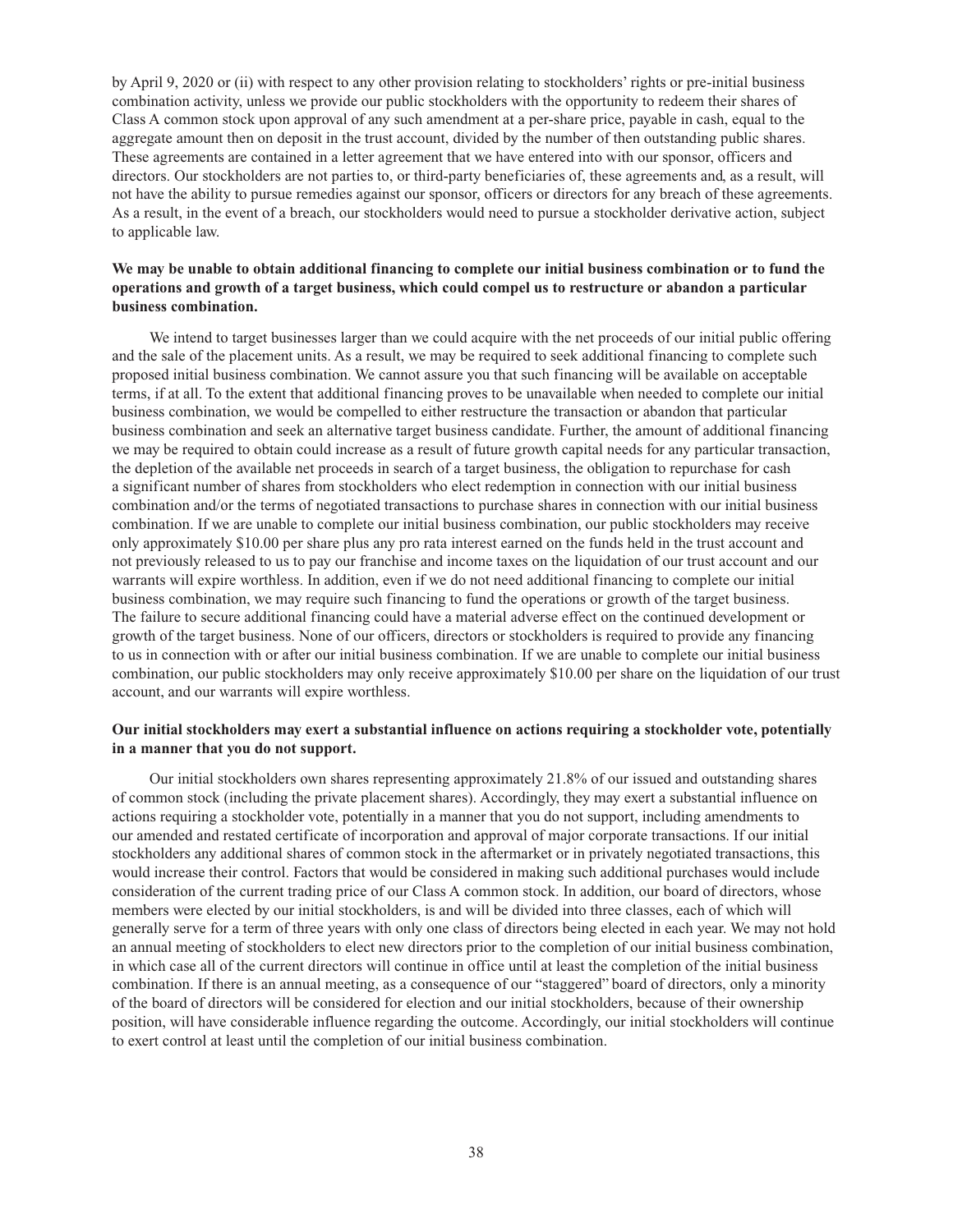### **Our initial stockholders will receive additional shares of Class A common stock if we issue shares to consummate an initial business combination.**

The founder shares will automatically convert into Class A common stock at the time of our initial business combination, or earlier at the option of the holders, on a one-for-one basis, subject to adjustment as provided herein. In the case that additional shares of Class A common stock, or equity-linked securities convertible or exercisable for Class A common stock, are issued or deemed issued in excess of the amounts offered in this Report and related to the closing of the initial business combination, the ratio at which founder shares shall convert into Class A common stock will be adjusted so that the number of Class A common stock issuable upon conversion of all founder shares will equal, in the aggregate, on an as-converted basis, 20% of the total number of all outstanding shares of common stock upon completion of the initial business combination, excluding any shares or equity-linked securities issued, or to be issued, to any seller in the business combination and any private placement-equivalent warrants issued to our sponsor or its affiliates upon conversion of loans made to us. Additionally, the aforementioned adjustment will not take into account any shares of Class A common stock redeemed in connection with the business combination. Accordingly, the holders of the founder shares could receive additional shares of Class A common stock even if the additional shares of Class A common stock, or equity-linked securities convertible or exercisable for Class A common stock, are issued or deemed issued solely to replace those shares that were redeemed in connection with the business combination. The foregoing may make it more difficult and expensive for us to consummate an initial business combination.

## **We may amend the terms of the warrants in a manner that may be adverse to holders of public warrants with the approval by the holders of at least 65% of the then outstanding public warrants. As a result, the exercise price of your warrants could be increased, the exercise period could be shortened and the number of shares of our Class A common stock purchasable upon exercise of a warrant could be decreased, all without your approval.**

Our warrants are issued in registered form under a warrant agreement between Continental Stock Transfer & Trust Company, as warrant agent, and us. The warrant agreement provides that the terms of the warrants may be amended without the consent of any holder to cure any ambiguity or correct any defective provision, but requires the approval by the holders of at least 65% of the then outstanding public warrants to make any change that adversely affects the interests of the registered holders of public warrants. Accordingly, we may amend the terms of the public warrants in a manner adverse to a holder if holders of at least 65% of the then outstanding public warrants approve of such amendment. Although our ability to amend the terms of the public warrants with the consent of at least 65% of the then outstanding public warrants is unlimited, examples of such amendments could be amendments to, among other things, increase the exercise price of the warrants, convert the warrants into cash or stock, shorten the exercise period or decrease the number of shares of our Class A common stock purchasable upon exercise of a warrant.

## **We may redeem your unexpired warrants prior to their exercise at a time that is disadvantageous to you, thereby making your warrants worthless.**

We have the ability to redeem outstanding warrants at any time after they become exercisable and prior to their expiration, at a price of \$0.01 per warrant, provided that the last reported sales price of our Class A common stock equals or exceeds \$18.00 per share (as adjusted for stock splits, stock dividends, reorganizations, recapitalizations and the like) for any 20 trading days within a 30 trading-day period ending on the third trading day prior to the date on which we give proper notice of such redemption and provided certain other conditions are met. If and when the warrants become redeemable by us, we may not exercise our redemption right if the issuance of shares of common stock upon exercise of the warrants is not exempt from registration or qualification under applicable state blue sky laws or we are unable to effect such registration or qualification. We will use our best efforts to register or qualify such shares of common stock under the blue sky laws of the state of residence in those states in which the warrants were offered by us in our initial public offering. Redemption of the outstanding warrants could force you (i) to exercise your warrants and pay the exercise price therefor at a time when it may be disadvantageous for you to do so, (ii) to sell your warrants at the then-current market price when you might otherwise wish to hold your warrants or (iii) to accept the nominal redemption price which, at the time the outstanding warrants are called for redemption, is likely to be substantially less than the market value of your warrants. None of the placement warrants will be redeemable by us so long as they are held by the sponsor or its permitted transferees.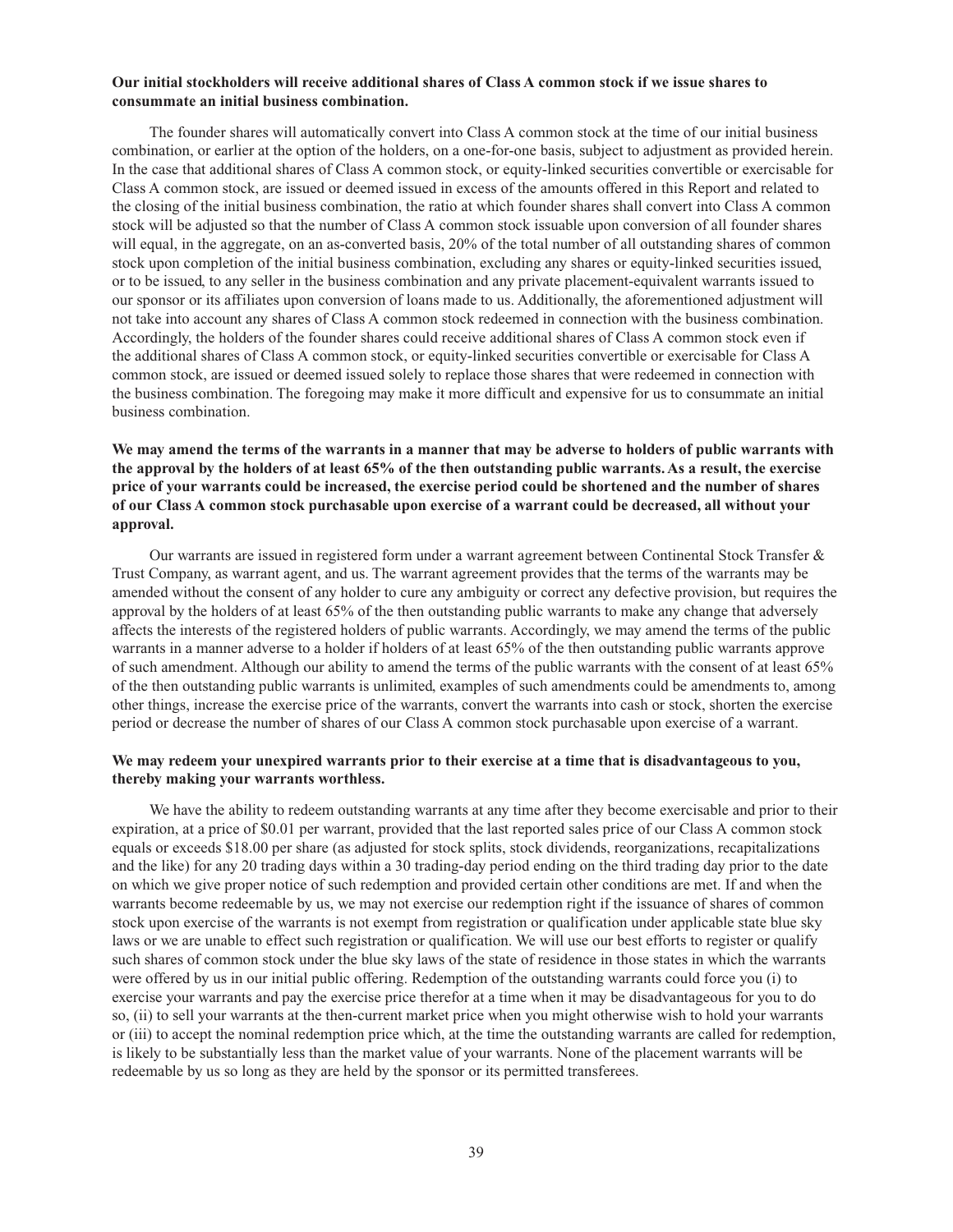### **Our warrants and founder shares may have an adverse effect on the market price of our Class A common stock and make it more difficult to effectuate our initial business combination.**

We issued warrants to purchase 11,000,000 shares of our Class A common stock as part of the units offered in our initial public offering and an aggregate of 320,000 placement warrants. Our initial stockholders currently own an aggregate of 5,200,000 founder shares. The founder shares are convertible into shares of Class A common stock on a one-for-one basis, subject to adjustment as set forth herein. In addition, if our sponsor makes any working capital loans, up to \$1,500,000 of such loans may be convertible into units, at a price of \$10.00 per unit at the option of the lender. The units would be identical to the placement units. To the extent we issue shares of Class A common stock to effectuate an initial business combination, the potential for the issuance of a substantial number of additional shares of Class A common stock upon exercise of these warrants and conversion rights could make us a less attractive business combination vehicle to a target business. Any such issuance will increase the number of issued and outstanding shares of our Class A common stock and reduce the value of the shares of Class A common stock issued to complete the initial business combination. Therefore, our warrants and founder shares may make it more difficult to effectuate an initial business combination or increase the cost of acquiring the target business.

The placement warrants included in the placement units are identical to the warrants sold as part of the units in our initial public offering except that, so long as they are held by our sponsor or its permitted transferees, (i) they will not be redeemable by us, (ii) they (including the Class A common stock issuable upon exercise of these warrants) may not, subject to certain limited exceptions, be transferred, assigned or sold by our sponsor until 30 days after the completion of our initial business combination and (iii) they may be exercised by the holders on a cashless basis.

### **A market for our securities may not develop, which would adversely affect the liquidity and price of our securities.**

The price of our securities may vary significantly due to one or more potential business combinations and general market or economic conditions. Furthermore, an active trading market for our securities may never develop or, if developed, it may not be sustained. You may be unable to sell your securities unless a market can be established and sustained.

### **Because we must furnish our stockholders with target business financial statements, we may lose the ability to complete an otherwise advantageous initial business combination with some prospective target businesses.**

The federal proxy rules require that a proxy statement with respect to a vote on an initial business combination meeting certain financial significance tests include historical and/or pro forma financial statement disclosure in periodic reports. We will include the same financial statement disclosure in connection with our tender offer documents, whether or not they are required under the tender offer rules. These financial statements may be required to be prepared in accordance with, or be reconciled to, accounting principles generally accepted in the United States of America, or GAAP, or international financial reporting standards as issued by the International Accounting Standards Board, or IFRS, depending on the circumstances and the historical financial statements may be required to be audited in accordance with the standards of the Public Company Accounting Oversight Board (United States), or PCAOB. These financial statement requirements may limit the pool of potential target businesses we may acquire because some targets may be unable to provide such financial statements in time for us to disclose such statements in accordance with federal proxy rules and complete our initial business combination within the prescribed time frame.

## **We are an emerging growth company within the meaning of the Securities Act, and if we take advantage of certain exemptions from disclosure requirements available to emerging growth companies, this could make our securities less attractive to investors and may make it more difficult to compare our performance with other public companies.**

We are an "emerging growth company" within the meaning of the Securities Act, as modified by the JOBS Act, and we may take advantage of certain exemptions from various reporting requirements that are applicable to other public companies that are not emerging growth companies including, but not limited to, not being required to comply with the auditor attestation requirements of Section 404 of the Sarbanes-Oxley Act, reduced disclosure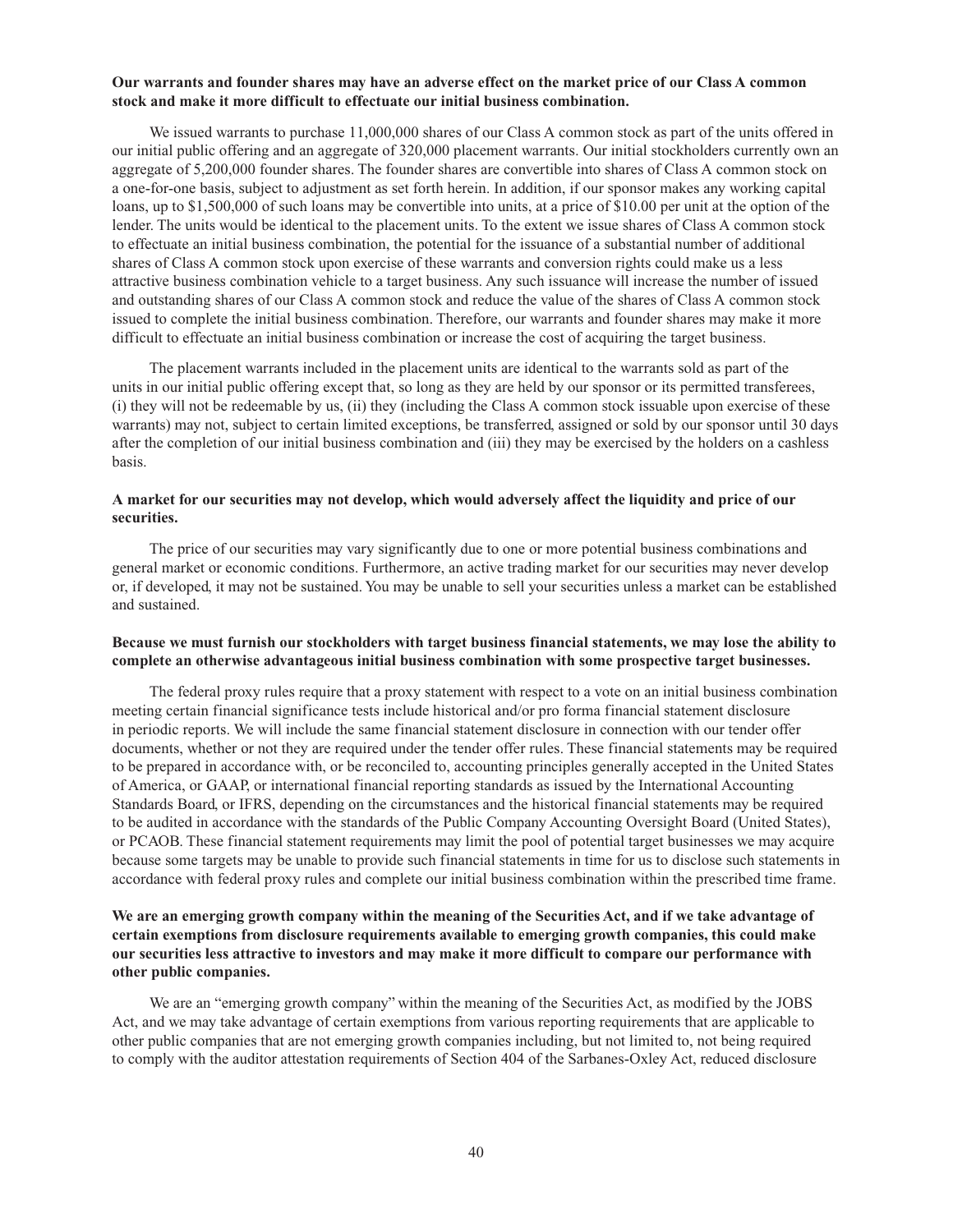obligations regarding executive compensation in our periodic reports and proxy statements, and exemptions from the requirements of holding a nonbinding advisory vote on executive compensation and stockholder approval of any golden parachute payments not previously approved. As a result, our stockholders may not have access to certain information they may deem important. We could be an emerging growth company for up to five years, although circumstances could cause us to lose that status earlier, including if the market value of our Class A common stock held by non-affiliates exceeds \$700 million as of any June 30 before that time, in which case we would no longer be an emerging growth company as of the following December 31. We cannot predict whether investors will find our securities less attractive because we will rely on these exemptions. If some investors find our securities less attractive as a result of our reliance on these exemptions, the trading prices of our securities may be lower than they otherwise would be, there may be a less active trading market for our securities and the trading prices of our securities may be more volatile.

Further, Section 102(b)(1) of the JOBS Act exempts emerging growth companies from being required to comply with new or revised financial accounting standards until private companies (that is, those that have not had a Securities Act registration statement declared effective or do not have a class of securities registered under the Exchange Act) are required to comply with the new or revised financial accounting standards. The JOBS Act provides that a company can elect to opt out of the extended transition period and comply with the requirements that apply to non-emerging growth companies but any such an election to opt out is irrevocable. We have elected not to opt out of such extended transition period, which means that when a standard is issued or revised and it has different application dates for public or private companies, we, as an emerging growth company, can adopt the new or revised standard at the time private companies adopt the new or revised standard. This may make comparison of our financial statements with another public company which is neither an emerging growth company nor an emerging growth company which has opted out of using the extended transition period difficult or impossible because of the potential differences in accountant standards used.

## **Compliance obligations under the Sarbanes-Oxley Act may make it more difficult for us to effectuate our initial business combination, require substantial financial and management resources, and increase the time and costs of completing an initial business combination.**

Section 404 of the Sarbanes-Oxley Act requires that we evaluate and report on our system of internal controls beginning with our Annual Report on Form 10-K for the year ending December 31, 2019. Only in the event we are deemed to be a large accelerated filer or an accelerated filer will we be required to comply with the independent registered public accounting firm attestation requirement on our internal control over financial reporting. Further, for as long as we remain an emerging growth company, we will not be required to comply with the independent registered public accounting firm attestation requirement on our internal control over financial reporting. The fact that we are a blank check company makes compliance with the requirements of the Sarbanes-Oxley Act particularly burdensome on us as compared to other public companies because a target company with which we seek to complete our initial business combination may not be in compliance with the provisions of the Sarbanes-Oxley Act regarding adequacy of its internal controls. The development of the internal control of any such entity to achieve compliance with the Sarbanes-Oxley Act may increase the time and costs necessary to complete any such business combination.

## **Provisions in our amended and restated certificate of incorporation and Delaware law may inhibit a takeover of us, which could limit the price investors might be willing to pay in the future for our Class A common stock and could entrench management.**

Our amended and restated certificate of incorporation contains provisions that may discourage unsolicited takeover proposals that stockholders may consider to be in their best interests. These provisions include a staggered board of directors and the ability of the board of directors to designate the terms of and issue new series of preferred shares, which may make the removal of management more difficult and may discourage transactions that otherwise could involve payment of a premium over prevailing market prices for our securities.

We are also subject to anti-takeover provisions under Delaware law, which could delay or prevent a change of control. Together these provisions may make the removal of management more difficult and may discourage transactions that otherwise could involve payment of a premium over prevailing market prices for our securities.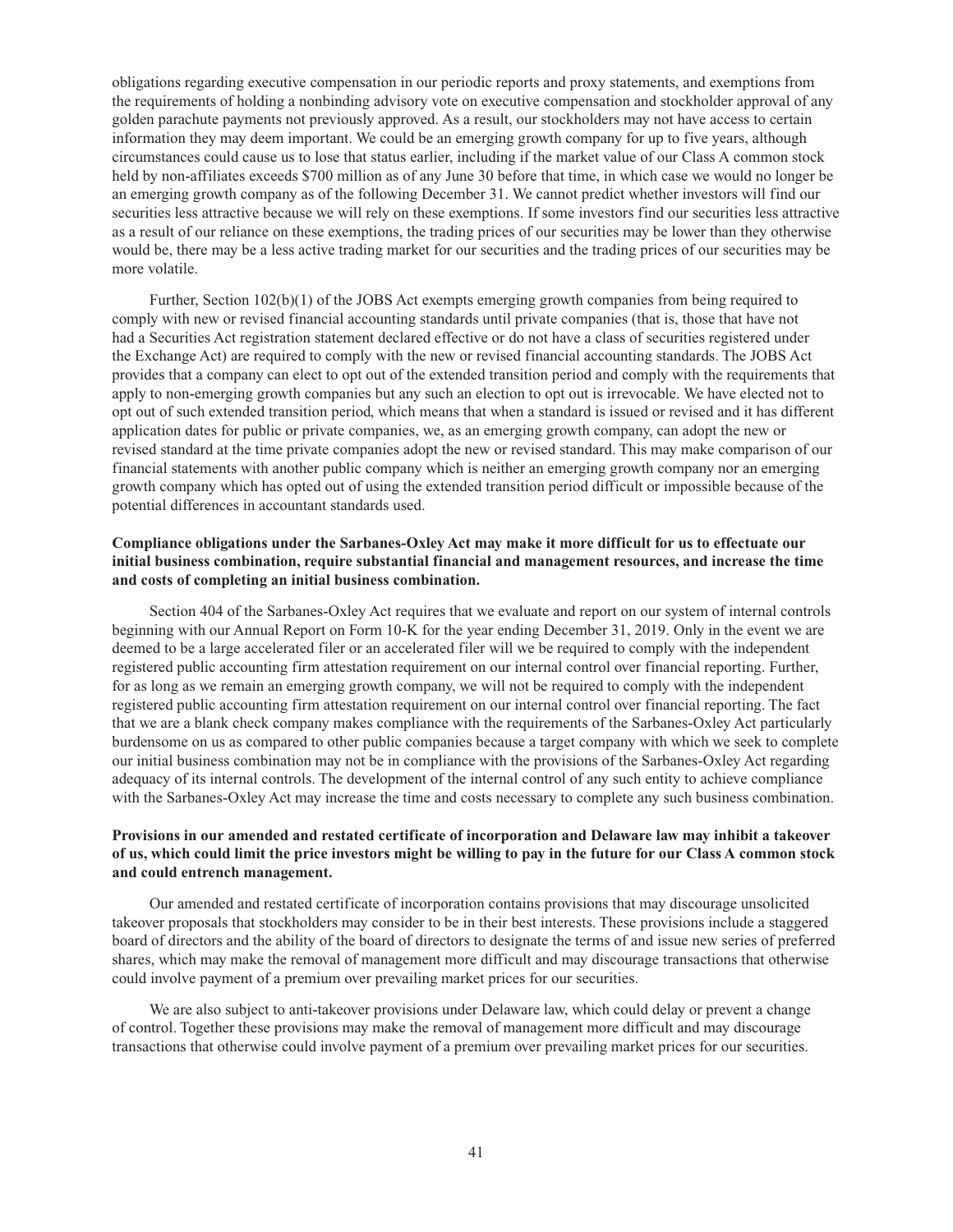### **U.S. federal income tax reform could adversely affect us and holders of our units.**

On December 22, 2017, President Trump signed into law H.R. 1, originally known as the "Tax Cuts and Jobs Act," which significantly reformed the Internal Revenue Code of 1986, as amended. The new legislation, among other things, changes the U.S. federal tax rates, imposes significant additional limitations on the deductibility of interest, allows the expensing of capital expenditures, and puts into effect the migration from a "worldwide" system of taxation to a territorial system. We continue to examine the impact this tax reform legislation may have on us. The impact of this tax reform, or of any future administrative guidance interpreting provisions thereof, on holders of our units is uncertain and could be adverse. We urge prospective investors to consult with their legal and tax advisors with respect to any such legislation and the potential tax consequences of investing in our units.

## **Provisions in our amended and restated certificate of incorporation and Delaware law may have the effect of discouraging lawsuits against our directors and officers.**

Our amended and restated certificate of incorporation requires, to the fullest extent permitted by law, that derivative actions brought in our name, actions against directors, officers and employees for breach of fiduciary duty and other similar actions may be brought only in the Court of Chancery in the State of Delaware and, if brought outside of Delaware, the stockholder bringing such suit will be deemed to have consented to service of process on such stockholder's counsel. This provision may have the effect of discouraging lawsuits against our directors and officers.

## **Cyber incidents or attacks directed at us could result in information theft, data corruption, operational disruption and/or financial loss.**

We depend on digital technologies, including information systems, infrastructure and cloud applications and services, including those of third parties with which we may deal. Sophisticated and deliberate attacks on, or security breaches in, our systems or infrastructure, or the systems or infrastructure of third parties or the cloud, could lead to corruption or misappropriation of our assets, proprietary information and sensitive or confidential data. As an early stage company without significant investments in data security protection, we may not be sufficiently protected against such occurrences. We may not have sufficient resources to adequately protect against, or to investigate and remediate any vulnerability to, cyber incidents. It is possible that any of these occurrences, or a combination of them, could have adverse consequences on our business and lead to financial loss.

## **If we effect our initial business combination with a company with operations or opportunities outside of the United States, we would be subject to a variety of additional risks that may negatively impact our operations.**

If we effect our initial business combination with a company with operations or opportunities outside of the United States, we would be subject to any special considerations or risks associated with companies operating in an international setting, including any of the following:

- higher costs and difficulties inherent in managing cross-border business operations and complying with different commercial and legal requirements of overseas markets;
- rules and regulations regarding currency redemption;
- complex corporate withholding taxes on individuals;
- laws governing the manner in which future business combinations may be effected;
- tariffs and trade barriers;
- regulations related to customs and import/export matters;
- longer payment cycles and challenges in collecting accounts receivable;
- tax issues, including but not limited to tax law changes and variations in tax laws as compared to the United States;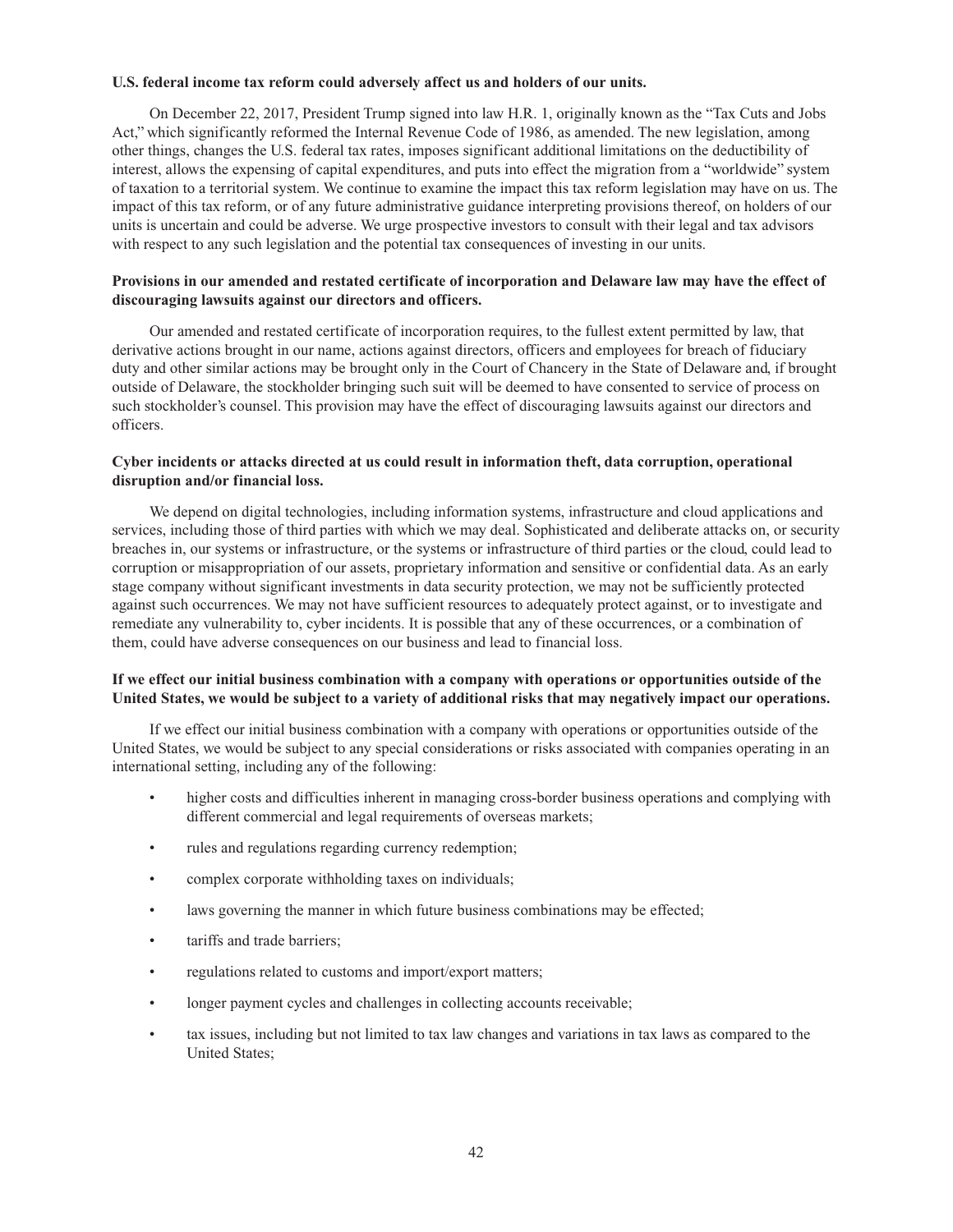- currency fluctuations and exchange controls;
- rates of inflation;
- cultural and language differences;
- employment regulations;
- crime, strikes, riots, civil disturbances, terrorist attacks, natural disasters and wars;
- deterioration of political relations with the United States; and
- government appropriations of assets.

We may not be able to adequately address these additional risks. If we were unable to do so, our operations might suffer, which may adversely impact our results of operations and financial condition.

## **There are risks related to the technology industry to which we may be subject.**

Business combinations with companies with operations in the technology industry entail special considerations and risks. If we are successful in completing a business combination with a target business with operations in the technology industry, we will be subject to, and possibly adversely affected by, the following risks, including but not limited to:

- if we do not develop successful new products or improve existing ones, our business will suffer;
- we may invest in new lines of business that could fail to attract or retain users or generate revenue;
- we will face significant competition and if we are not able to maintain or improve our market share, our business could suffer;
- disruption or failure of our networks, systems, platform or technology that frustrate or thwart our users' ability to access our products and services, may cause our users, advertisers, and partners to cut back on or stop using our products and services altogether, which could seriously harm our business;
- mobile malware, viruses, hacking and phishing attacks, spamming, and improper or illegal use of our products could seriously harm our business and reputation;
- if we are unable to successfully grow our user base and further monetize our products, our business will suffer;
- if we are unable to protect our intellectual property, the value of our brand and other intangible assets may be diminished, and our business may be seriously harmed;
- we may be subject to regulatory investigations and proceedings in the future, which could cause us to incur substantial costs or require us to change our business practices in a way that could seriously harm our business; and
- components used in our products may fail as a result of a manufacturing, design, or other defect over which we have no control, and render our devices inoperable.

Any of the foregoing could have an adverse impact on our operations following a business combination. However, our efforts in identifying prospective target businesses are not limited to the technology industry. Accordingly, if we acquire a target business in another industry, these risks will likely not affect us and we will be subject to other risks attendant with the specific industry in which we operate or target business which we acquire, none of which can be presently ascertained.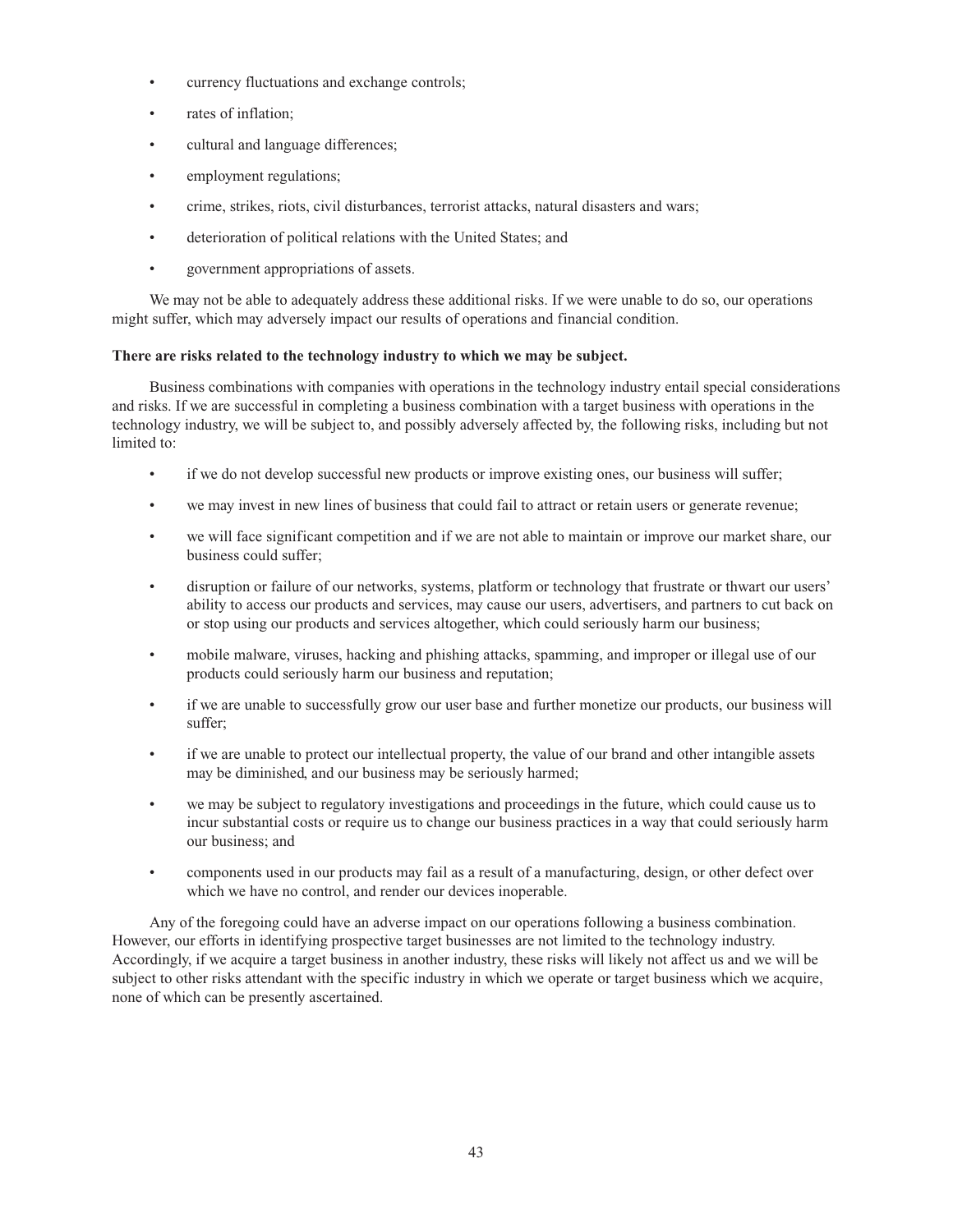### **Item 1B. Unresolved Staff Comments**

None.

## **Item 2. Properties**

We do not own any real estate or other physical properties materially important to our operation. Our executive offices are located at 7660 Fay Avenue, Suite H, Unit 339, La Jolla, CA 92037. Commencing on October 4, 2018, we pay an affiliate of our sponsor \$15,000 per month for providing certain general and administrative services, including office space, utilities and secretarial support, to us. We believe, based on rents and fees for similar services in the La Jolla, California area, that the fee charged is at least as favorable as we could have obtained from an unaffiliated person. We consider our current office space adequate for our current operations.

## **Item 3. Legal Proceedings**

To the knowledge of our management, there is no litigation currently pending or contemplated against us, any of our officers or directors in their capacity as such or against any of our property.

## **Item 4. Mine Safety Disclosures**

Not applicable.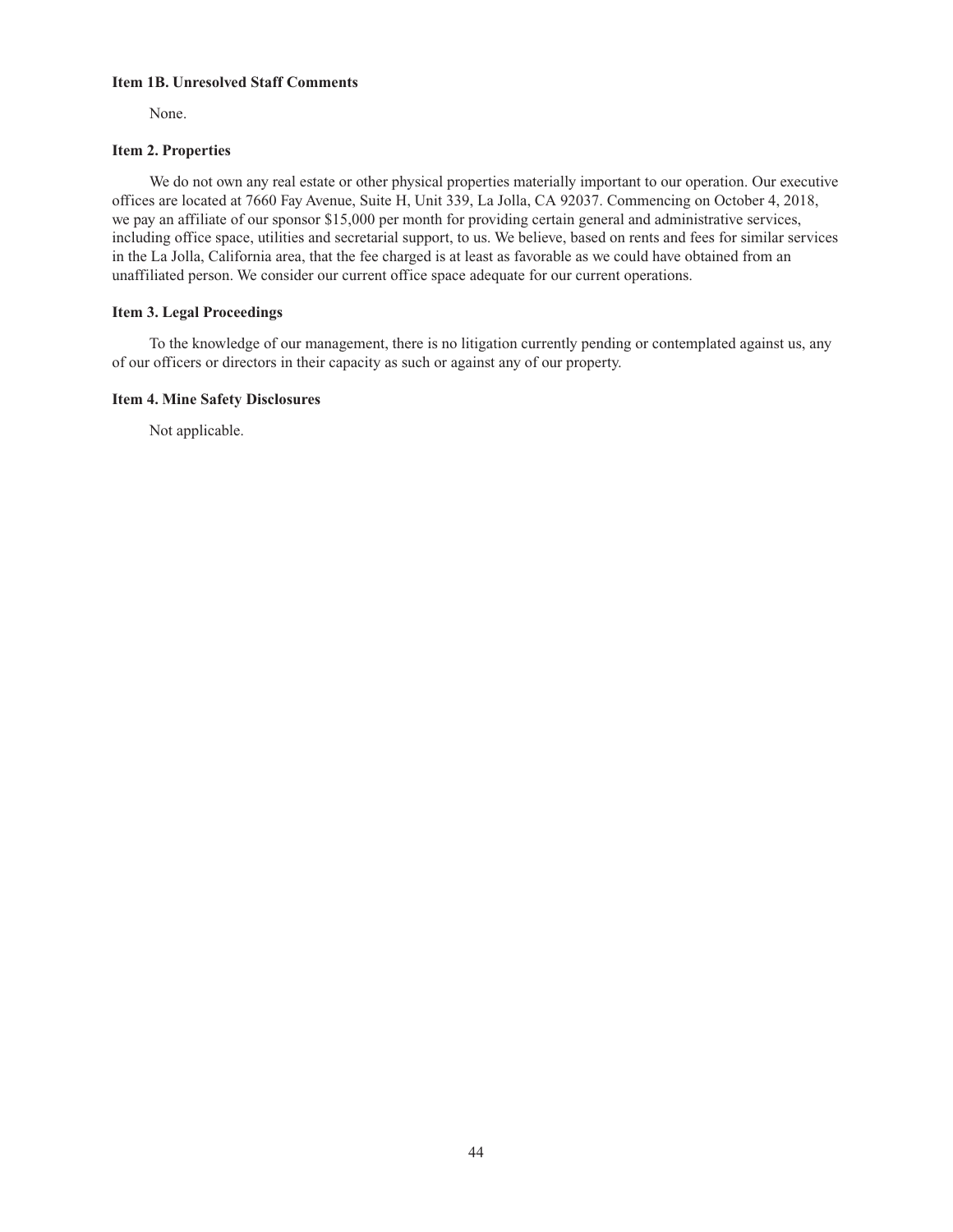### **PART II**

## **Item 5. Market for Registrant's Common Equity, Related Stockholder Matters, and Issuer Purchases of Equity Securities**

#### **Market Information**

Our units, Class A common stock and warrants are each traded on the NASDAQ Capital Market under the symbols "CTACU," "CTAC" and "CTACW, respectively. Our units commenced public trading on October 5, 2018, and our Class A common stock and warrants commenced public trading on October 30, 2018.

### **Holders**

On March 7, 2019, there were four holders of record of our units, one holder of record of our Class A common stock, one holder of record of our Class B common stock and one holder of record of our warrants.

### **Securities Authorized for Issuance Under Equity Compensation Plans.**

None.

### **Recent Sales of Unregistered Securities**

None.

#### **Purchases of Equity Securities by the Issuer and Affiliated Purchasers**

None.

## **Item 6. Selected Financial Data**

#### **Not required.**

## **Item 7. MANAGEMENT'S DISCUSSION AND ANALYSIS OF FINANCIAL CONDITION AND RESULTS OF OPERATIONS**

The following discussion should be read in conjunction with our Financial Statements and footnotes thereto contained in this report.

#### **Forward Looking Statements**

All statements other than statements of historical fact included in this Form 10-K including, without limitation, statements under "Management's Discussion and Analysis of Financial Condition and Results of Operations" regarding our financial position, business strategy and the plans and objectives of management for future operations, are forward looking statements. When used in this Form 10-K, words such "may," "should," "could," "would," "expect," "plan," "anticipate," "believe," "estimate," "continue," or the negative of such terms or other similar expressions, as they relate to us or our management, identify forward looking statements. Factors that might cause or contribute to such a discrepancy include, but are not limited to, those described in our other Securities and Exchange Commission ("SEC") filings. References to "we", "us", "our" or the "Company" are to ChaSerg Technology Acquisition Corp., except where the context requires otherwise. Such forward looking statements are based on the beliefs of management, as well as assumptions made by, and information currently available to, our management. No assurance can be given that results in any forward-looking statement will be achieved and actual results could be affected by one or more factors, which could cause them to differ materially. The cautionary statements made in this Annual Report on Form 10-K should be read as being applicable to all forward-looking statements whenever they appear in this Annual Report. For these statements, we claim the protection of the safe harbor for forward-looking statements contained in the Private Securities Litigation Reform Act. Actual results could differ materially from those contemplated by the forward looking statements as a result of certain factors detailed in our filings with the Securities and Exchange Commission. All subsequent written or oral forward looking statements attributable to us or persons acting on our behalf are qualified in their entirety by this paragraph.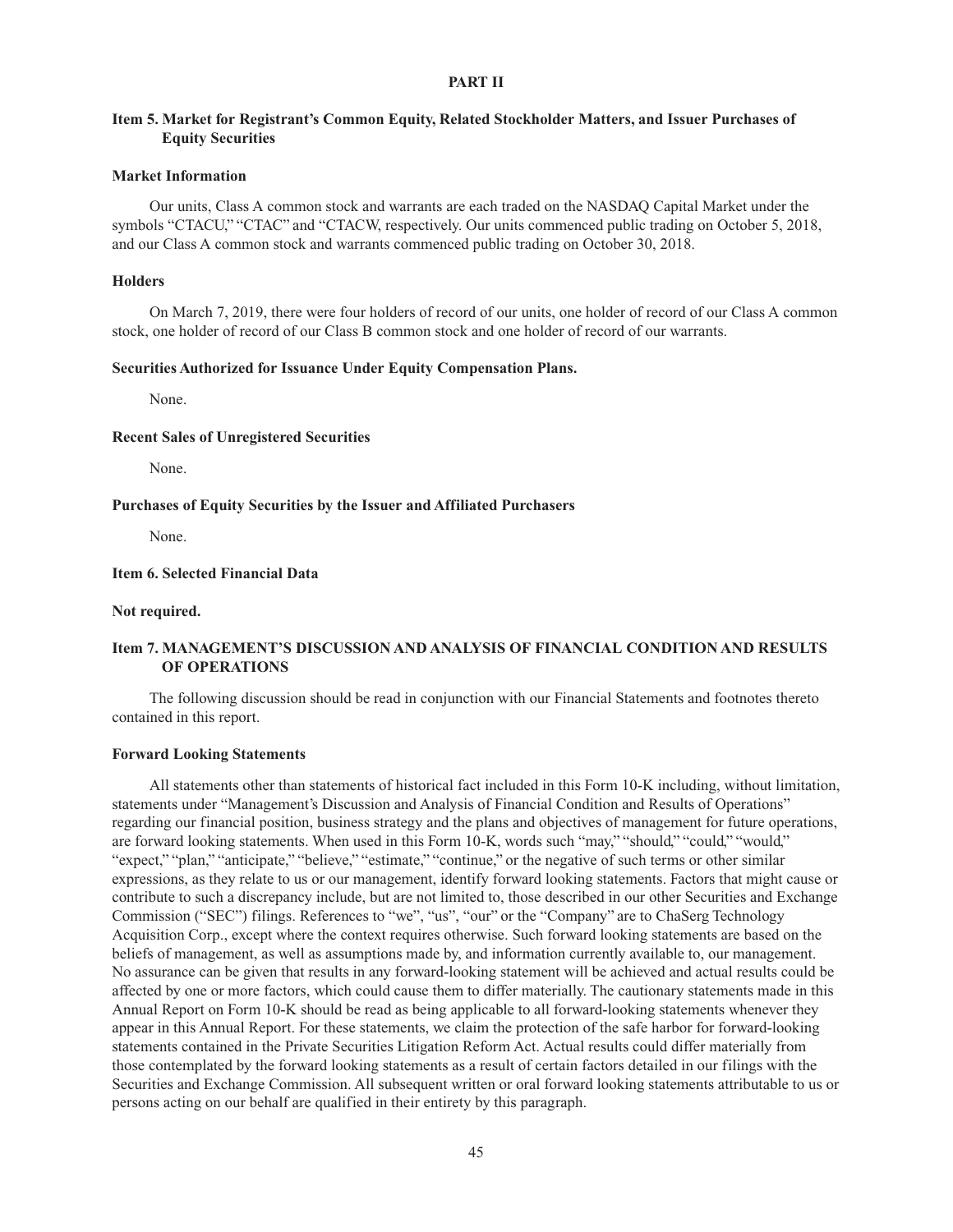## **Overview**

We are a blank check company formed under the laws of the State of Delaware on May 21, 2018 for the purpose of effecting a merger, capital stock exchange, asset acquisition, stock purchase, reorganization or similar Business Combination with one or more target businesses. We intend to effectuate our Business Combination using cash from the proceeds of our Initial Public Offering and the sale of the Placement Units that occurred simultaneously with the completion of our Initial Public Offering, our capital stock, debt or a combination of cash, stock and debt.

The issuance of additional shares in connection with an initial business combination to the owners of the target or other investors:

- may significantly dilute the equity interest of investors, which dilution would increase if the anti-dilution provisions in the Class B common stock resulted in the issuance of Class A common stock on a greater than one-to-one basis upon conversion of the Class B common stock;
- may subordinate the rights of holders of our common stock if preferred stock is issued with rights senior to those afforded our common stock;
- could cause a change in control if a substantial number of shares of our common stock is issued, which may affect, among other things, our ability to use our net operating loss carry forwards, if any, and could result in the resignation or removal of our present officers and directors;
- may have the effect of delaying or preventing a change of control of us by diluting the stock ownership or voting rights of a person seeking to obtain control of us; and
- may adversely affect prevailing market prices for our Class A common stock and/or warrants.

Similarly, if we issue debt securities or otherwise incur significant debt to bank or other lenders or the owners of a target, it could result in:

- default and foreclosure on our assets if our operating revenues after an initial business combination are insufficient to repay our debt obligations;
- acceleration of our obligations to repay the indebtedness even if we make all principal and interest payments when due if we breach certain covenants that require the maintenance of certain financial ratios or reserves without a waiver or renegotiation of that covenant;
- our immediate payment of all principal and accrued interest, if any, if the debt security is payable on demand;
- our inability to obtain necessary additional financing if the debt security contains covenants restricting our ability to obtain such financing while the debt security is outstanding;
- our inability to pay dividends on our common stock;
- using a substantial portion of our cash flow to pay principal and interest on our debt, which will reduce the funds available for dividends on our common stock if declared, our ability to pay expenses, make capital expenditures and acquisitions, and fund other general corporate purposes;
- limitations on our flexibility in planning for and reacting to changes in our business and in the industry in which we operate;
- increased vulnerability to adverse changes in general economic, industry and competitive conditions and adverse changes in government regulation;
- limitations on our ability to borrow additional amounts for expenses, capital expenditures, acquisitions, debt service requirements, and execution of our strategy; and
- other purposes and other disadvantages compared to our competitors who have less debt.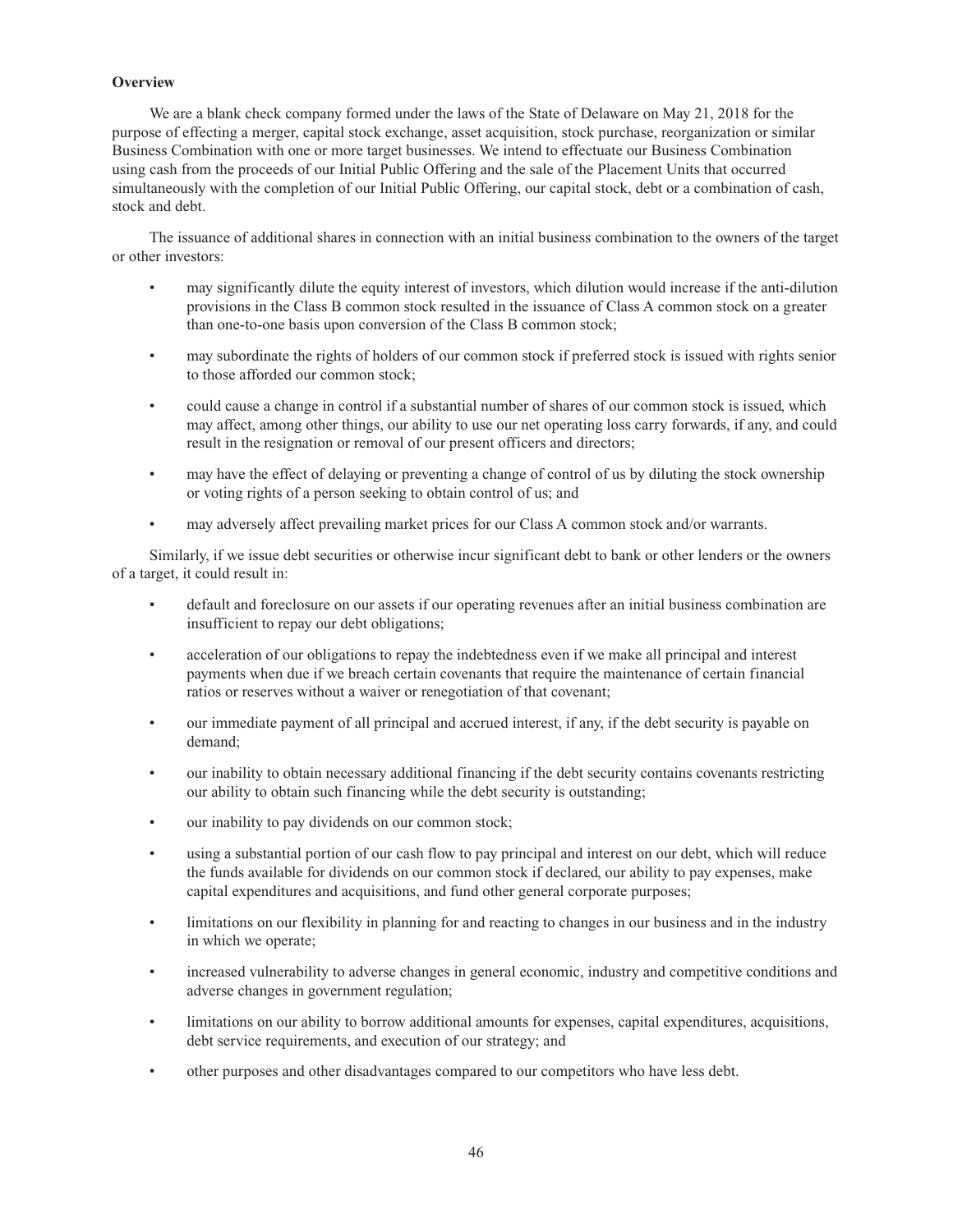We expect to continue to incur significant costs in the pursuit of our acquisition plans. We cannot assure you that our plans to complete a Business Combination will be successful.

#### **Results of Operations**

We have neither engaged in any operations nor generated any revenues to date. Our only activities from inception to December 31, 2018 were organizational activities, those necessary to prepare for the Initial Public Offering, described below, and identifying a target company for a Business Combination. We do not expect to generate any operating revenues until after the completion of our Business Combination. We generate non-operating income in the form of interest income on marketable securities held in the Trust Account. We incur expenses as a result of being a public company (for legal, financial reporting, accounting and auditing compliance), as well as for due diligence expenses in connection with completing a Business Combination.

For the period from May 21, 2018 (inception) through December 31, 2018, we had a net income of \$615,364, which consists of interest income on marketable securities held in the Trust Account of \$1,158,467, offset by operating costs of \$325,726 and a provision for income taxes of \$217,377.

### **Liquidity and Capital Resources**

As of December 31, 2018, we had cash of \$1,011,224. Until the consummation of the Initial Public Offering, the Company's only source of liquidity was an initial purchase of common stock by the Sponsor and loans from our Sponsor.

On October 10, 2018, we consummated the Initial Public Offering of 20,000,000 Units at a price of \$10.00 per Unit, generating gross proceeds of \$200,000,000. Simultaneously with the closing of the Initial Public Offering, we consummated the sale of 600,000 Placement Units to the Sponsor and the underwriters at a price of \$10.00 per unit, generating gross proceeds of \$6,000,000.

On October 25, 2018, in connection with the underwriters' election to partially exercise of their over-allotment option, we consummated the sale of an additional 2,000,000 Units and the sale of an additional 40,000 Placement Units, generating total gross proceeds of \$20,400,000.

Following the Initial Public Offering, the exercise of the over-allotment option and the sale of the Placement Units, a total of \$220,000,000 was placed in the Trust Account and we had \$1,354,817 of cash held outside of the Trust Account, after payment of costs related to the Initial Public Offering, and available for working capital purposes. We incurred \$12,821,311 in transaction costs, including \$4,400,000 of underwriting fees, \$7,700,000 of deferred underwriting fees and \$721,311 of other costs.

We intend to use substantially all of the funds held in the Trust Account, including any amounts representing interest earned on the Trust Account (less deferred underwriting commissions) to complete our Business Combination. To the extent that our capital stock or debt is used, in whole or in part, as consideration to complete our Business Combination, the remaining proceeds held in the Trust Account will be used as working capital to finance the operations of the target business or businesses, make other acquisitions and pursue our growth strategies.

We intend to use the funds held outside the Trust Account primarily to identify and evaluate target businesses, perform business due diligence on prospective target businesses, travel to and from the offices, plants or similar locations of prospective target businesses or their representatives or owners, review corporate documents and material agreements of prospective target businesses, and structure, negotiate and complete a Business Combination.

In order to fund working capital deficiencies or finance transaction costs in connection with a Business Combination, our Sponsor or an affiliate of our Sponsor or certain of our officers and directors may, but are not obligated to, loan us funds as may be required. If we complete a Business Combination, we would repay such loaned amounts. In the event that a Business Combination does not close, we may use a portion of the working capital held outside the Trust Account to repay such loaned amounts but no proceeds from our Trust Account would be used for such repayment. Up to \$1,500,000 of such loans may be convertible into units identical to the Placement Units, at a price of \$10.00 per unit at the option of the lender.

We do not believe we will need to raise additional funds in order to meet the expenditures required for operating our business. However, if our estimate of the costs of identifying a target business, undertaking in-depth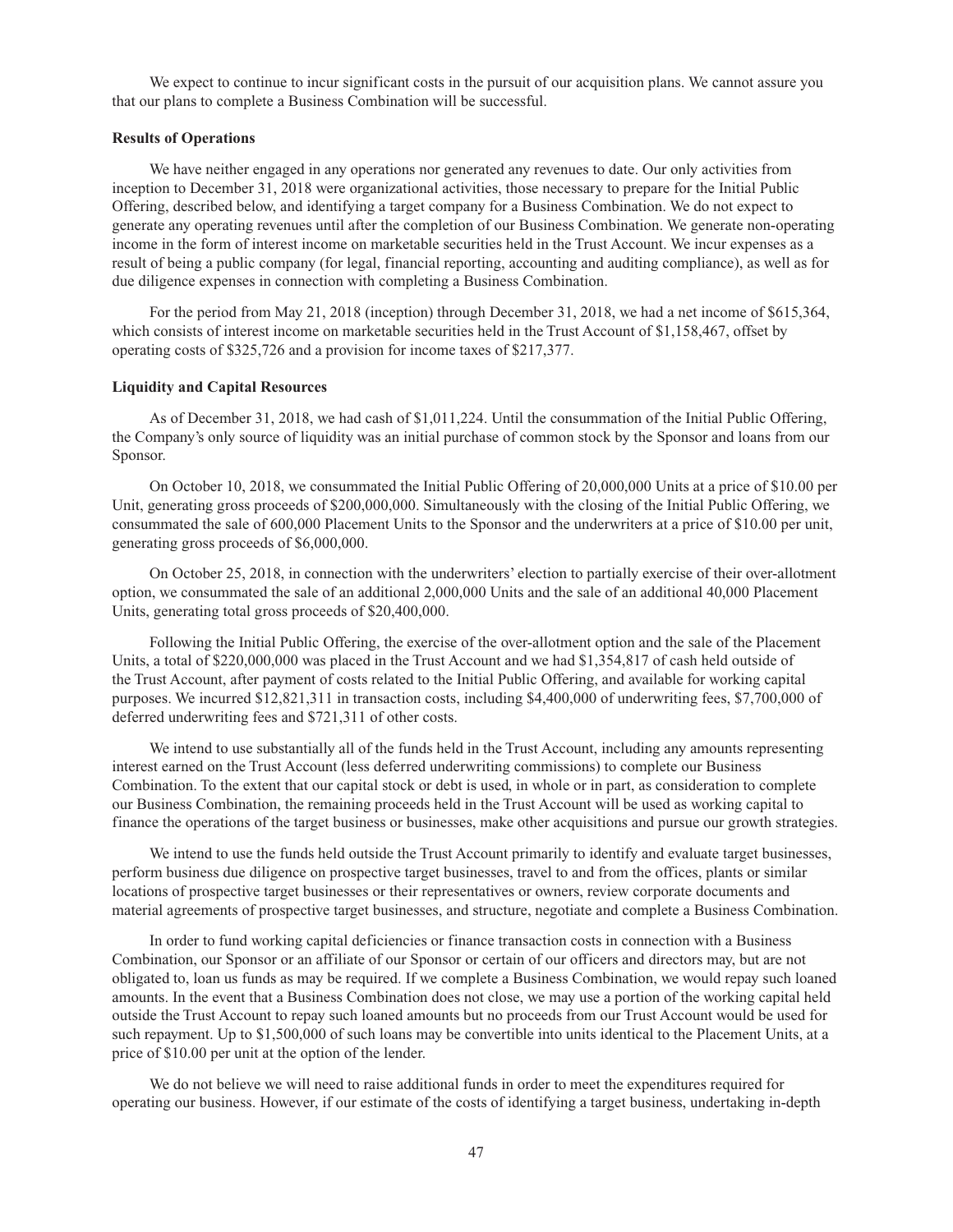due diligence and negotiating a Business Combination are less than the actual amount necessary to do so, we may have insufficient funds available to operate our business prior to our Business Combination. Moreover, we may need to obtain additional financing either to complete our Business Combination or because we become obligated to redeem a significant number of our public shares upon consummation of our Business Combination, in which case we may issue additional securities or incur debt in connection with such Business Combination. Subject to compliance with applicable securities laws, we would only complete such financing simultaneously with the completion of our Business Combination. If we are unable to complete our Business Combination because we do not have sufficient funds available to us, we will be forced to cease operations and liquidate the Trust Account. In addition, following our Business Combination, if cash on hand is insufficient, we may need to obtain additional financing in order to meet our obligations.

#### **Off-balance sheet financing arrangements**

We have no obligations, assets or liabilities, which would be considered off-balance sheet arrangements as of December 31, 2018. We do not participate in transactions that create relationships with unconsolidated entities or financial partnerships, often referred to as variable interest entities, which would have been established for the purpose of facilitating off-balance sheet arrangements. We have not entered into any off-balance sheet financing arrangements, established any special purpose entities, guaranteed any debt or commitments of other entities, or purchased any non-financial assets.

#### **Contractual obligations**

We do not have any long-term debt, capital lease obligations, operating lease obligations or long-term liabilities, other than an agreement to pay an affiliate of the Sponsor a monthly fee of \$15,000 for office space, utilities and secretarial and administrative support to the Company. We began incurring these fees on October 10, 2018 and will continue to incur these fees monthly until the earlier of the completion of the Business Combination and the Company's liquidation.

#### **Critical Accounting Policies**

The preparation of financial statements and related disclosures in conformity with accounting principles generally accepted in the United States of America requires management to make estimates and assumptions that affect the reported amounts of assets and liabilities, disclosure of contingent assets and liabilities at the date of the financial statements, and income and expenses during the periods reported. Actual results could materially differ from those estimates. We have not identified any critical accounting policies.

#### *Recent accounting pronouncements*

In August 2018, the SEC adopted the final rule under SEC Release No.33-10532, "Disclosure Update and Simplification," amending certain disclosure requirements that were redundant, duplicative, overlapping, outdated or superseded. In addition, the amendments expanded the disclosure requirements on the analysis of stockholders' equity for interim financial statements. Under the amendments, an analysis of changes in each caption of stockholders' equity presented in the balance sheet must be provided in a note or separate statement. The analysis should present a reconciliation of the beginning balance to the ending balance of each period for which a statement of comprehensive income is required to be filed. This final rule is effective on November 5, 2018. We anticipate our first presentation of the revised disclosures on the changes in stockholders' equity will be included in our Form 10-Q for the quarter ended March 31, 2019.

Management does not believe that any other recently issued, but not yet effective, accounting standards, if currently adopted, would have a material effect on our financial statements.

#### **Item 7A. Quantitative and Qualitative Disclosures about Market Risk**

The net proceeds of our initial public offering and the sale of the placement units held in the trust account are invested in money market funds meeting certain conditions under Rule 2a-7 under the Investment Company Act which invest only in direct U.S. government treasury obligations. Due to the short-term nature of these investments, we believe there will be no associated material exposure to interest rate risk.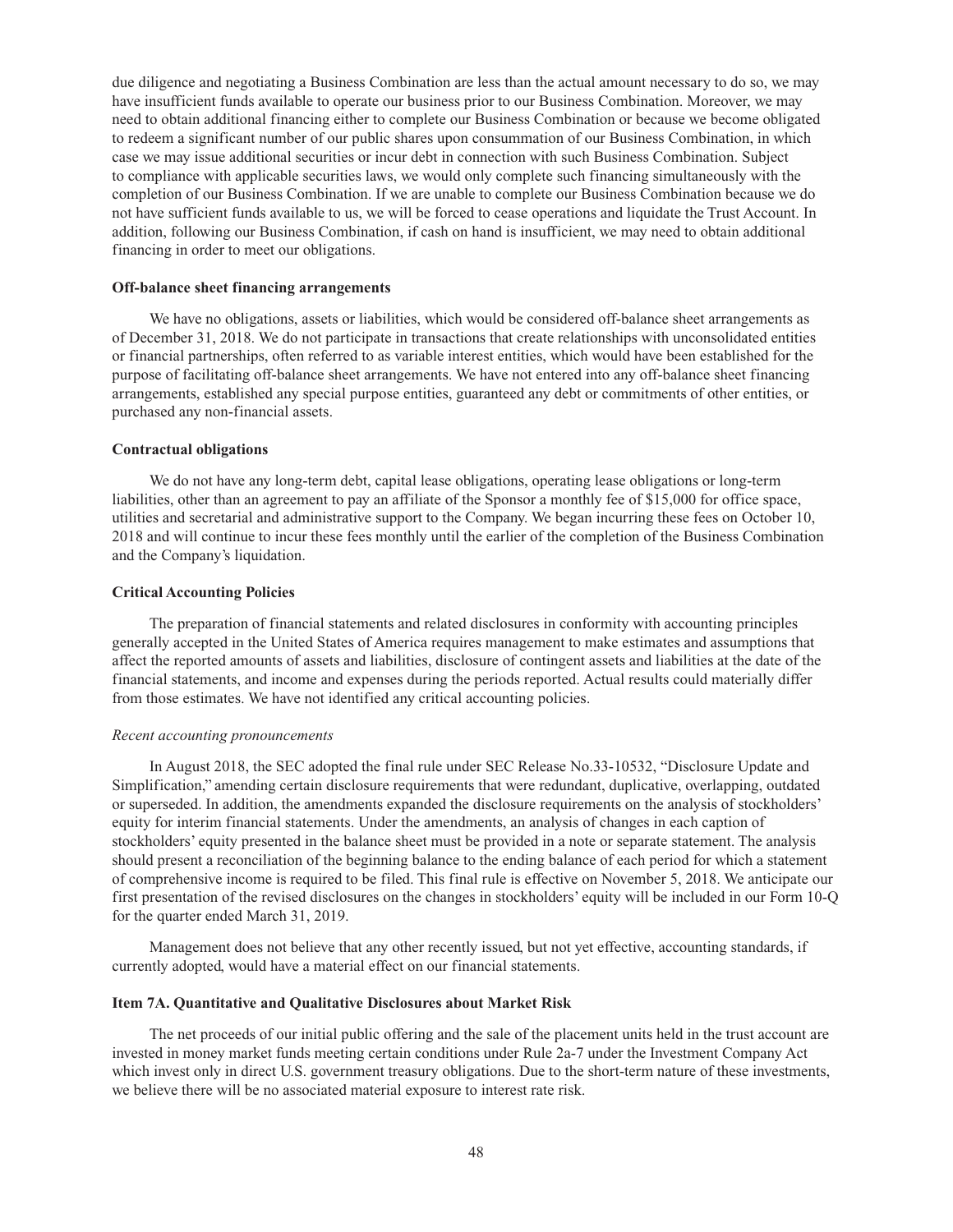### **Item 8. Financial Statements and Supplementary Data**

Reference is made to Pages F-1 through F-17 comprising a portion of this Annual Report on Form 10-K.

#### **Item 9. Changes in and Disagreements with Accountants on Accounting and Financial Disclosure.**

None.

## **Item 9A. Controls and Procedures.**

### **Evaluation of Disclosure Controls and Procedures**

Under the supervision and with the participation of our management, including our Chief Executive Officer and our Chief Financial Officer (together, the "Certifying Officers"), we carried out an evaluation of the effectiveness of the design and operation of our disclosure controls and procedures as defined in Rules 13a-15(e) and 15d-15(e) under the Exchange Act. Based on the foregoing, our Certifying Officers concluded that our disclosure controls and procedures were effective as of the end of the period covered by this report.

Disclosure controls and procedures are controls and other procedures designed to ensure that information required to be disclosed in our reports filed or submitted under the Exchange Act is recorded, processed, summarized and reported within the time periods specified in the SEC's rules and forms. Disclosure controls and procedures include, without limitation, controls and procedures designed to ensure that information required to be disclosed in our reports filed or submitted under the Exchange Act is accumulated and communicated to management, including our Certifying Officers, or persons performing similar functions, as appropriate, to allow timely decisions regarding required disclosure.

### **Management's Report on Internal Controls over Financial Reporting**

This report does not include a report of management's assessment regarding internal control over financial reporting or an attestation report of our registered public accounting firm due to a transition period established by the rules of the SEC for newly public companies.

### **Changes in Internal Control over Financial Reporting**

There were no changes in our internal control over financial reporting (as such term is defined in Rules 13a-15(f) and 15d-15(f) of the Exchange Act) during the most recent fiscal quarter that have materially affected, or are reasonably likely to materially affect, our internal control over financial reporting.

### **Item 9B. Other Information**

None.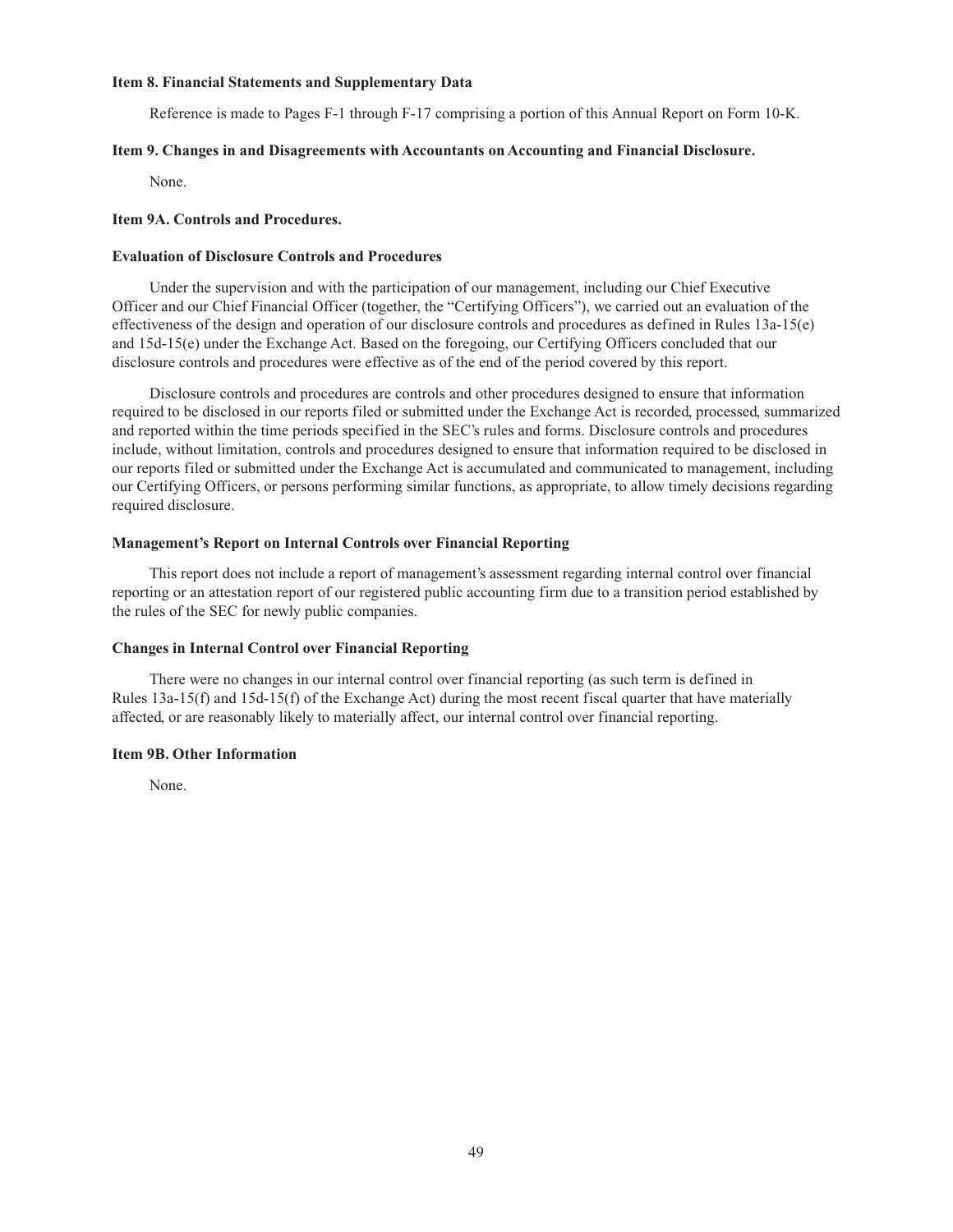### **PART III**

### **Item 10. Directors, Executive Officers and Corporate Governance**

### **Directors and Executive Officers**

As of the date of this report, our directors and officers are as follows:

| Name               | Age | <b>Position</b>                                 |  |  |
|--------------------|-----|-------------------------------------------------|--|--|
| Lloyd Carney       |     | Chief Executive Officer and Director            |  |  |
| Eric Benhamou      | 63  | Chief Financial Officer, President and Director |  |  |
| Clark N. Callander | 60  | Director                                        |  |  |
| Irwin Federman     | 83  | Director                                        |  |  |
| William Zerella    | 62  | Director                                        |  |  |

**Lloyd Carney**, our Chief Executive Officer and a Director since June 14, 2018, has spent more than 25 years in the technology industry. He started at Wellfleet and Nortel Networks in 1997 and in 2002 he rose to become division president. In 2003, he joined Juniper Networks as Chief Operating Officer where he oversaw the engineering, product management and manufacturing divisions. Thereafter, in 2004, he was named Chief Executive Officer of Micromuse, an enterprise and telecom network management company. Mr. Carney led the sale of Micromuse to IBM for \$865 million, staying at IBM for a year after the sale to ensure a smooth transition. In 2008, he became the Chief Executive Officer of Xsigo Systems, a provider of network visualization systems, which was sold to Oracle Corporation in 2012. Mr. Carney then accepted the role of Chief Executive Officer and director of Brocade Communications Systems, Inc., a networking solutions company, in early 2013. His tenure culminated in the sale of Brocade to Broadcom Ltd. for \$5.5 billion in late 2017. Mr. Carney is currently a member of the board and audit committee of Visa, a leading credit card company. From 2005 to 2014, he was a member of the board of Cypress Semiconductor Corporation, where he served on the audit and compensation committees. He was also a member of the board of Technicolor (SA), a technology company in the media and entertainment sector from 2010 until 2015, where he chaired its technology committee. In addition, since 2007 he has served as Chief Executive Officer of Carney Global Ventures, LLC, a global investment vehicle. Mr. Carney holds a B.S. degree in Electrical Engineering Technology from Wentworth Institute of Technology, as well as a M.S. degree in Applied Business Management from Lesley College. We believe Mr. Carney is qualified to serve on our Board due to his extensive operational and management experience in the technology industry as well as the broad scope of experience he brings to bear.

**Eric Benhamou**, our President and Chief Financial Officer since June 14, 2018 and Director since inception, co-founded Bridge Communications, a specialist in computer network technologies in 1981. Bridge Communications later merged with 3Com Corporation, a networking equipment vendor, in 1987. Thereafter, he became Chief Executive Officer of 3Com, serving there from 1990 to 2000, and as chairman until 2010. As 3Com's Chief Executive Officer, he led the company in acquiring US Robotics, the owner of Palm, Inc. the maker of the groundbreaking Palm Pilot. Palm, Inc. was thereafter spun off in 2000, and Mr. Benhamou served as its Chief Executive Officer until 2003. In 2003, Mr. Benhamou founded Benhamou Global Ventures (BGV), a venture capital firm focused on technology companies, specializing in cloud software, artificial intelligence cyber security, and mobile applications. Mr. Benhamou has been a member of the board of directors of Silicon Valley Bank since 2004. He has been a member of the board of directors of Finjan Holdings, a cybersecurity firm, since 2013. He served on the board of Cypress Semiconductor as chairman for over a decade, until 2017. He also serves on the board of several privately held technology companies, including Ayehu, an IT automation and orchestration platform, Totango, a provider of customer success software, Virtual Instruments, an IT infrastructure performance management platform, and 6dbytes, a food robotics company. He holds an M.S. from Stanford University's School of Engineering and a Diplôme d'Ingénieur and a Doctorate from Ecole Nationale Supérieure d'Arts et Métiers, Paris. Mr. Benhamou taught entrepreneurship in various business schools around the world for over 10 years, principally at INSEAD, Stanford University and IDC's Herzliya's Arison School of Business, where he was a visiting professor. He also served on the Advisory Board of Stanford's school of Engineering and the Board of Governors of Ben Gurion University of the Negev in Israel. We believe Mr. Benhamou is qualified to serve on our Board due to his extensive operational and management experience in the technology industry as well as his public company governance experience and his venture capital background.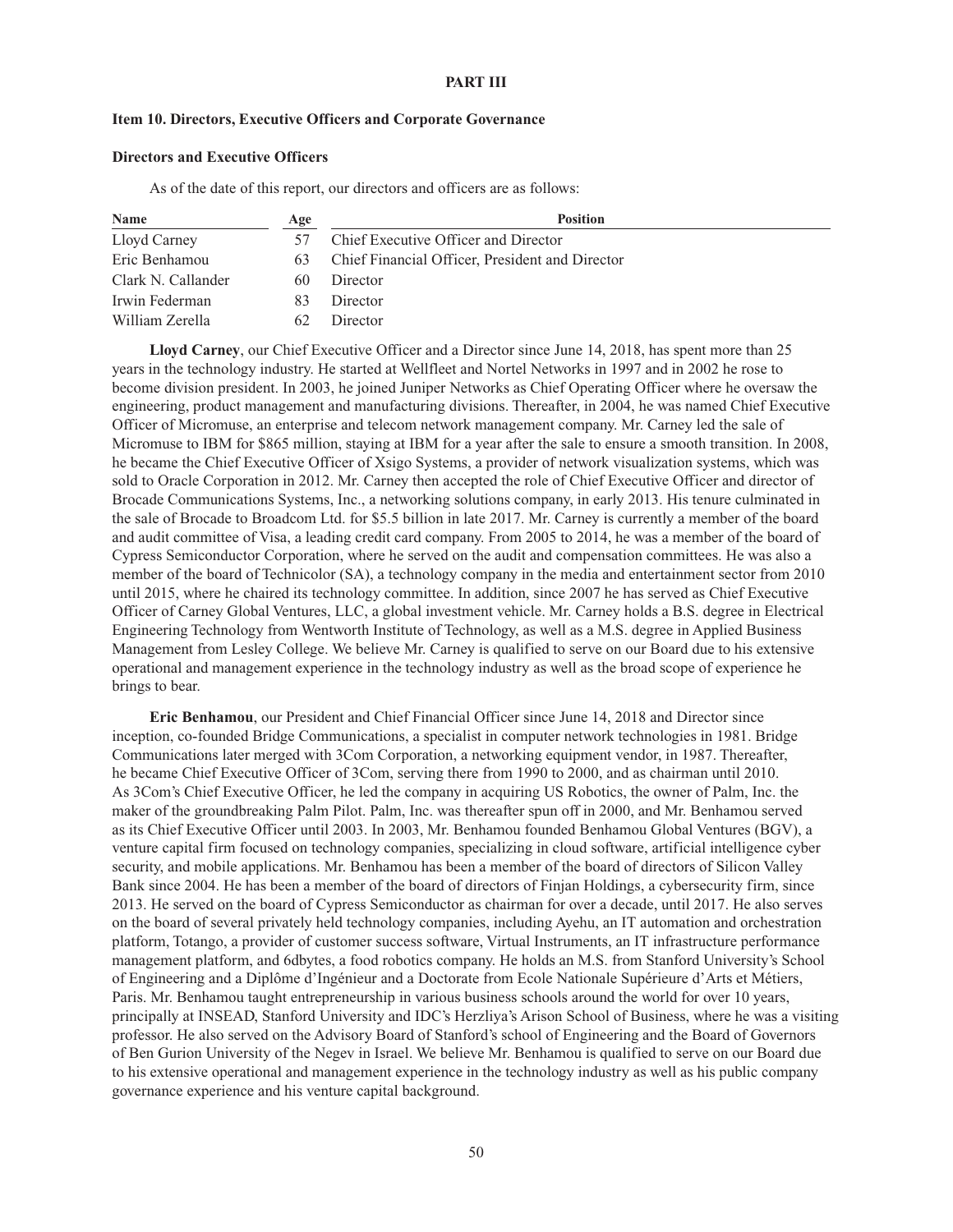**Clark N. Callander** has been serving as an independent director since October 4, 2018. Mr. Callander has overseen hundreds of merger and acquisition and financing transactions during his over 35-year career. As a co-founder in 2003 of Savvian LLC, a mergers and acquisitions advisory firm, and head of its Capital Market Advisory activity, he helped lead the firm through its merger with Japan's GCA Holdings Corp. (GCA) in 2008 and the combined entity's listing on the Tokyo Stock exchange and subsequent acquisition of its European subsidiary, Altium in 2016. Mr. Callander is currently employed as a Senior Advisor to GCA. Previously, from 1993 to 2002, he held the position of head of Corporate Finance at Robertson Stephens & Company. As a private investor, he has invested in dozens of companies and venture capital funds primarily in the technology industry and joined many of their advisory boards. In addition, Mr. Callander is an active investor and since 2012 has served on the Board of Managers at Albany Road Real Estate Partners LLC, a private real estate investment and management firm. He earned a B.S. from Stanford University and an M.B.A. from the Wharton School of the University of Pennsylvania. We believe he is well-qualified to serve as a Director because of his significant mergers and acquisitions experience and extensive knowledge and understanding of global financial markets and investing.

**Irwin Federman** has been serving as an independent director since October 4, 2018. His career spans over forty years as an executive, entrepreneur and investor in the technology industry. Mr. Federman led Monolithic Memories, a semiconductor company, as its Chief Executive Officer from 1979 until its merger with Advanced Micro Devices, or AMD, in 1987, after which he assumed the post of Vice-Chairman at AMD. In 1988, he became a Managing Director of Dillon, Read and Company, an investment banking firm. Mr. Federman then joined U.S. Venture Partners (USVP) as a Senior Partner, in 1990. USVP was then facing financial difficulties. Under his leadership, USVP's performance improved, enabling the firm to raise nine consecutive venture funds over the ensuing 25 years. Mr. Federman presently serves as Senior Advisor at USVP. Mr. Federman has been an early investor in, and has served on the Board of Directors of, many technology start-up companies, including Check Point Software Technologies, Ltd. (NASDAQ:CHKP) (since 1995), Mellanox Technologies, Ltd. (NASDAQ:MLNX) (since 1999), MMC Networks Inc. (NASDAQ:MMCN) (1994 to 1998), Nuance Communications, Inc. (NASDAQ:NUAN) (1995 to 2001), SanDisk Corp. (NASDAQ:SNDK) (1988 to 2016) and Centillium Communications (NASDAQ:CTLM) (1998 to 2006). He presently serves on the Board of Directors of Check Point, and as Chairman of the Board of Directors of Mellanox. Mr. Federman served two one-year terms as Chairman of the Semiconductor Industry Association (SIA), and one six-year term as Chairman of the Dean's Advisory Committee at Santa Clara University's Leavey School of Business. He received a B.S. in Economics from Brooklyn College, and was awarded an honorary Doctorate in Engineering Science by Santa Clara University. We believe he is well-qualified to serve as a Director because of his significant experience in the financial and technology industries and extensive understanding of public company operations.

**William Zerella** has been serving as an independent director since October 4, 2018. Mr. Zerella has over 30 years of experience in technology businesses, including pre-revenue start-ups and companies in excess of \$1 billion in revenue. Since June 2018, he has been the Chief Financial Officer of Luminar Technologies, an autonomous vehicle technology company. Prior to joining Luminar, Mr. Zerella was the Chief Financial Officer of Fitbit Inc. (NYSE: FIT), a maker of wearable fitness devices, from 2014 to June 2018. During his tenure at Fitbit, the company grew from \$271 million in revenue to over \$2 billion in revenue, with sales at 45,000 locations in 86 countries around the world. Mr. Zerella was part of the team managing Fitbit's IPO in 2015, raising \$841 million, at that time the largest consumer electronics IPO in history. From 2011 to 2014, Mr. Zerella served as Chief Financial Officer of Vocera Communications Inc. (NYSE:VCRA), a provider of voice-controlled patient communications products for the health-care industry. In 2012, he helped guide Vocera to the public markets and raise \$80 million in its IPO. From 2006 to 2011, Mr. Zerella also served as Chief Financial Officer of Force10 Networks, a networking company that was acquired by Dell Inc. in 2011. Since 2016, Mr. Zerella has been a member of the board of directors of GroundTruth, a private global location technology company. Mr. Zerella is a Certfied Public Accountant and holds an M.B.A. in Finance from the Leonard N. Stern School of Business at New York University. He also holds a B.S. in Accounting from the New York Institute of Technology. We believe he is well-qualified to serve as a Director because of his significant financial, operational, public market and public company experience.

#### **Advisors**

**Alex Vieux** is the Chief Executive Officer of Herring International, a Belgian corporation. Over the last 35 years, he has worked with and engaged C-suite executives from five continents, scouting disruptive companies later embraced by the markets. Red Herring has ranked the most prominent startups in the global technology industry and featured them in its publication since 1993. Many of the Red Herring "Top 100" end up being acquired or going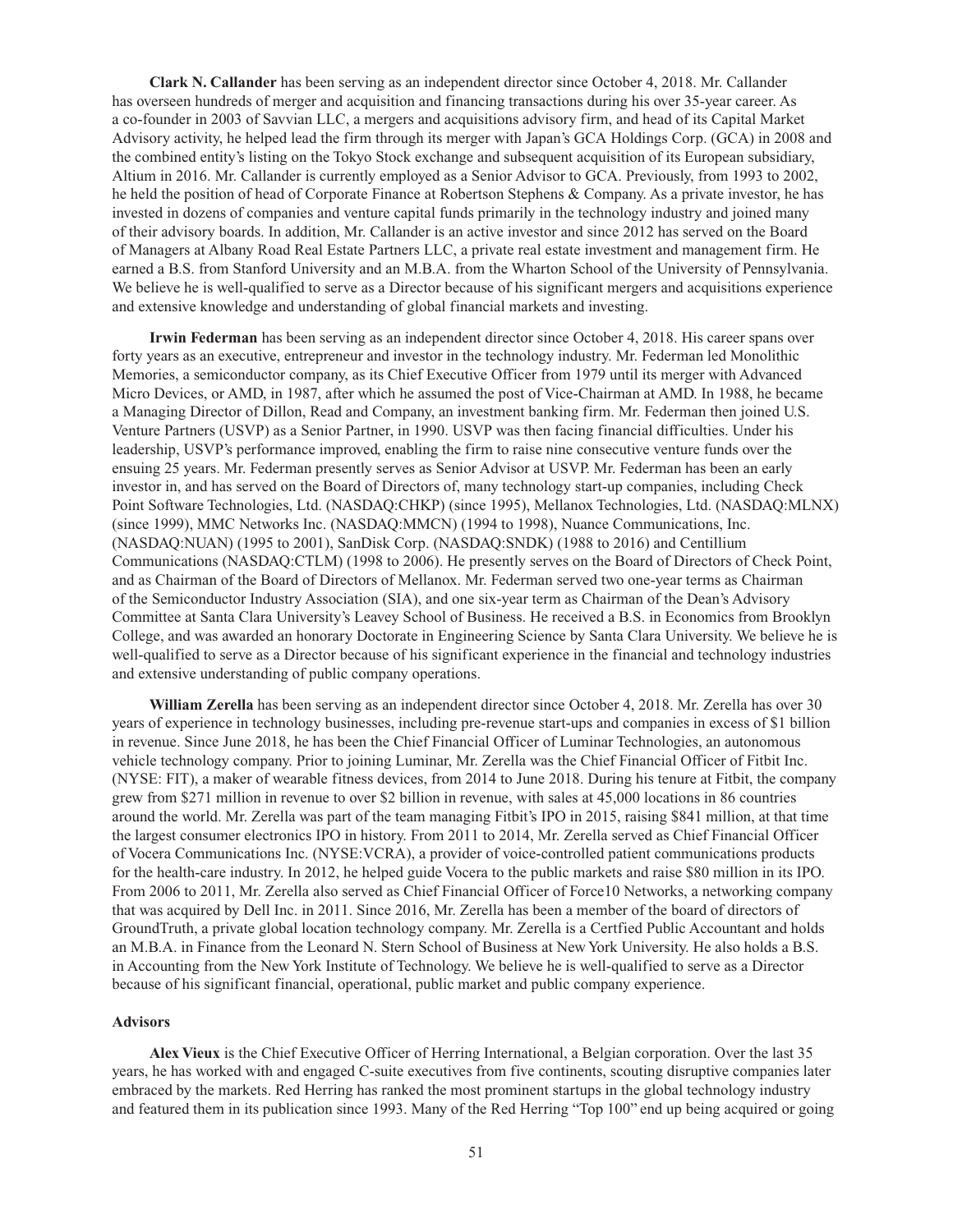public. Mr. Vieux started his career at Arthur Andersen/Accenture. Then he co-founded two technology companies, CATS Software and Renaissance Software, both fintech startups that either went public or were sold in the 1990's. He also founded ETRE, The European Technology Roundtable Exhibition a yearly forum assembling 800 technology world leaders. He was elected on the Board of Directors of Tandem Computers and Computer Associates (listed on NYSE) Checkpoint Software, Commerce One, Computer Associates and Qualys (listed on NASDAQ) as well as dozens of private companies. A graduate of the Institute d'Etudes Politiques and the French business school HEC, Mr. Vieux also holds a law degree from the Universite de Paris and an MBA from Stanford University, where he was a Fulbright Scholar.

**Steven Fletcher** has advised numerous technology companies on mergers, acquisitions and other strategic transactions in his 24 year career as an investment banker. Mr. Fletcher worked in the Investment Banking Division at Goldman Sachs for more than eight years, where he held a number of leadership roles including head of Information Technology Services banking, head of Systems and Storage banking and head of the Private Placement Group. In 2003, he helped to start a new investment bank, GCA (formerly known as Savvian LLC), which has grown to over 400 professionals. Mr. Fletcher was a member of GCA's U.S. management committee and head of the software group and co-head of the digital media group. Mr. Fletcher has worked on transactions with companies including some of the biggest names in the technology industry as well as hundreds of growth and middle-market technology companies. He holds a B.A. in Economics from UCLA and an M.B.A. in Finance from The Wharton School of the University of Pennsylvania.

We currently expect our advisors to (i) assist us in sourcing and negotiating with potential business combination targets, (ii) provide their business insights when we assess potential business combination targets and (iii) upon our request, provide their business insights as we work to create additional value in the businesses that we acquire. In this regard, they will fulfill some of the same functions as our board members. However, our advisors have not had experience with blank check companies or special purpose acquisition companies in the past. Additionally, except as disclosed under "Principal Stockholders" and "Certain Relationships and Related Party Transactions," our advisors have no other employment or compensation arrangements with us. Moreover, our advisors are not under any fiduciary obligations to us nor will they perform board or committee functions, nor do they have any voting or decision making capacity on our behalf. They are also not required to devote any specific amount of time to our efforts or be subject to the fiduciary requirements to which our board members are subject. Accordingly, if any of our advisors becomes aware of a business combination opportunity which is suitable for any of the entities to which he has fiduciary or contractual obligations, he will honor his fiduciary or contractual obligations to present such business combination opportunity to such entity, and only present it to us if such entity rejects the opportunity. We may modify or expand our roster of advisors as we source potential business combination targets or create value in businesses that we may acquire.

#### **Number and Terms of Office of Officers and Directors**

We currently have five directors. Our board of directors are divided into three classes with only one class of directors being elected in each year and each class (except for those directors appointed prior to our first annual meeting of stockholders) serving a three-year term. In accordance with NASDAQ corporate governance requirements, we are not required to hold an annual meeting until one year after our first fiscal year end following our listing on NASDAQ. The term of office of the first class of directors, consisting of Mr. Callander, will expire at our first annual meeting of stockholders. The term of office of the second class of directors, consisting of Messrs. Federman and Zerella, will expire at the second annual meeting of stockholders. The term of office of the third class of directors, consisting of Messrs. Carney and Benhamou, will expire at the third annual meeting of stockholders.

Our officers are appointed by the board of directors and serve at the discretion of the board of directors, rather than for specific terms of office. Our board of directors is authorized to appoint persons to the offices set forth in our bylaws as it deems appropriate. Our bylaws provide that our officers may consist of a Chairman of the Board, Chief Executive Officer, Chief Financial Officer, President, Vice Presidents, Secretary, Treasurer, Assistant Secretaries and such other offices as may be determined by the board of directors.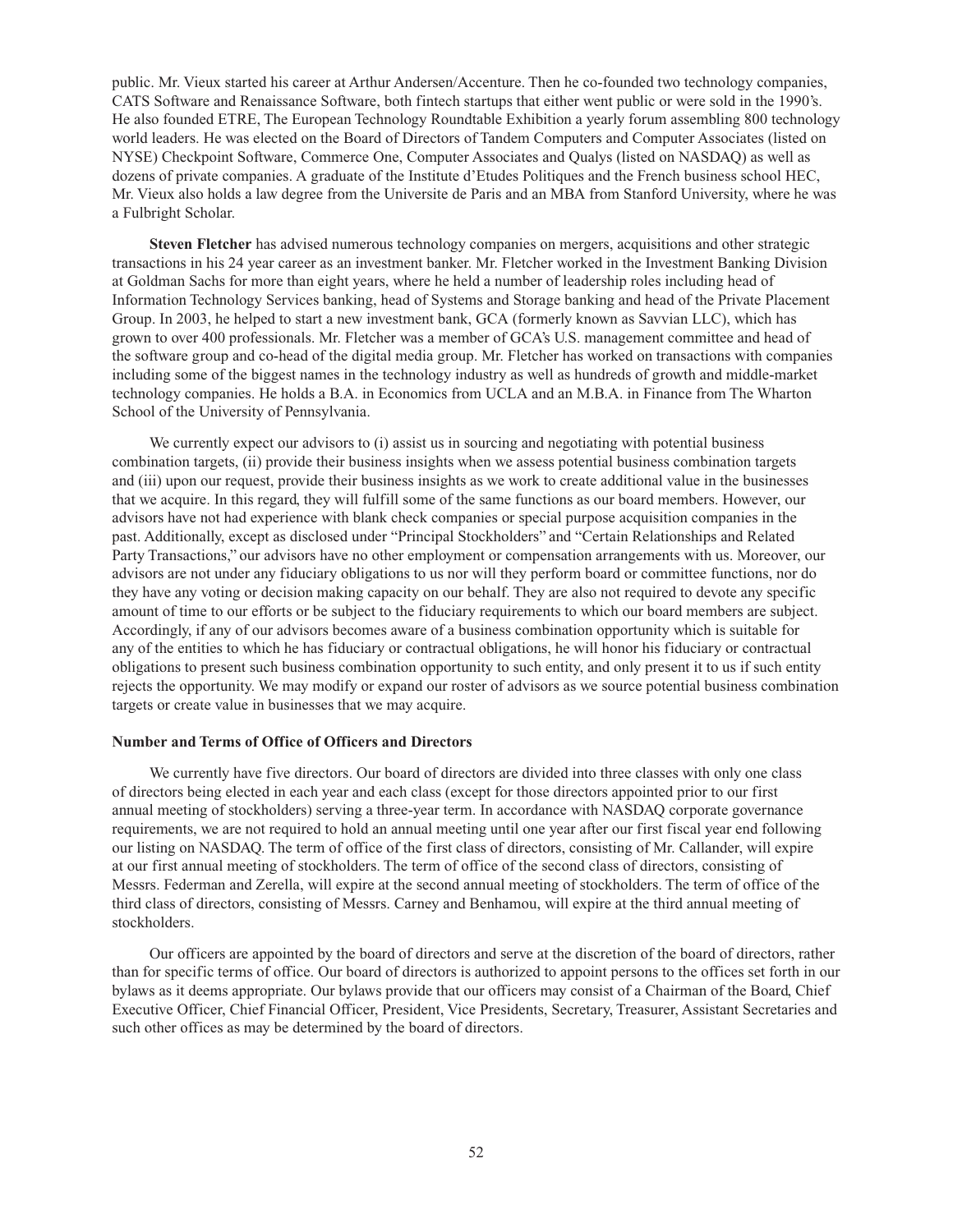#### **Director Independence**

NASDAQ listing standards require that a majority of our board of directors be independent. An "independent director" is defined generally as a person other than an officer or employee of the company or its subsidiaries or any other individual having a relationship which in the opinion of the company's board of directors, would interfere with the director's exercise of independent judgment in carrying out the responsibilities of a director. Our board of directors has determined that Messrs. Callander, Federman and Zerella are "independent directors" as defined in the NASDAQ listing standards and applicable SEC rules. Our independent directors will have regularly scheduled meetings at which only independent directors are present.

#### **Officer and Director Compensation**

None of our officers has received any cash compensation for services rendered to us. Commencing on October 4, 2018, we pay an affiliate of our sponsor a total of \$15,000 per month for office space, utilities and secretarial and administrative support. Upon completion of our initial business combination or our liquidation, we will cease paying these monthly fees. No compensation of any kind, including any finder's fee, reimbursement, consulting fee or monies in respect of any payment of a loan, will be paid by us to our sponsor, officers and directors, or any affiliate of our sponsor or officers, prior to, or in connection with any services rendered in order to effectuate, the consummation of our initial business combination (regardless of the type of transaction that it is). However, these individuals will be reimbursed for any out-of-pocket expenses incurred in connection with activities on our behalf such as identifying potential target businesses and performing due diligence on suitable business combinations. Our audit committee will review on a quarterly basis all payments that were made to our sponsor, officers or directors, or our or their affiliates. Any such payments prior to an initial business combination will be made using funds held outside the trust account. Other than quarterly audit committee review of such payments, we do not expect to have any additional controls in place governing our reimbursement payments to our directors and executive officers for their out-of-pocket expenses incurred in connection with identifying and consummating an initial business combination.

After the completion of our initial business combination, directors or members of our management team who remain with us may be paid consulting or management fees from the combined company. All of these fees will be fully disclosed to stockholders, to the extent then known, in the tender offer materials or proxy solicitation materials furnished to our stockholders in connection with a proposed initial business combination. We have not established any limit on the amount of such fees that may be paid by the combined company to our directors or members of management. It is unlikely the amount of such compensation will be known at the time of the proposed initial business combination, because the directors of the post-combination business will be responsible for determining officer and director compensation. Any compensation to be paid to our officers will be determined, or recommended to the board of directors for determination, either by a compensation committee constituted solely by independent directors or by a majority of the independent directors on our board of directors.

We do not intend to take any action to ensure that members of our management team maintain their positions with us after the consummation of our initial business combination, although it is possible that some or all of our officers and directors may negotiate employment or consulting arrangements to remain with us after our initial business combination. The existence or terms of any such employment or consulting arrangements to retain their positions with us may influence our management's motivation in identifying or selecting a target business but we do not believe that the ability of our management to remain with us after the consummation of our initial business combination will be a determining factor in our decision to proceed with any potential business combination. We are not party to any agreements with our officers and directors that provide for benefits upon termination of employment.

### **Committees of the Board of Directors**

Our board of directors have two standing committees: an audit committee and a compensation committee. Subject to phase-in rules and a limited exception, NASDAQ rules and Rule 10A-3 of the Exchange Act require that the audit committee of a listed company be comprised solely of independent directors, and NASDAQ rules require that the compensation committee of a listed company be comprised solely of independent directors.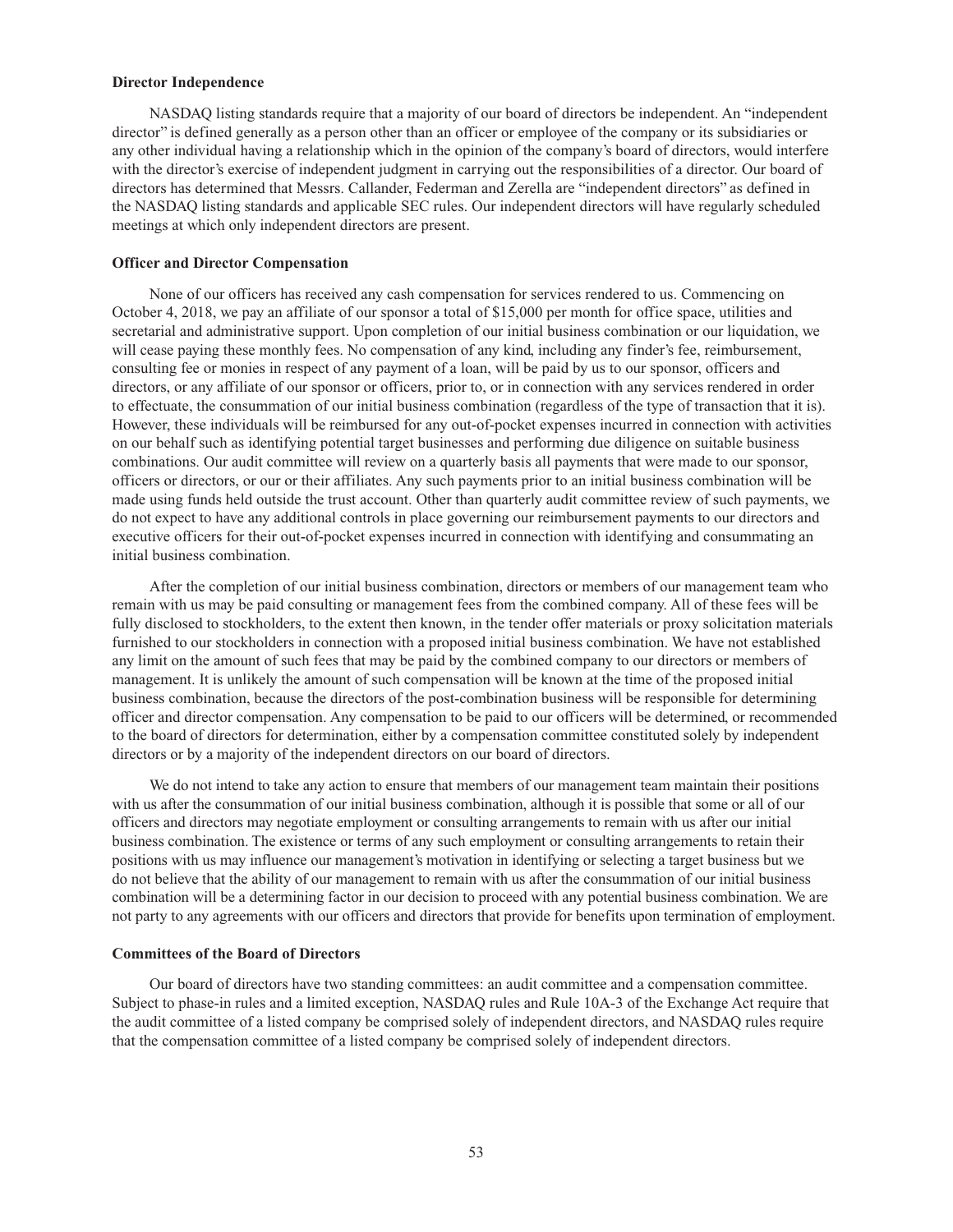### **Audit Committee**

Messrs. Callander, Federman and Zerella serve as members of our audit committee, and Mr. Zerella chairs the audit committee. Under the NASDAQ listing standards and applicable SEC rules, we are required to have at least three members of the audit committee, all of whom must be independent. Each of Messrs. Callander, Federman and Zerella meet the independent director standard under NASDAQ listing standards and under Rule 10-A-3(b)(1) of the Exchange Act.

Each member of the audit committee is financially literate and our board of directors has determined that Mr. Zerella qualifies as an "audit committee financial expert" as defined in applicable SEC rules.

We have adopted an audit committee charter, which detail the principal functions of the audit committee, including:

- the appointment, compensation, retention, replacement, and oversight of the work of the independent registered public accounting firm engaged by us;
- pre-approving all audit and permitted non-audit services to be provided by the independent registered public accounting firm engaged by us, and establishing pre-approval policies and procedures;
- setting clear hiring policies for employees or former employees of the independent registered public accounting firm, including but not limited to, as required by applicable laws and regulations;
- setting clear policies for audit partner rotation in compliance with applicable laws and regulations;
- obtaining and reviewing a report, at least annually, from the independent registered public accounting firm describing (i) the independent registered public accounting firm's internal quality-control procedures, (ii) any material issues raised by the most recent internal quality-control review, or peer review, of the audit firm, or by any inquiry or investigation by governmental or professional authorities within the preceding five years respecting one or more independent audits carried out by the firm and any steps taken to deal with such issues and (iii) all relationships between the independent registered public accounting firm and us to assess the independent registered public accounting firm's independence;
- reviewing and approving any related party transaction required to be disclosed pursuant to Item 404 of Regulation S-K promulgated by the SEC prior to us entering into such transaction; and
- reviewing with management, the independent registered public accounting firm, and our legal advisors, as appropriate, any legal, regulatory or compliance matters, including any correspondence with regulators or government agencies and any employee complaints or published reports that raise material issues regarding our financial statements or accounting policies and any significant changes in accounting standards or rules promulgated by the Financial Accounting Standards Board, the SEC or other regulatory authorities.

### **Compensation Committee**

Messrs. Callander and Zerella serve as members of our compensation committee. Under the NASDAQ listing standards and applicable SEC rules, we are required to have at least two members of the compensation committee, all of whom must be independent. Messrs. Callander and Zerella are independent and Mr. Callander chairs the compensation committee.

We have adopted a compensation committee charter, which detail the principal functions of the compensation committee, including:

reviewing and approving on an annual basis the corporate goals and objectives relevant to our Chief Executive Officer's compensation, if any is paid by us, evaluating our Chief Executive Officer's performance in light of such goals and objectives and determining and approving the remuneration (if any) of our Chief Executive Officer based on such evaluation;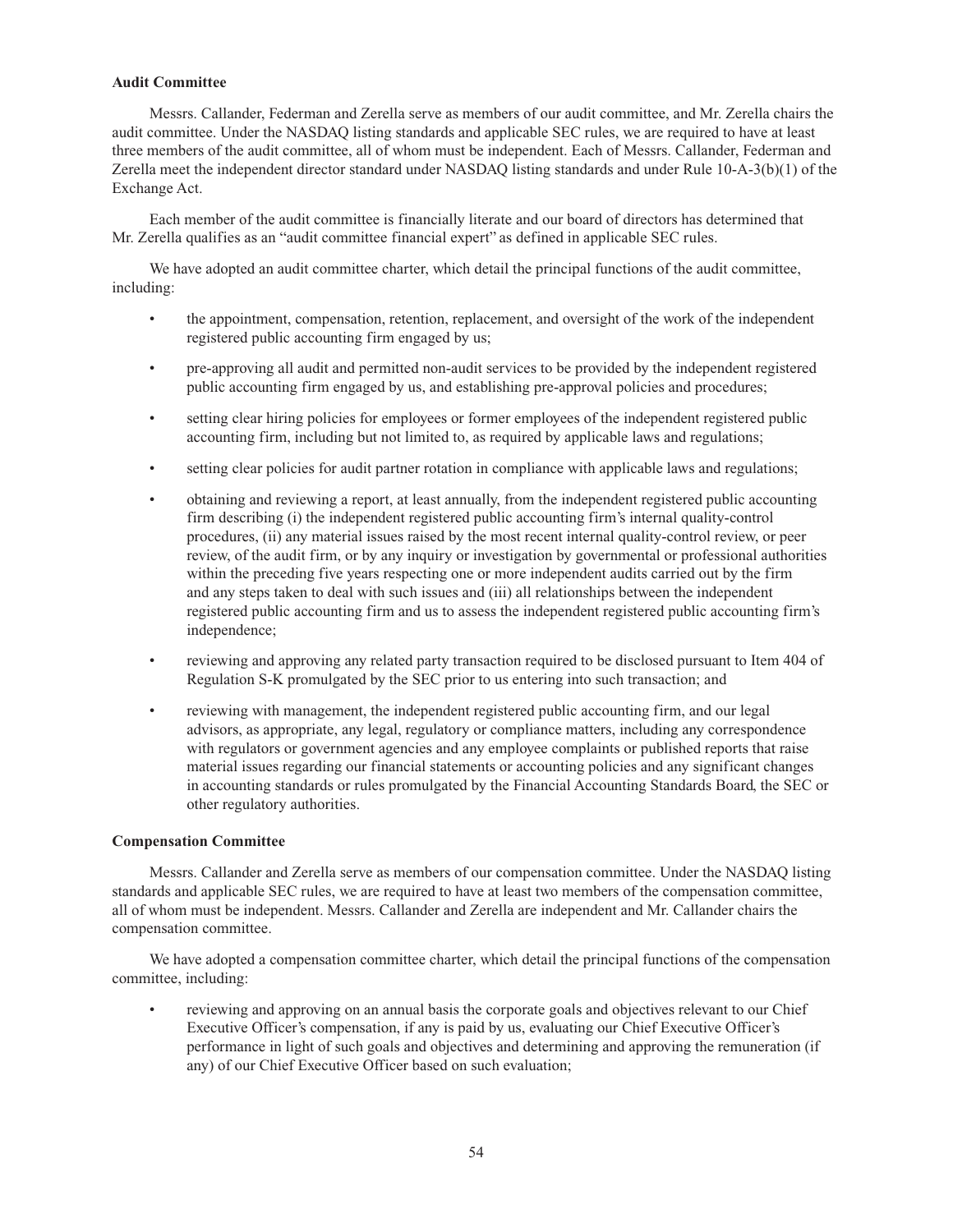- reviewing and approving on an annual basis the compensation, if any is paid by us, of all of our other officers;
- reviewing on an annual basis our executive compensation policies and plans;
- implementing and administering our incentive compensation equity-based remuneration plans;
- assisting management in complying with our proxy statement and annual report disclosure requirements;
- approving all special perquisites, special cash payments and other special compensation and benefit arrangements for our officers and employees;
- if required, producing a report on executive compensation to be included in our annual proxy statement; and
- reviewing, evaluating and recommending changes, if appropriate, to the remuneration for directors.

Notwithstanding the foregoing, as indicated above, other than the payment to an affiliate of our sponsor of \$15,000 per month, for up to 18 months, for office space, utilities and secretarial and administrative support and reimbursement of expenses, no compensation of any kind, including finders, consulting or other similar fees, will be paid to any of our existing stockholders, officers, directors or any of their respective affiliates, prior to, or for any services they render in order to effectuate the consummation of an initial business combination. Accordingly, it is likely that prior to the consummation of an initial business combination, the compensation committee will only be responsible for the review and recommendation of any compensation arrangements to be entered into in connection with such initial business combination.

The charter also provides that the compensation committee may, in its sole discretion, retain or obtain the advice of a compensation consultant, legal counsel or other adviser and will be directly responsible for the appointment, compensation and oversight of the work of any such adviser. However, before engaging or receiving advice from a compensation consultant, external legal counsel or any other adviser, the compensation committee will consider the independence of each such adviser, including the factors required by NASDAQ and the SEC.

#### **Director Nominations**

We do not have a standing nominating committee though we intend to form a corporate governance and nominating committee as and when required to do so by law or NASDAQ rules. In accordance with Rule 5605 of the NASDAQ rules, a majority of the independent directors may recommend a director nominee for selection by the board of directors. The board of directors believes that the independent directors can satisfactorily carry out the responsibility of properly selecting or approving director nominees without the formation of a standing nominating committee. The directors who participate in the consideration and recommendation of director nominees are Messrs. Callander, Federman and Zerella. In accordance with Rule 5605 of the NASDAQ rules, all such directors are independent. As there is no standing nominating committee, we do not have a nominating committee charter in place.

The board of directors will also consider director candidates recommended for nomination by our stockholders during such times as they are seeking proposed nominees to stand for election at the next annual meeting of stockholders (or, if applicable, a special meeting of stockholders). Our stockholders that wish to nominate a director for election to our board of directors should follow the procedures set forth in our bylaws.

We have not formally established any specific, minimum qualifications that must be met or skills that are necessary for directors to possess. In general, in identifying and evaluating nominees for director, the board of directors considers educational background, diversity of professional experience, knowledge of our business, integrity, professional reputation, independence, wisdom, and the ability to represent the best interests of our stockholders.

#### **Compensation Committee Interlocks and Insider Participation**

None of our officers currently serves, or in the past year has served, as a member of the compensation committee of any entity that has one or more officers serving on our board of directors.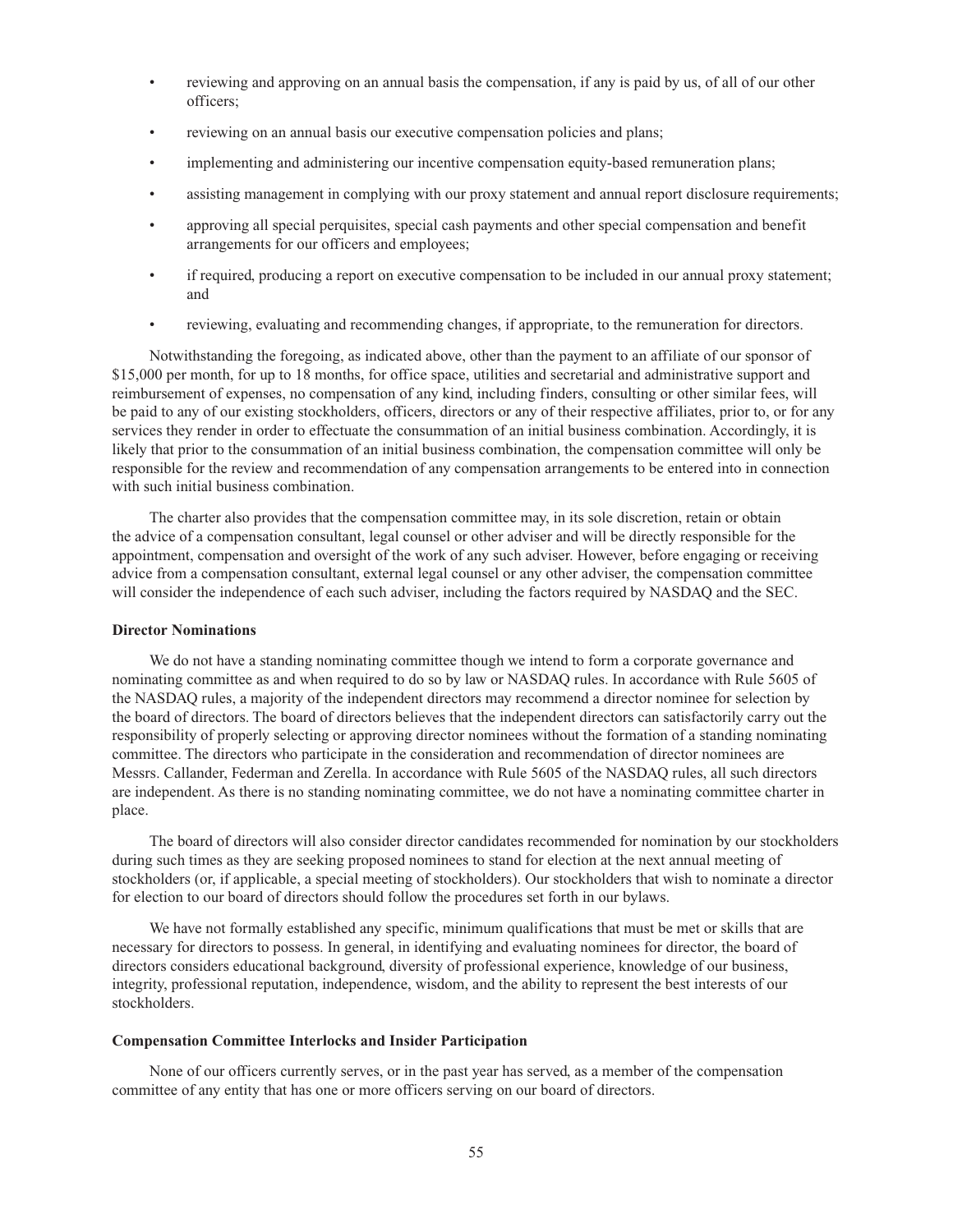### **Code of Ethics**

We have adopted a Code of Ethics applicable to our directors, officers and employees. We have filed a copy of our Code of Ethics and our audit and compensation committee charters as exhibits to the registration statement filed in connection with our initial public offering. You will be able to review these documents by accessing our public filings at the SEC's web site at *www.sec.gov*. In addition, a copy of the Code of Ethics will be provided without charge upon request from us. We intend to disclose any amendments to or waivers of certain provisions of our Code of Ethics in a Current Report on Form 8-K.

#### **Item 11. Executive Compensation**

#### **Compensation Discussion and Analysis**

None of our executive officers or directors has received any cash (or non-cash) compensation for services rendered to us. Our sponsor, executive officers and directors, or any of their respective affiliates, will be reimbursed for any out-of-pocket expenses incurred in connection with activities on our behalf such as identifying potential target businesses and performing due diligence on suitable business combinations. Our independent directors will review on a quarterly basis all payments that were made to our sponsor, officers, directors or our or their affiliates.

After the completion of our initial business combination, directors or members of our management team who remain with us may be paid consulting, management or other fees from the combined company. All of these fees will be fully disclosed to stockholders, to the extent then known, in the tender offer materials or proxy solicitation materials furnished to our stockholders in connection with a proposed business combination. It is unlikely the amount of such compensation will be known at the time, because the directors of the post-combination business will be responsible for determining executive and director compensation. Any compensation to be paid to our officers will be determined by our compensation committee.

We do not intend to take any action to ensure that members of our management team maintain their positions with us after the consummation of our initial business combination, although it is possible that some or all of our executive officers and directors may negotiate employment or consulting arrangements to remain with us after the initial business combination. The existence or terms of any such employment or consulting arrangements to retain their positions with us may influence our management's motivation in identifying or selecting a target business but we do not believe that the ability of our management to remain with us after the consummation of our initial business combination will be a determining factor in our decision to proceed with any potential business combination. We are not party to any agreements with our executive officers and directors that provide for benefits upon termination of employment.

## **Item 12. Security Ownership of Certain Beneficial Owners and Management and Related Stockholder Matters**

The following table sets forth information regarding the beneficial ownership of our common stock as of March 15, 2019 based on information obtained from the persons named below, with respect to the beneficial ownership of shares of our common stock, by:

- each person known by us to be the beneficial owner of more than 5% of our outstanding shares of common stock;
- each of our executive officers and directors that beneficially owns shares of our common stock; and
- all our executive officers and directors as a group.

In the table below, percentage ownership is based on 28,140,000 shares of our Class A common stock, which includes Class A common stock underlying the units sold in our initial public offering and private placement, and 5,500,000 shares of our Class B common stock outstanding as of March 15, 2019. Voting power represents the combined voting power of Class A common stock and Class B common stock owned beneficially by such person. On all matters to be voted upon, the holders of the Class A common stock and the Class B common stock vote together as a single class. Currently, all of the shares of Class B common stock are convertible into shares of Class A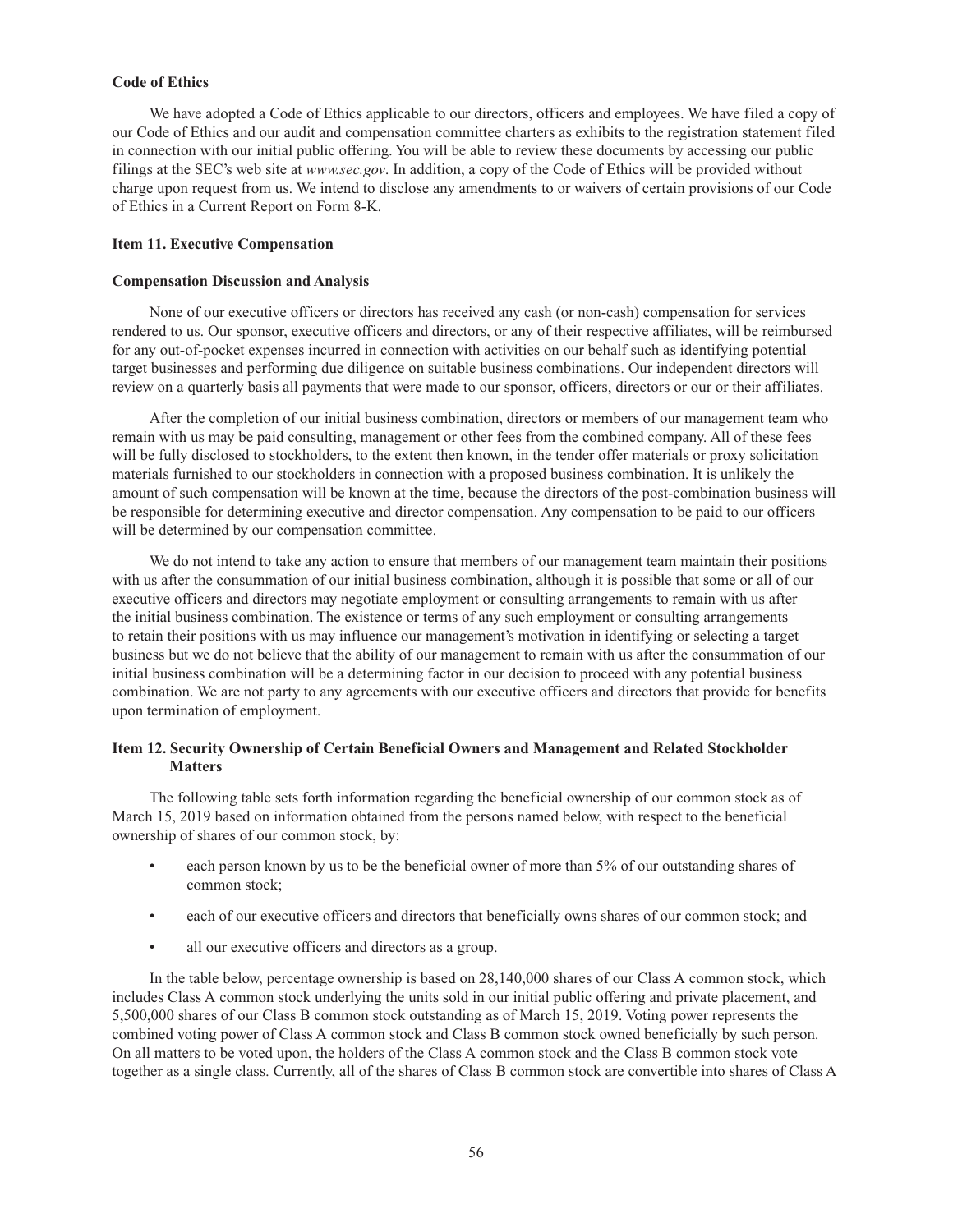common stock on a one-for-one basis. The table below does not include the shares of Class A common stock underlying the private placement units held or to be held by our officers or sponsor because these securities are not exercisable within 60 days of this report.

Unless otherwise indicated, we believe that all persons named in the table have sole voting and investment power with respect to all shares of common stock beneficially owned by them.

|                                                     |                                                            | <b>Class A Common Stock</b>                  | <b>Class B Common Stock</b>                                |                                              |                                                                    |
|-----------------------------------------------------|------------------------------------------------------------|----------------------------------------------|------------------------------------------------------------|----------------------------------------------|--------------------------------------------------------------------|
| Name and Address of Beneficial Owner <sup>(1)</sup> | Number of<br><b>Shares</b><br><b>Beneficially</b><br>Owned | Approximate<br>Percentage of<br><b>Class</b> | Number of<br><b>Shares</b><br><b>Beneficially</b><br>Owned | Approximate<br>Percentage of<br><b>Class</b> | Approximate<br>Percentage of<br>Outstanding<br><b>Common Stock</b> |
| ChaSerg Technology Sponsor $LLC^{(1)}$              | 530,000                                                    | $2.3\%$                                      | $5,500,000^{(2)}$                                          | $100.0\%$                                    | 21.4%                                                              |
|                                                     |                                                            |                                              |                                                            |                                              |                                                                    |
| Eric Benhamou                                       |                                                            |                                              |                                                            |                                              |                                                                    |
| Clark N. Callander                                  |                                                            |                                              |                                                            |                                              |                                                                    |
|                                                     |                                                            |                                              |                                                            |                                              |                                                                    |
| William Zerella                                     |                                                            |                                              |                                                            |                                              |                                                                    |
| All directors and executive officers as a           |                                                            |                                              | $5,500,000^{(2)}$                                          | $100.0\%$                                    | 19.5%                                                              |
| <b>BlueCrest Capital Management</b>                 |                                                            |                                              |                                                            |                                              |                                                                    |
| Limited <sup>(3)</sup>                              | 1,257,200                                                  | $5.6\%$                                      |                                                            |                                              | $4.5\%$                                                            |
| Basso SPAC Fund $LLC(4)$                            | 1,200,801                                                  | $5.3\%$                                      |                                                            |                                              | $4.3\%$                                                            |
| AQR Capital Management, $LLC^{(5)}$                 | 1.440.000                                                  | $6.4\%$                                      |                                                            |                                              | $5.1\%$                                                            |

1) ChaSerg Technology Sponsor LLC, our sponsor, is the record holder of the shares reported herein. Each of our officers and directors and advisors is or will be, directly or indirectly, a member of our sponsor. There are three managing members of our sponsor, Lloyd Carney, Alex Vieux and Steven Fletcher. Each manager has one vote, and the approval of two of the three managing members is required to approve an action of our sponsor. Under the so-called "rule of three", if voting and dispositive decisions regarding an entity's securities are made by three or more individuals, and a voting or dispositive decision requires the approval of a majority of those individuals, then none of the individuals is deemed a beneficial owner of the entity's securities. Based upon the foregoing, no individual managing member of our sponsor exercises voting or dispositive control over any of the securities held by our sponsor, even those in which he directly holds a pecuniary interest. Accordingly, none of them will be deemed to have or share beneficial ownership of such shares. The business address of each of these entities and individuals is at 7660 Fay Avenue, Suite H, Unit 339, La Jolla, CA 92037.

- 2) Interests shown consist solely of founder shares, classified as shares of Class B common stock. Such shares are convertible into shares of Class A common stock on a one-for-one basis, subject to adjustment.
- 3) According to a Schedule 13G filed with the SEC on January 18, 2018, BlueCrest Capital Management Limited serves as investment manager to BSMA Limited, a Cayman Islands exempted company, with respect to the shares held for the account of BSMA Limited. BlueCrest Capital Management (New York) LP acts as sub-investment manager of BSMA Limited, and reports to BlueCrest Capital Management Limited. Michael Platt serves as principal, director, and control person of BlueCrest Capital Management Limited. The address of the principal business office of each of BlueCrest Capital Management Limited and Michael Platt is Ground Floor, Harbour Reach, La Rue de Carteret, St Helier, Jersey, Channel Islands JE2 4HR.
- 4) According to a Schedule 13G/A filed with the SEC on January 11, 2018, Basso Management, LLC is the manager of Basso SPAC Fund LLC. Basso Capital Management, L.P. serves as the investment manager of Basso SPAC Fund LLC. Basso GP, LLC is the general partner of BCM. Mr. Fischer is the sole portfolio manager for Basso SPAC, the Chief Executive Officer and a founding partner of Basso Capital Management, L.P., and a member of each of Basso Management, LLC and Basso GP, LLC. Accordingly, each of Basso Management, LLC, Basso Capital Management, L.P., Basso GP, LLC and Howard I. Fischer may be deemed to indirectly beneficially own the shares held by Basso SPAC Fund LLC. The address of the principal business office of each of the reporting persons is 1266 East Main, Street, Fourth Floor, Stamford, Connecticut 06902.
- 5) According to a Schedule 13G/A filed with the SEC on February 14, 2018, AQR Capital Management, LLC is a wholly owned subsidiary of AQR Capital Management Holdings, LLC. CNH Partners, LLC is deemed to be controlled by AQR Capital Management, LLC. AQR Capital Management, LLC, and CNH Partners, LLC act as investment manager to AQR Absolute Return Master Account, L.P. AQR Principal Global Asset Allocation, LLC is the general partner of AQR Absolute Return Master Account, L.P. The address of the principal business office of each of the reporting persons is Two Greenwich Plaza Greenwich, CT 06830.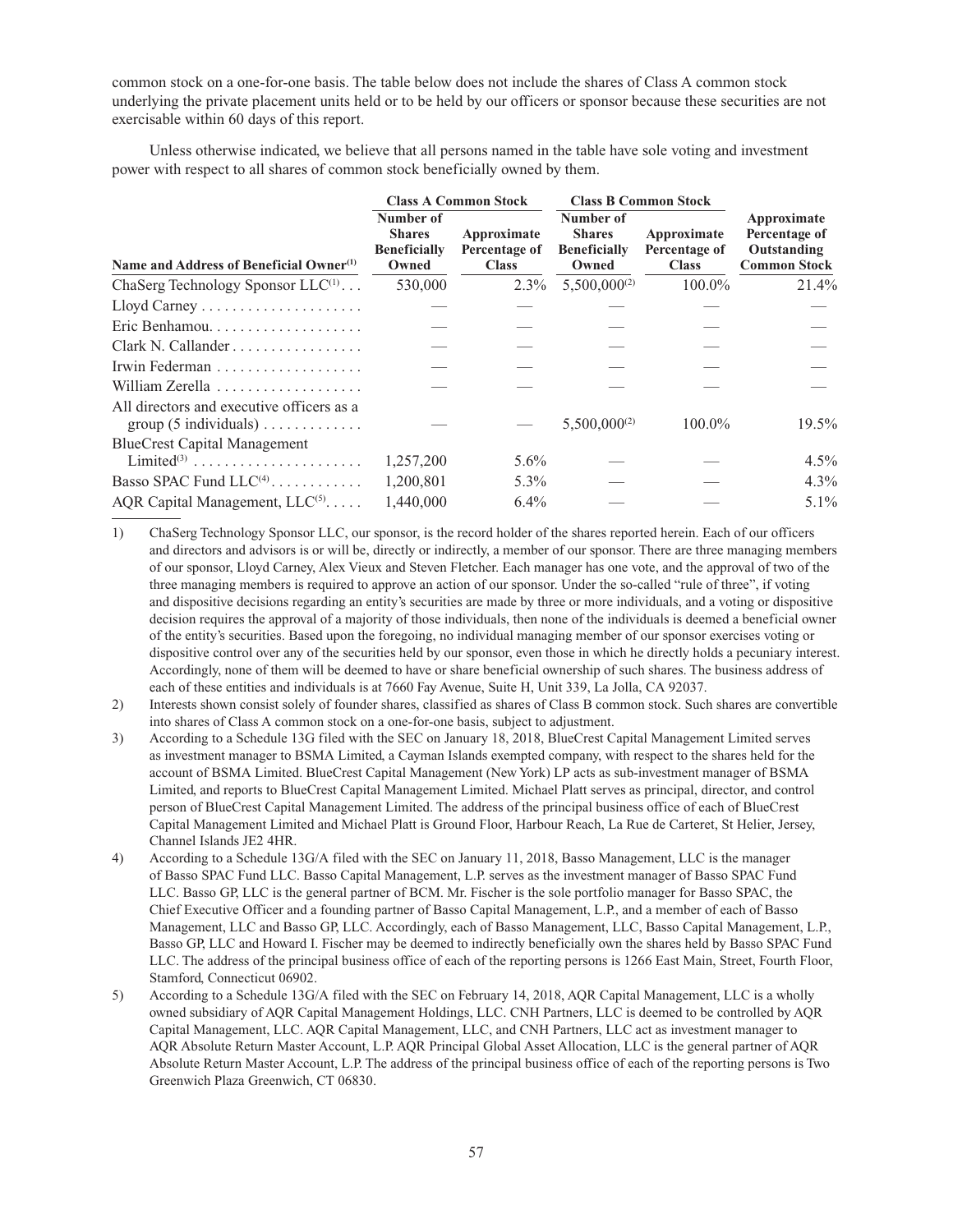#### **Changes in Control**

None.

#### **Item 13. Certain Relationships and Related Transactions, and Director Independence**

#### **Certain Relationships and Related Transactions**

In May 2018, we issued an aggregate of 5,750,000 founder shares to our sponsor for an aggregate purchase price of \$25,000 in cash, or approximately \$0.004 per share. Prior to the initial investment in the company of \$25,000 by our sponsor, the company had no assets, tangible or intangible. The number of founder shares issued was determined based on the expectation that such founder shares would represent 20% of the outstanding shares upon completion of our initial public offering (not including the placement shares underlying the placement units purchased separately by our sponsor and Cantor and its designees in the private placement). On October 25, 2018, the underwriters in the Company's initial public offering elected to exercise a portion of the over-allotment option for 2,000,000 additional units. As a result of such partial exercise, our sponsor forfeited 250,000 founder shares. The founder shares may not, subject to certain limited exceptions, be transferred, assigned or sold by the holder.

In October 2018, our sponsor and Cantor and its designees purchased an aggregate of 640,000 placement units at a price of \$10.00 per placement unit, for an aggregate purchase price of \$6,400,000, of which our sponsor purchased 530,000 placement units and Cantor and its designees purchased 110,000 placement units, in a private placement that occurred simultaneously with the closing of the Company's initial public offering and the over-allotment. There are no redemption rights or liquidating distributions from the trust account with respect to the founder shares, placement shares or placement warrants, which will expire worthless if we do not consummate a business combination within the allotted 18 month period.

Commencing on October 4, 2018, we pay First In Line Enterprises, Inc., an affiliate of our sponsor, a total of \$15,000 per month for office space, utilities and secretarial and administrative support. Upon completion of our initial business combination or our liquidation, we will cease paying these monthly fees.

Other than the foregoing, no compensation of any kind, including any finder's fee, reimbursement, consulting fee or monies in respect of any payment of a loan, will be paid by us to our sponsor, officers and directors, or any affiliate of our sponsor or officers, prior to, or in connection with any services rendered in order to effectuate, the consummation of an initial business combination (regardless of the type of transaction that it is). However, these individuals will be reimbursed for any out-of-pocket expenses incurred in connection with activities on our behalf such as identifying potential target businesses and performing due diligence on suitable business combinations. Our audit committee will review on a quarterly basis all payments that were made to our sponsor, officers, directors or our or their affiliates and will determine which expenses and the amount of expenses that will be reimbursed. There is no cap or ceiling on the reimbursement of out-of-pocket expenses incurred by such persons in connection with activities on our behalf.

Prior to the closing of our initial public offering, our sponsor agreed to loan us up to \$300,000 to be used for a portion of the expenses of our initial public offering. These loans are non-interest bearing, unsecured and are due at the earlier of December 31, 2018 or the closing of our initial public offering. The loan was fully repaid on October 10, 2018.

In addition, in order to finance transaction costs in connection with an intended initial business combination, our sponsor or an affiliate of our sponsor or certain of our officers and directors may, but are not obligated to, loan us funds as may be required. If we complete an initial business combination, we would repay such loaned amounts. In the event that the initial business combination does not close, we may use a portion of the working capital held outside the trust account to repay such loaned amounts but no proceeds from our trust account would be used for such repayment. Up to \$1,500,000 of such loans may be convertible into units, at a price of \$10.00 per unit at the option of the lender. The units would be identical to the placement units. The terms of such loans by our officers and directors, if any, have not been determined and no written agreements exist with respect to such loans. We do not expect to seek loans from parties other than our sponsor or an affiliate of our sponsor as we do not believe third parties will be willing to loan such funds and provide a waiver against any and all rights to seek access to funds in our trust account.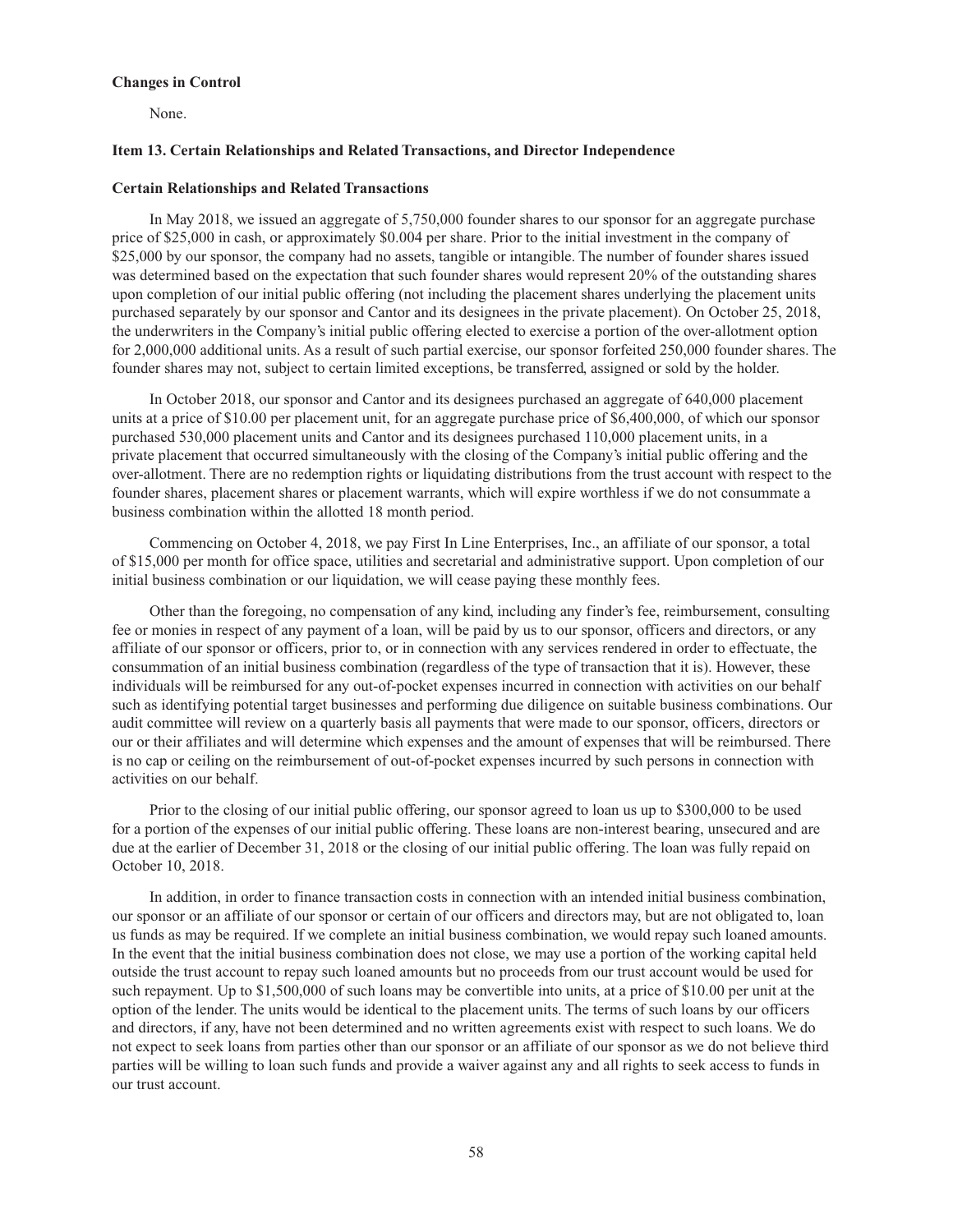After our initial business combination, members of our management team who remain with us may be paid consulting, management or other fees from the combined company with any and all amounts being fully disclosed to our stockholders, to the extent then known, in the tender offer or proxy solicitation materials, as applicable, furnished to our stockholders. It is unlikely the amount of such compensation will be known at the time of distribution of such tender offer materials or at the time of a stockholder meeting held to consider our initial business combination, as applicable, as it will be up to the directors of the post-combination business to determine executive and director compensation.

The holders of the founder shares, placement units, and units that may be issued upon conversion of working capital loans (and in each case holders of their component securities, as applicable) will have registration rights to require us to register a sale of any of our securities held by them pursuant to a registration rights agreement signed on October 4, 2018. These holders will be entitled to make up to three demands, excluding short form registration demands, that we register such securities for sale under the Securities Act. In addition, these holders will have "piggy-back" registration rights to include their securities in other registration statements filed by us.

All ongoing and future transactions between us and any of our officers and directors or their respective affiliates will be on terms believed by us to be no less favorable to us than are available from unaffiliated third parties. Such transactions, including the payment of any compensation, will require prior approval by a majority of our uninterested "independent" directors (to the extent we have any) or the members of our board who do not have an interest in the transaction, in either case who had access, at our expense, to our attorneys or independent legal counsel. We will not enter into any such transaction unless our disinterested "independent" directors (or, if there are no "independent" directors, our disinterested directors) determine that the terms of such transaction are no less favorable to us than those that would be available to us with respect to such a transaction from unaffiliated third parties.

#### **Item 14***.* **Principal Accountant Fees and Services.**

The following is a summary of fees paid or to be paid to WithumSmith+Brown, PC, or Withum, for services rendered.

*Audit Fees*. Audit fees consist of fees for professional services rendered for the audit of our year-end financial statements and services that are normally provided by Withum in connection with regulatory filings. The aggregate fees billed by Withum for professional services rendered for the audit of our annual financial statements, review of the financial information included in our Forms 10-Q for the respective periods and other required filings with the SEC for the period from May 21, 2018 (inception) through December 31, 2018 totaled \$43,000. The above amounts include interim procedures and audit fees, as well as attendance at audit committee meetings.

*Audit-Related Fees*. Audit-related fees consist of fees billed for assurance and related services that are reasonably related to performance of the audit or review of our financial statements and are not reported under "Audit Fees." These services include attest services that are not required by statute or regulation and consultations concerning financial accounting and reporting standards. During the period from May 21, 2018 (date of inception) to December 31, 2018, we did not pay Withum any audit-related fees.

*Tax Fees*. We did not pay Withum for tax return services, planning and tax advice for the period from May 21, 2018 (date of inception) to December 31, 2018.

*All Other Fees*. We did not pay Withum for any other services for the period from May 21, 2018 (date of inception) to December 31, 2018.

### **Pre-Approval Policy**

Our audit committee was formed upon the consummation of our initial public offering. As a result, the audit committee did not pre-approve all of the foregoing services, although any services rendered prior to the formation of our audit committee were approved by our board of directors. Since the formation of our audit committee, and on a going-forward basis, the audit committee has and will pre-approve all auditing services and permitted non-audit services to be performed for us by our auditors, including the fees and terms thereof (subject to the de minimis exceptions for non-audit services described in the Exchange Act which are approved by the audit committee prior to the completion of the audit).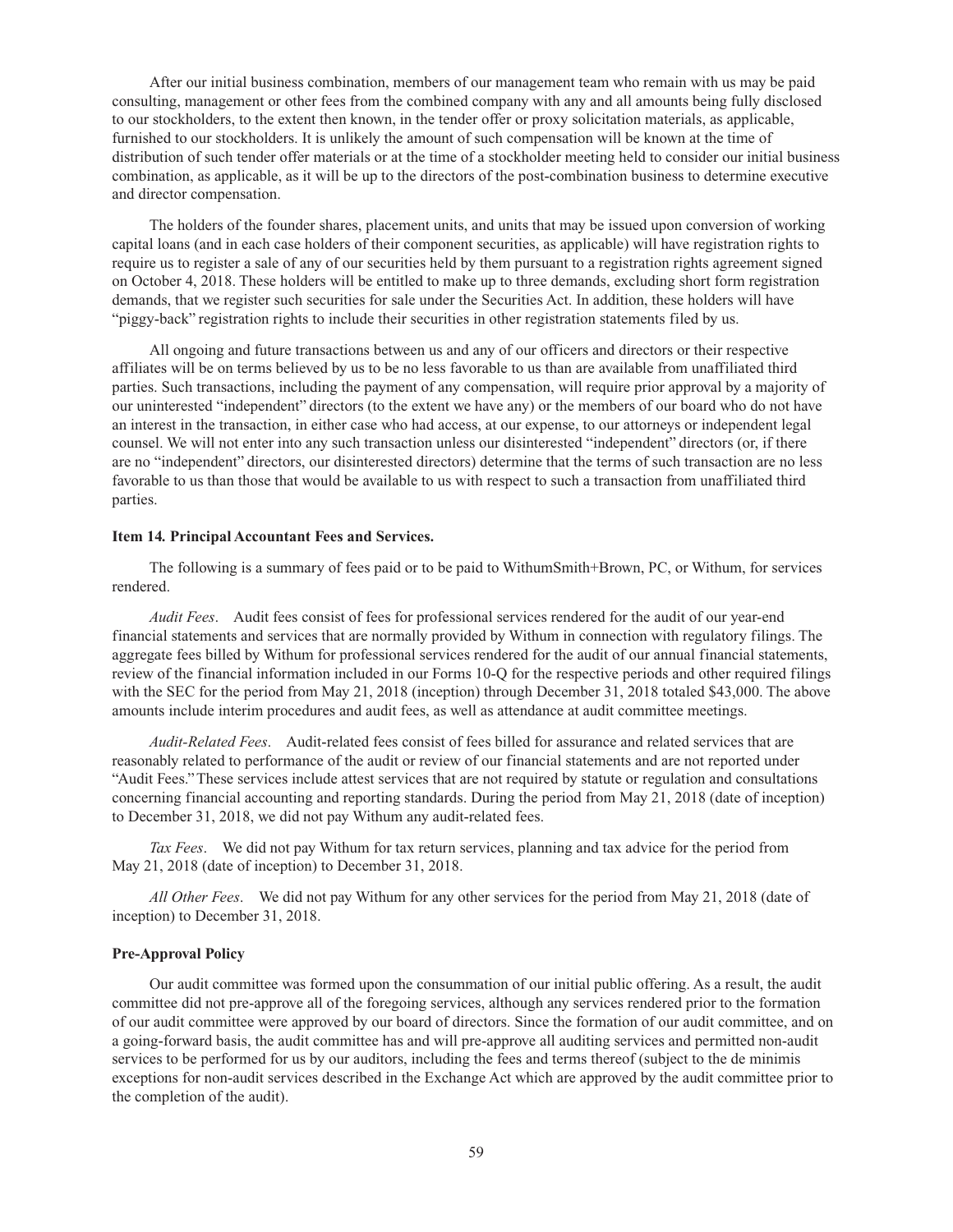### **PART IV**

## **Item 15. Exhibits, Financial Statements and Financial Statement Schedules**

- (a) The following documents are filed as part of this Report:
	- (1) Financial Statements
	- (2) Financial Statements Schedule

All financial statement schedules are omitted because they are not applicable or the amounts are immaterial and not required, or the required information is presented in the financial statements and notes thereto in is Item 15 of Part IV below.

(3) Exhibits

We hereby file as part of this report the exhibits listed in the attached Exhibit Index. Exhibits which are incorporated herein by reference can be obtained on the SEC website at *www.sec.gov*.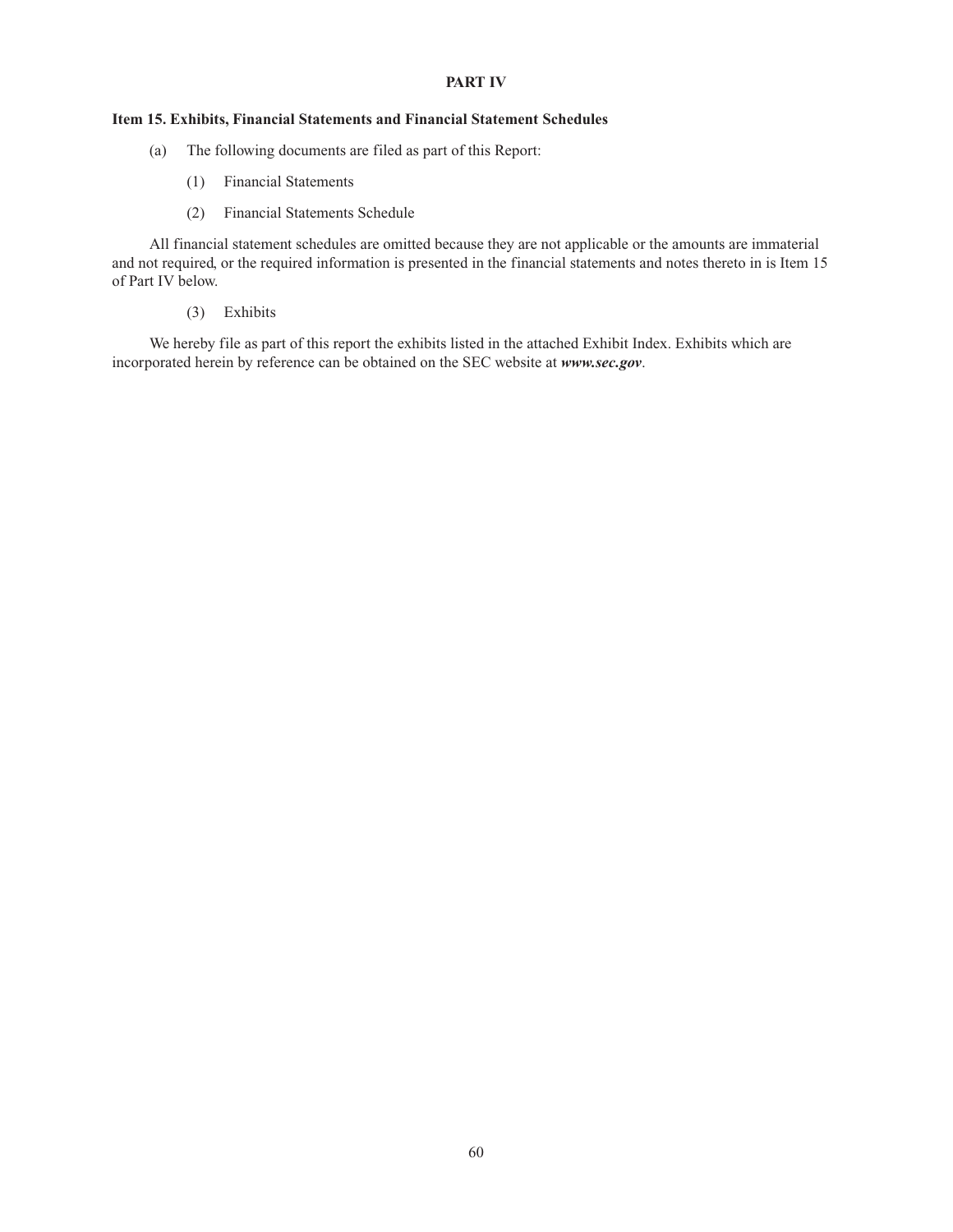## **CHASERG TECHNOLOGY ACQUISTION CORP. INDEX TO FINANCIAL STATEMENTS**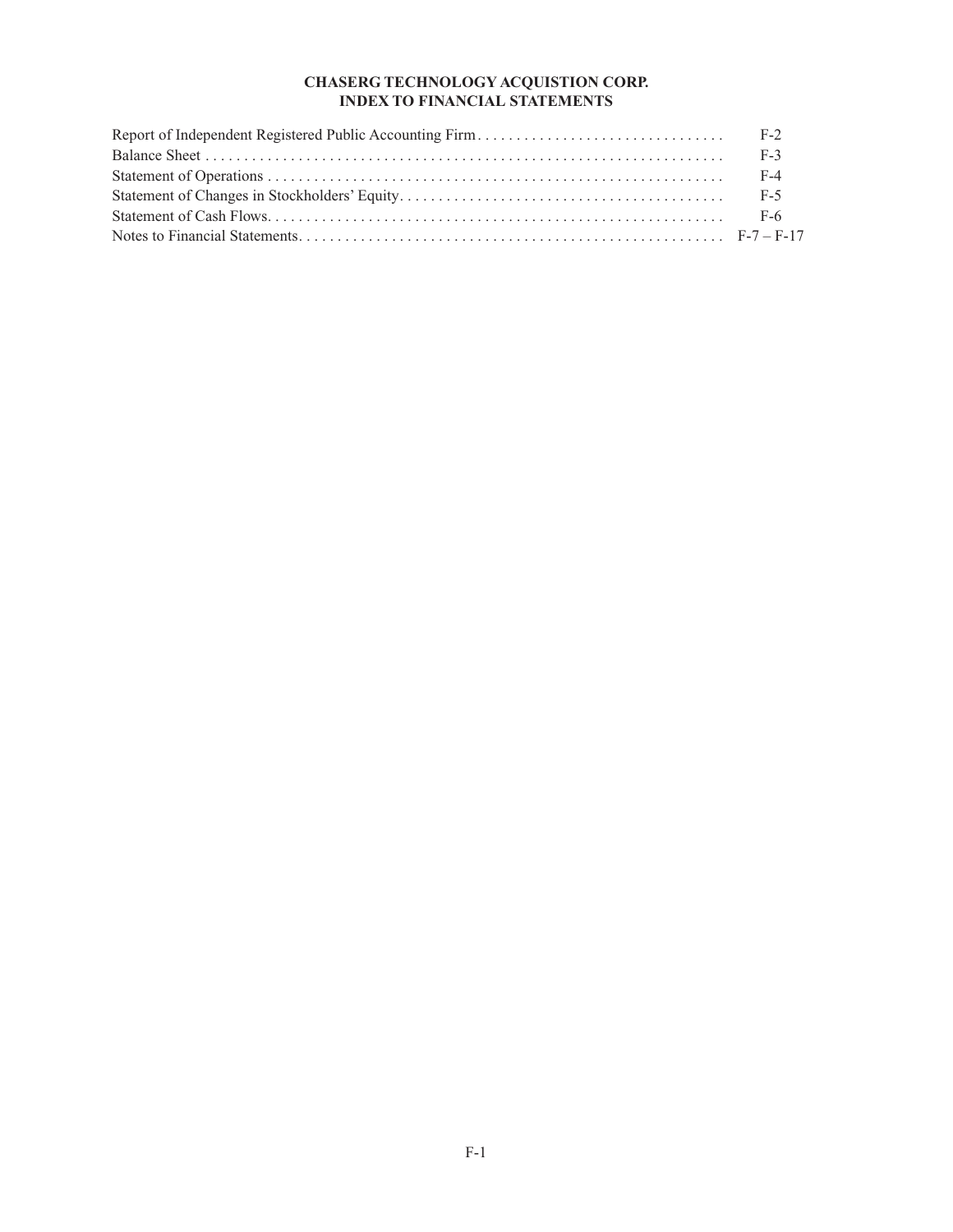#### **Report of Independent Registered Public Accounting Firm**

To the Stockholders and the Board of Directors of ChaSerg Technology Acquisition Corp.

### **Opinion on the Financial Statement**

We have audited the accompanying balance sheet of ChaSerg Technology Acquisition Corp. (the "Company") as of December 31, 2018, the related statements of operations, changes in stockholders' equity and cash flows for the period from May 21, 2018 (inception) through December 31, 2018, and the related notes (collectively referred to as the "financial statement"). In our opinion, the financial statement presents fairly, in all material respects, the financial position of the Company as of December 31, 2018 and the results of its operations and its cash flows for the period from May 21, 2018 (inception) through December 31, 2018, in conformity with accounting principles generally accepted in the United States of America.

### **Basis for Opinion**

This financial statement is the responsibility of the Company's management. Our responsibility is to express an opinion on the Company's financial statement based on our audit. We are a public accounting firm registered with the Public Company Accounting Oversight Board (United States) ("PCAOB") and are required to be independent with respect to the Company in accordance with the U.S. federal securities laws and the applicable rules and regulations of the Securities and Exchange Commission and the PCAOB.

We conducted our audit in accordance with the standards of the PCAOB. Those standards require that we plan and perform the audit to obtain reasonable assurance about whether the financial statement is free of material misstatement, whether due to error or fraud. The Company is not required to have, nor were we engaged to perform, an audit of its internal control over financial reporting. As part of our audit we are required to obtain an understanding of internal control over financial reporting but not for the purpose of expressing an opinion on the effectiveness of the entity's internal control over financial reporting. Accordingly, we express no such opinion.

Our audit included performing procedures to assess the risks of material misstatement of the financial statement, whether due to error or fraud, and performing procedures that respond to those risks. Such procedures included examining, on a test basis, evidence regarding the amounts and disclosures in the financial statement. Our audit also included evaluating the accounting principles used and significant estimates made by management, as well as evaluating the overall presentation of the financial statement. We believe that our audit provides a reasonable basis for our opinion.

/s/ WithumSmith+Brown, PC

We have served as the Company's auditor since 2018.

New York, New York March 20, 2019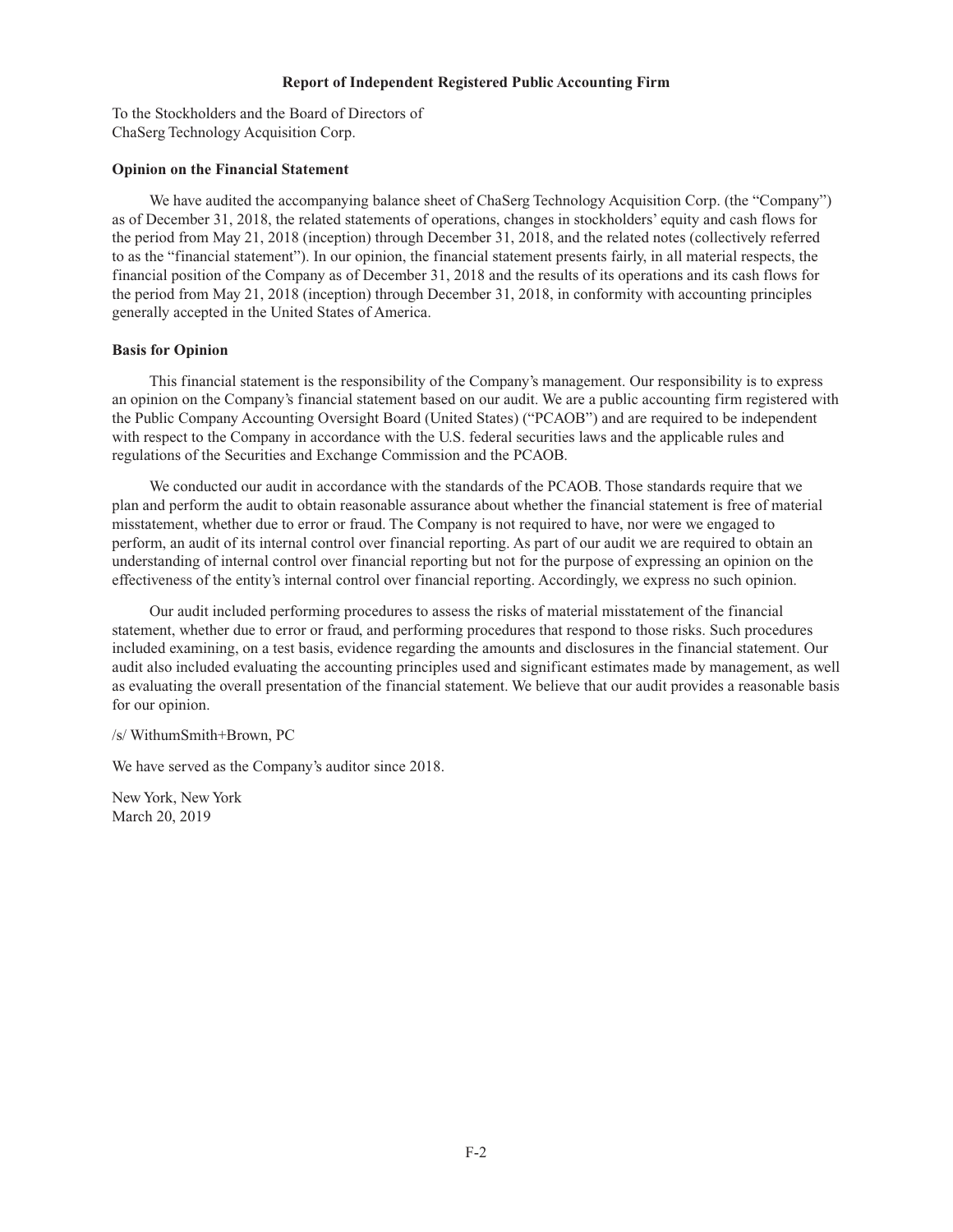# **CHASERG TECHNOLOGY ACQUISTION CORP. BALANCE SHEET DECEMBER 31, 2018**

# **ASSETS**

| <b>Current Assets</b>                                                                                                                                                          |             |
|--------------------------------------------------------------------------------------------------------------------------------------------------------------------------------|-------------|
|                                                                                                                                                                                | 1,011,224   |
|                                                                                                                                                                                | 194,482     |
|                                                                                                                                                                                | 1,205,706   |
|                                                                                                                                                                                | 221,158,467 |
|                                                                                                                                                                                |             |
| <b>LIABILITIES AND STOCKHOLDERS' EQUITY</b>                                                                                                                                    |             |
| Current Liabilities:                                                                                                                                                           |             |
|                                                                                                                                                                                | 216,493     |
|                                                                                                                                                                                | 11,250      |
|                                                                                                                                                                                | 217,377     |
|                                                                                                                                                                                | 445,120     |
|                                                                                                                                                                                | 7,700,000   |
|                                                                                                                                                                                | 8,145,120   |
| <b>Commitments</b>                                                                                                                                                             |             |
| Common stock subject to possible redemption, 20,921,905 shares at approximately \$10.00 per                                                                                    | 209,219,050 |
| <b>Stockholders' Equity</b>                                                                                                                                                    |             |
| Preferred stock, \$0.0001 par value; $1,000,000$ shares authorized; none issued and outstanding                                                                                |             |
| Class A common stock, $$0.0001$ par value; $100,000,000$ shares authorized; 1,718,095 issued<br>and outstanding (excluding $20,921,905$ shares subject to possible redemption) | 172         |
| Class B common stock, \$0.0001 par value; 10,000,000 shares authorized; 5,500,000 shares                                                                                       | 550         |
|                                                                                                                                                                                | 4,383,917   |
|                                                                                                                                                                                | 615,364     |
|                                                                                                                                                                                | 5,000,003   |
|                                                                                                                                                                                |             |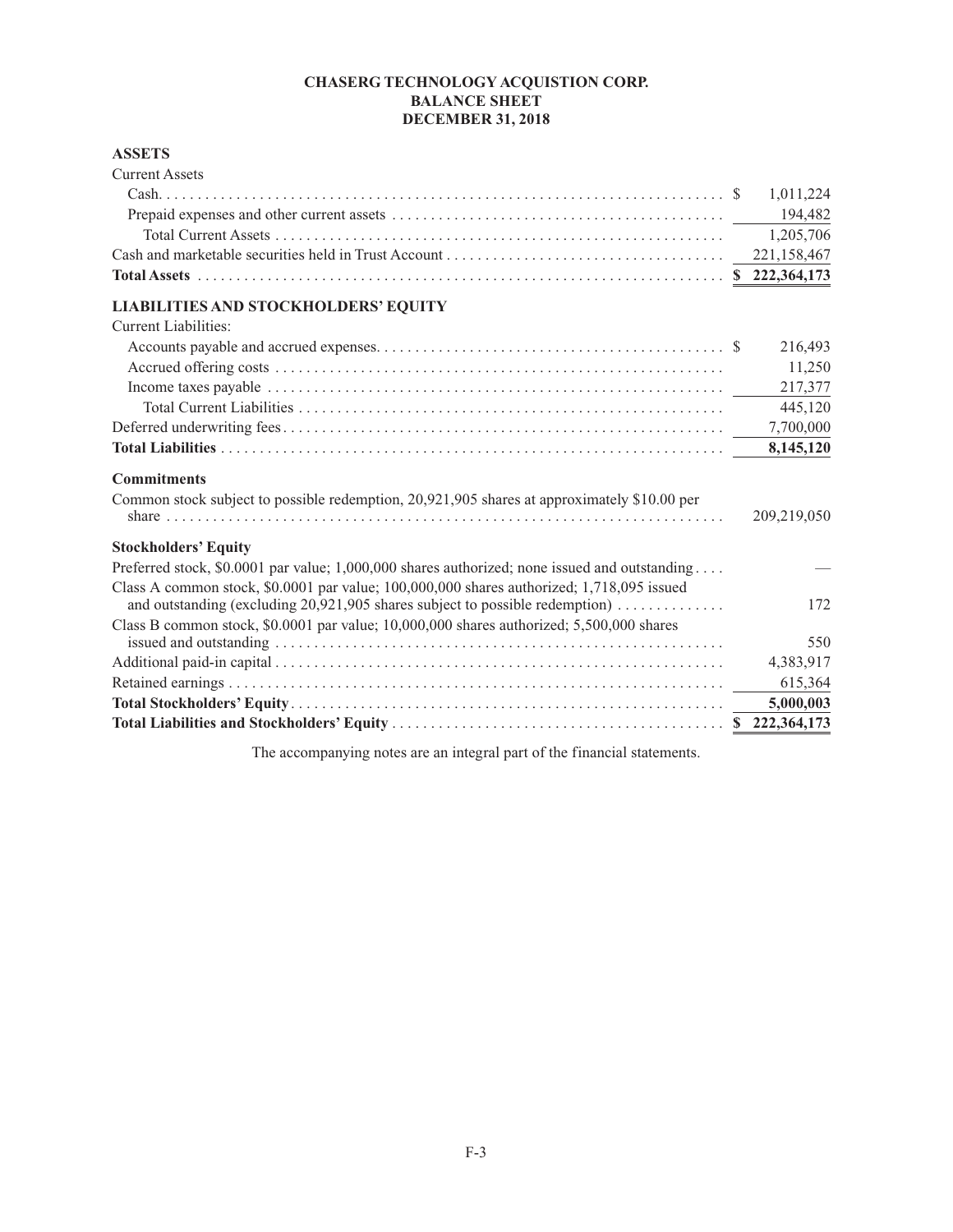# **CHASERG TECHNOLOGY ACQUISTION CORP. STATEMENT OF OPERATIONS FOR THE PERIOD FROM MAY 21, 2018 (INCEPTION) THROUGH DECEMBER 31, 2018**

|                                                                                        | 325,726             |
|----------------------------------------------------------------------------------------|---------------------|
|                                                                                        | (325, 726)          |
| Other income:                                                                          |                     |
|                                                                                        | 1,158,467           |
|                                                                                        | 832,741             |
|                                                                                        | (217, 377)          |
|                                                                                        | 615,364             |
|                                                                                        | 21,654,321          |
| Weighted average shares outstanding of Class A and Class B non-redeemable common stock | 5,733,422<br>(0.04) |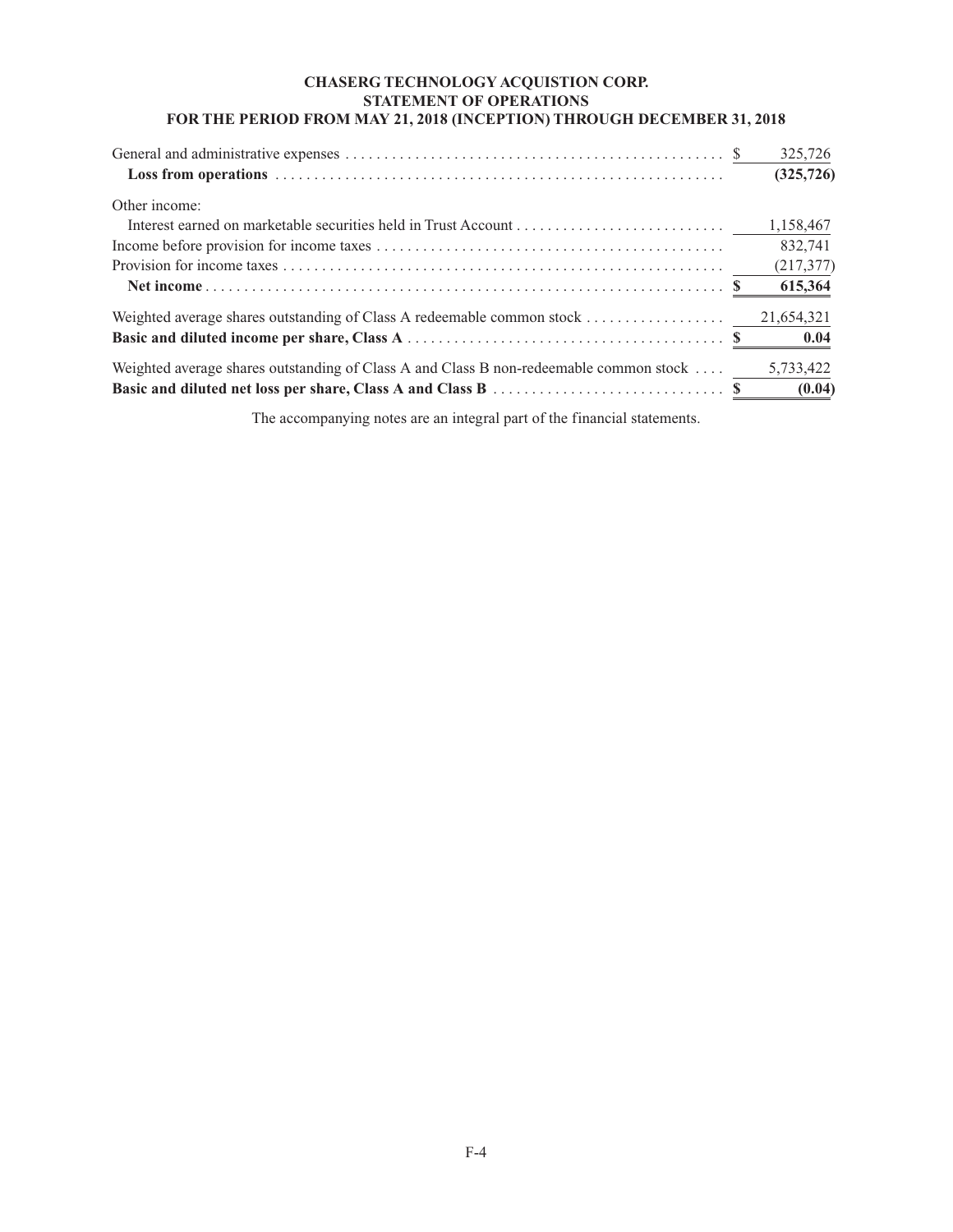# **CHASERG TECHNOLOGY ACQUISTION CORP. STATEMENT OF CHANGES IN STOCKHOLDERS' EQUITY FOR THE PERIOD FROM MAY 21, 2018 (INCEPTION) THROUGH DECEMBER 31, 2018**

|                                                                                     | <b>Class A Common Stock</b> |           | <b>Class B Common Stock</b> |        | <b>Additional</b><br>Paid in | <b>Retained</b> | <b>Total</b><br>Stockholders' |
|-------------------------------------------------------------------------------------|-----------------------------|-----------|-----------------------------|--------|------------------------------|-----------------|-------------------------------|
|                                                                                     | <b>Shares</b>               | Amount    | <b>Shares</b>               | Amount | Capital                      | Earnings        | <b>Equity</b>                 |
| <b>Balance – May 21, 2018</b>                                                       |                             |           |                             |        |                              |                 |                               |
|                                                                                     |                             |           |                             |        |                              |                 |                               |
| Issuance of Founder<br>Shares to Sponsor                                            |                             |           | 5,750,000                   | 575    | 24,425                       |                 | 25,000                        |
| Sale of 22,000,000 Units, net<br>of underwriting discounts<br>and offering expenses | 22,000,000                  | 2,200     |                             |        | 207,176,489                  |                 | 207,178,689                   |
| Sale of 640,000 Private                                                             | 640,000                     | 64        |                             |        | 6,399,936                    |                 | 6,400,000                     |
| Forfeiture of Founder<br>Shares                                                     |                             |           | (250,000)                   | (25)   | 25                           |                 |                               |
| Common stock subject<br>to possible redemption $(20, 921, 905)$                     |                             | (2,092)   |                             |        | (209, 216, 958)              |                 | (209,219,050)                 |
| Net income $\ldots \ldots \ldots \ldots$                                            |                             |           |                             |        |                              | 615,364         | 615,364                       |
| <b>Balance – December 31, 2018</b>                                                  | 1,718,095                   | 172<br>-S | 5,500,000                   | 550    | 4,383,917                    | 615,364         | 5,000,003                     |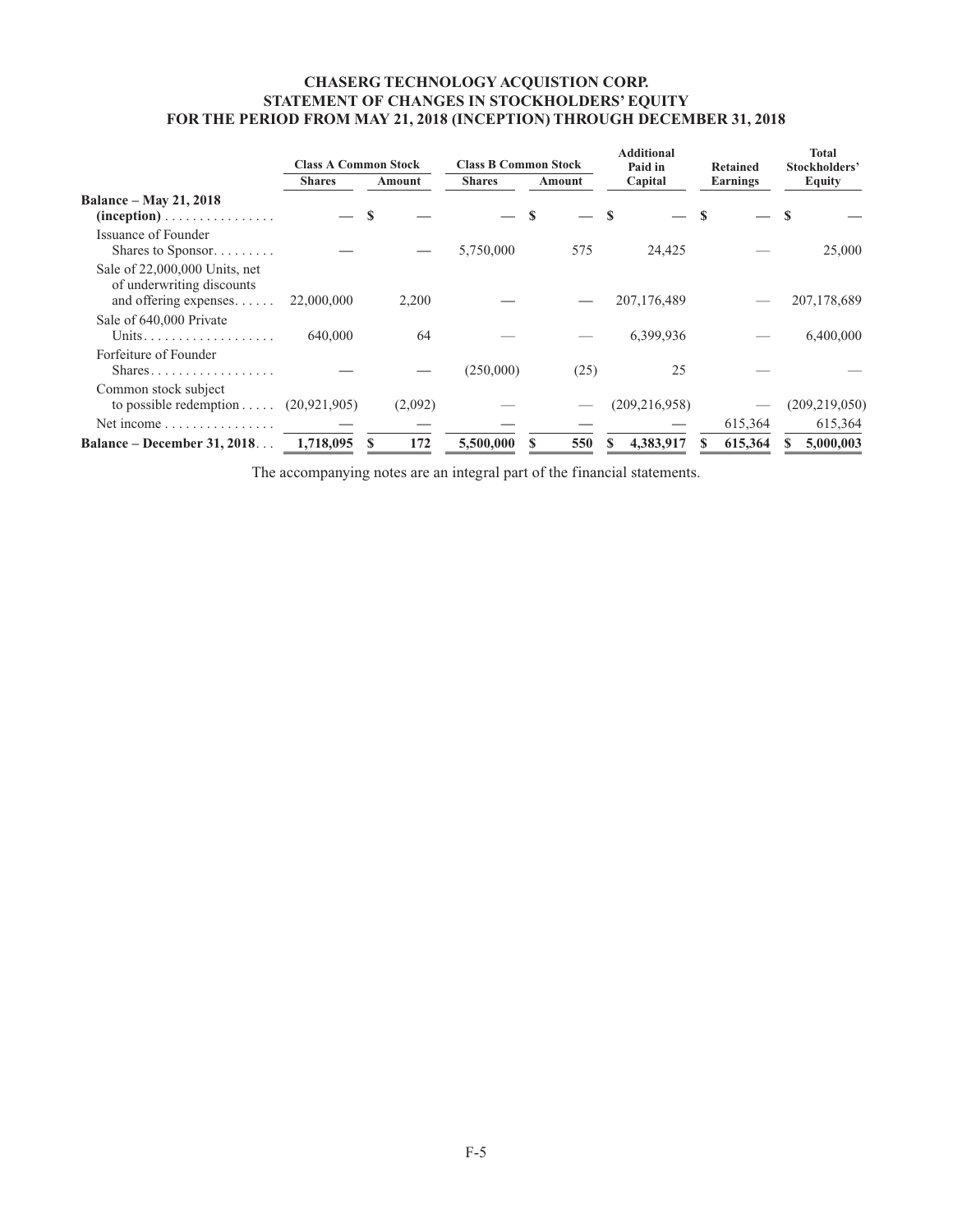# **CHASERG TECHNOLOGY ACQUISTION CORP. STATEMENT OF CASH FLOWS FOR THE PERIOD FROM MAY 21, 2018 (INCEPTION) THROUGH DECEMBER 31, 2018**

| <b>Cash Flows from Operating Activities:</b>                                  |               |
|-------------------------------------------------------------------------------|---------------|
|                                                                               | 615,364       |
| Adjustments to reconcile net income to net cash used in operating activities: |               |
|                                                                               | (1,158,467)   |
| Changes in operating assets and liabilities:                                  |               |
|                                                                               | (194, 482)    |
|                                                                               | 216,493       |
|                                                                               | 217,377       |
|                                                                               | (303,715)     |
| <b>Cash Flows from Investing Activities:</b>                                  |               |
|                                                                               | (220,000,000) |
|                                                                               | (220,000,000) |
| <b>Cash Flows from Financing Activities:</b>                                  |               |
| Proceeds from issuance of Class B common stock to Sponsor                     | 25,000        |
|                                                                               | 215,600,000   |
|                                                                               | 6,400,000     |
|                                                                               | 23,100        |
|                                                                               | (23,100)      |
|                                                                               | 300,000       |
|                                                                               | (300,000)     |
|                                                                               | (710,061)     |
|                                                                               | 221,314,939   |
|                                                                               | 1,011,224     |
|                                                                               |               |
|                                                                               | 1,011,224     |
| Non-Cash investing and financing activities:                                  |               |
|                                                                               | 209,219,050   |
|                                                                               | 7,700,000     |
|                                                                               |               |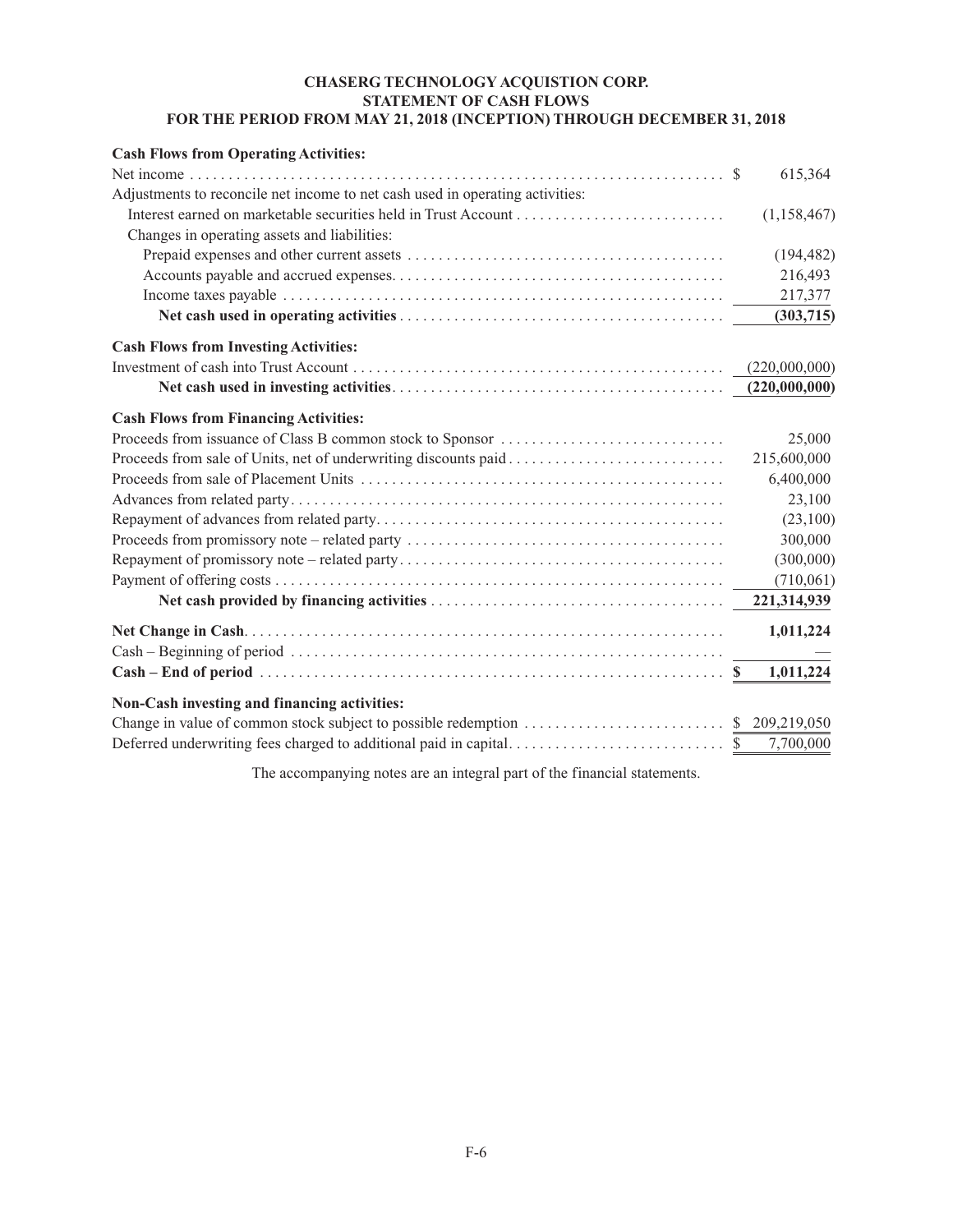### **CHASERG TECHNOLOGY ACQUISTION CORP. NOTES TO FINANCIAL STATEMENTS DECEMBER 31, 2018**

### **NOTE 1. DESCRIPTION OF ORGANIZATION AND BUSINESS OPERATIONS**

ChaSerg Technology Acquisition Corp. (the "Company") was incorporated in Delaware on May 21, 2018. The Company was formed for the purpose of effecting a merger, capital stock exchange, asset acquisition, stock purchase, reorganization or similar business combination with one or more businesses (the "Business Combination").

Although the Company is not limited to a particular industry or sector for purposes of consummating a Business Combination, the Company intends to focus its search on companies in the technology industry. The Company is an early stage and emerging growth company and, as such, the Company is subject to all of the risks associated with early stage and emerging growth companies.

As of December 31, 2018, the Company had not commenced any operations. All activity for the period from May 21, 2018 (inception) through December 31, 2018 relates to the Company's formation, its Initial Public Offering, which is described below, and identifying a target company for a Business Combination. The Company will not generate any operating revenues until after the completion of its initial Business Combination, at the earliest. The Company will generate non-operating income in the form of interest income from the proceeds derived from the initial public offering ("Initial Public Offering").

The registration statement for the Company's Initial Public Offering was declared effective on October 4, 2018. On October 10, 2018, the Company consummated the Initial Public Offering of 20,000,000 units ("Units" and, with respect to the Class A common stock included in the Units offered, the "Public Shares") at \$10.00 per Unit, generating gross proceeds of \$200,000,000, which is described in Note 3.

Simultaneously with the closing of the Initial Public Offering, the Company consummated the sale of 600,000 units (the "Placement Units") at a price of \$10.00 per Placement Unit in a private placement to ChaSerg Technology Sponsor LLC, a Delaware limited liability company (the "Sponsor") and Cantor Fitzgerald & Co. ("Cantor"), generating gross proceeds of \$6,000,000, which is described in Note 4.

Following the closing of the Initial Public Offering on October 10, 2018, an amount of \$200,000,000 (\$10.00 per Unit) from the net proceeds of the sale of the Units in the Initial Public Offering and the sale of the Placement Units was placed in a trust account ("Trust Account") which was invested in U.S. government securities, within the meaning set forth in Section 2(a)(16) of the Investment Company Act of 1940, as amended (the "Investment Company Act"), with a maturity of 180 days or less or in any open-ended investment company that holds itself out as a money market fund selected by the Company meeting the conditions of Rule 2a-7 of the Investment Company Act, as determined by the Company, until the earlier of: (i) the completion of a Business Combination and (ii) the distribution of the Trust Account, as described below. At October 10, 2018, the proceeds of the Initial Public Offering were held in cash and subsequently invested in U.S. Treasury securities, as specified above.

On October 25, 2018, in connection with the underwriters' election to partially exercise their over-allotment option, the Company sold an additional 2,000,000 Units at \$10.00 per Unit and sold an additional 40,000 Placement Units at \$10.00 per Placement Unit, generating total gross proceeds of \$20,400,000. Following such closing, an additional \$20,000,000 of net proceeds (\$10.00 per Unit) was deposited in the Trust Account, resulting in \$220,000,000 (\$10.00 per Unit) held in the Trust Account.

Transaction costs amounted to \$12,821,311, consisting of \$4,400,000 of underwriting fees, \$7,700,000 of deferred underwriting fees and \$721,311 of legal and other costs. In addition, as of December 31, 2018, \$1,011,224 of cash was held outside of the Trust Account and is available for working capital purposes.

The Company's management has broad discretion with respect to the specific application of the net proceeds of the Initial Public Offering and the sale of Placement Units, although substantially all of the net proceeds are intended to be applied generally toward consummating a Business Combination. There is no assurance that the Company will be able to complete a Business Combination successfully. The Company must complete one or more initial Business Combinations having an aggregate fair market value of at least 80% of the assets held in the Trust Account (excluding the deferred underwriting commissions and taxes payable on interest earned on the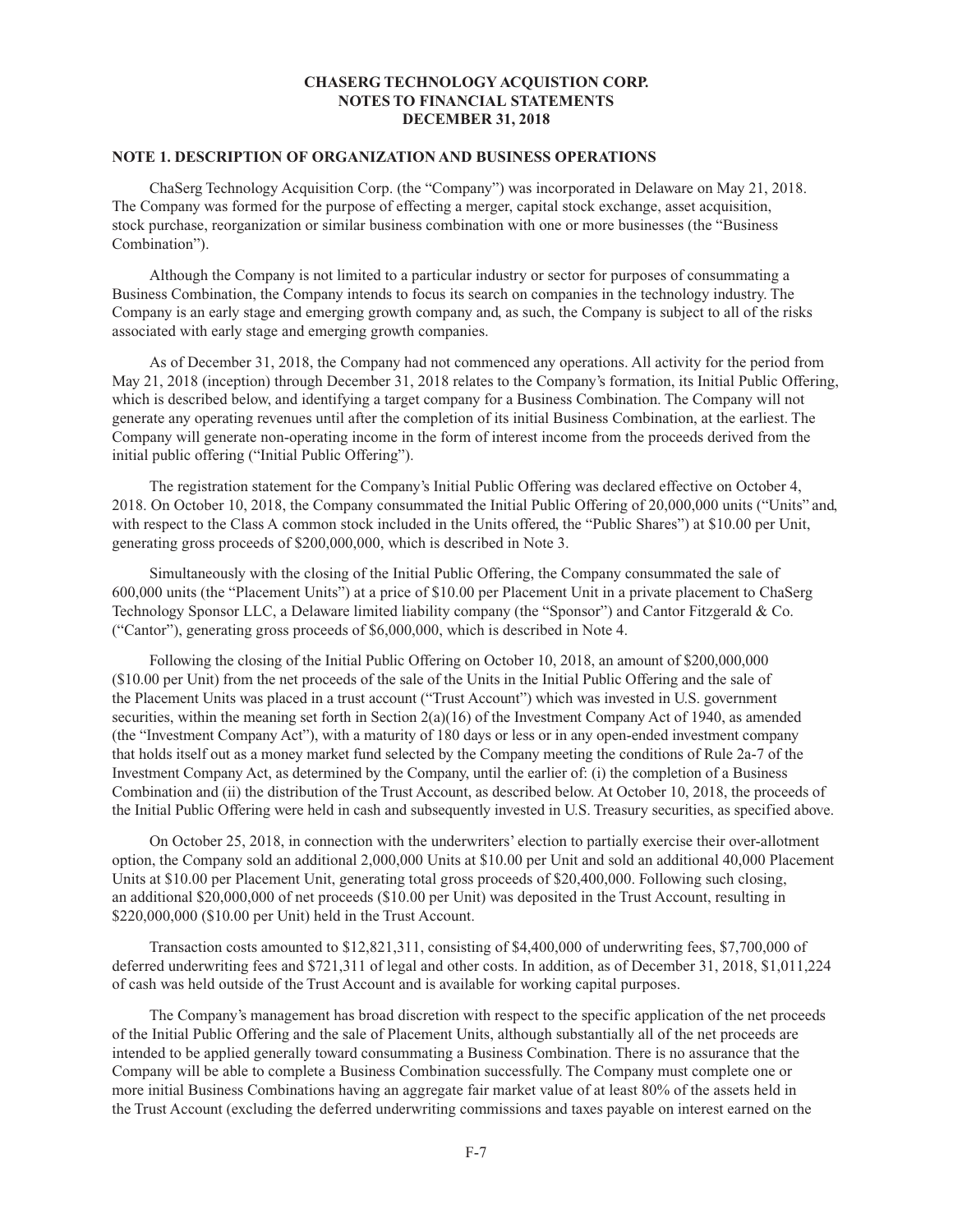### **CHASERG TECHNOLOGY ACQUISTION CORP. NOTES TO FINANCIAL STATEMENTS DECEMBER 31, 2018**

### **NOTE 1. DESCRIPTION OF ORGANIZATION AND BUSINESS OPERATIONS** (cont.)

Trust Account) at the time of the agreement to enter into the initial Business Combination. However, the Company will only complete a Business Combination if the post-transaction company owns or acquires 50% or more of the outstanding voting securities of the target or otherwise acquires a controlling interest in the target sufficient for it not to be required to register as an investment company under the Investment Company Act 1940, as amended (the "Investment Company Act").

The Company will provide its holders of the outstanding Public Shares (the "public stockholders") with the opportunity to redeem all or a portion of their Public Shares upon the completion of a Business Combination either (i) in connection with a stockholder meeting called to approve the Business Combination or (ii) by means of a tender offer. The decision as to whether the Company will seek stockholder approval of a Business Combination or conduct a tender offer will be made by the Company, solely in its discretion. The public stockholders will be entitled to redeem their Public Shares for a pro rata portion of the amount then in the Trust Account (\$10.00 per Public Share, plus any pro rata interest earned on the funds held in the Trust Account and not previously released to the Company to pay its franchise and income tax obligations). The per-share amount to be distributed to public stockholders who redeem their Public Shares will not be reduced by the deferred underwriting commissions the Company will pay to the underwriters (as discussed in Note 6). There will be no redemption rights upon the completion of a Business Combination with respect to the Company's warrants. The Company will proceed with a Business Combination if the Company has net tangible assets of at least \$5,000,001 upon such consummation of a Business Combination and, if the Company seeks stockholder approval, a majority of the shares voted are voted in favor of the Business Combination. If a stockholder vote is not required by law and the Company does not decide to hold a stockholder vote for business or other legal reasons, the Company will, pursuant to its Amended and Restated Certificate of Incorporation (the "Amended and Restated Certificate of Incorporation"), conduct the redemptions pursuant to the tender offer rules of the U.S. Securities and Exchange Commission ("SEC") and file tender offer documents with the SEC prior to completing a Business Combination. If, however, stockholder approval of the transactions is required by law, or the Company decides to obtain stockholder approval for business or legal reasons, the Company will offer to redeem shares in conjunction with a proxy solicitation pursuant to the proxy rules and not pursuant to the tender offer rules. If the Company seeks stockholder approval in connection with a Business Combination, the Company's Sponsor has agreed to vote its Founder Shares (as defined in Note 5), Placement Shares (as defined in Note 4) and any Public Shares purchased during or after the Initial Public Offering in favor of approving a Business Combination. Additionally, each public stockholder may elect to redeem their Public Shares irrespective of whether they vote for or against the proposed transaction.

If the Company seeks stockholder approval of a Business Combination and it does not conduct redemptions pursuant to the tender offer rules, the Amended and Restated Certificate of Incorporation provides that a public stockholder, together with any affiliate of such stockholder or any other person with whom such stockholder is acting in concert or as a "group" (as defined under Section 13 of the Securities Exchange Act of 1934, as amended (the "Exchange Act")), will be restricted from redeeming its shares with respect to more than an aggregate of 15% or more of the Public Shares, without the prior consent of the Company.

The Sponsor has agreed (a) to waive its redemption rights with respect to its Founder Shares, Placement Shares and Public Shares held by it in connection with the completion of a Business Combination and (b) not to propose an amendment to the Amended and Restated Certificate of Incorporation (i) that would affect the substance or timing of the Company's obligation to redeem 100% of its Public Shares if the Company does not complete a Business Combination or (ii) with respect to any other provision relating to stockholders' rights or pre-business combination activity, unless the Company provides the public stockholders with the opportunity to redeem their Public Shares in conjunction with any such amendment.

The Company has until April 9, 2020 to consummate a Business Combination (the "Combination Period"). If the Company is unable to complete a Business Combination by the Combination Period, the Company will (i) cease all operations except for the purpose of winding up, (ii) as promptly as reasonably possible but not more than ten business days thereafter, redeem the Public Shares, at a per-share price, payable in cash, equal to the aggregate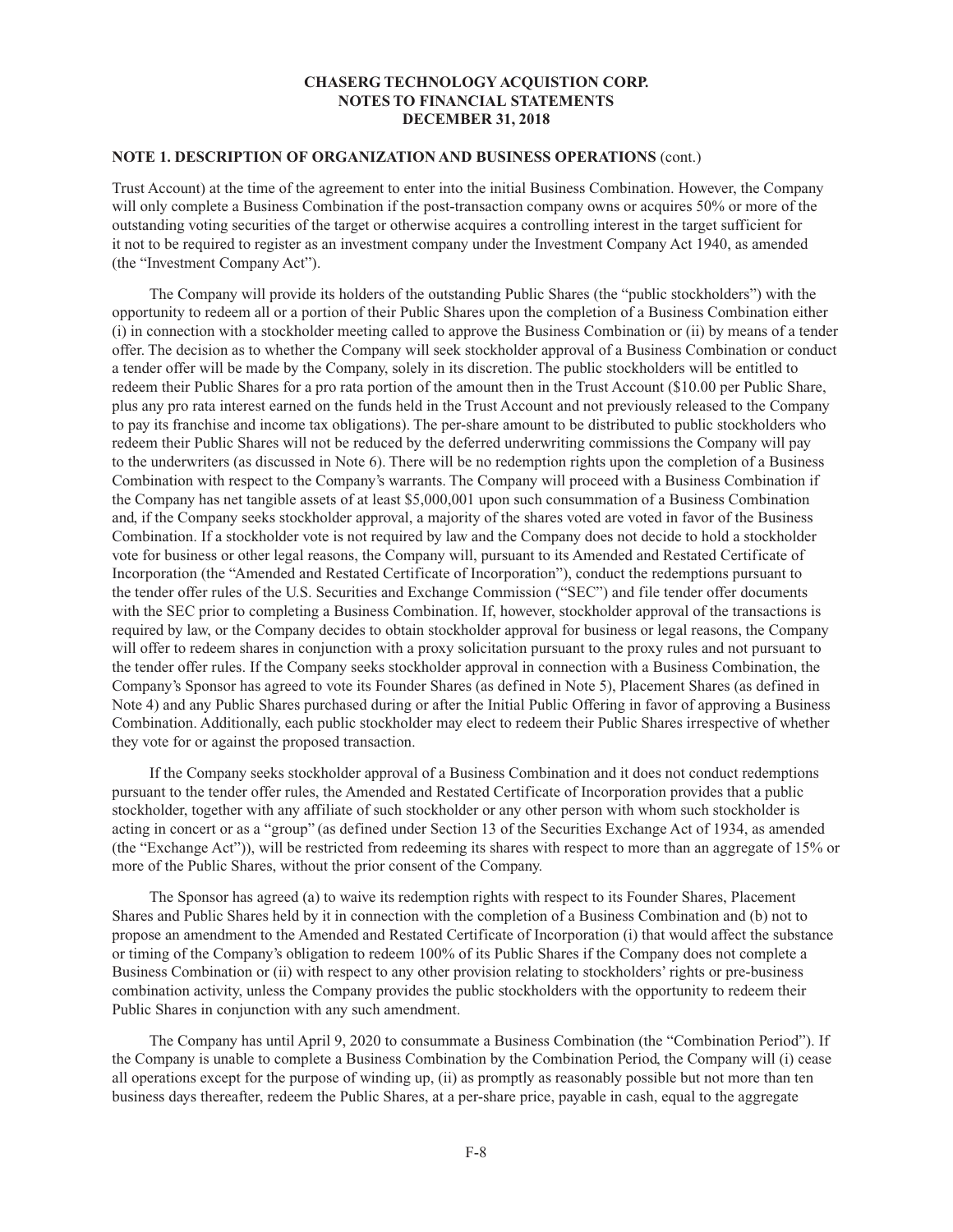## **NOTE 1. DESCRIPTION OF ORGANIZATION AND BUSINESS OPERATIONS** (cont.)

amount then on deposit in the Trust Account including interest earned on the funds held in the Trust Account and not previously released to the Company to pay franchise and income taxes (less up to \$100,000 of interest to pay dissolution expenses), divided by the number of then outstanding Public Shares, which redemption will completely extinguish public stockholders' rights as stockholders (including the right to receive further liquidating distributions, if any), subject to applicable law, and (iii) as promptly as reasonably possible following such redemption, subject to the approval of the Company's remaining stockholders and the Company's board of directors, dissolve and liquidate, subject in each case to the Company's obligations under Delaware law to provide for claims of creditors and the requirements of other applicable law. There will be no redemption rights or liquidating distributions with respect to the Company's warrants, which will expire worthless if the Company fails to complete a Business Combination within the Combination Period.

The Sponsor has agreed to waive its liquidation rights with respect to the Founder Shares and Placement Shares if the Company fails to complete a Business Combination within the Combination Period. However, if the Sponsor acquires Public Shares in or after the Initial Public Offering, such Public Shares will be entitled to liquidating distributions from the Trust Account if the Company fails to complete a Business Combination within the Combination Period. The underwriters have agreed to waive their rights to their deferred underwriting commission (see Note 6) held in the Trust Account in the event the Company does not complete a Business Combination within in the Combination Period and, in such event, such amounts will be included with the other funds held in the Trust Account that will be available to fund the redemption of the Public Shares. In the event of such distribution, it is possible that the per share value of the assets remaining available for distribution will be less than \$10.00 per share.

In order to protect the amounts held in the Trust Account, the Sponsor has agreed to be liable to the Company if and to the extent any claims by a third party for services rendered or products sold to the Company, or a prospective target business with which the Company has discussed entering into a transaction agreement, reduce the amount of funds in the Trust Account to below (i) \$10.00 per share or (ii) the actual amount per Public Share held in the Trust Account as of the date of the liquidation of the Trust Account, if less than \$10.00 per share due to reductions in the value of the trust assets. This liability will not apply with respect to any claims by a third party who executed a waiver of any right, title, interest or claim of any kind in or to any monies held in the Trust Account or to any claims under the Company's indemnity of the underwriters of the Initial Public Offering against certain liabilities, including liabilities under the Securities Act of 1933, as amended (the "Securities Act"). Moreover, in the event that an executed waiver is deemed to be unenforceable against a third party, the Sponsor will not be responsible to the extent of any liability for such third party claims. The Company will seek to reduce the possibility that the Sponsor will have to indemnify the Trust Account due to claims of creditors by endeavoring to have all vendors, service providers (except for the Company's independent registered public accounting firm), prospective target businesses or other entities with which the Company does business, execute agreements with the Company waiving any right, title, interest or claim of any kind in or to monies held in the Trust Account.

## **NOTE 2. SUMMARY OF SIGNIFICANT ACCOUNTING POLICIES**

#### **Basis of Presentation**

The accompanying financial statements are presented in conformity with accounting principles generally accepted in the United States of America ("GAAP") and pursuant to the rules and regulations of the SEC.

## **Emerging Growth Company**

The Company is an "emerging growth company," as defined in Section 2(a) of the Securities Act, as modified by the Jumpstart our Business Startups Act of 2012 (the "JOBS Act"), and it may take advantage of certain exemptions from various reporting requirements that are applicable to other public companies that are not emerging growth companies including, but not limited to, not being required to comply with the independent registered public accounting firm attestation requirements of Section 404 of the Sarbanes-Oxley Act, reduced disclosure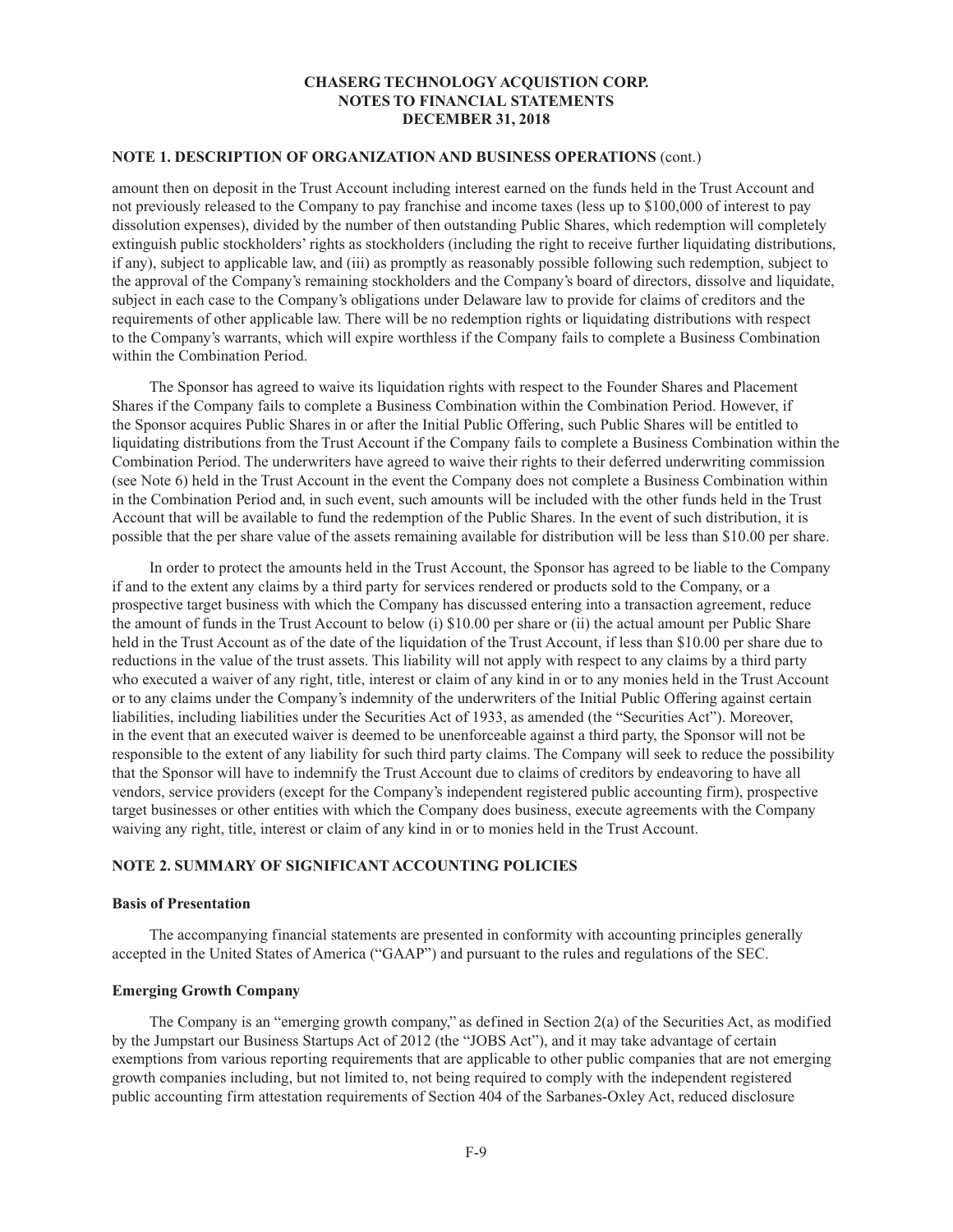## **NOTE 2. SUMMARY OF SIGNIFICANT ACCOUNTING POLICIES** (cont.)

obligations regarding executive compensation in its periodic reports and proxy statements, and exemptions from the requirements of holding a nonbinding advisory vote on executive compensation and stockholder approval of any golden parachute payments not previously approved.

Further, Section 102(b)(1) of the JOBS Act exempts emerging growth companies from being required to comply with new or revised financial accounting standards until private companies (that is, those that have not had a Securities Act registration statement declared effective or do not have a class of securities registered under the Exchange Act) are required to comply with the new or revised financial accounting standards. The JOBS Act provides that a company can elect to opt out of the extended transition period and comply with the requirements that apply to non-emerging growth companies but any such election to opt out is irrevocable. The Company has elected not to opt out of such extended transition period which means that when a standard is issued or revised and it has different application dates for public or private companies, the Company, as an emerging growth company, can adopt the new or revised standard at the time private companies adopt the new or revised standard. This may make comparison of the Company's financial statements with another public company which is neither an emerging growth company nor an emerging growth company which has opted out of using the extended transition period difficult or impossible because of the potential differences in accounting standards used.

## **Use of Estimates**

The preparation of financial statements in conformity with GAAP requires management to make estimates and assumptions that affect the reported amounts of assets and liabilities and disclosure of contingent assets and liabilities at the date of the financial statements and the reported amounts of revenues and expenses during the reporting period.

Making estimates requires management to exercise significant judgment. It is at least reasonably possible that the estimate of the effect of a condition, situation or set of circumstances that existed at the date of the financial statements, which management considered in formulating its estimate, could change in the near term due to one or more future events. Accordingly, the actual results could differ significantly from the Company's estimates.

## **Cash and Cash Equivalents**

The Company considers all short-term investments with an original maturity of three months or less when purchased to be cash equivalents. The Company did not have any cash equivalents as of December 31, 2018.

## **Cash and marketable securities held in Trust Account**

At December 31, 2018, assets held in the Trust Account were comprised of \$24,616 in cash and \$221,133,851 in U.S. Treasury Bills.

#### **Common stock subject to possible redemption**

The Company accounts for its common stock subject to possible redemption in accordance with the guidance in Accounting Standards Codification ("ASC") Topic 480 "Distinguishing Liabilities from Equity." Common stock subject to mandatory redemption is classified as a liability instrument and is measured at fair value. Conditionally redeemable common stock (including common stock that features redemption rights that are either within the control of the holder or subject to redemption upon the occurrence of uncertain events not solely within the Company's control) is classified as temporary equity. At all other times, common stock is classified as stockholders' equity. The Company's common stock, sold in the Public Offering, features certain redemption rights that are considered to be outside of the Company's control and subject to occurrence of uncertain future events. The shares of common stock sold in the private placements do not contain these rights. Accordingly, at December 31, 2018, 20,921,905 shares of common stock subject to possible redemption is presented as temporary equity, outside of the stockholders' equity section of the Company's balance sheet.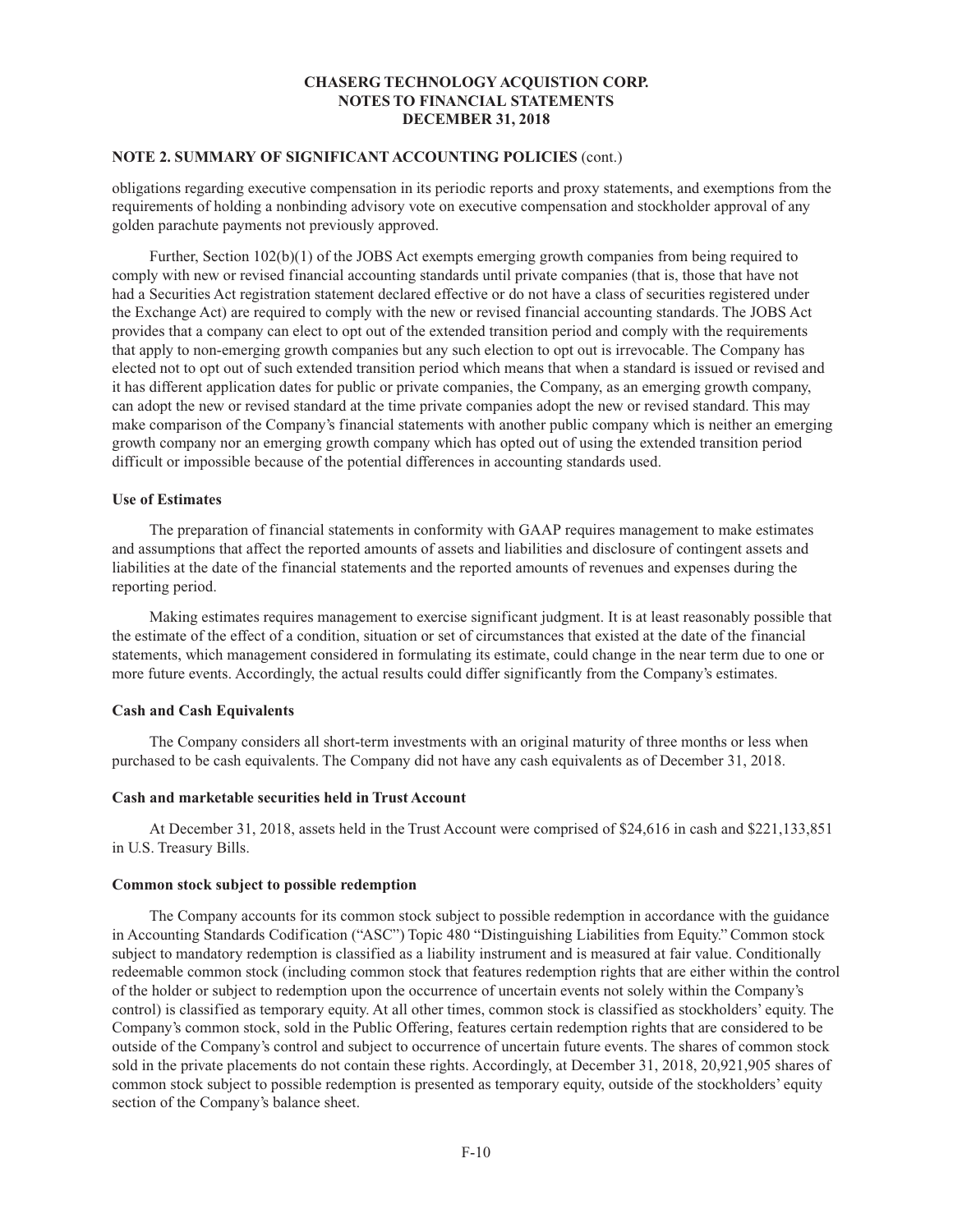## **NOTE 2. SUMMARY OF SIGNIFICANT ACCOUNTING POLICIES** (cont.)

## **Offering Costs**

Offering costs consist of legal, accounting, underwriting fees and other costs incurred through the balance sheet date that are directly related to the Initial Public Offering. Offering costs amounting to \$12,821,311 were charged to stockholders' equity upon the completion of the Initial Public Offering.

## **Income Taxes**

The Company follows the asset and liability method of accounting for income taxes under ASC 740, "Income Taxes." Deferred tax assets and liabilities are recognized for the estimated future tax consequences attributable to differences between the financial statements carrying amounts of existing assets and liabilities and their respective tax bases. Deferred tax assets and liabilities are measured using enacted tax rates expected to apply to taxable income in the years in which those temporary differences are expected to be recovered or settled. The effect on deferred tax assets and liabilities of a change in tax rates is recognized in income in the period that included the enactment date. Valuation allowances are established, when necessary, to reduce deferred tax assets to the amount expected to be realized.

ASC 740 prescribes a recognition threshold and a measurement attribute for the financial statement recognition and measurement of tax positions taken or expected to be taken in a tax return. For those benefits to be recognized, a tax position must be more likely than not to be sustained upon examination by taxing authorities. The Company recognizes accrued interest and penalties related to unrecognized tax benefits as income tax expense. There were no unrecognized tax benefits and no amounts accrued for interest and penalties as of December 31, 2018. The Company is currently not aware of any issues under review that could result in significant payments, accruals or material deviation from its position. The Company is subject to income tax examinations by major taxing authorities since inception.

#### **Net Income (Loss) Per Common Share**

Net income (loss) per common share is computed by dividing net income (loss) by the weighted average number of common shares outstanding for the period. The Company has not considered the effect of warrants sold in the Initial Public Offering and private placement to purchase 11,320,000 shares of Class A common stock in the calculation of diluted income (loss) per share, since the exercise of the warrants are contingent upon the occurrence of future events and the inclusion of such warrants would be anti-dilutive.

The Company's statement of operations includes a presentation of income (loss) per share for common shares subject to redemption in a manner similar to the two-class method of income per share. Net income per common share, basic and diluted for Class A redeemable common stock is calculated by dividing the interest income earned on the Trust Account, net of applicable franchise and income taxes, by the weighted average number of Class A redeemable common stock outstanding since original issuance. Net loss per common share, basic and diluted for Class A and Class B non-redeemable common stock is calculated by dividing the net income (loss), less income attributable to Class A redeemable common stock, by the weighted average number of Class A and Class B non-redeemable common stock outstanding for the period. Class A and Class B non-redeemable common stock includes the Founder Shares and the Placement Units as these shares do not have any redemption features and do not participate in the income earned on the Trust Account.

#### **Concentration of Credit Risk**

Financial instruments that potentially subject the Company to concentration of credit risk consist of a cash account in a financial institution which, at times may exceed the Federal Depository Insurance Coverage of \$250,000. At December 31, 2018, the Company has not experienced losses on this account and management believes the Company is not exposed to significant risks on such account.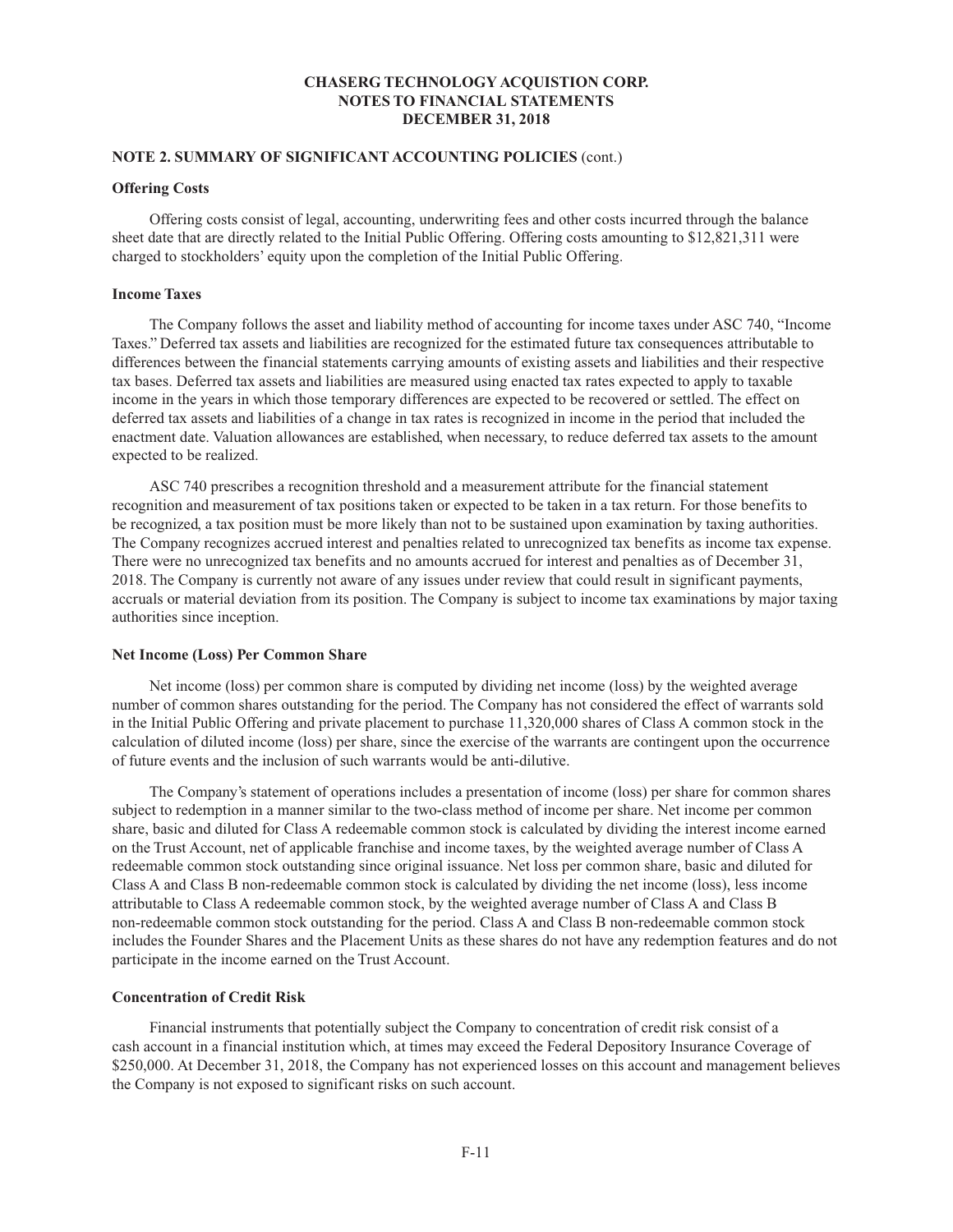## **NOTE 2. SUMMARY OF SIGNIFICANT ACCOUNTING POLICIES** (cont.)

#### **Financial Instruments**

The fair value of the Company's assets and liabilities, which qualify as financial instruments under ASC Topic 820, "Fair Value Measurements and Disclosures," approximates the carrying amounts represented in the accompanying balance sheet, primarily due to their short-term nature.

#### **Recent Accounting Pronouncements**

In August 2018, the SEC adopted the final rule under SEC Release No. 33-10532, "Disclosure Update and Simplification," amending certain disclosure requirements that were redundant, duplicative, overlapping, outdated or superseded. In addition, the amendments expanded the disclosure requirements on the analysis of stockholders' equity for interim financial statements. Under the amendments, an analysis of changes in each caption of stockholders' equity presented in the balance sheet must be provided in a note or separate statement. The analysis should present a reconciliation of the beginning balance to the ending balance of each period for which a statement of income is required to be filed. This final rule is effective on November 5, 2018. The Company anticipates its first presentation of the revised disclosures on the changes in stockholders' equity will be included in its Form 10-Q for the quarter ended March 31, 2019.

Management does not believe that any other recently issued, but not yet effective, accounting pronouncements, if currently adopted, would have a material effect on the Company's financial statements.

## **NOTE 3. PUBLIC OFFERING**

Pursuant to the Initial Public Offering, the Company sold 22,000,000 Units at a price of \$10.00 per Unit, inclusive of 2,000,000 Units sold to the underwriters on October 25, 2018 upon the underwriters' election to partially exercise their over-allotment option. Each Unit consists of one share of Class A common stock and one-half of one redeemable warrant ("Public Warrant"). Each whole Public Warrant entitles the holder to purchase one share of Class A common stock at a price of \$11.50 per share, subject to adjustment (see Note 7).

## **NOTE 4. PRIVATE PLACEMENT**

Simultaneously with the closing of the Initial Public Offering, the Sponsor and Cantor purchased an aggregate of 600,000 Placement Units at a price of \$10.00 per Placement Unit, for an aggregate purchase price of \$6,000,000, of which the Sponsor purchased 500,000 Placement Units and the underwriters purchased 100,000 Placement Units. On October 25, 2018, in connection with the underwriters' election to partially exercise their over-allotment option, the Company sold an additional 30,000 Placement Units to the Sponsor and 10,000 Placement Units to the underwriters, at a price of \$10.00 per Placement Unit, generating gross proceeds of \$400,000. Each Placement Unit consists of one share of Class A common stock ("Placement Share") and one-half of one redeemable warrant (each, a "Placement Warrant"). Each whole Placement Warrant is exercisable to purchase one share of Class A common stock at a price of \$11.50 per share. The proceeds from the Placement Units were added to the proceeds from the Initial Public Offering held in the Trust Account. If the Company does not complete a Business Combination within the Combination Period, the proceeds from the sale of the Placement Units will be used to fund the redemption of the Public Shares (subject to the requirements of applicable law), and the Placement Units and all underlying securities will expire worthless.

## **NOTE 5. RELATED PARTY TRANSACTIONS**

#### **Founder Shares**

On May 30, 2018, the Sponsor purchased 5,750,000 shares (the "Founder Shares") of the Company's Class B common stock for an aggregate price of \$25,000. The Founder Shares included an aggregate of up to 750,000 shares subject to forfeiture to the extent that the underwriters' over-allotment option was not exercised in full or in part, so that the Sponsor would own, on an as-converted basis, 20% of the Company's issued and outstanding shares after the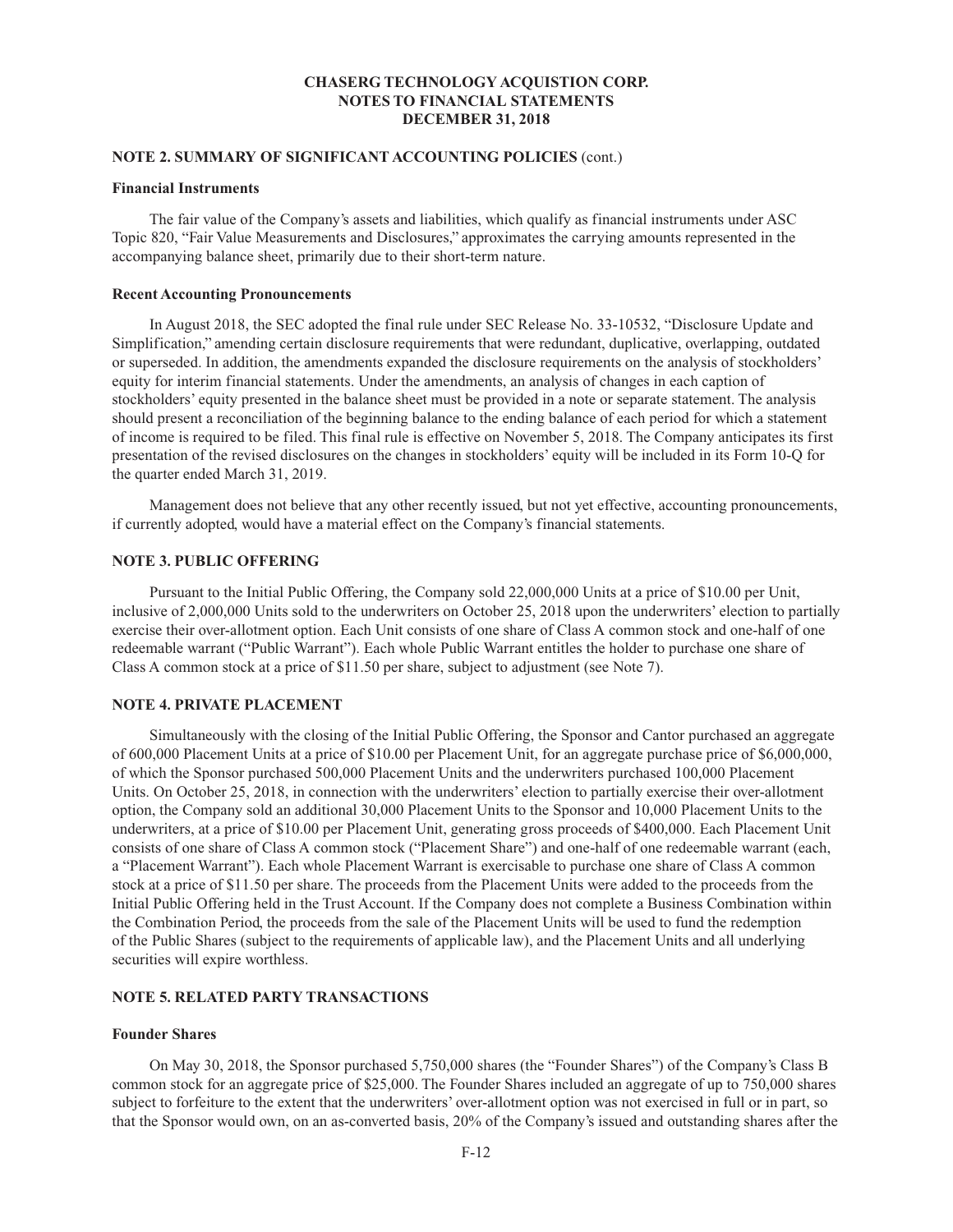# **NOTE 5. RELATED PARTY TRANSACTIONS** (cont.)

Initial Public Offering (assuming the Sponsor did not purchase any Public Shares in the Initial Public Offering and excluding the Placement Units). As a result of the underwriters' election to partially exercise their over-allotment option, 250,000 Founder Shares were forfeited and 500,000 Founder Shares are no longer subject to forfeiture.

The Founder Shares will automatically convert into Class A common stock upon consummation of a Business Combination on a one-for-one basis, subject to certain adjustments, as described in Note 7.

The Sponsor has agreed, subject to limited exceptions, not to transfer, assign or sell any of its Founder Shares until the earlier to occur of: (A) one year after the completion of a Business Combination or (B) subsequent to a Business Combination, (x) if the last sale price of the Class A common stock equals or exceeds \$12.00 per share (as adjusted for stock splits, stock dividends, reorganizations, recapitalizations and the like) for any 20 trading days within any 30-trading day period commencing at least 150 days after a Business Combination, or (y) the date on which the Company completes a liquidation, merger, capital stock exchange or other similar transaction that results in all of the Company's stockholders having the right to exchange their shares of common stock for cash, securities or other property.

#### **Related Party Loans**

On May 23, 2018, the Company issued a promissory note to the Sponsor, pursuant to which the Company borrowed an aggregate of \$300,000 to cover expenses related to the Initial Public Offering (the "Promissory Note"). The Promissory Note was non-interest bearing and payable on the earlier of March 31, 2019 or the completion of the Initial Public Offering. The Promissory Note was repaid upon the consummation of the Initial Public Offering on October 10, 2018.

In addition, in order to finance transaction costs in connection with a Business Combination, the Sponsor or an affiliate of the Sponsor, or certain of the Company's officers and directors may, but are not obligated to, loan the Company funds as may be required ("Working Capital Loans"). If the Company completes a Business Combination, the Company would repay the Working Capital Loans out of the proceeds of the Trust Account released to the Company. Otherwise, the Working Capital Loans would be repaid only out of funds held outside the Trust Account. In the event that a Business Combination does not close, the Company may use a portion of proceeds held outside the Trust Account to repay the Working Capital Loans but no proceeds held in the Trust Account would be used to repay the Working Capital Loans. Except for the foregoing, the terms of such Working Capital Loans, if any, have not been determined and no written agreements exist with respect to such loans. The Working Capital Loans would either be repaid upon consummation of a Business Combination, without interest, or, at the lender's discretion, up to \$1,500,000 of such Working Capital Loans may be convertible into units of the post Business Combination entity at a price of \$10.00 per unit. The units would be identical to the Placement Units.

#### **Administrative Support Agreement**

The Company entered into an agreement whereby, commencing on October 10, 2018 through the earlier of the Company's consummation of a Business Combination and its liquidation, to pay an affiliate of the Sponsor a total of \$15,000 per month for office space, utilities and secretarial and administrative support. For the period from May 21, 2018 (inception) through December 31, 2018, the Company incurred \$30,000 in fees for these services, of which \$30,000 is included in accounts payable and accrued expenses in the accompanying balance sheet.

#### **NOTE 6. COMMITMENTS**

#### **Registration Rights**

Pursuant to a registration rights agreement entered into on October 4, 2018, the holders of the Founder Shares, Placement Units (including securities contained therein) and securities that may be issued upon conversion of Working Capital Loans (and any shares of Class A common stock issuable upon the exercise of the Placement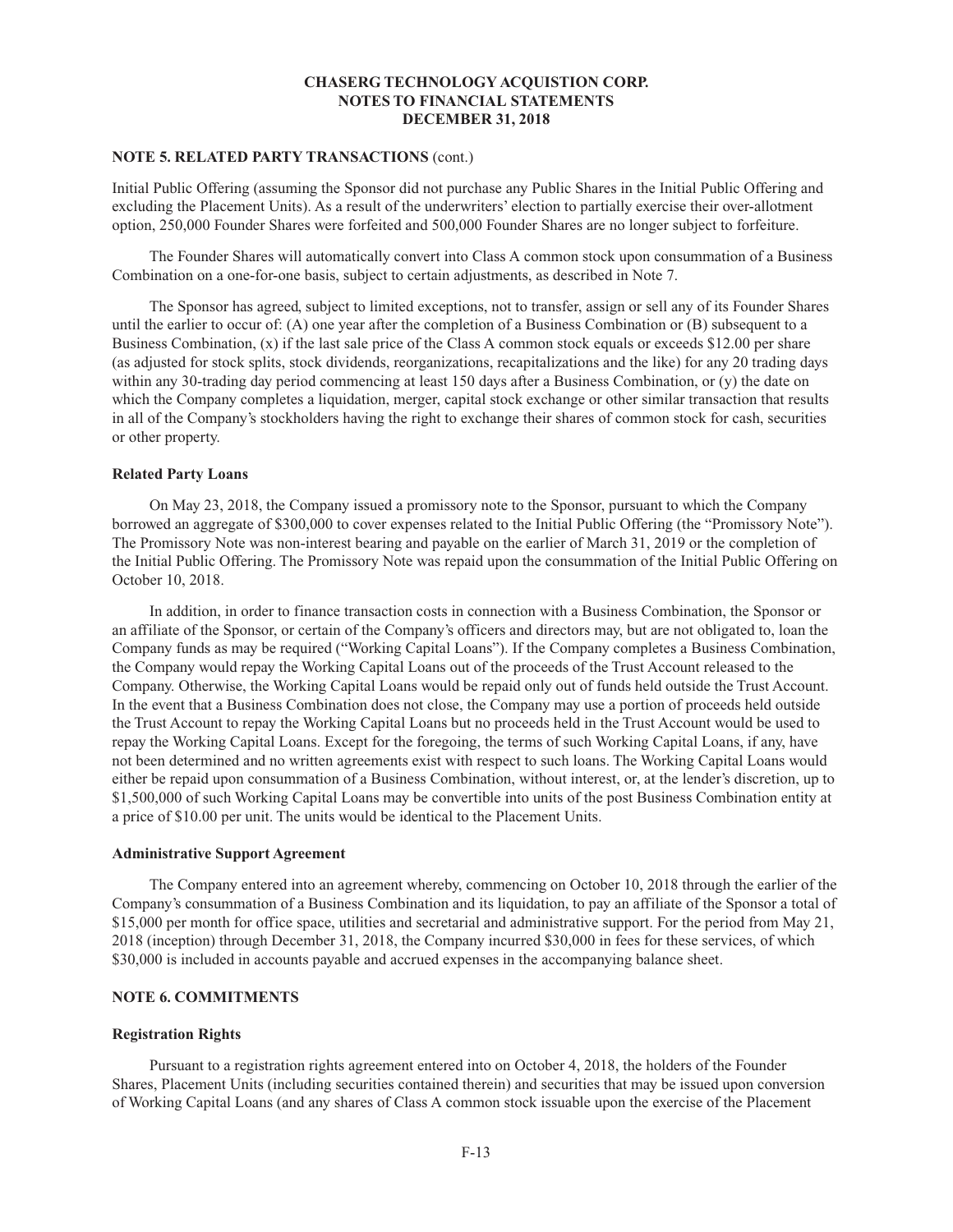## **NOTE 6. COMMITMENTS** (cont.)

Warrants and warrants that may be issued upon conversion of working capital loans and upon conversion of the Founder Shares) will be entitled to registration rights requiring the Company to register such securities for resale (in the case of the Founder Shares, only after conversion to Class A common stock). The holders of the majority of these securities are entitled to make up to three demands, excluding short form demands, that the Company register such securities. In addition, the holders have certain "piggy-back" registration rights with respect to registration statements filed subsequent to the completion of a Business Combination and rights to require the Company to register for resale such securities pursuant to Rule 415 under the Securities Act. Notwithstanding the foregoing, the underwriters may not exercise their demand and "piggyback" registration rights after five (5) and seven (7) years after the effective date of the registration statement and may not exercise their demand rights on more than one occasion. The Company will bear the expenses incurred in connection with the filing of any such registration statements.

#### **Underwriting Agreement**

The Company granted the underwriters a 45-day option to purchase up to 3,000,000 additional Units to cover over-allotments at the Initial Public Offering price less the underwriting discounts and commissions. On October 25, 2018, the underwriters elected to partially exercise their over-allotment option to purchase 2,000,000 Units at a purchase price of \$10.00 per Unit.

In connection with the closing of the Initial Public Offering and the over-allotment option, the underwriters were paid a cash underwriting discount \$4,400,000. In addition, the underwriters are entitled to a deferred fee of \$0.35 per Unit, or \$7,700,000 in the aggregate. The deferred fee will become payable to the underwriters from the amounts held in the Trust Account solely in the event that the Company completes a Business Combination, subject to the terms of the underwriting agreement.

## **NOTE 7. STOCKHOLDERS' EQUITY**

*Preferred Stock* — The Company is authorized to issue 1,000,000 shares of preferred stock with a par value of \$0.0001 per share with such designations, voting and other rights and preferences as may be determined from time to time by the Company's board of directors. At December 31, 2018, there were no shares of preferred stock issued or outstanding.

#### **Common Stock**

*Class A Common Stock* — The Company is authorized to issue 100,000,000 shares of Class A common stock with a par value of \$0.0001 per share. Holders of Class A common stock are entitled to one vote for each share. At December 31, 2018, there were 1,718,095 shares of Class A common stock issued or outstanding, excluding 20,921,905 shares of common stock subject to possible redemption.

*Class B Common Stock* — The Company is authorized to issue 10,000,000 shares of Class B common stock with a par value of \$0.0001 per share. Holders of Class B common stock are entitled to one vote for each share. At December 31, 2018, there were 5,500,000 shares of Class B common stock issued and outstanding.

Holders of Class A common stock and Class B common stock will vote together as a single class on all other matters submitted to a vote of stockholders except as required by law.

The shares of Class B common stock will automatically convert into shares of Class A common stock at the time of a Business Combination on a one-for-one basis, subject to adjustment. In the case that additional shares of Class A common stock, or equity-linked securities, are issued or deemed issued in excess of the amounts offered in the Initial Public Offering and related to the closing of a Business Combination, the ratio at which shares of Class B common stock shall convert into shares of Class A common stock will be adjusted (unless the holders of a majority of the outstanding shares of Class B common stock agree to waive such adjustment with respect to any such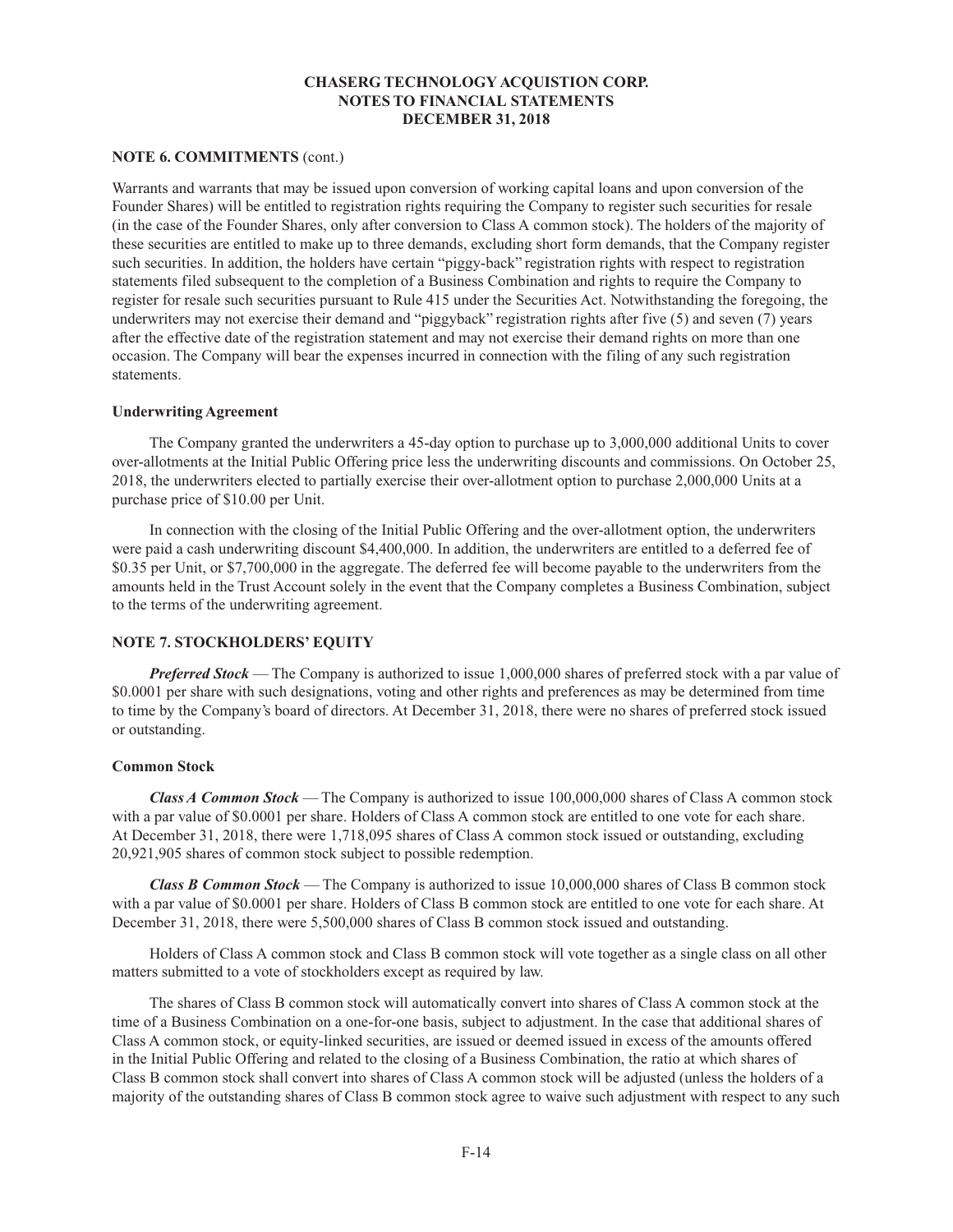## **NOTE 7. STOCKHOLDERS' EQUITY** (cont.)

issuance or deemed issuance) so that the number of shares of Class A common stock issuable upon conversion of all shares of Class B common stock will equal, in the aggregate, on an as-converted basis, 20% of the sum of the total number of all shares of common stock outstanding upon the completion of the Initial Public Offering (not including the shares of Class A common stock underlying the Placement Units) plus all shares of Class A common stock and equity-linked securities issued or deemed issued in connection with a Business Combination (excluding any shares or equity-linked securities issued, or to be issued, to any seller in a Business Combination, any private placement-equivalent warrants issued, or to be issued, to any seller in a Business Combination, any private placement equivalent securities issued to the Sponsor or its affiliates upon conversion of loans made to the Company). Holders of Founder Shares may also elect to convert their shares of Class B common stock into an equal number of shares of Class A common stock, subject to adjustment as provided above, at any time.

*Warrants* — Public Warrants may only be exercised for a whole number of shares. No fractional warrants will be issued upon separation of the Units and only whole warrants will trade. The Public Warrants will become exercisable on the later of (a) 30 days after the completion of a Business Combination or (b) 12 months from the closing of the Initial Public Offering; provided in each case that the Company has an effective registration statement under the Securities Act covering the shares of common stock issuable upon exercise of the Public Warrants and a current prospectus relating to them is available. The Company has agreed that as soon as practicable, but in no event later than 15 business days after the closing of a Business Combination, the Company will use its best efforts to file with the SEC a registration statement for the registration, under the Securities Act, of the shares of Class A common stock issuable upon exercise of the Public Warrants. The Company will use its best efforts to cause the same to become effective and to maintain a current prospectus relating to those shares of Class A common stock until the Public Warrants expire or are redeemed, as specified in the warrant agreement. If a registration statement covering the shares of Class A common stock issuable upon exercise of the Public Warrants is not effective by the  $60<sup>th</sup>$  business day after the closing of a Business Combination, warrant holders may, until such time as there is an effective registration statement and during any period when the Company shall have failed to maintain an effective registration statement, exercise warrants on a cashless basis in accordance with Section 3(a)(9) of the Securities Act or another exemption. Notwithstanding the above, if the Class A common stock is at the time of any exercise of a warrant not listed on a national securities exchange such that it satisfies the definition of a "covered security" under Section 18(b)(1) of the Securities Act, the Company may, at its option, require holders of Public Warrants who exercise their warrants to do so on a "cashless basis" in accordance with Section 3(a)(9) of the Securities Act and, in the event the Company so elects, the Company will not be required to file or maintain in effect a registration statement, and in the event the Company does not so elect, the Company will use its best efforts to register or qualify the shares under applicable blue sky laws to the extent an exemption is not available. If that exemption, or another exemption, is not available, holders will not be able to exercise their warrants on a cashless basis. The Public Warrants will expire five years after the completion of a Business Combination or earlier upon redemption or liquidation.

Once the warrants become exercisable, the Company may redeem the Public Warrants:

- in whole and not in part;
- at a price of \$0.01 per warrant;
- upon not less than 30 days' prior written notice of redemption; and
- if, and only if, the reported last sale price of the Company's Class A common stock equals or exceeds \$18.00 per share for any 20 trading days within a 30-trading day period ending three business days before the Company sends the notice of redemption to the warrant holders.
- If, and only if, there is a current registration statement in effect with respect to the shares of Class A common stock underlying such warrants.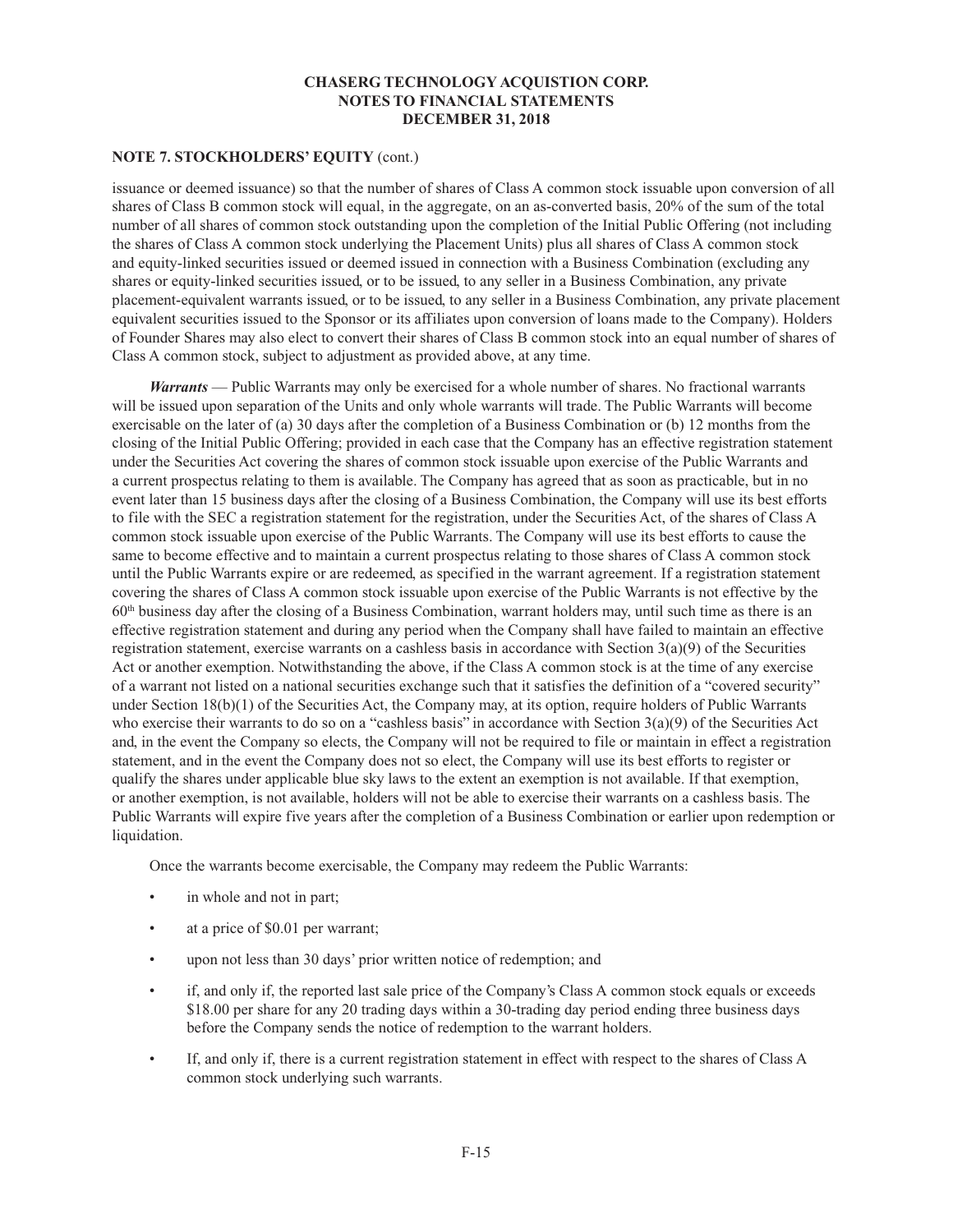## **NOTE 7. STOCKHOLDERS' EQUITY** (cont.)

The Placement Warrants are identical to the Public Warrants underlying the Units sold in the Initial Public Offering, except that the Placement Warrants and the Class A common stock issuable upon the exercise of the Placement Warrants will not be transferable, assignable or salable until 30 days after the completion of a Business Combination, subject to certain limited exceptions. Additionally, the Placement Warrants will be exercisable on a cashless basis and be non-redeemable so long as they are held by the initial purchasers or their permitted transferees. If the Placement Warrants are held by someone other than the initial purchasers or their permitted transferees, the Placement Warrants will be redeemable by the Company and exercisable by such holders on the same basis as the Public Warrants.

If the Company calls the Public Warrants for redemption, management will have the option to require all holders that wish to exercise the Public Warrants to do so on a "cashless basis," as described in the warrant agreement. The exercise price and number of shares of Class A common stock issuable upon exercise of the warrants may be adjusted in certain circumstances including in the event of a stock dividend, or recapitalization, reorganization, merger or consolidation. However, the warrants will not be adjusted for issuance of Class A common stock at a price below its exercise price. Additionally, in no event will the Company be required to net cash settle the warrants. If the Company is unable to complete a Business Combination within the Combination Period and the Company liquidates the funds held in the Trust Account, holders of warrants will not receive any of such funds with respect to their warrants, nor will they receive any distribution from the Company's assets held outside of the Trust Account with the respect to such warrants. Accordingly, the warrants may expire worthless.

## **NOTE 8. INCOME TAX**

The Company's net deferred tax assets are as follows:

| Deferred tax asset                                  |          |
|-----------------------------------------------------|----------|
|                                                     | 42,501   |
|                                                     | 42,501   |
|                                                     |          |
|                                                     |          |
| The income tax provision consists of the following: |          |
| Federal                                             |          |
|                                                     | 217,377  |
|                                                     | (42,501) |
| <b>State</b>                                        |          |
|                                                     |          |
|                                                     |          |
|                                                     | 42,501   |
|                                                     | 217,377  |

As of December 31, 2018, the Company did not have any U.S. federal and state net operating loss carryovers available to offset future taxable income.

In assessing the realization of the deferred tax assets, management considers whether it is more likely than not that some portion of all of the deferred tax assets will not be realized. The ultimate realization of deferred tax assets is dependent upon the generation of future taxable income during the periods in which temporary differences representing net future deductible amounts become deductible. Management considers the scheduled reversal of deferred tax liabilities, projected future taxable income and tax planning strategies in making this assessment. After consideration of all of the information available, management believes that significant uncertainty exists with respect to future realization of the deferred tax assets and has therefore established a full valuation allowance. For the period from May 21, 2018 (inception) through December 31, 2018, the change in the valuation allowance was \$42,501.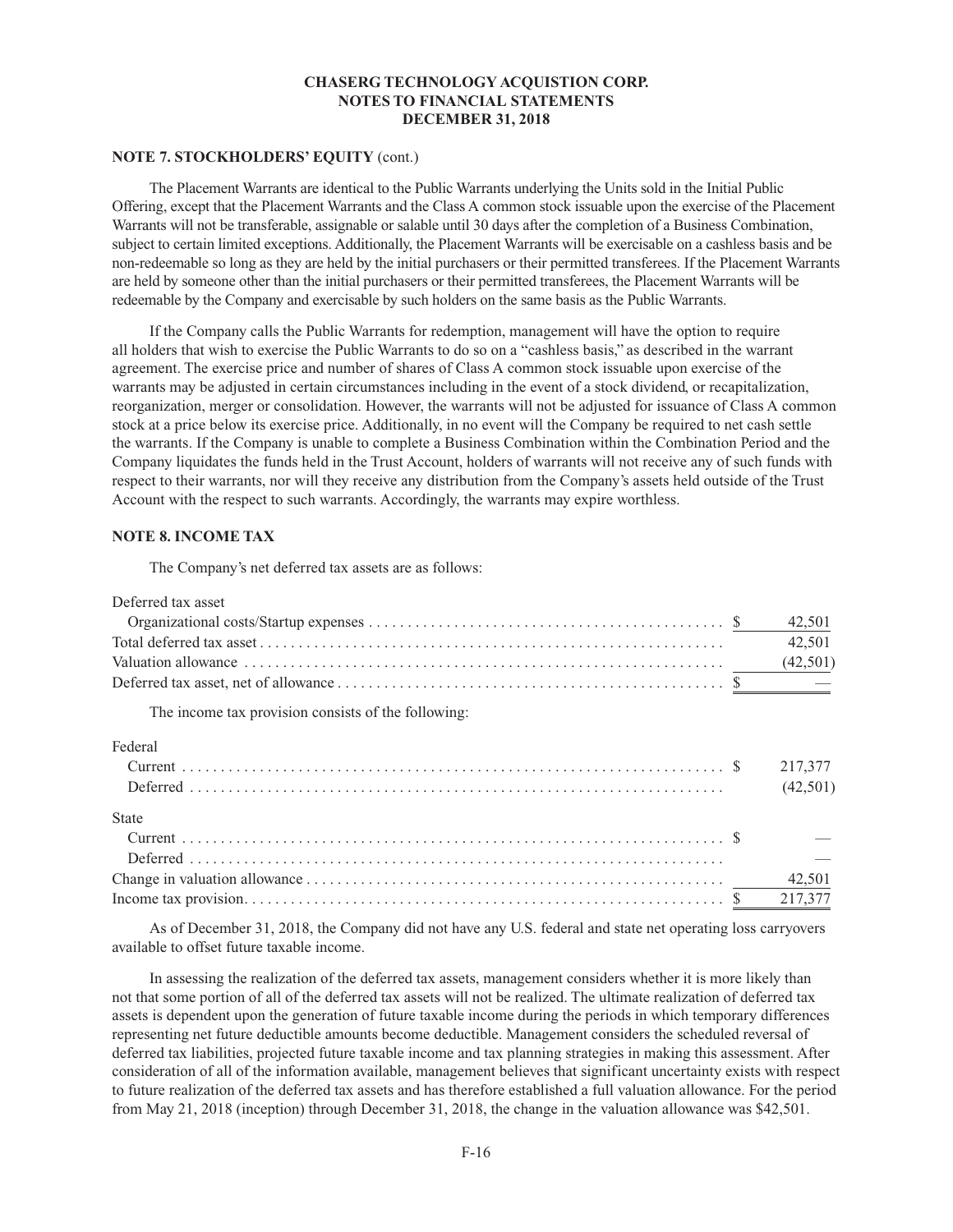### **NOTE 8. INCOME TAX** (cont.)

A reconciliation of the federal income tax rate to the Company's effective tax rate at December 31, 2018 is as follows:

| 21.0%    |
|----------|
| $0.0\%$  |
| $5.1\%$  |
| $26.1\%$ |

The Company files income tax returns in the U.S. federal jurisdiction in various state and local jurisdictions and is subject to examination by the various taxing authorities.

## **NOTE 9. FAIR VALUE MEASUREMENTS**

The Company classifies its U. S. Treasury and equivalent securities as held-to-maturity in accordance with ASC 320 "Investments — Debt and Equity Securities." Held-to-maturity securities are those securities which the Company has the ability and intent to hold until maturity. Held-to-maturity treasury securities are recorded at amortized cost on the accompanying balance sheets and adjusted for the amortization or accretion of premiums or discounts.

At December 31, 2018, assets held in the Trust Account were comprised of \$24,616 in cash and \$221,133,851 in U.S. Treasury Bills.

The gross holding losses and fair value of held-to-maturity securities at December 31, 2018 are as follows:

| <b>Held-To-Maturity</b>                                                                                  | Amortized<br>Cost | Gross<br>Holding<br><b>Losses</b> | <b>Fair Value</b> |
|----------------------------------------------------------------------------------------------------------|-------------------|-----------------------------------|-------------------|
| December 31, 2018 U.S. Treasury Securities (Mature on 4/11/2019) \$110,548,511 \$ (11,025) \$110,537,486 |                   |                                   |                   |
| December 31, 2018 U.S. Treasury Securities (Mature on 4/4/2019) \$110,585,340 \$ (6,208) \$110,579,132   |                   |                                   |                   |

The fair value of the Company's financial assets and liabilities reflects management's estimate of amounts that the Company would have received in connection with the sale of the assets or paid in connection with the transfer of the liabilities in an orderly transaction between market participants at the measurement date. In connection with measuring the fair value of its assets and liabilities, the Company seeks to maximize the use of observable inputs (market data obtained from independent sources) and to minimize the use of unobservable inputs (internal assumptions about how market participants would price assets and liabilities). The following fair value hierarchy is used to classify assets and liabilities based on the observable inputs and unobservable inputs used in order to value the assets and liabilities:

- Level 1: Quoted prices in active markets for identical assets or liabilities. An active market for an asset or liability is a market in which transactions for the asset or liability occur with sufficient frequency and volume to provide pricing information on an ongoing basis.
- Level 2: Observable inputs other than Level 1 inputs. Examples of Level 2 inputs include quoted prices in active markets for similar assets or liabilities and quoted prices for identical assets or liabilities in markets that are not active.
- Level 3: Unobservable inputs based on our assessment of the assumptions that market participants would use in pricing the asset or liability.

# **NOTE 10. SUBSEQUENT EVENTS**

The Company evaluates subsequent events and transactions that occur after the balance sheet date up to the date that the financial statements were issued. Based upon this review, the Company did not identify any subsequent events that would have required adjustment or disclosure in the financial statements.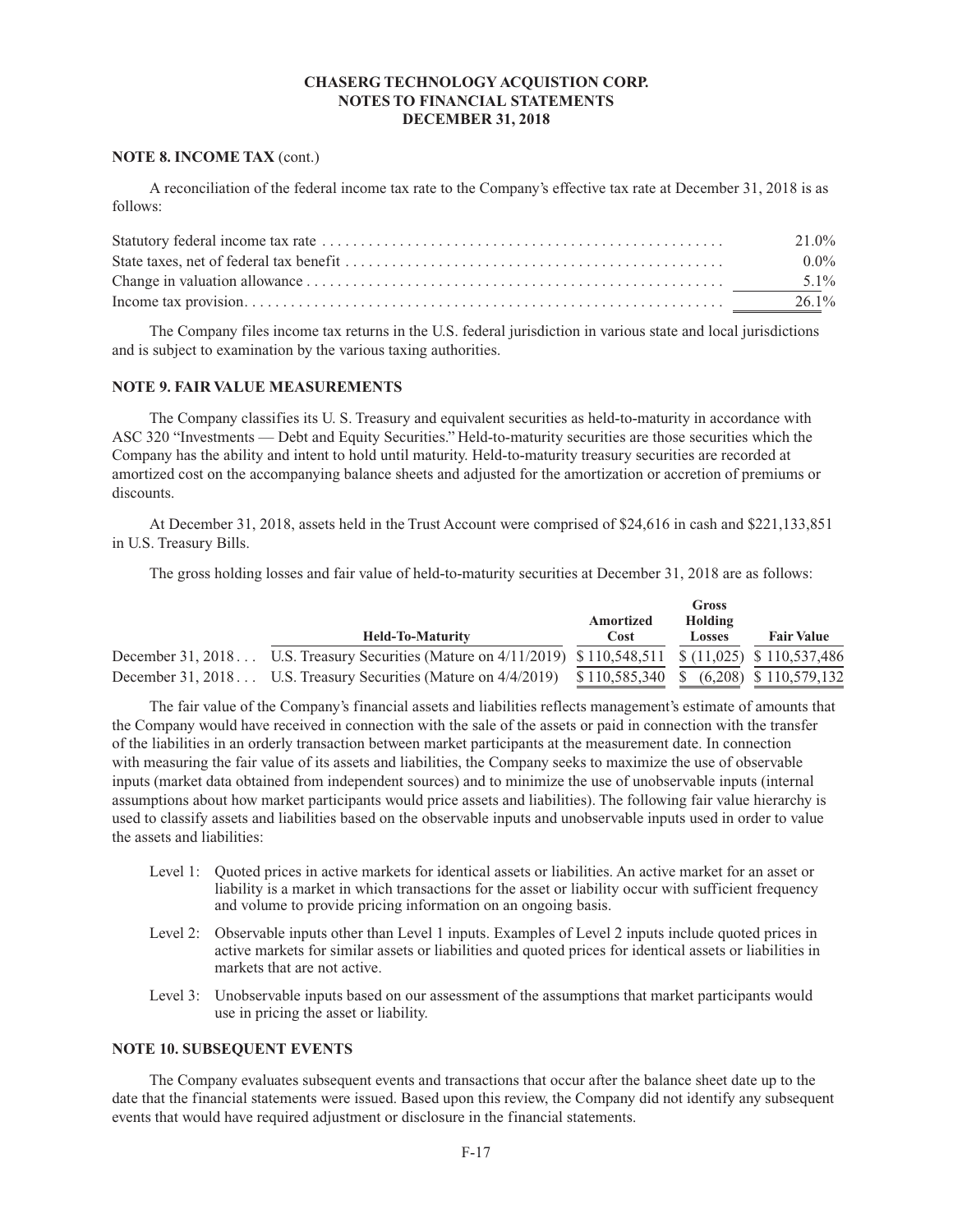# **EXHIBIT INDEX**

| Exhibit_No. | <b>Description</b>                                                                                                                                                       |
|-------------|--------------------------------------------------------------------------------------------------------------------------------------------------------------------------|
| 1.1         | Underwriting Agreement, dated October 4, 2018, by and between the Company and Cantor<br>Fitzgerald & Co., as representatives of the several underwriters. <sup>(1)</sup> |
| 3.1         | Amended and Restated Certificate of Incorporation. <sup>(1)</sup>                                                                                                        |
| 3.2         | Bylaws. <sup>(2)</sup>                                                                                                                                                   |
| 4.1         | Specimen Unit Certificate. <sup>(3)</sup>                                                                                                                                |
| 4.2         | Specimen Class A Common Stock Certificate. <sup>(3)</sup>                                                                                                                |
| 4.3         | Specimen Warrant Certificate. <sup>(3)</sup>                                                                                                                             |
| 4.4         | Warrant Agreement, dated October 4, 2018, by and between the Company and Continental Stock<br>Transfer & Trust Company, as warrant agent. <sup>(1)</sup>                 |
| 10.1        | Promissory Note, dated May 30, 2018, issued to ChaSerg Technology Sponsor LLC <sup>(2)</sup>                                                                             |
| 10.2        | Investment Management Trust Agreement, dated October 4, 2018, by and between the Company and<br>Continental Stock Transfer & Trust Company, as trustee. <sup>(1)</sup>   |
| 10.3        | Registration Rights Agreement, dated October 4, 2018, by and among the Company, ChaSerg<br>Technology Sponsor LLC and the holders party thereto. <sup>(1)</sup>          |
| 10.4        | Securities Subscription Agreement, dated May 30, 2018, between the Registrant and ChaSerg<br>Technology Sponsor LLC <sup>(2)</sup>                                       |
| 10.5        | Private Placement Unit Purchase Agreement, dated October 4, 2018, by and between the Company<br>and ChaSerg Technology Sponsor LLC. <sup>(1)</sup>                       |
| 10.6        | Private Placement Unit Purchase Agreement, dated October 4, 2018, by and between the Company<br>and Cantor Fitzgerald & Co. <sup>(1)</sup>                               |
| 10.7        | Administrative Services Agreement, dated October 4, 2018, by and between the Company and First In<br>Line Enterprises, Inc. <sup>(1)</sup>                               |
| 10.11       | Form of Indemnity Agreement. <sup>(3)</sup>                                                                                                                              |
| 14.1        | Code of Ethics. <sup>(3)</sup>                                                                                                                                           |
| 31.1        | Certification of the Principal Executive Officer required by Rule 13a-14(a) or Rule 15d-14(a).*                                                                          |
| 31.2        | Certification of the Principal Financial Officer required by Rule 13a-14(a) or Rule 15d-14(a).*                                                                          |
| 32.1        | Certification of the Principal Executive Officer required by Rule 13a-14(b) or Rule 15d-14(b) and<br>18 U.S.C. 1350**                                                    |
| 32.2        | Certification of the Principal Financial Officer required by Rule 13a-14(b) or Rule 15d-14(b) and<br>18 U.S.C. 1350**                                                    |
| 101.INS     | XBRL Instance Document*                                                                                                                                                  |
| 101.SCH     | XBRL Taxonomy Extension Schema*                                                                                                                                          |
| 101.CAL     | XBRL Taxonomy Calculation Linkbase*                                                                                                                                      |
| 101.LAB     | XBRL Taxonomy Label Linkbase*                                                                                                                                            |
| 101.PRE     | XBRL Definition Linkbase Document*                                                                                                                                       |
| 101.DEF     | XBRL Definition Linkbase Document*                                                                                                                                       |
|             |                                                                                                                                                                          |

\* Filed herewith<br>\*\* Furnished here

Furnished herewith

(1) Incorporated by reference to the Company's Form 8-K, filed with the SEC on October 10, 2018.

(2) Incorporated by reference to the Company's Form S-1, filed with the SEC on September 12, 2018.

(3) Incorporated by reference to the Company's Form S-1/A, filed with the SEC on September 18, 2018.

# **Item 16. Form 10-K Summary**

Not applicable.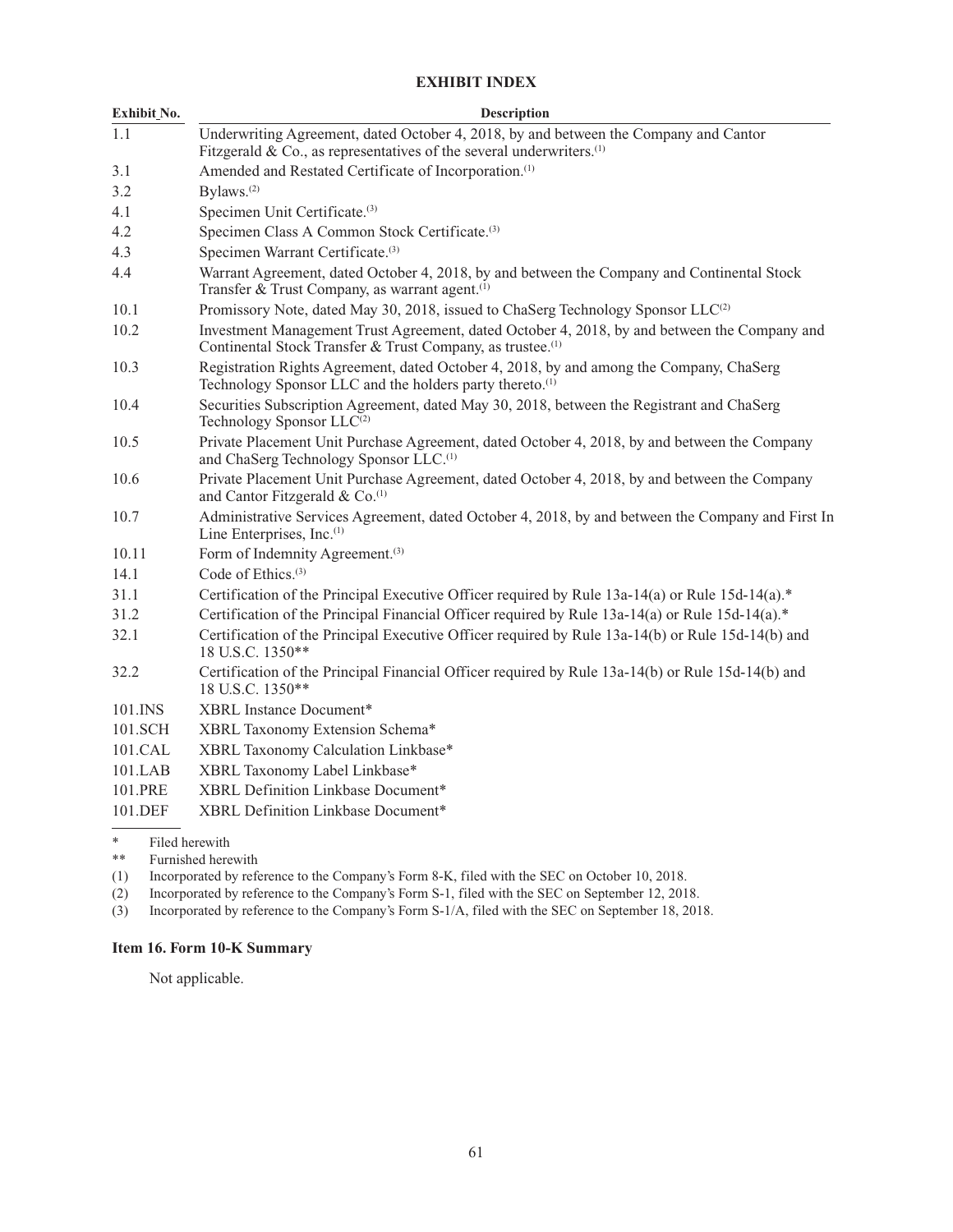## **SIGNATURES**

Pursuant to the requirements of Section 13 or 15(d) of the Securities Act of 1934, the Registrant has duly caused this report to be signed on its behalf by the undersigned, thereunto duly authorized.

# March 20, 2019 **ChaSerg Technology Acquisition Corp.**

| By: /s/ Lloyd Carney           |
|--------------------------------|
| Name: Lloyd Carney             |
| Title: Chief Executive Officer |
| (Principal Executive Officer)  |

Pursuant to the requirements of the Securities Exchange Act of 1934, this Report has been signed below by the following persons on behalf of the registrant and in the capacities and on the dates indicated.

| Name                                         | <b>Position</b>                                                                                 | Date           |
|----------------------------------------------|-------------------------------------------------------------------------------------------------|----------------|
| /s/ Lloyd Carney                             | Chief Executive Officer and Director                                                            | March 20, 2019 |
| Lloyd Carney                                 | (Principal Executive Officer)                                                                   |                |
| /s/ Eric Benhamou<br>Eric Benhamou           | Chief Financial Officer, President and Director<br>(Principal Financial and Accounting Officer) | March 20, 2019 |
| /s/ Clark N. Callander<br>Clark N. Callander | Director                                                                                        | March 20, 2019 |
| /s/ Irwin Federman<br>Irwin Federman         | Director                                                                                        | March 20, 2019 |
| /s/ William Zerella<br>William Zerella       | Director                                                                                        | March 20, 2019 |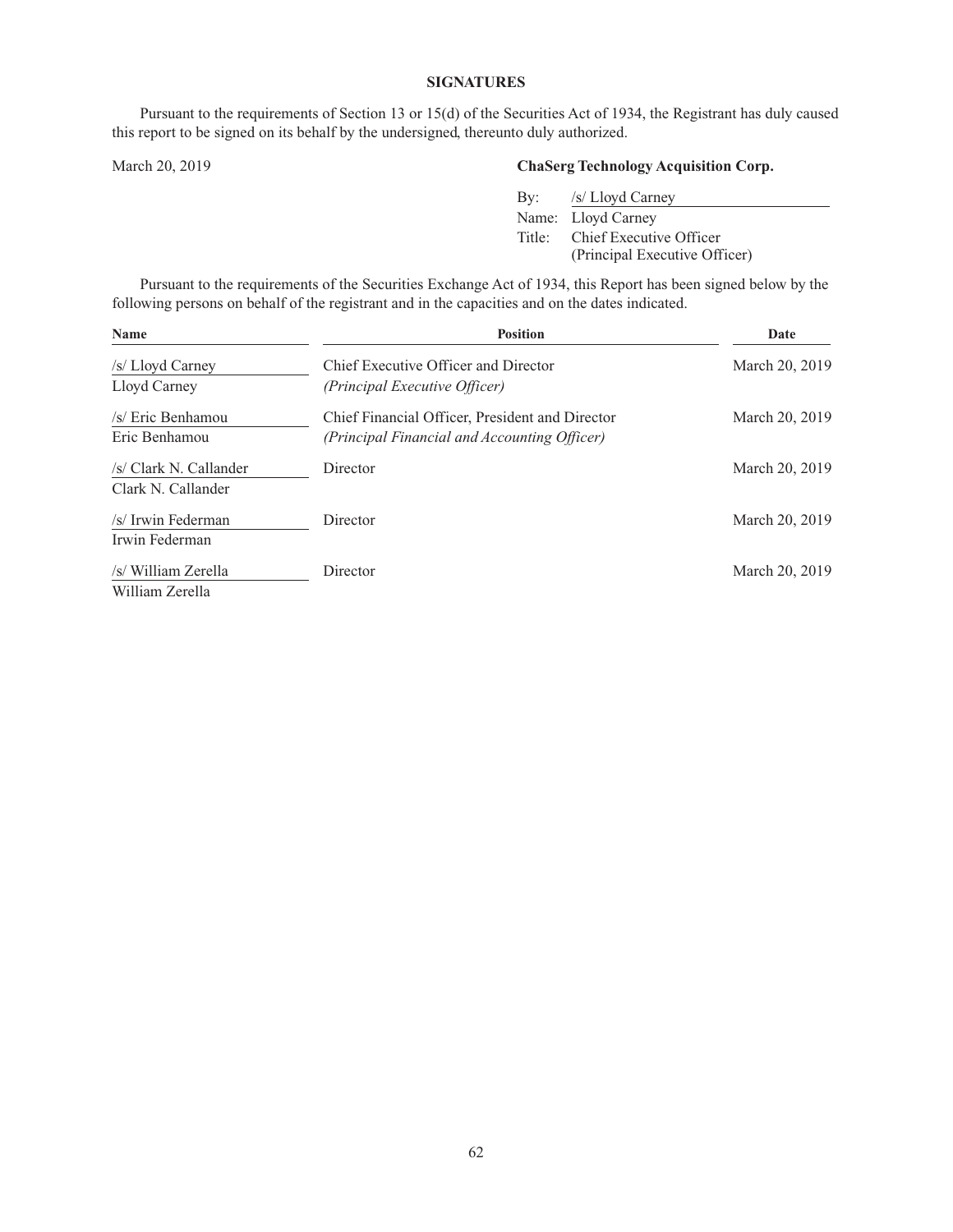## **CERTIFICATIONS**

I, Lloyd Carney, certify that:

- 1. I have reviewed this Annual Report on Form 10-K of ChaSerg Technology Acquisition Corp.;
- 2. Based on my knowledge, this report does not contain any untrue statement of a material fact or omit to state a material fact necessary to make the statements made, in light of the circumstances under which such statements were made, not misleading with respect to the period covered by this report;
- 3. Based on my knowledge, the financial statements, and other financial information included in this report, fairly present in all material respects the financial condition, results of operations and cash flows of the registrant as of, and for, the periods presented in this report;
- 4. The registrant's other certifying officer and I are responsible for establishing and maintaining disclosure controls and procedures (as defined in Exchange Act Rules 13a-15(e) and 15d-15(e)) for the registrant and have:
	- a) Designed such disclosure controls and procedures, or caused such disclosure controls and procedures to be designed under our supervision, to ensure that material information relating to the registrant, including its consolidated subsidiaries, is made known to us by others within those entities, particularly during the period in which this report is being prepared;
	- b) (Paragraph omitted pursuant to SEC Release Nos. 33-8238/34-47986 and 33-8392/34-49313);
	- c) Evaluated the effectiveness of the registrant's disclosure controls and procedures and presented in this report our conclusions about the effectiveness of the disclosure controls and procedures, as of the end of the period covered by this report based on such evaluation; and
	- d) Disclosed in this report any change in the registrant's internal control over financial reporting that occurred during the registrant's most recent fiscal quarter (the registrant's fourth fiscal quarter in the case of an annual report) that has materially affected, or is reasonably likely to materially affect, the registrant's internal control over financial reporting; and
- 5. The registrant's other certifying officer and I have disclosed, based on our most recent evaluation of internal control over financial reporting, to the registrant's auditors and the audit committee of the registrant's board of directors (or persons performing the equivalent functions):
	- (a) All significant deficiencies and material weaknesses in the design or operation of internal control over financial reporting which are reasonably likely to adversely affect the registrant's ability to record, process, summarize and report financial information; and
	- (b) Any fraud, whether or not material, that involves management or other employees who have a significant role in the registrant's internal control over financial reporting.

Date: March 20, 2019 By: /s/ Lloyd Carney

Lloyd Carney Chief Executive Officer (Principal Executive Officer)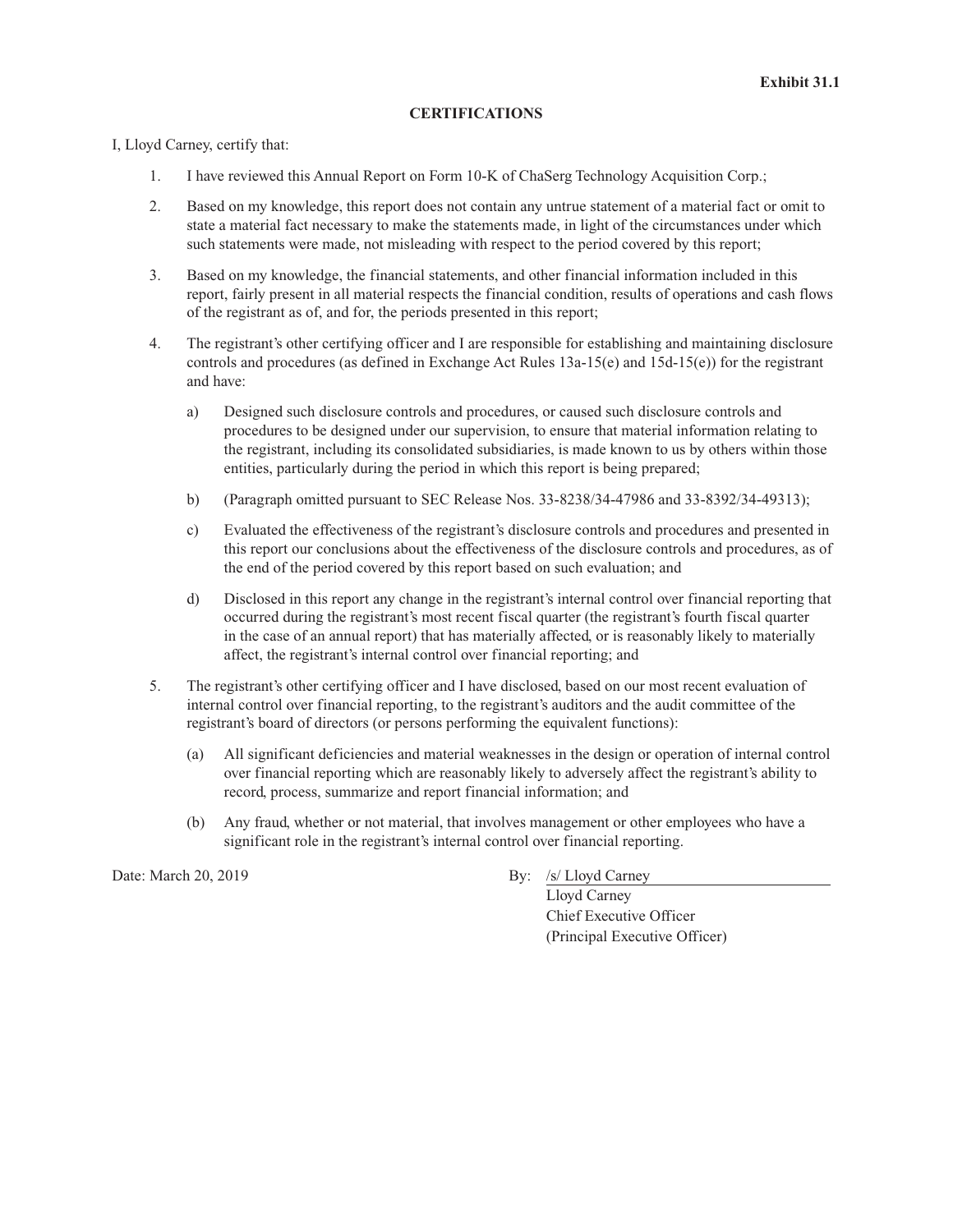## **CERTIFICATIONS**

I, Eric Benhamou, certify that:

- 1. I have reviewed this Annual Report on Form 10-K of ChaSerg Technology Acquisition Corp.;
- 2. Based on my knowledge, this report does not contain any untrue statement of a material fact or omit to state a material fact necessary to make the statements made, in light of the circumstances under which such statements were made, not misleading with respect to the period covered by this report;
- 3. Based on my knowledge, the financial statements, and other financial information included in this report, fairly present in all material respects the financial condition, results of operations and cash flows of the registrant as of, and for, the periods presented in this report;
- 4. The registrant's other certifying officer and I are responsible for establishing and maintaining disclosure controls and procedures (as defined in Exchange Act Rules 13a-15(e) and 15d-15(e)) for the registrant and have:
	- a) Designed such disclosure controls and procedures, or caused such disclosure controls and procedures to be designed under our supervision, to ensure that material information relating to the registrant, including its consolidated subsidiaries, is made known to us by others within those entities, particularly during the period in which this report is being prepared;
	- b) (Paragraph omitted pursuant to SEC Release Nos. 33-8238/34-47986 and 33-8392/34-49313);
	- c) Evaluated the effectiveness of the registrant's disclosure controls and procedures and presented in this report our conclusions about the effectiveness of the disclosure controls and procedures, as of the end of the period covered by this report based on such evaluation; and
	- d) Disclosed in this report any change in the registrant's internal control over financial reporting that occurred during the registrant's most recent fiscal quarter (the registrant's fourth fiscal quarter in the case of an annual report) that has materially affected, or is reasonably likely to materially affect, the registrant's internal control over financial reporting; and
- 5. The registrant's other certifying officer and I have disclosed, based on our most recent evaluation of internal control over financial reporting, to the registrant's auditors and the audit committee of the registrant's board of directors (or persons performing the equivalent functions):
	- (a) All significant deficiencies and material weaknesses in the design or operation of internal control over financial reporting which are reasonably likely to adversely affect the registrant's ability to record, process, summarize and report financial information; and
	- (b) Any fraud, whether or not material, that involves management or other employees who have a significant role in the registrant's internal control over financial reporting.

Date: March 20, 2019 By: /s/ Eric Benhamou

Eric Benhamou Chief Financial Officer and President (Principal Financial and Accounting Officer)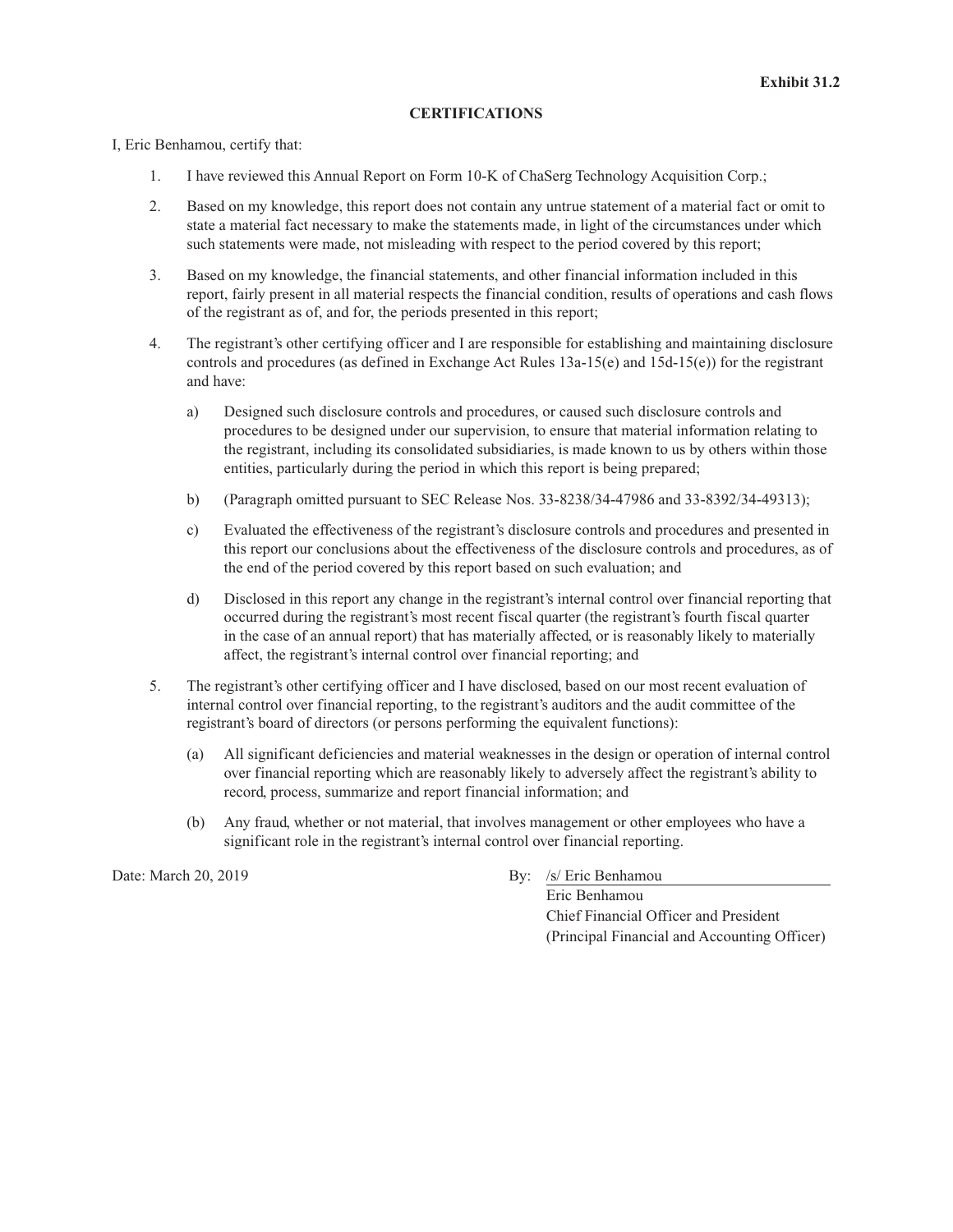# **CERTIFICATION PURSUANT TO 18 U.S.C. SECTION 1350, AS ADDED BY SECTION 906 OF THE SARBANES-OXLEY ACT OF 2002**

In connection with the Annual Report of ChaSerg Technology Acquisition Corp. (the "Company") on Form 10-K for the annual period ended December 31, 2018, as filed with the Securities and Exchange Commission (the "Report"), I, Lloyd Carney, Chief Executive Officer of the Company, certify, pursuant to 18 U.S.C. §1350, as added by §906 of the Sarbanes-Oxley Act of 2002, that:

- 1. The Report fully complies with the requirements of Section 13(a) or 15(d) of the Securities Exchange Act of 1934; and
- 2. To my knowledge, the information contained in the Report fairly presents, in all material respects, the financial condition and results of operations of the Company as of and for the period covered by the Report.

Date: March 20, 2019 By: /s/ Lloyd Carney

Lloyd Carney Chief Executive Officer (Principal Executive Officer)